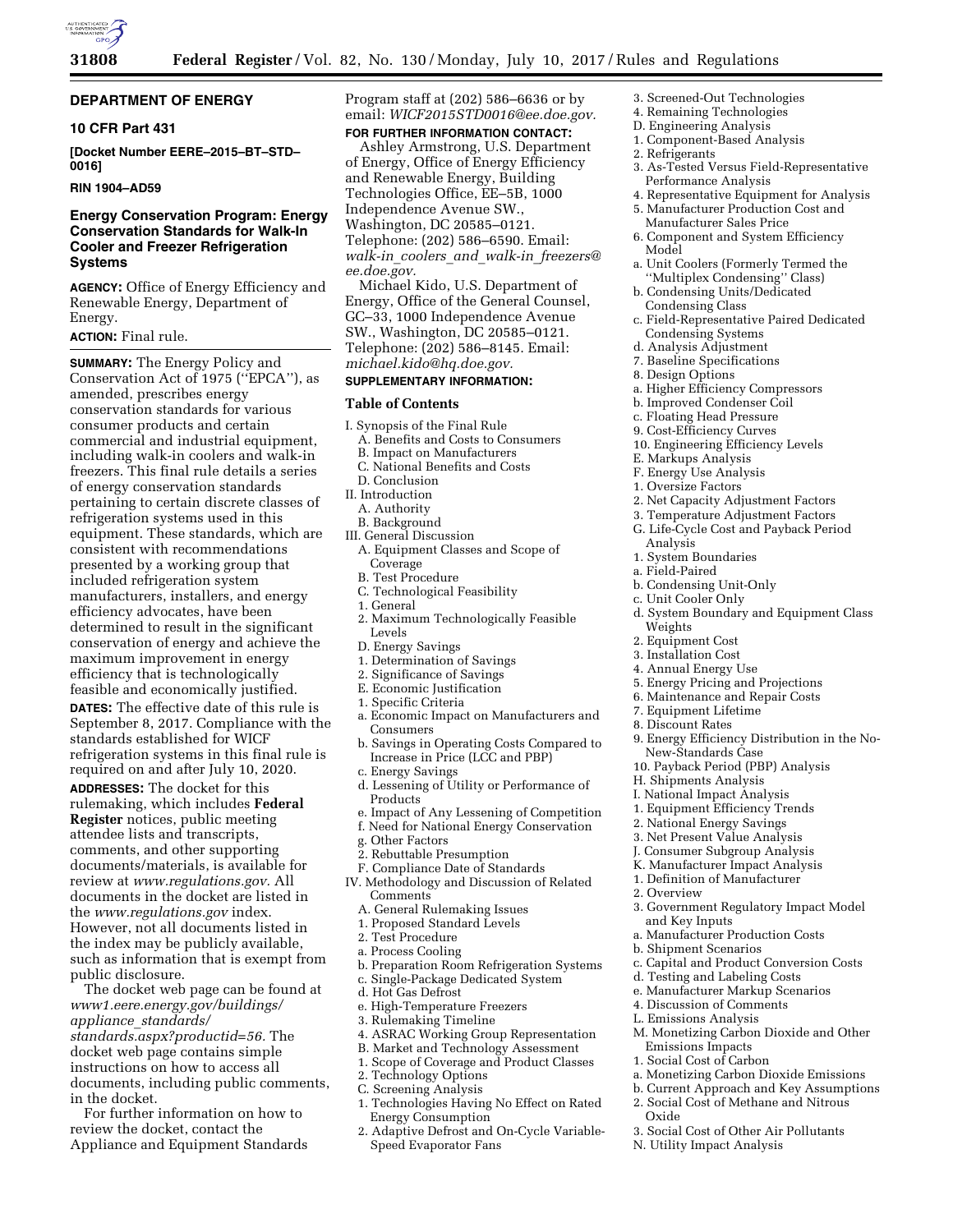- O. Employment Impact Analysis
- V. Analytical Results and Conclusions A. Trial Standard Levels
	- B. Economic Justification and Energy Savings
	- 1. Economic Impacts on Individual Consumers
	- a. Life-Cycle Cost and Payback Period
	- b. Consumer Subgroup Analysis c. Rebuttable Presumption Payback
	- 2. Economic Impacts on Manufacturers
	- a. Impacts on Direct Employment
	- b. Impacts on Manufacturing Capacity
	- c. Impacts on Subgroups of Manufacturers
	- d. Cumulative Regulatory Burden
	- e. Impact on Manufacturers of Complete Walk-Ins
	- 3. National Impact Analysis
	- a. Significance of Energy Savings
	- b. Net Present Value of Consumer Costs and Benefits
	- c. Indirect Impacts on Employment
	- 4. Impact on Utility or Performance of
	- Products
	- 5. Impact of Any Lessening of Competition 6. Need of the Nation To Conserve Energy
	-
	- 7. Other Factors
	- C. Summary of National Economic Impacts
	- D. Conclusion
	- 1. Benefits and Burdens of TSLs Considered for WICF Refrigeration System Standards
	- 2. Annualized Benefits and Costs of the Adopted Standards
- VI. Procedural Issues and Regulatory Review A. Review Under Executive Orders 12866
	- and 13563
	- B. Review Under the Regulatory Flexibility Act
	- 1. Need for, and Objectives of, the Rule
	- 2. Significant Issues Raised in Response to the IRFA
	- 3. Description on Estimated Number of Small Entities Regulated
	- 4. Description and Estimate of Compliance Requirements, Including Differences in Cost, if Any, for Different Groups of Small Entities
- 5. Significant Alternatives to the Rule
- C. Review Under the Paperwork Reduction Act
- D. Review Under the National Environmental Policy Act of 1969
- E. Review Under Executive Order 13132
- F. Review Under Executive Order 12988
- G. Review Under the Unfunded Mandates Reform Act of 1995
- H. Review Under the Treasury and General Government Appropriations Act, 1999
- I. Review Under Executive Order 12630
- J. Review Under the Treasury and General Government Appropriations Act, 2001 K. Review Under Executive Order 13211
- L. Information Quality
- M. Congressional Notification
- VII. Approval of the Office of the Secretary

## **I. Synopsis of the Final Rule**

Title III, Part  $C<sup>1</sup>$  of the Energy Policy and Conservation Act of 1975 (''EPCA'' or, in context, ''the Act''), Public Law 94–163 (42 U.S.C. 6291–6309, as codified), established the Energy Conservation Program for Consumer Products Other Than Automobiles.2 The Act, and its numerous amendments, reaches a variety of products and equipment that the Department of Energy (''DOE'') must treat as covered products and equipment (and thus that are subject to regulation). Among the types of covered equipment that DOE must regulate are walk-in coolers and walk-in freezers (collectively, ''WICFs'' or ''walk-ins''). Included within this regulatory scope are the refrigeration systems used in this equipment, such as low-temperature dedicated condensing systems and both medium- and lowtemperature unit coolers,<sup>3</sup> the subjects of this rulemaking.

Pursuant to EPCA, any new or amended energy conservation standard must be designed to achieve the maximum improvement in energy efficiency that DOE determines is technologically feasible and economically justified. (42 U.S.C.  $6313(f)(4)(A)$  Furthermore, the new or amended standard must result in significant conservation of energy. (42 U.S.C. 6316(a) and 6295(o)(3)(B))

In accordance with these and other statutory provisions discussed in this document, DOE is adopting energy conservation standards for the following classes of WICF refrigeration systems: Low-temperature dedicated condensing refrigeration systems and both mediumand low-temperature unit coolers. These standards that will be in addition to the standards that DOE has already promulgated for medium-temperature dedicated condensing refrigeration systems. See 10 CFR 431.306(e) as amended by 80 FR 69837 (November 12, 2015). The adopted standards, which are expressed in terms of an annual walk-in energy factor (''AWEF''), are shown in Table I–1. AWEF is an annualized refrigeration efficiency metric that expresses the ratio of the heat load that a system can reject (in Btus) to the energy required to reject that load (in watt-hours). These standards apply to all applicable WICF refrigeration systems listed in Table I– 1 and manufactured in, or imported into, the United States starting on the compliance date specified at the beginning of this document and in the regulatory text that follows this discussion.

## TABLE I–1—ENERGY CONSERVATION STANDARDS FOR WICF REFRIGERATION SYSTEMS

| Equipment class                                                                      | Minimum AWEF<br>$(Btu/W-h)$ *                                   |
|--------------------------------------------------------------------------------------|-----------------------------------------------------------------|
| Dedicated Condensing System—Low, Indoor with a Net Capacity (q <sub>net</sub> ) of:  | $9.091 \times 10^{-5} \times$ G <sub>net</sub> + 1.81.<br>2.40  |
| Dedicated Condensing System—Low, Outdoor with a Net Capacity (q <sub>net</sub> ) of: | $6.522 \times 10^{-5} \times$ G <sub>net</sub> + 2.73.<br>3.15. |
| Unit Cooler—Low with a Net Capacity $(q_{net})$ of:                                  | 9.00.                                                           |
|                                                                                      | $1.575 \times 10^{-5} \times$ G <sub>net</sub> + 3.91.<br>4.15. |

\* Where q<sub>net</sub> is net capacity as determined in accordance with 10 CFR 431.304 and certified in accordance with 10 CFR part 429.

<sup>1</sup>For editorial reasons, upon codification in the U.S. Code, Part B was redesignated Part A and Part C as Part A–1.

<sup>2</sup>All references to EPCA in this document refer to the statute as amended through the Energy Efficiency Improvement Act of 2015, Public Law 114–11 (April 30, 2015).

<sup>3</sup> In previous proceedings, most notably the June 2014 final rule, DOE used the terminology ''multiplex condensing'' (abbreviated ''MC'') to refer to the class of equipment represented by a unit cooler, which for purposes of testing and certification is rated as though it would be connected to a multiplex condensing system. In a separate test procedure rulemaking, DOE has

changed the terminology to better reflect the equipment itself, which consists of a unit cooler sold without a condensing unit, and which can ultimately be used in either a multiplex condensing or dedicated condensing application. Accordingly, in this document, DOE has changed the class name from ''multiplex condensing'' to ''unit cooler'' and the class abbreviation from ''MC'' to ''UC.''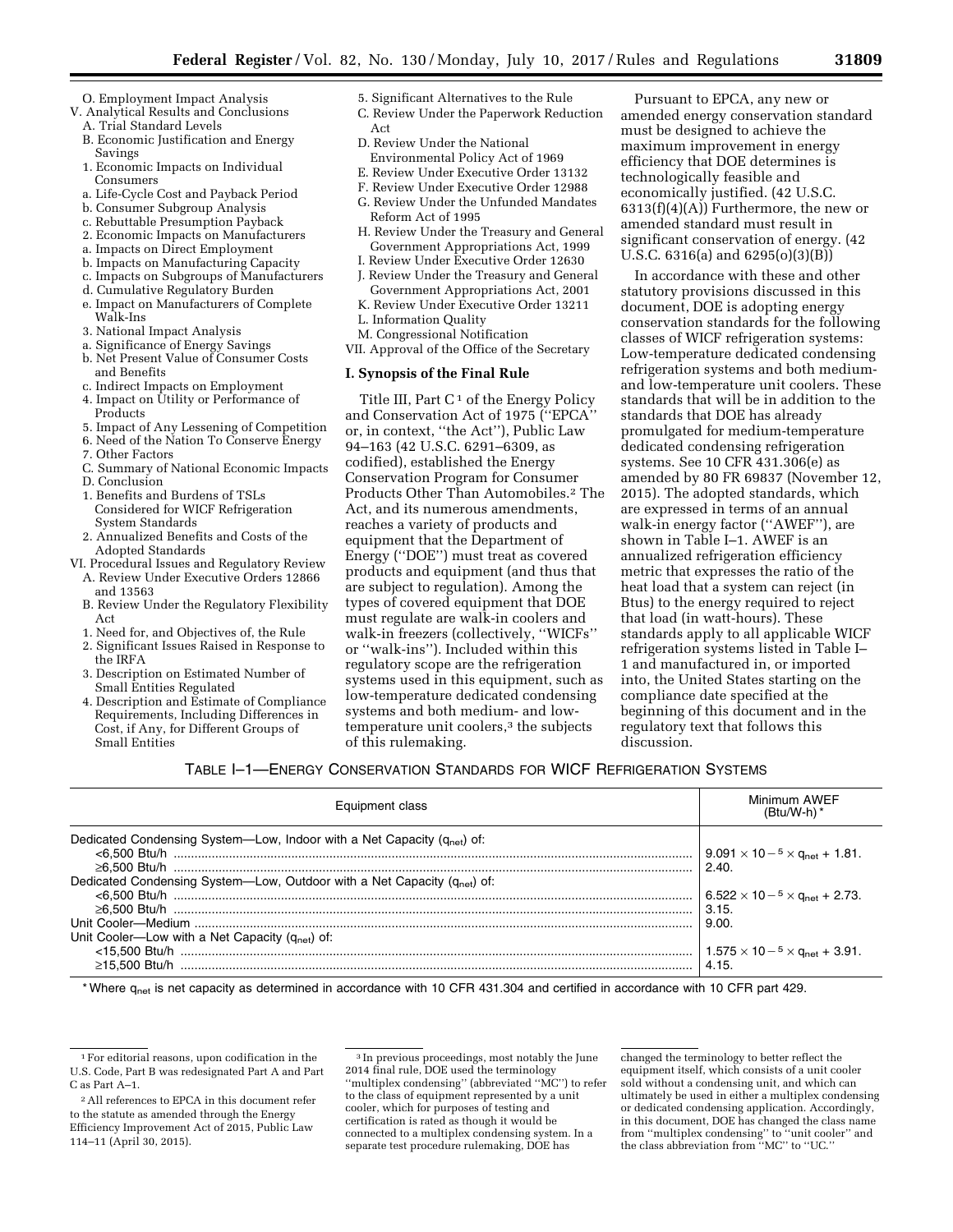In various places in this document, DOE will use the following acronyms to denote the equipment classes of walk-in refrigeration systems that are subject to this rulemaking:

- —DC.L.I. (dedicated condensing, lowtemperature, indoor unit)
- —DC.L.O (dedicated condensing, lowtemperature, outdoor unit)
- —UC.L. (unit cooler, low-temperature) —UC.M. (unit cooler, medium-
- temperature)

For reference, DOE will use the following acronyms to denote the two equipment classes of walk-in refrigeration systems which are not subject to this rulemaking but for which standards were established in the previous WICF rulemaking:

—DC.M.I (dedicated condensing, medium-temperature, indoor unit)

—DC.M.O (dedicated condensing,

medium-temperature, outdoor unit)

# *A. Benefits and Costs to Consumers*

Table I–2 presents DOE's evaluation of the economic impacts of the adopted standards on consumers of the

considered WICF refrigeration systems (*i.e.,* medium- and low-temperature unit coolers and dedicated condensing lowtemperature systems), as measured by the average life-cycle cost (''LCC'') savings and the simple payback period (''PBP'').4 DOE's analysis demonstrates that the projected average LCC savings are positive for all considered equipment classes, and the projected PBP is less than the average lifetime of the considered WICF refrigeration systems, which is estimated to be 11 years (see section IV.F).

# TABLE I–2—IMPACTS OF ADOPTED ENERGY CONSERVATION STANDARDS ON CONSUMERS OF WICF REFRIGERATION **SYSTEMS**

[TSL 3]

| Equipment class | Application        | Design path            | Average<br>life-cycle<br>cost savings<br>$(2015\$ | Simple<br>payback<br>period<br>(vears) |
|-----------------|--------------------|------------------------|---------------------------------------------------|----------------------------------------|
|                 |                    | Condensing Unit Only * | 1.272                                             | 1.5                                    |
|                 |                    |                        | 1.397                                             | 1.5                                    |
|                 | Dedicated, Indoor  | Unit Cooler Only †     | 135                                               | 4.8                                    |
|                 | Dedicated, Outdoor | Condensing Unit Only   | 2.839                                             | 1.2                                    |
|                 | Dedicated, Outdoor |                        | 3.294                                             | 1.4                                    |
|                 | Dedicated, Outdoor |                        | 288                                               | 4.5                                    |
|                 |                    |                        | \$74                                              | 7.6                                    |
|                 | Dedicated, Indoor  |                        | 89                                                | 1.4                                    |
|                 | Dedicated, Outdoor |                        | 87                                                | 1.8                                    |
|                 |                    | Unit Cooler Only       | 75                                                | 3.0                                    |

**Note:** DOE separately considers the impacts of unit cooler standards when the unit cooler is combined in an application with dedicated condensing equipment versus multiplex condensing equipment. In addition to low-temperatures unit coolers and dedicated condensing equipment DOE is examining the impacts of unit coolers that are combined with medium-temperature dedicated condensing equipment (DC.M.I and DC.M.O). DOE is not establishing standards for the latter, as they are covered by the June 2014 final rule and were not vacated by the Fifth Circuit order discussed below.

\* Condensing Unit Only (CU-Only): This analysis evaluates standard levels applied to a condensing unit for a scenario in which a new condensing unit is installed to replace a failed condensing unit, but the existing baseline unit cooler is not replaced. See section IV.G.1.b for more details.

\*\* Field-Paired (FP): This analysis evaluates a scenario in which both a new condensing unit and a new unit cooler are installed as paired equipment in the field. See section IV.G.1.a for more details.

† Unit Cooler Only (UC-Only): This analysis evaluates standard levels applied to a unit cooler for a scenario in which a new unit cooler is installed to replace a failed unit cooler, but the existing baseline condensing unit (or multiplex system) is not replaced. See section IV.G.1.c for more details.

DOE's analysis of the impacts of the adopted standards on consumers is described in section IV.F of this document.

### *B. Impact on Manufacturers*

The industry net present value (''INPV'') is the sum of the discounted cash flows to the industry from the base year through the end of the analysis period (2016–2049). Using a real discount rate of 10.2 percent, DOE estimates that the INPV for manufacturers of WICF refrigeration systems in the case without amended standards is \$97.9 million in 2015\$.

Under the adopted standards, DOE expects the change in INPV to range from  $-14.6$  percent to  $-6.3$  percent, which is approximately  $- $14.3$  million to  $-$ \$6.1 million. In order to bring products into compliance with standards, DOE expects the industry to incur total conversion costs of \$18.7 million.

DOE's analysis of the impacts of the adopted standards on manufacturers is described in section IV.J and section V.B.2 of this document.

## *C. National Benefits and Costs* 5

DOE's analyses indicate that the adopted energy conservation standards for the considered WICF refrigeration systems would save a significant amount of energy. Relative to the case without adopting the standards, the lifetime energy savings for the considered WICF refrigeration systems purchased in the 30-year period that begins in the anticipated year of compliance with the standards (2020– 2049), amount to 0.9 quadrillion British thermal units (''Btu''), or quads.6 This represents a savings of 24 percent relative to the energy use of these

<sup>4</sup>The average LCC savings are measured relative to the efficiency distribution in the no-newstandards case, which depicts the market in the compliance year in the absence of standards (see section IV.F.9). The simple PBP, which is designed to compare specific efficiency levels, is measured relative to baseline equipment (see section IV.CD.7)

<sup>5</sup>All monetary values in this document are expressed in 2015 dollars and, where appropriate, are discounted to 2016 unless explicitly stated otherwise.

<sup>6</sup>The quantity refers to full-fuel-cycle (''FFC'') energy savings. FFC energy savings includes the

energy consumed in extracting, processing, and transporting primary fuels (*i.e.,* coal, natural gas, petroleum fuels), and, thus, presents a more complete picture of the impacts of energy efficiency standards. For more information on the FFC metric, see section IV.H.1.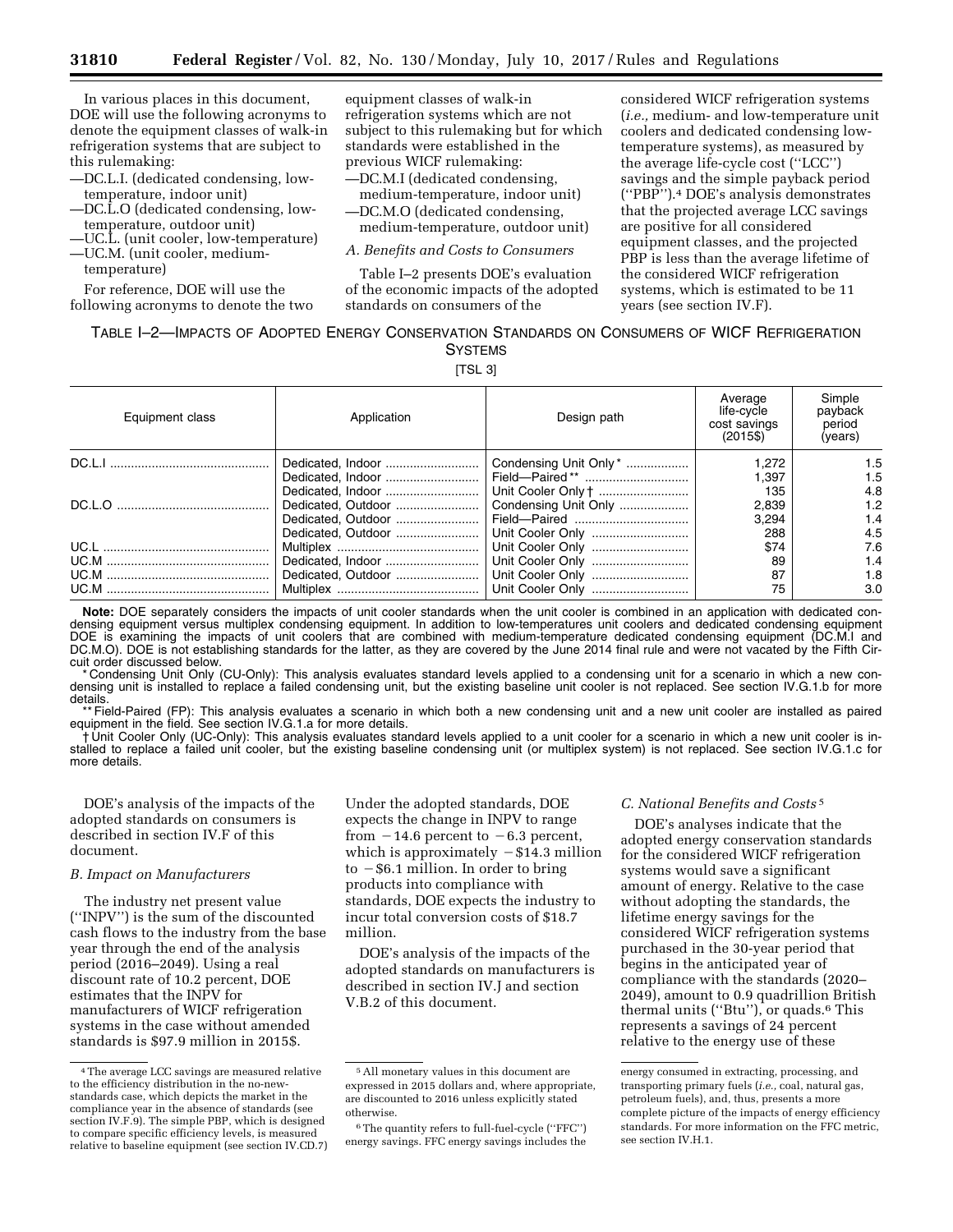products in the case without standards (referred to as the ''no-new-standards case'').

The cumulative net present value (''NPV'') of total consumer benefits of the standards for the considered WICF refrigeration systems ranges from \$1.4 billion (at a 7-percent discount rate) to \$3.2 billion (at a 3-percent discount rate). This NPV expresses the estimated total value of future operating-cost savings minus the estimated increased equipment costs for the considered WICF refrigeration systems purchased in 2020–2049.

In addition, the adopted standards for the considered WICF refrigeration systems are projected to yield significant environmental benefits. DOE estimates that the standards will result in cumulative emission reductions (over the same period as for energy savings) of 46 million metric tons (Mt) 7 of carbon dioxide  $(CO<sub>2</sub>)$ , 36 thousand tons of sulfur dioxide  $(SO<sub>2</sub>)$ , 58 tons of nitrogen oxides ( $NO<sub>X</sub>$ ), 218 thousand tons of methane  $(CH<sub>4</sub>)$ , 0.7 thousand tons of nitrous oxide  $(N_2O)$ , and 0.1 tons of mercury (Hg).8 The estimated cumulative reduction in  $CO<sub>2</sub>$  emissions

through 2030 amounts to 7.4 Mt, which is equivalent to the emissions resulting from the annual electricity use of more than 783 thousand homes.

The value of the  $CO<sub>2</sub>$  reduction is calculated using a range of values per metric ton  $(t)$  of  $CO<sub>2</sub>$  (otherwise known as the "social cost of  $CO<sub>2</sub>$ ," or "SC-CO2'') developed by a Federal interagency working group.9 The derivation of the SC-CO2 values is discussed in section IV.M.1. Using discount rates appropriate for each set of SC-CO2 values, DOE estimates that the present value of the  $CO<sub>2</sub>$  emissions reduction is between \$0.3 billion and \$4.5 billion, with a value of \$1.5 billion using the central  $SC-CO<sub>2</sub>$  case represented by \$47.4/metric ton (t) in 2020.

DOE also calculated the value of the reduction in emissions of methane and nitrous oxide, using values for the social cost of methane (''SC-CH4'') and the social cost of nitrous oxide  $('SC-N<sub>2</sub>O")$ recently developed by the interagency working group.10 See section IV.L.2 for a description of the methodology and the values used for DOE's analysis. The estimated present value of the methane

emissions reduction is between \$0.1 billion and \$0.6 billion, with a value of \$0.2 billion using the central SC-CH4 case, and the estimated present value of the  $SC-N<sub>2</sub>O$  emissions reduction is between \$0.002 billion and \$0.02 billion, with a value of \$0.01 billion using the central  $SC-N<sub>2</sub>O$  case. In this rule, DOE uses the term ''greenhouse gases'' (''GHGs'') to refer to carbon dioxide, methane, and nitrous oxide.

DOE also estimates the present value of the  $NO<sub>X</sub>$  emissions reduction to be \$0.10 billion using a 7-percent discount rate, and \$0.04 billion using a 3-percent discount rate.<sup>11</sup> DOE is still investigating appropriate valuation of the reduction in other emissions, and therefore did not include any such values for those emissions in the analysis for this final rule. Because the inclusion of such values would only increase the already positive net benefit of the new standards, however, it would not affect the outcome of this rulemaking.

Table I–3 summarizes the economic benefits and costs expected to result from the adopted standards for the considered WICF refrigeration systems.

# TABLE I–3—SELECTED CATEGORIES OF ECONOMIC BENEFITS AND COSTS OF ADOPTED ENERGY CONSERVATION STANDARDS FOR THE CONSIDERED WICF REFRIGERATION SYSTEMS

[TSL 3] \*

| Categorv        | Present value<br>(billion 2015\$) | Discount rate<br>(percent) |
|-----------------|-----------------------------------|----------------------------|
| <b>Benefits</b> |                                   |                            |
|                 | 3.8                               |                            |
|                 | 0.4                               |                            |
|                 | 2.7                               | 2.5                        |
|                 | 5.                                |                            |
|                 | 0.0<br>0.7                        |                            |
|                 | 3.5                               |                            |
|                 | 5.6                               |                            |

<sup>7</sup>A metric ton is equivalent to 1.1 short tons. Results for emissions other than  $CO<sub>2</sub>$  are presented in short tons.

8 DOE calculated emissions reductions relative to the no-new-standards-case, which reflects key assumptions in the *Annual Energy Outlook 2016*  (*AEO2016*). *AEO2016* represents current federal and state legislation and final implementation of regulations as of the end of February 2016. See section IV.L fur further discussion of *AEO2016*  assumptions that effect air pollutant emissions.

9United States Government—Interagency Working Group on Social Cost of Carbon. *Technical Support Document: Technical Update of the Social Cost of Carbon for Regulatory Impact Analysis Under Executive Order 12866.* May 2013. Revised July 2015. *[www.whitehouse.gov/sites/default/files/](http://www.whitehouse.gov/sites/default/files/omb/inforeg/scc-tsd-final-july-2015.pdf) [omb/inforeg/scc-tsd-final-july-2015.pdf.](http://www.whitehouse.gov/sites/default/files/omb/inforeg/scc-tsd-final-july-2015.pdf)* 

 $^{11}$  DOE estimated the monetized value of  $\rm{NO_X}$ emissions reductions associated with electricity savings using benefit per ton estimates from the *Regulatory Impact Analysis for the Clean Power Plan Final Rule,* published in August 2015 by EPA's Office of Air Quality Planning and Standards. Available at *[www.epa.gov/cleanpowerplan/clean](http://www.epa.gov/cleanpowerplan/clean-power-plan-final-rule-regulatory-impact-analysis)[power-plan-final-rule-regulatory-impact-analysis.](http://www.epa.gov/cleanpowerplan/clean-power-plan-final-rule-regulatory-impact-analysis)* 

See section IV.L.3 for further discussion. *The U.S. Supreme Court has stayed the rule implementing the Clean Power Plan until the current litigation against it concludes. Chamber of Commerce, et al.*  v. *EPA, et al., Order in Pending Case, 577 U.S.*l*, 136 S.Ct. 999*l*( (2016). However, the benefit-per-ton estimates established in the Regulatory Impact Analysis for the Clean Power Plan are based on scientific studies that remain valid irrespective of the legal status of the Clean Power Plan. To be conservative,* DOE is primarily using a lower national benefit-per-ton estimate for  $NO<sub>x</sub>$  emitted from the Electricity Generating Unit sector based on an estimate of premature mortality derived from the ACS study (Krewski *et al.* 2009). If the benefit-perton estimates were based on the Six Cities study (Lepuele *et al.* 2011), the values would be nearly two-and-a-half times larger.

<sup>10</sup>United States Government—Interagency Working Group on Social Cost of Greenhouse Gases. Addendum to Technical Support Document on Social Cost of Carbon for Regulatory Impact Analysis under Executive Order 12866: Application of the Methodology to Estimate the Social Cost of Methane and the Social Cost of Nitrous Oxide. August 2016. *[www.whitehouse.gov/sites/default/](http://www.whitehouse.gov/sites/default/files/omb/inforeg/august_2016_sc_ch4_sc_n2o_addendum_final_8_26_16.pdf) [files/omb/inforeg/august](http://www.whitehouse.gov/sites/default/files/omb/inforeg/august_2016_sc_ch4_sc_n2o_addendum_final_8_26_16.pdf)*\_*2016*\_*sc*\_*ch4*\_*sc*\_*n2o*\_ *[addendum](http://www.whitehouse.gov/sites/default/files/omb/inforeg/august_2016_sc_ch4_sc_n2o_addendum_final_8_26_16.pdf)*\_*final*\_*8*\_*26*\_*16.pdf.*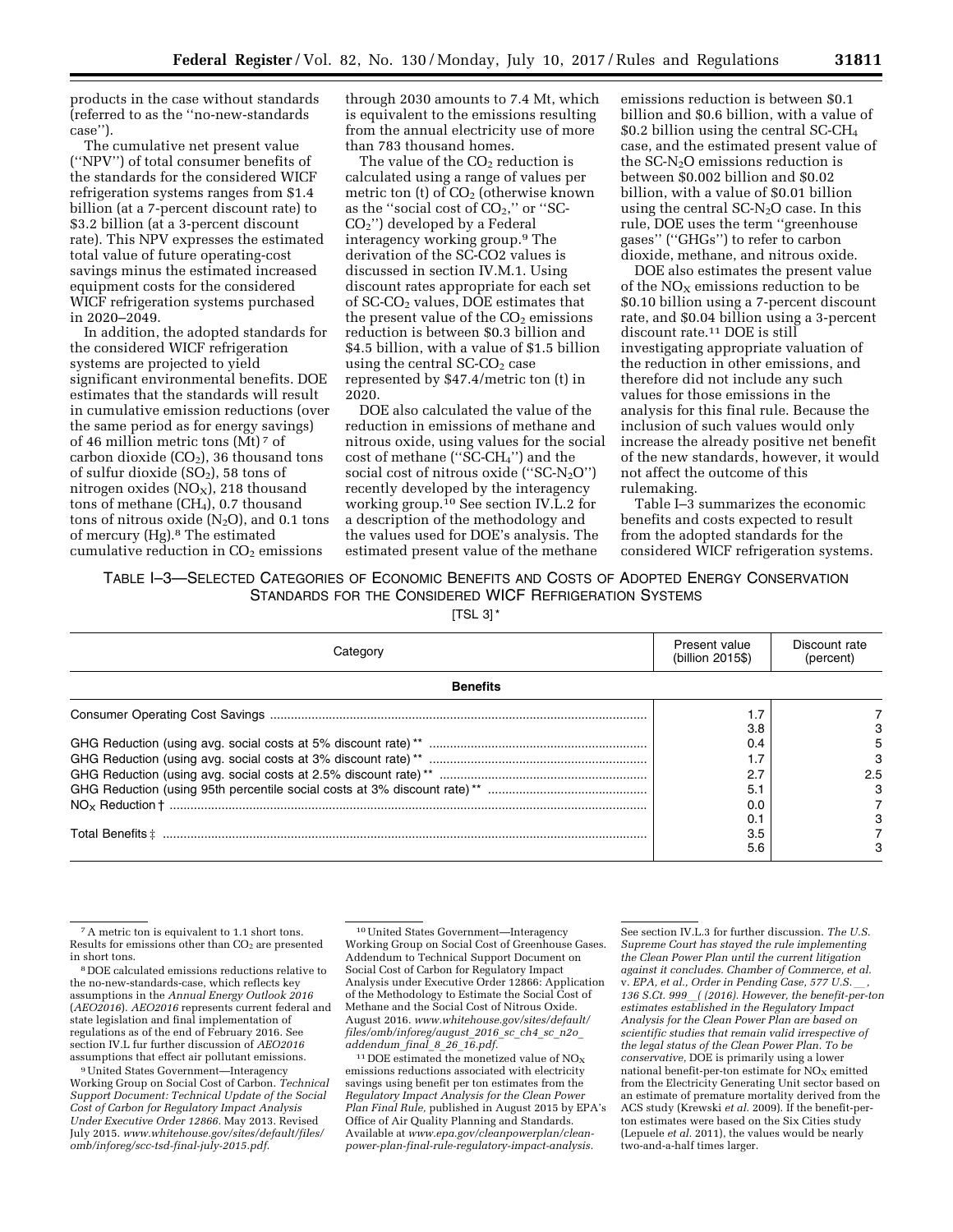# TABLE I–3—SELECTED CATEGORIES OF ECONOMIC BENEFITS AND COSTS OF ADOPTED ENERGY CONSERVATION STANDARDS FOR THE CONSIDERED WICF REFRIGERATION SYSTEMS—Continued

 $[TSI 3]$   $*$ 

| Category                  | Present value<br>(billion 2015\$) | Discount rate<br>(percent) |
|---------------------------|-----------------------------------|----------------------------|
| Costs                     |                                   |                            |
|                           | 0.3<br>0.6                        |                            |
| <b>Total Net Benefits</b> |                                   |                            |
|                           | 3.1<br>5.0                        | з                          |

\* This table presents the costs and benefits associated with considered WICF refrigeration systems shipped in 2020–2049. These results include benefits to consumers which accrue after 2049 from the products shipped in 2020–2049. The incremental installed costs include incremental equipment cost as well as installation costs. The costs account for the incremental variable and fixed costs incurred by manufacturers due to the adopted standards, some of which may be incurred in preparation for the rule. The GHG reduction benefits are global benefits due to actions that occur domestically.

\* The interagency group selected four sets of SC-CO<sub>2</sub>, SC-CH<sub>4</sub>, and SC-N<sub>2</sub>O values for use in regulatory analyses. Three sets of values are based on the average social costs from the integrated assessment models, at discount rates of 5 percent, 3 percent, and 2.5 percent. The fourth set, which represents the 95th percentile of the social cost distributions calculated using a 3-percent discount rate, is included to represent higher-than-expected impacts from climate change further out in the tails of the social cost distributions. The social cost values are emission year specific. See section IV.L.1 for more details.

† DOE estimated the monetized value of NOX emissions reductions associated with electricity savings using benefit per ton estimates from the *Regulatory Impact Analysis for the Clean Power Plan Final Rule, published in August 2015 by EPA's Office of Air Quality Planning and Stand*ards. (Available at *[www.epa.gov/cleanpowerplan/clean-power-plan-final-rule-regulatory-impact-analysis.](http://www.epa.gov/cleanpowerplan/clean-power-plan-final-rule-regulatory-impact-analysis)*) See section IV.M.3 for further discussion. To be conservative, DOE is primarily using a national benefit-per-ton estimate for NO<sub>X</sub> emitted from the electricity generation sector based on an estimate of premature mortality derived from the ACS study (Krewski *et al.* 2009). If the benefit-per-ton estimates were based on the Six Cities study (Lepuele *et al.* 2011), the values would be nearly two-and-a-half times larger.

‡ Total Benefits for both the 3-percent and 7-percent cases are presented using the average social costs with 3-percent discount rate.

The benefits and costs of the adopted standards, for the considered WICF refrigeration systems sold in 2020–2049, can also be expressed in terms of annualized values. The monetary values for the total annualized net benefits are (1) the reduced consumer operating costs, minus (2) the increases in product purchase prices and installation costs, plus (3) the value of the benefits of GHG and  $NO<sub>X</sub>$  emission reductions, all annualized.12

The national operating cost savings are domestic private U.S. consumer monetary savings that occur as a result of purchasing the covered products and are measured for the lifetime of the considered WICF refrigeration systems shipped in 2020–2049. The benefits associated with reduced GHG emissions achieved as a result of the adopted standards are also calculated based on

the lifetime of WICF refrigeration systems shipped in 2020–2049. Because  $CO<sub>2</sub>$  emissions have a very long residence time in the atmosphere, the  $SC$ - $CO<sub>2</sub>$  values for  $CO<sub>2</sub>$  emissions in future years reflect impacts that continue through 2300. The  $CO<sub>2</sub>$ reduction is a benefit that accrues globally. DOE maintains that consideration of global benefits is appropriate because of the global nature of the climate change problem.

Estimates of annualized benefits and costs of the adopted standards are shown in Table I–4. The results under the primary estimate are as follows. Using a 7-percent discount rate for benefits and costs other than GHG reductions (for which DOE used average social costs with a 3-percent discount rate),<sup>13</sup> the estimated cost of the adopted standards for the considered WICF

refrigeration systems is \$34 million per year in increased equipment costs, while the estimated annual benefits are \$169 million in reduced equipment operating costs, \$95 million in GHG reductions, and \$4.2 million in reduced  $NO<sub>x</sub>$  emissions. In this case, the net benefit amounts to \$234 million per year.

Using a 3-percent discount rate for all benefits and costs, the estimated cost of the adopted standards for the considered WICF refrigeration systems is \$36 million per year in increased equipment costs, while the estimated annual benefits are \$213 million in reduced equipment operating costs, \$95 million in GHG reductions, and \$5.8 million in reduced  $NO<sub>X</sub>$  emissions. In this case, the net benefit amounts to \$279 million per year.

 $^{\rm 12}\rm{To}$  convert the time-series of costs and benefits into annualized values, DOE calculated a present value in 2016, the year used for discounting the NPV of total consumer costs and savings. For the benefits, DOE calculated a present value associated with each year's shipments in the year in which the shipments occur (*e.g.,* 2020 or 2030), and then

discounted the present value from each year to 2016. The calculation uses discount rates of 3 and 7 percent for all costs and benefits except for the value of GHG reductions, for which DOE used casespecific discount rates, as shown in Table I–3. Using the present value, DOE then calculated the fixed annual payment over a 30-year period,

starting in the compliance year, that yields the same present value.

<sup>13</sup> DOE used average social costs with a 3-percent discount rate because these values are considered as the ''central'' estimates by the interagency group.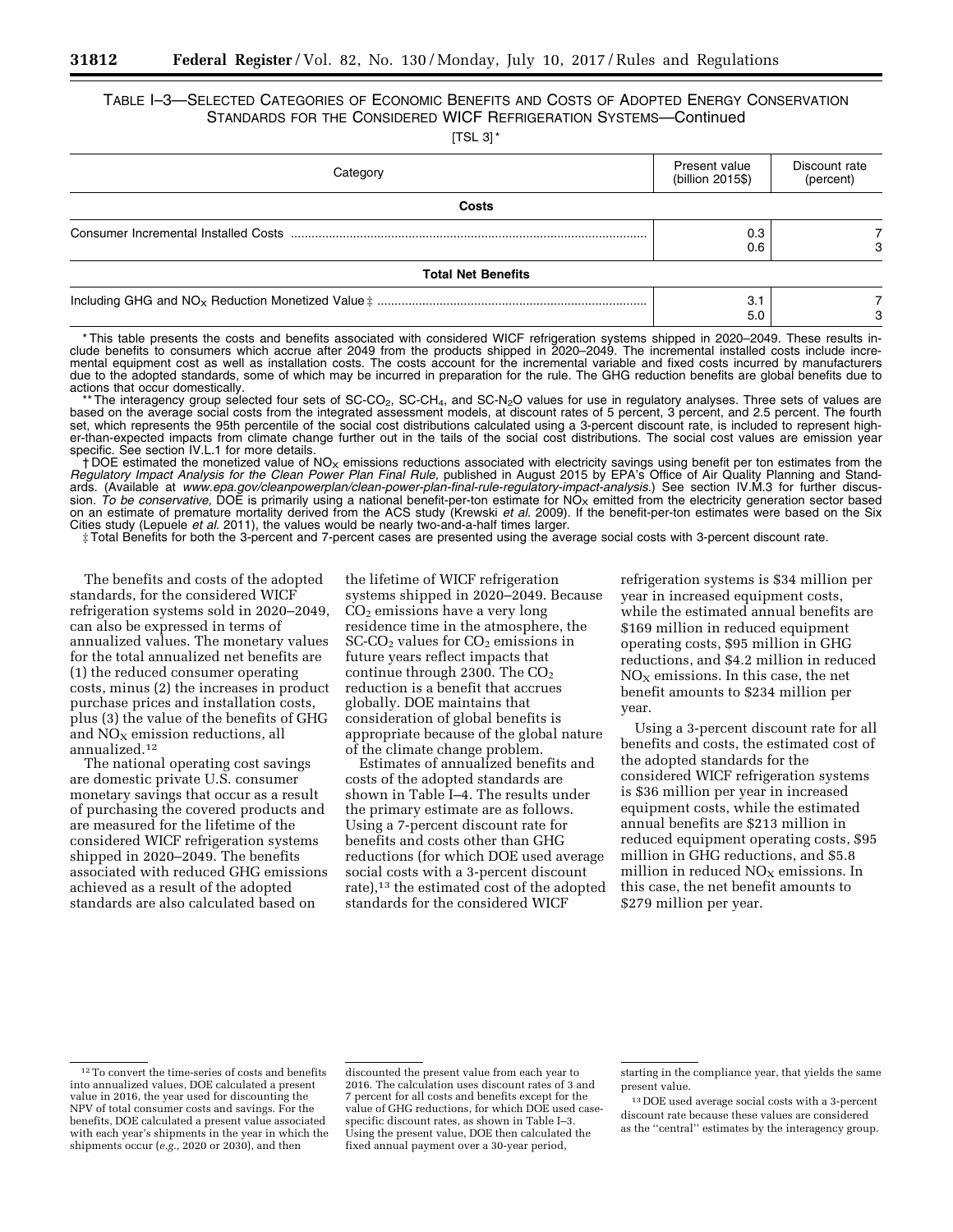# TABLE I–4—SELECTED CATEGORIES OF ANNUALIZED BENEFITS AND COSTS OF ADOPTED STANDARDS (TSL 3) FOR CONSIDERED WICF REFRIGERATION SYSTEMS

|                                                                                                                                        | Discount rate<br>(percent)                | Primary<br>estimate             | Low-net-benefits<br>estimate                            | High-net-benefits<br>estimate                                |
|----------------------------------------------------------------------------------------------------------------------------------------|-------------------------------------------|---------------------------------|---------------------------------------------------------|--------------------------------------------------------------|
|                                                                                                                                        |                                           |                                 | Million 2015\$/year                                     |                                                              |
|                                                                                                                                        | <b>Benefits</b>                           |                                 |                                                         |                                                              |
| GHG Reduction (using avg. social costs at 5% discount                                                                                  | 5                                         | 169.3<br>213.4<br>29.8          | 158.4<br>196.9<br>27.2                                  | 183.0.<br>233.9.<br>32.4.                                    |
| rate) **.<br>rate) $**$ .                                                                                                              |                                           | $95.3$                          | 86.7                                                    | 104.0.                                                       |
| rate) **.                                                                                                                              |                                           | $137.7$                         | $125.1$                                                 | 150.4.                                                       |
| GHG Reduction (using 95th percentile social costs at 3%<br>discount rate) **.                                                          |                                           | 285.8                           | $259.8$                                                 | 311.9.                                                       |
|                                                                                                                                        | 7 plus GHG range<br>7<br>3 plus GHG range | 203 to 459<br>269<br>249 to 505 | 190 to 422<br>249<br>229 to 462<br>289                  | 10.1.<br>14.3.<br>225 to 505.<br>297.<br>281 to 560.<br>352. |
|                                                                                                                                        | Costs                                     |                                 |                                                         |                                                              |
|                                                                                                                                        |                                           |                                 | 36<br>38                                                | 33.<br>34.                                                   |
|                                                                                                                                        | <b>Net Benefits</b>                       |                                 |                                                         |                                                              |
|                                                                                                                                        | 7 plus GHG range<br>7<br>3 plus GHG range | 169 to 425<br>234               | 154 to 386<br>213<br>213 to 469    192 to 424   <br>251 | 192 to 472.<br>264.<br>247 to 526.<br>318.                   |
| *This table was easily becomplied and some benefits acceptated with the considered MHOE additionalism customer eliminated in 0000,0040 |                                           |                                 |                                                         |                                                              |

This table presents the annualized costs and benefits associated with the considered WICF refrigeration systems shipped in 2020–2049. These results include benefits to consumers which accrue after 2049 from the WICF refrigeration systems purchased from 2020–2049. The incremental installed costs include incremental equipment cost as well as installation costs. The results account for the incremental variable and fixed costs incurred by manufacturers due to the adopted standards, some of which may be incurred in preparation for the rule. The GHG reduction benefits are global benefits due to actions that occur nationally. The Primary, Low Net Benefits, and High Net Benefits Estimates utilize projections of energy prices and real GDP from the *AEO2016* No-CPP case, a Low Economic Growth case, and a High Economic Growth case, respectively. In addition, incremental product costs reflect constant prices in the Primary Estimate, a low decline rate in the Low Benefits Estimate, and a high decline rate in the High Benefits Estimate. The methods used to derive projected price trends are explained in section IV.G. Note that the Benefits and Costs may not sum to the Net Benefits due to rounding. The equipment price projection is described in section IV.G.2 of this document and chapter 8 of the final rule technical support document (TSD). In addition, DOE used estimates for equipment efficiency distribution in its analysis based on national data supplied by industry. Purchases of higher efficiency equipment are a result of many different factors unique to each consumer including boiler heating loads, installation costs, site environmental consideration, and others. For each consumer, all other factors being the same, it would be anticipated that higher efficiency purchases in the baseline would correlate positively with higher energy prices. To the extent that this occurs, it would be expected to result in some lowering of the consumer operating cost savings from those calculated in this rule.

The interagency group selected four sets of SC-CO<sub>2</sub> SC-CH<sub>4</sub>, and SC-N<sub>2</sub>O values for use in regulatory analyses. Three sets of values are based on the average social costs from the integrated assessment models, at discount rates of 5 percent, 3 percent, and 2.5 percent. The fourth set, which represents the 95th percentile of the social cost distributions calculated using a 3-percent discount rate, is included to represent higher-than-expected impacts from climate change further out in the tails of the social cost distributions. The social cost values are emission year specific. See section IV.L for more details.

 $\dagger$  DOE estimated the monetized value of NO<sub>X</sub> emissions reductions associated with electricity savings using benefit per ton estimates from the *Regulatory Impact Analysis for the Clean Power Plan Final Rule, published in August 2015 by EPA's Office of Air Quality Planning and Stand*ards. (Available at *[www.epa.gov/cleanpowerplan/clean-power-plan-final-rule-regulatory-impact-analysis.](http://www.epa.gov/cleanpowerplan/clean-power-plan-final-rule-regulatory-impact-analysis)*) See section IV.M.3 for further discussion. For the Primary Estimate and Low Net Benefits Estimate, DOE used national benefit-per-ton estimates for NO<sub>X</sub> emitted from the Electric<br>Generating Unit sector based on an estimate of premature mortality derived from Estimate, the benefit-per-ton estimates were based on the Six Cities study (Lepuele *et al.* 2011); these are nearly two-and-a-half times larger than those from the ACS study.

†† Total Benefits for both the 3-percent and 7-percent cases are presented using the average social costs with 3-percent discount rate. In the rows labeled "7% plus GHG range" and "3% plus GHG range," the operating cost and NO<sub>X</sub> benefits are calculated using the labeled discount rate, and those values are added to the full range of social cost values.

### *D. Conclusion*

Based on the analyses culminating in this final rule, DOE found the benefits to the Nation of the standards (energy savings, consumer LCC savings, positive NPV of consumer benefit, and emission reductions) outweigh the burdens (loss

of INPV and LCC increases for some users of these products). DOE has concluded that the standards in this final rule represent the maximum improvement in energy efficiency that is technologically feasible and

economically justified, and would result in significant conservation of energy.

### **II. Introduction**

The following section briefly discusses the statutory authority underlying this final rule, as well as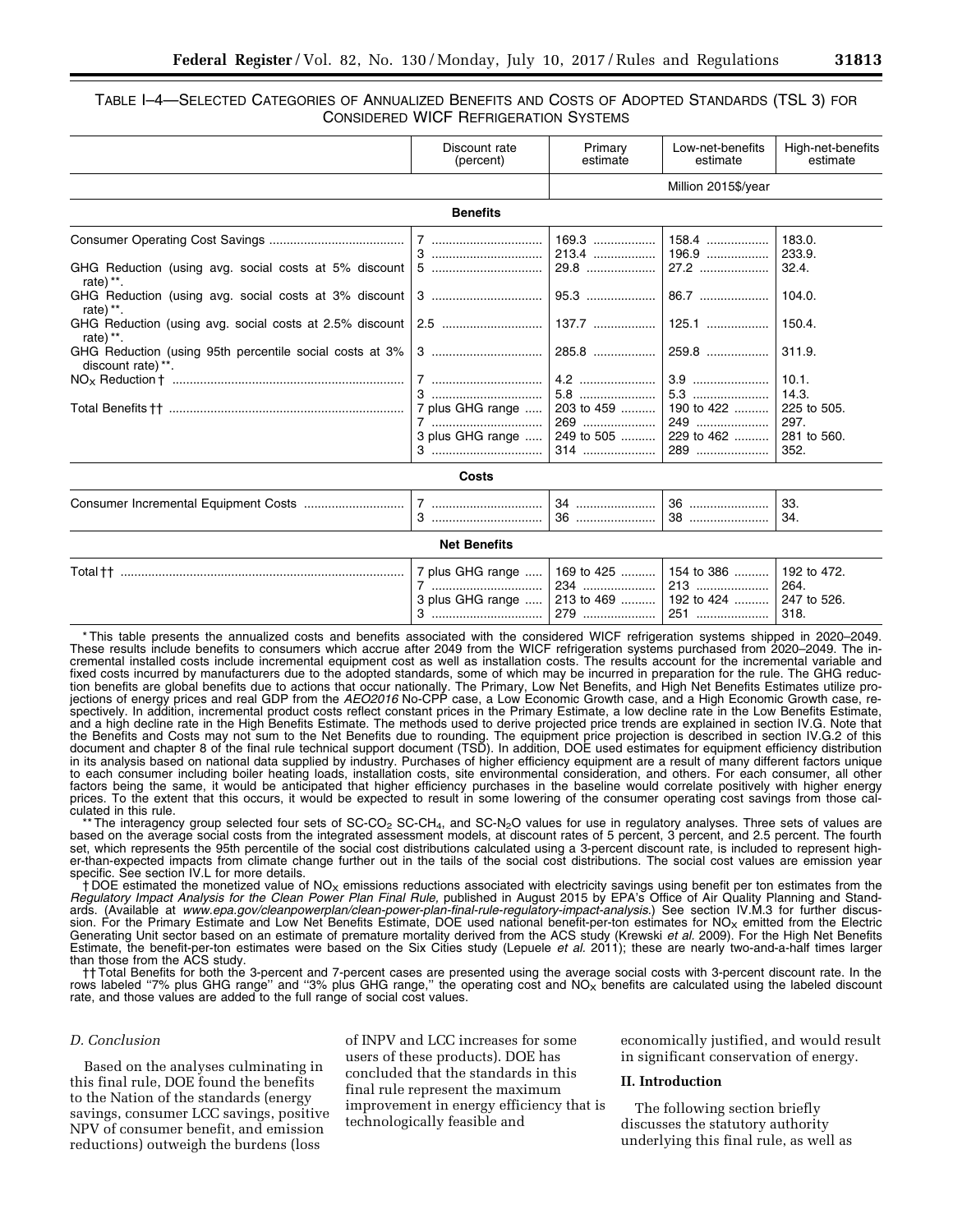some of the relevant historical background related to the establishment of standards for WICF refrigeration systems.

### *A. Authority*

Title III, Part C of EPCA, as amended, includes the refrigeration systems used in walk-ins that are the subject of this rulemaking. (42 U.S.C. 6291–6309) EPCA, as amended, prescribed certain prescriptive energy conservation standards for these equipment (42 U.S.C. 6313(f)), and directs DOE to conduct future rulemakings to establish performance-based energy conservation standards and to later determine whether those standards should be amended. (42 U.S.C. 6313(f)(4)(A), (5)) Under 42 U.S.C. 6295(m), which applies to walk-ins through 42 U.S.C. 6316(a), the agency must periodically review its already established energy conservation standards for a covered product no later than 6 years from the issuance of a final rule establishing or amending a standard for a covered product.

Pursuant to EPCA, DOE's energy conservation program for covered products consists essentially of four parts: (1) Testing, (2) labeling, (3) the establishment of Federal energy conservation standards, and (4) certification and enforcement procedures. Subject to certain criteria and conditions, DOE is required to develop test procedures to measure the energy efficiency, energy use, or estimated annual operating cost of each covered product. (42 U.S.C. 6295(o)(3)(A) and (r) and 6316(a)) Manufacturers of covered equipment must use the prescribed DOE test procedure as the basis for certifying to DOE that their equipment complies with the applicable energy conservation standards adopted under EPCA and when making representations to the public regarding the energy use or efficiency of that equipment. (42 U.S.C. 6314(d), 6295(s) and 6316(a)) Similarly, DOE must use these test procedures to determine whether the equipment complies with standards adopted pursuant to EPCA. (42 U.S.C. 6295(s) and 6316(a)) The DOE test procedures for WICF refrigeration systems appear at title 10 of the Code of Federal Regulations (''CFR'') § 431.304.

DOE has recently published a final rule (''December 2016 TP final rule'') amending the test procedures applicable to the equipment classes addressed in this final rule, 81 FR 95758 (December 28, 2016). The standards established in this rulemaking were evaluated using those concurrently amended test procedures. While DOE typically finalizes its test procedures for a given

regulated product or equipment prior to proposing new or amended energy conservation standards for that product or equipment, see 10 CFR part 430, subpart C, Appendix A, sec. 7(c) (''Procedures, Interpretations and Policies for Consideration of New or Revised Energy Conservation Standards for Consumer Products'' or ''Process Rule''), DOE did not do so in this instance. As part of the negotiated rulemaking that led to the Term Sheet setting out the standards that DOE is adopting, Working Group members recommended (with ASRAC's approval) that DOE modify its test procedure for walk-in refrigeration systems. The test procedure changes at issue clarify the scope of equipment classes covered by the regulations, modify the test procedure to ensure that it avoids measuring efficiency benefits for technology options deemed by the Working Group to be inappropriate for consideration under the standards rulemaking, and simplify the structure of the current test procedure as presented in the CFR. Separate from the changes affecting the test procedure itself, DOE's test procedure rule also finalized an approach establishing labeling requirements to mitigate the regulatory burden on installers of walkins. Specifically, the test procedure explained that walk-in installers are not required to submit certification reports for the complete walk-in. Additionally, an installer that uses certified components with labels that meets DOE's requirements bears no responsibility for the testing and certification of those walk-in components. The installer is permitted to rely upon the representations of the manufacturer of a WICF component to ensure compliance of the component; if those representations turn out to be false, the component manufacturer is responsible. See Docket No. EERE– 2016–BT–TP–0030.

In DOE's view, all of these amendments to the test procedure rule have been consistent with the approach agreed upon by the various parties who participated in the negotiated rulemaking. On July 29, 2016, well before the publication of the energy conservation standard NOPR on September 13, 2016 (81 FR 62979), DOE publicly issued a pre-publication version of the test procedure NOPR, which immediately made it available for all members of the public, including participating stakeholders, to review. As a result, all members of the Working Group and other interested parties had an ample opportunity to review the proposed procedure and evaluate the

proposed WICF energy conservation standards against the backdrop of the proposed test procedures, which are consistent with the final test procedures. Thus, DOE concludes that publishing a final version of the test procedure rule—which adopts the limited changes to method for measuring a refrigeration system's AWEF that were proposed in the NOPR—prior to the publication of the standards proposal was not necessary. Accordingly, consistent with section 14 of the Process Rule, DOE has concluded that its deviation from the Process Rule is appropriate here.

DOE must follow specific statutory criteria for prescribing new or amended standards for covered products, including WICF refrigeration systems. Any new or amended standard for a covered product must be designed to achieve the maximum improvement in energy efficiency that the Secretary of Energy determines is technologically feasible and economically justified. (42 U.S.C.  $6295(o)(2)(A)–(3)(B)$  and  $6316(a)$ Furthermore, DOE may not adopt any standard that would not result in the significant conservation of energy. (42 U.S.C. 6295(o)(3) and 6316(a)) Moreover, DOE may not prescribe a standard (1) for certain equipment, including WICF refrigeration systems, if no test procedure has been established for the product, or (2) if DOE determines by rule that the standard is not technologically feasible or economically justified. (42 U.S.C. 6295(o)(3)(A)–(B) and 6316(a)) In deciding whether a standard is economically justified, DOE must determine whether the benefits of the standard exceed its burdens. (42 U.S.C. 6295(o)(2)(B)(i) and 6316(a)) DOE must make this determination after proposing the standard and receiving comments on it, and by considering, to the greatest extent practicable, the following seven statutory factors:

(1) The economic impact of the standard on manufacturers and consumers of the equipment subject to the standard;

(2) The savings in operating costs throughout the estimated average life of the covered equipment in the type (or class) compared to any increase in the price, initial charges, or maintenance expenses for the covered equipment that are likely to result from the standard;

(3) The total projected amount of energy (or as applicable, water) savings likely to result directly from the standard;

(4) Any lessening of the utility or the performance of the covered equipment likely to result from the standard;

(5) The impact of any lessening of competition, as determined in writing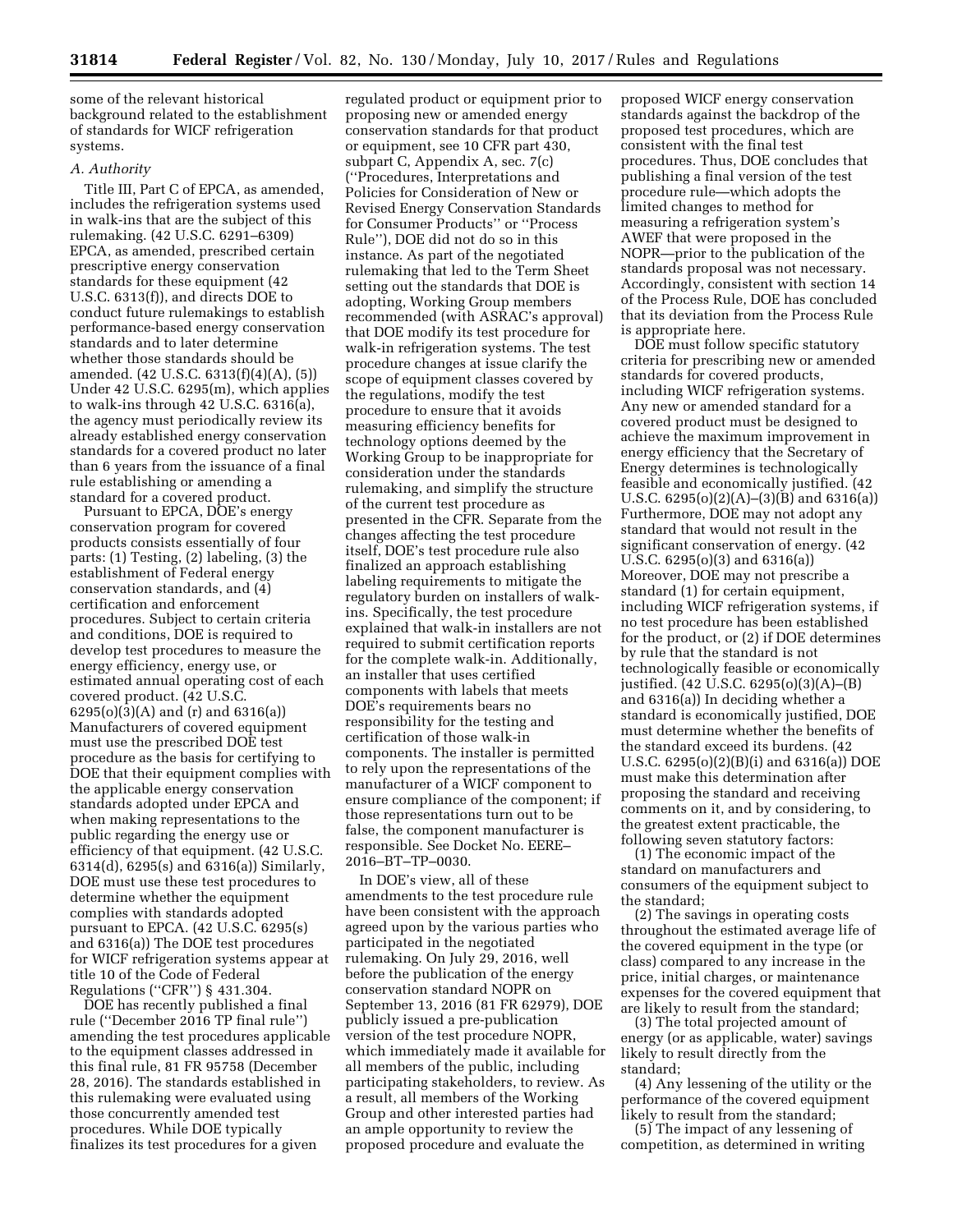by the Attorney General, that is likely to result from the standard;

(6) The need for national energy and water conservation; and

(7) Other factors the Secretary of Energy (Secretary) considers relevant.  $(42 \text{ U.S.C. } 6295(0)(2)(B)(i)(I)–(VII) \text{ and }$ 6316(a))

Further, EPCA, as codified, establishes a rebuttable presumption that a standard is economically justified if the Secretary finds that the additional cost to the consumer of purchasing equipment complying with an energy conservation standard level will be less than three times the value of the energy savings during the first year that the consumer will receive as a result of the standard, as calculated under the applicable test procedure.14 (42 U.S.C. 6295(o)(2)(B)(iii) and 6316(a))

EPCA, as codified, also contains what is known as an ''anti-backsliding'' provision, which prevents the Secretary from prescribing any amended standard that either increases the maximum allowable energy use or decreases the minimum required energy efficiency of covered equipment. (42 U.S.C. 6295(o)(1) and 6316(a)) Also, the Secretary may not prescribe an amended or new standard if interested persons have established by a preponderance of the evidence that the standard is likely to result in the unavailability in the United States in any covered equipment type (or class) of performance characteristics (including reliability), features, sizes, capacities, and volumes that are substantially the same as those generally available in the United States. (42 U.S.C. 6295(o)(4) and 6316(a))

Additionally, EPCA specifies requirements when promulgating an energy conservation standard for covered equipment that has two or more subcategories. DOE must specify a different standard level for a type or class of equipment that has the same function or intended use if DOE determines that products within such group (A) consume a different kind of energy from that consumed by other covered equipment within such type (or class); or (B) have a capacity or other performance-related feature which other equipment within such type (or class) do not have and such feature justifies a higher or lower standard. (42 U.S.C.  $6295(q)(1)$  and  $6316(a)$ ) In determining whether a performance-related feature justifies a different standard for a group of equipment, DOE must consider such factors as the utility to the consumer of

such a feature and other factors DOE deems appropriate. *Id.* Any rule prescribing such a standard must include an explanation of the basis on which such higher or lower level was established. (42 U.S.C. 6295(q)(2) and 6316(a))

Federal energy conservation requirements generally supersede State laws or regulations concerning energy conservation testing, labeling, and standards. (42 U.S.C. 6297(a) through (c) and 6316(a)) DOE may, however, grant waivers of Federal preemption for particular State laws or regulations, in accordance with the procedures and other provisions set forth under 42 U.S.C. 6297(d) and 6316(a).

Finally, pursuant to the amendments contained in the Energy Independence and Security Act of 2007 (''EISA 2007''), Public Law 110–140, any final rule for new or amended energy conservation standards promulgated after July 1, 2010, is required to address standby mode and off mode energy use. (42 U.S.C. 6295(gg)(3)) Specifically, when DOE adopts a standard for a covered product after that date, it must, if justified by the criteria for adoption of standards under EPCA (42 U.S.C. 6295(o)), incorporate standby mode and off mode energy use into a single standard, or, if that is not feasible, adopt a separate standard for such energy use for that equipment. (42 U.S.C.  $6295(gg)(3)(A)$ –(B)) In the case of WICFs, DOE is continuing to apply this approach to provide analytical consistency when evaluating energy conservation standards for this equipment. See generally, 42 U.S.C. 6316(a).

# *B. Background*

A walk-in is an enclosed storage space refrigerated to temperatures above, and at or below, respectively, 32 °F that can be walked into and has a total chilled storage area of less than 3,000 square feet. (42 U.S.C. 6311(20)) By definition, equipment designed and marketed exclusively for medical, scientific, or research purposes are excluded. See id.

EPCA also provides prescriptive standards for walk-ins manufactured starting on January 1, 2009. First, walkins must have automatic door closers that firmly close all walk-in doors that have been closed to within 1 inch of full closure, for all doors narrower than 3 feet 9 inches and shorter than 7 feet and must also have strip doors, spring hinged doors, or other methods of minimizing infiltration when doors are open. Additionally, they must also contain wall, ceiling, and door insulation of at least R–25 for coolers and R–32 for freezers, excluding glazed

portions of doors and structural members, and floor insulation of at least R–28 for freezers. Walk-in evaporator fan motors of under 1 horsepower (''hp'') and less than 460 volts must be electronically commutated motors (brushless direct current motors) or three-phase motors, and walk-in condenser fan motors of under 1 horsepower must use permanent split capacitor motors, electronically commutated motors, or three-phase motors. Interior light sources must have an efficacy of 40 lumens per watt or more, including any ballast losses; lessefficacious lights may only be used in conjunction with a timer or device that turns off the lights within 15 minutes of when the walk-in is unoccupied. See 42 U.S.C. 6313(f)(1).

Second, walk-ins have requirements related to electronically commutated motors used in them. See 42 U.S.C. 6313(f)(2)). Specifically, in those walkins that use an evaporator fan motor with a rating of under 1 hp and less than 460 volts, that motor must be either a three-phase motor or an electronically commutated motor unless DOE determined prior to January 1, 2009 that electronically commutated motors are available from only one manufacturer.  $(42 \text{ U.S.C. } 6313 \text{ (f)} \text{ (2)} \text{ (A)})$  Consistent with this requirement, DOE eventually determined that more than one manufacturer offered these motors for sale, which effectively made electronically commutated motors a required design standard for use with evaporative fan motors rated at under 1 hp and under 460 volts. DOE documented this determination in the rulemaking docket as docket ID EERE– 2008–BT–STD–0015–0072. This document can be found at *[www.regulations.gov/](http://www.regulations.gov/#!documentDetail;D=EERE-2008-BT-STD-0015-0072) [#!documentDetail;D=EERE-2008-BT-](http://www.regulations.gov/#!documentDetail;D=EERE-2008-BT-STD-0015-0072)[STD-0015-0072](http://www.regulations.gov/#!documentDetail;D=EERE-2008-BT-STD-0015-0072)*. Additionally, DOE may permit the use of other types of motors as evaporative fan motors—if DOE determines that, on average, those other motor types use no more energy in evaporative fan applications than electronically commutated motors. (42 U.S.C.  $6313(f)(2)(B)$ ) DOE is unaware of any other motors that would offer performance levels comparable to the electronically commutated motors required by Congress. Accordingly, all evaporator motors rated at under 1 hp and under 460 volts must be electronically commutated motors or three-phase motors.

Third, EPCA requires that walk-in freezers with transparent reach-in doors must have triple-pane glass with either heat-reflective treated glass or gas fill for doors and windows. Cooler doors must have either double-pane glass with

<sup>14</sup>This is equivalent to stating that the rebuttable presumption of a standard is justified if the simple payback to the consumer, as calculated under the applicable test procedures, of the purchased equipment is equal to, or less than 3 years.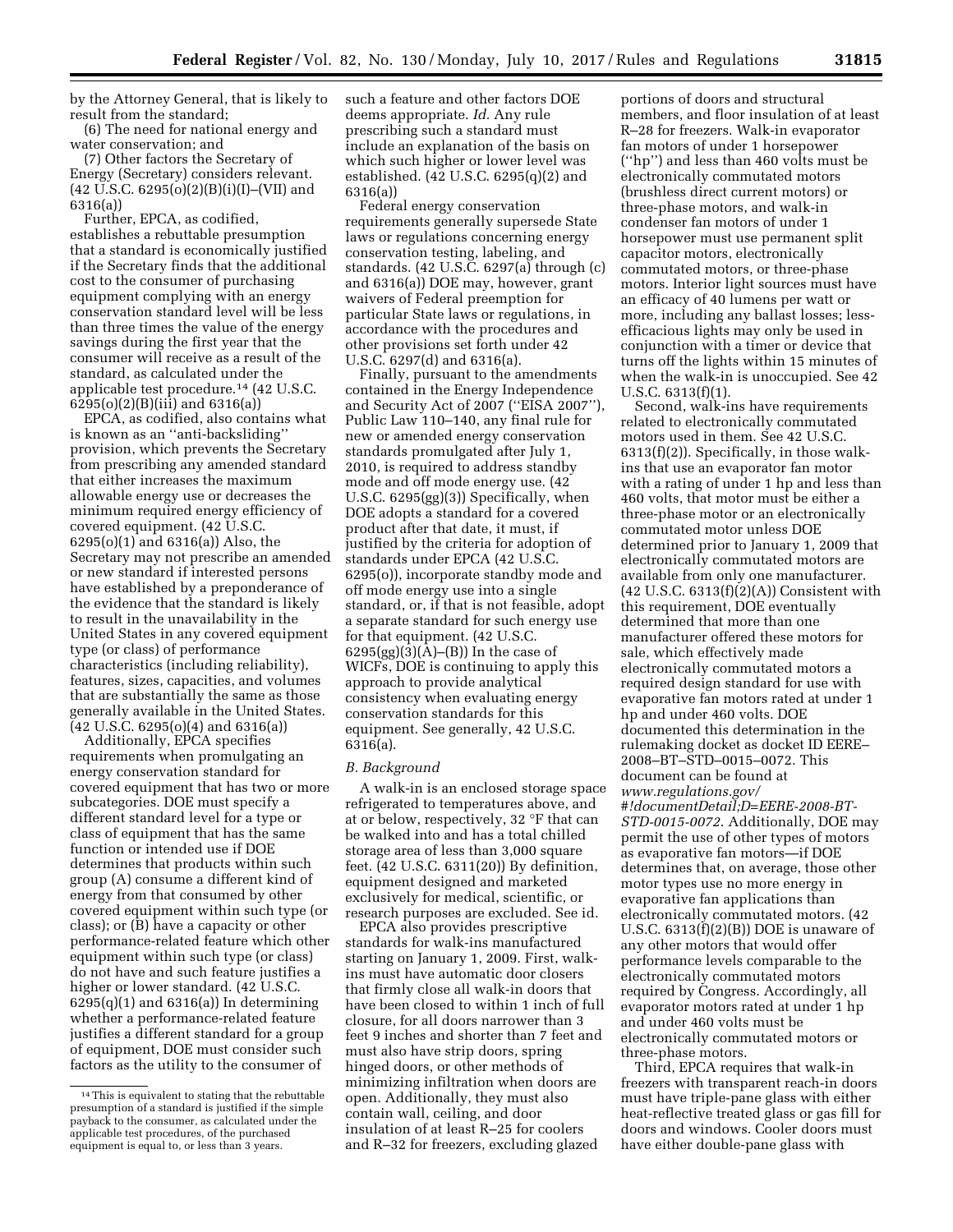treated glass and gas fill or triple-pane glass with treated glass or gas fill. (42 U.S.C.  $6313(f)(3)(A)$ –(B)) For walk-ins with transparent reach-in doors, EISA 2007 also prescribed specific anti-sweat heater-related requirements: Walk-ins without anti-sweat heater controls must have a heater power draw of no more than 7.1 or 3.0 watts per square foot of door opening for freezers and coolers, respectively. Walk-ins with anti-sweat heater controls must either have a heater power draw of no more than 7.1 or 3.0 watts per square foot of door opening for

freezers and coolers, respectively, or the anti-sweat heater controls must reduce the energy use of the heater in a quantity corresponding to the relative humidity of the air outside the door or to the condensation on the inner glass pane. See 42 U.S.C. 6313(f)(3)(C)–(D).

EPCA also directed the Secretary to issue performance-based standards for walk-ins that would apply to equipment manufactured three (3) years after the final rule is published, or five (5) years if the Secretary determines by rule that a 3-year period is inadequate. (42 U.S.C.

6313(f)(4)) In a final rule published on June 3, 2014 (June 2014 final rule), DOE prescribed performance-based standards for walk-ins manufactured on or after June 5, 2017. 79 FR 32050. These standards applied to a walk-in's main components: Refrigeration systems, panels, and doors. The standards were expressed in terms of AWEF for the walk-in refrigeration systems, R-value for walk-in panels, and maximum energy consumption for walk-in doors. The standards are shown in Table II–1 and Table II–2.

# TABLE II–1—ENERGY CONSERVATION STANDARDS FOR WALK-IN COOLER AND WALK-IN FREEZER REFRIGERATION SYSTEMS SET FORTH IN 2014 RULE

| Class descriptor                                                                    | Class                | Standard level<br>min. AWEF<br>$(Btu/W-h)^*$ |
|-------------------------------------------------------------------------------------|----------------------|----------------------------------------------|
| Capacity.                                                                           |                      | 5.61                                         |
| Dedicated Condensing, Medium—Temperature, Indoor System, ≥9,000 Btu/h<br>Capacity.  | DC.M.I, $\geq 9,000$ | 5.61                                         |
| Dedicated Condensing, Medium-Temperature, Outdoor System, <9,000 Btu/h<br>Capacity. | $DC.M.O. \leq 9.000$ | 7.60                                         |
| Dedicated Condensing, Medium—Temperature, Outdoor System, ≥9,000 Btu/h<br>Capacity. | DC.M.O, $\geq 9,000$ | 7.60                                         |
| Dedicated Condensing, Low-Temperature, Indoor System, <9,000 Btu/h Capacity         | DC.L.I, <9,000       | $5.93 \times 10 - 5 \times Q + 2.33$         |
| Dedicated Condensing, Low-Temperature, Indoor System, ≥9,000 Btu/h Capacity         | DC.L.I, ≥9,000       | 3.10                                         |
| Dedicated Condensing, Low-Temperature, Outdoor System, <9,000 Btu/h Ca-<br>pacity.  | $DC.L.O. < 9.000$    | $2.30 \times 10 - 4 \times Q + 2.73$         |
| Dedicated Condensing, Low-Temperature, Outdoor System, ≥9,000 Btu/h Ca-<br>pacity.  | DC.L.O, $\geq 9,000$ | 4.79                                         |
|                                                                                     |                      | 10.89                                        |
|                                                                                     |                      | 6.57                                         |

\* These standards were expressed in terms of *Q*, which represents the system gross capacity as calculated in AHRI 1250.

\*\* DOE used this terminology to refer to these equipment classes in the June 2014 final rule. In this rule, DOE has changed ''multiplex condensing'' to ''unit cooler'' and the abbreviation ''MC'' to ''UC,'' consistent with the separate test procedure rulemaking conducted by DOE.

# TABLE II–2—ENERGY CONSERVATION STANDARDS FOR WALK-IN COOLER AND WALK-IN FREEZER PANELS AND DOORS SET FORTH IN 2014 RULE

| Class descriptor<br>Class |                                                                                                          | Standard level                                       |
|---------------------------|----------------------------------------------------------------------------------------------------------|------------------------------------------------------|
| Panels                    |                                                                                                          | Min. R-value<br>$(h-ft2-\nF/Btu)$                    |
| SP.M<br>SP.L<br>FP.L      |                                                                                                          | 25<br>32<br>28                                       |
| Non-display doors         |                                                                                                          | Max. energy<br>consumption<br>$(kWh/day)$ †          |
|                           | PD.M<br>$0.05 \times$ And + 1.7<br>PD.L   <br>$0.14 \times$ And + 4.8<br>$0.12 \times$ And + 5.6<br>FD.L |                                                      |
| Display doors             |                                                                                                          | Max. energy<br>consumption<br>$(kWh/day)$ ††         |
| DD.M<br>DD.L              |                                                                                                          | $0.04 \times$ Add + 0.41<br>$0.15 \times$ Add + 0.29 |

† And represents the surface area of the non-display door.

†† Add represents the surface area of the display door.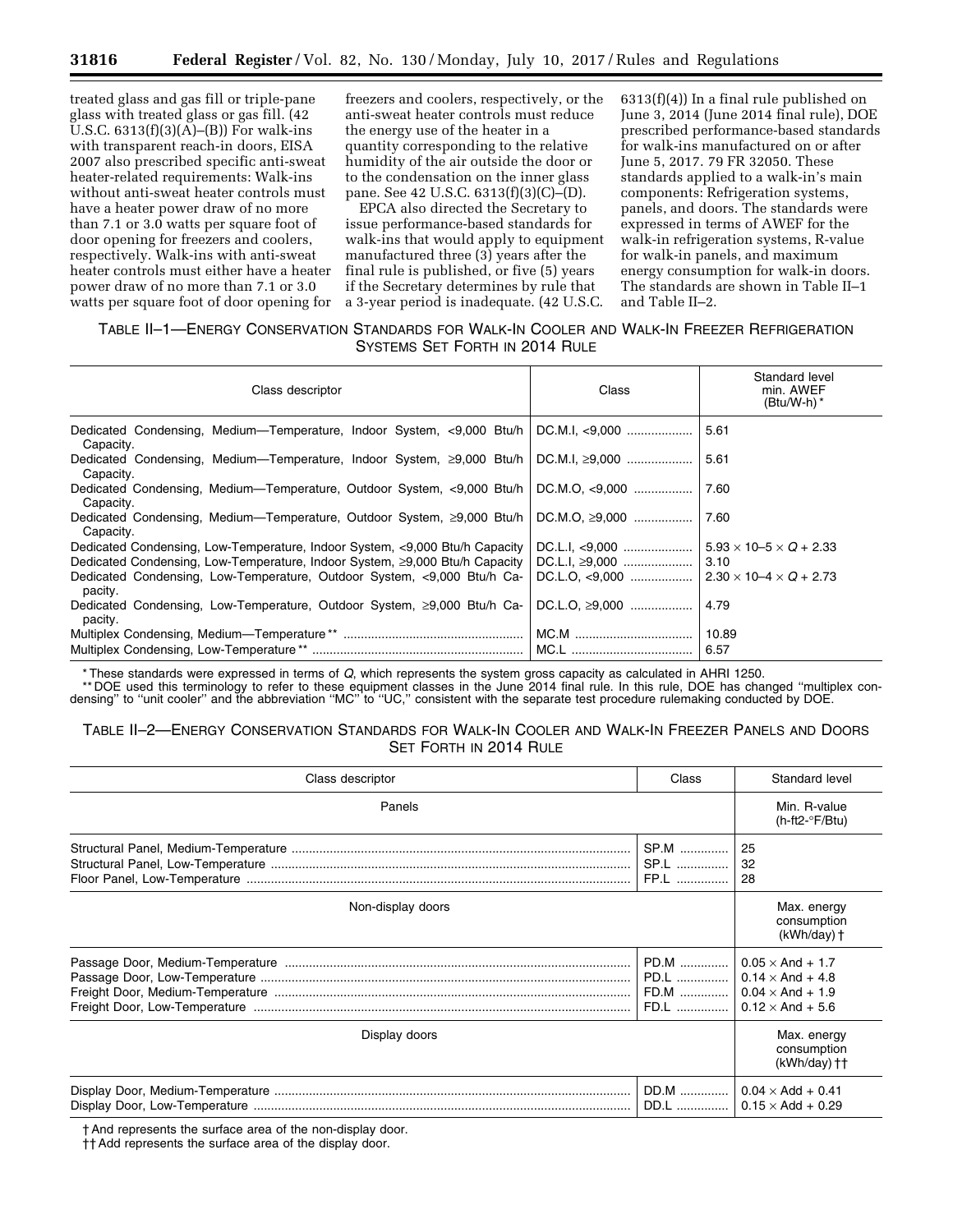After publication of the June 2014 final Rule, the Air-Conditioning, Heating and Refrigeration Institute (''AHRI'') and Lennox International, Inc. (''Lennox'') (a manufacturer of WICF refrigeration systems) filed petitions for review of DOE's final rule and DOE's subsequent denial of a petition for reconsideration of the rule with the United States Court of Appeals for the Fifth Circuit. *Lennox Int'l* v. *Dep't of Energy,* Case No. 14–60535 (5th Cir.). Other WICF refrigeration system manufacturers—Rheem Manufacturing Co., Heat Transfer Products Group (a subsidiary of Rheem Manufacturing Co.), and Hussmann Corp.—along with the Air Conditioning Contractors of America (''ACCA'') (a trade association representing contractors who install WICF refrigeration systems) intervened on the petitioners' behalf. The Natural Resources Defense Council (''NRDC''), the American Council for an Energy-Efficient Economy, and the Texas Ratepayers' Organization to Save Energy intervened on behalf of DOE. As a result of this litigation, a settlement agreement was reached to address, among other things, six of the refrigeration system standards—each of which is addressed in this document.15

A controlling court order from the Fifth Circuit, which was issued on August 10, 2015, vacated those six standards. These vacated standards related to (1) the two energy conservation standards applicable to multiplex condensing refrigeration systems (re-named as ''unit coolers'' for purposes of this rule) operating at medium and low temperatures and (2) the four energy conservation standards

applicable to dedicated condensing refrigeration systems operating at low temperatures. See 79 FR at 32124 (June 3, 2014). The thirteen other standards established in the June 2014 final rule and shown in Table II–1 and Table II– 2 (that is, the four standards applicable to dedicated condensing refrigeration systems operating at medium temperatures; the three standards applicable to panels; and the six standards applicable to doors) were not vacated and remain subject to the June 5, 2017 compliance date prescribed by the June 2014 final rule.<sup>16</sup> To help clarify the applicability of these standards, DOE is also modifying the organization of its regulations to specify the compliance date of these existing standards and the standards finalized in this rule. To aid in readability, DOE is replacing the existing table at 10 CFR 431.306(e) with a new table that incorporates both the refrigeration system standards established in this rule and the existing refrigeration system standards and clarifies the compliance dates for both sets of standards.

In addition, DOE notes that the existing standard for all capacities of dedicated condensing, mediumtemperature, indoor refrigeration systems requires that these equipment classes meet a minimum AWEF of 5.61 Btu/W-h. Likewise, all capacities of dedicated condensing, mediumtemperature, outdoor refrigeration systems must meet a minimum AWEF of 7.60 Btu/W-h. Rather than listing multiple ranges of capacity for both indoor and outdoor classes, DOE has modified the organization of these standards by grouping these classes into two line items, each showing the standard for the relevant full capacity range.

After the Fifth Circuit issued its order, DOE established a working group to negotiate energy conservation standards to replace the six vacated standards. Specifically, on August 5, 2015, DOE published a notice of intent to establish a WICF Working Group. 80 FR 46521. The Working Group was established under the Appliance Standards and Rulemaking Federal Advisory Committee (''ASRAC'') in accordance with the Federal Advisory Committee Act (''FACA'') and the Negotiated Rulemaking Act (''NRA''). (5 U.S.C. App. 2; 5 U.S.C. 561–570, Pub. L. 104– 320.) The purpose of the Working Group was to discuss and, if possible, reach consensus on standard levels for the energy efficiency of the affected classes of WICF refrigeration systems. The Working Group was to consist of representatives of parties having a defined stake in the outcome of the standards, and the group would consult as appropriate with a range of experts on technical issues.

Ultimately, the Working Group consisted of 12 members and one DOE representative (see Table II–3). (See Appendix A, List of Members and Affiliates, Negotiated Rulemaking Working Group Ground Rules, Docket No. EERE–2015–BT–STD–0016, No. 5 at p. 5.) The Working Group met in-person during 13 days of meetings held August 27, September 11, September 30, October 1, October 15, October 16, November 3, November 4, November 20, December 3, December 4, December 14, and December 15, 2015.

TABLE II–3—ASRAC WALK-IN COOLERS AND FREEZERS WORKING GROUP MEMBERS AND AFFILIATIONS

| Member | Affiliation | Abbreviation |
|--------|-------------|--------------|
|        |             | DOE.         |
|        |             | NRDC.        |
|        |             | Traulsen.    |
|        |             | Lennox.      |
|        |             | CA IOUS.     |
|        |             | Hussmann.    |
|        |             | ebm-papst.   |
|        |             | Manitowoc.   |
|        |             | ASAP.        |
|        |             | ACCA.        |
|        |             | NEEA.        |
|        |             | Rheem.       |
|        |             | Emerson.     |

low-temperature'' class (see 79 FR 32050, 32124 (June 3, 2014)) has become two classes of ''unit cooler, low-temperature,", one with capacity  $(q_{net})$ less than 15,500 Btu/h, and the other with capacity greater or equal to 15,500 Btu/h (see Table I–1).

<sup>15</sup>The ''six'' standards established in the 2014 final rule and vacated by the Fifth Circuit court order have become ''seven'' standards due to the split of one of the equipment classes based on capacity. Specifically, the ''multiplex condensing,

<sup>16</sup> DOE has issued an enforcement policy with respect to dedicated condensing refrigeration systems operating at medium temperatures. See *[www.energy.gov/gc/downloads/walk-coolerwalk](http://www.energy.gov/gc/downloads/walk-coolerwalk-freezer-refrigeration-systems-enforcement-policy)[freezer-refrigeration-systems-enforcement-policy](http://www.energy.gov/gc/downloads/walk-coolerwalk-freezer-refrigeration-systems-enforcement-policy)*.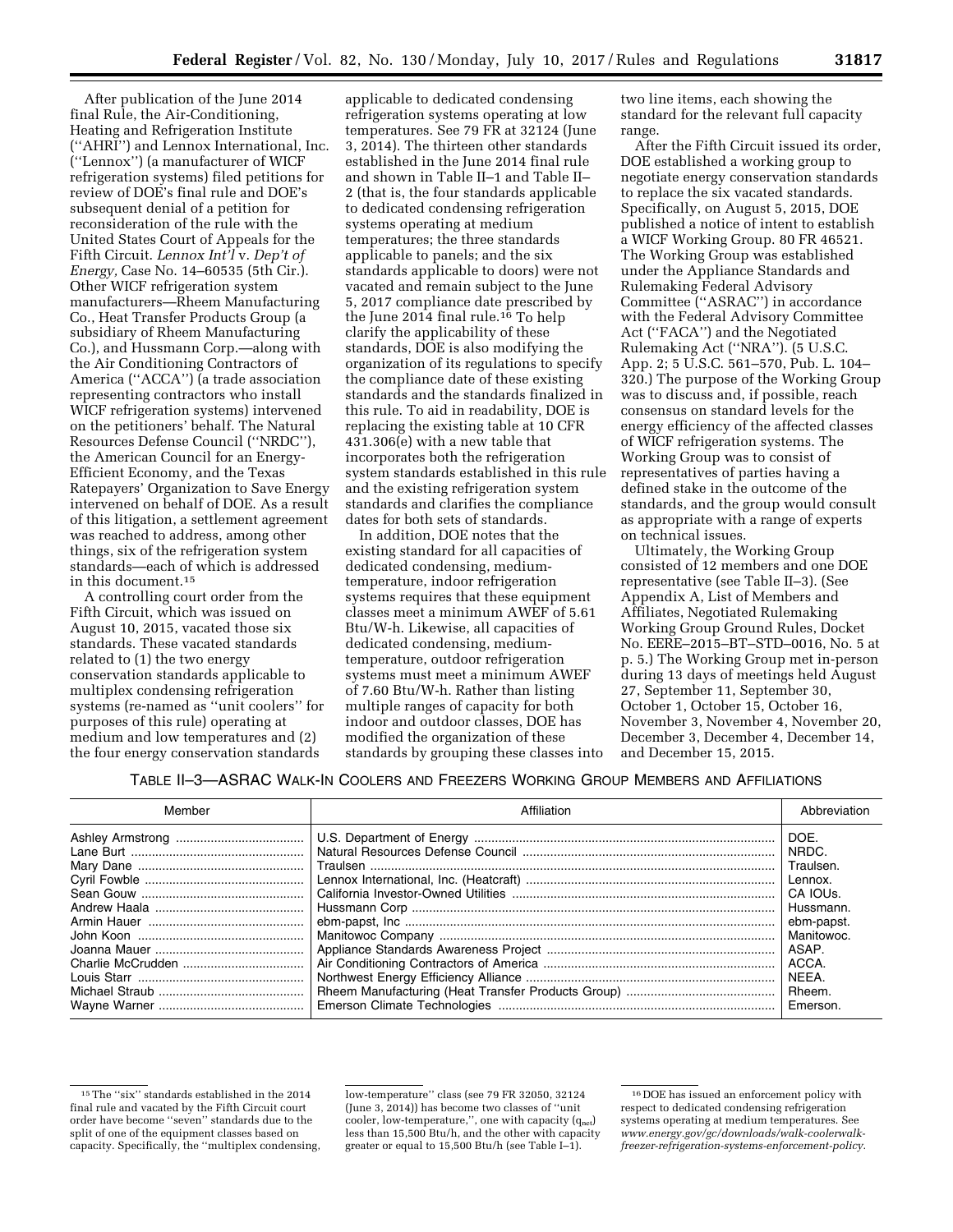All of the meetings were open to the public and were also broadcast via webinar. Several people who were not members of the Working Group attended the meetings and were given the opportunity to comment on the

proceedings. Non-Working Group meeting attendees are listed in Table II– 4.

# TABLE II–4—OTHER ASRAC WALK-IN COOLERS AND FREEZERS MEETING ATTENDEES AND AFFILIATIONS

| Attendee | Affiliation | Ahbreviation                                               |
|----------|-------------|------------------------------------------------------------|
|          |             | Danfoss.<br>Brian Lamberty.<br>McHugh Energy.<br>Keeprite. |

To facilitate the negotiations, DOE provided analytical support, including detailed analyses and presentations. These materials are available in the relevant rulemaking docket (*[www.regulations.gov/](http://www.regulations.gov/#!docketBrowser;rpp=25;po=0;D=EERE-2015-BT-STD-0016) [#!docketBrowser;rpp=25;po=0;D=EERE-](http://www.regulations.gov/#!docketBrowser;rpp=25;po=0;D=EERE-2015-BT-STD-0016)[2015-BT-STD-0016](http://www.regulations.gov/#!docketBrowser;rpp=25;po=0;D=EERE-2015-BT-STD-0016)*). The analyses and presentations, developed with direct input from the Working Group members, included preliminary versions of many of the analyses discussed in this final rule, including a market and technology assessment; screening analysis; engineering analysis; energy use analysis; markups analysis; life cycle cost and payback period analysis;

shipments analysis; and national impact analysis.

On December 15, 2015, the Working Group reached consensus on, among other things, a series of energy conservation standards to replace those that were vacated as a result of the litigation. The Working Group assembled its recommendations into a single term sheet (See Docket EERE– 2015–BT–STD–0016, No. 52) that was presented to, and approved by the ASRAC on December 18, 2015. DOE considered the approved term sheet, along with other comments received during the negotiated rulemaking process, in developing energy conservation standards in this

document. DOE published a notice of proposed rulemaking on September 13, 2016. (September 2016 NOPR) 81 FR 62979. A public meeting to discuss DOE's proposal was held on September 29, 2016.

# **III. General Discussion**

DOE developed this rule after considering oral and written comments, data, and information from interested parties that represent a variety of interests. DOE received comments from a number of different entities. A list of these entities is included in Table III– 1. The following discussion addresses issues raised by these commenters.

## TABLE III–1—INTERESTED PARTIES WHO COMMENTED ON THE WICF NOPR

| Name                                                                                                                                                                                                                                                                                                                                                                                                                                                                                              | Acronym                               | Type                                                                                          | Comment No.<br>(docket reference) |
|---------------------------------------------------------------------------------------------------------------------------------------------------------------------------------------------------------------------------------------------------------------------------------------------------------------------------------------------------------------------------------------------------------------------------------------------------------------------------------------------------|---------------------------------------|-----------------------------------------------------------------------------------------------|-----------------------------------|
| Air-Conditioning, Heating, and Refrigeration Institute<br>Appliance Standards Awareness Project, Natural Re-<br>sources Defense Council, and Northwest Energy Effi-<br>ciency Alliance.                                                                                                                                                                                                                                                                                                           | ASAP, NRDC and NEEA<br>(ASAP et al.). | Trade Association<br><b>Energy Efficiency Advocates</b><br><b>Energy Efficiency Advocates</b> | 90<br>$*79$<br>84                 |
|                                                                                                                                                                                                                                                                                                                                                                                                                                                                                                   | CA IOUs                               | Utility Association                                                                           | 80                                |
|                                                                                                                                                                                                                                                                                                                                                                                                                                                                                                   |                                       | Think Tank                                                                                    | 87                                |
|                                                                                                                                                                                                                                                                                                                                                                                                                                                                                                   | CoilPod                               | Component/Material Sup-<br>plier.                                                             | 77                                |
|                                                                                                                                                                                                                                                                                                                                                                                                                                                                                                   | Andrews                               |                                                                                               | 76                                |
|                                                                                                                                                                                                                                                                                                                                                                                                                                                                                                   | Hussmann                              | Manufacturer                                                                                  | 83                                |
| Environmental Defense Fund, Institute for Policy Integrity<br>at New York University School of Law, Natural Re-<br>sources Defense Council, and Union of Concerned Sci-<br>entists.                                                                                                                                                                                                                                                                                                               | Joint Advocates                       | <b>Energy Efficiency Advocates</b>                                                            | 81                                |
| Lennox International Inc. and Heatcraft Refrigeration<br>Products, LLC.                                                                                                                                                                                                                                                                                                                                                                                                                           | Lennox                                | Manufacturer                                                                                  | 89                                |
|                                                                                                                                                                                                                                                                                                                                                                                                                                                                                                   | Manitowoc                             | Manufacturer                                                                                  | 82                                |
| Rheem Manufacturing Company and Heat Transfer Prod-<br>ucts Group, LLC.                                                                                                                                                                                                                                                                                                                                                                                                                           | Rheem                                 | Manufacturer                                                                                  | 91                                |
| U.S. Chamber of Commerce, American Chemistry Coun-<br>cil, American Coke and Coal Chemicals Institute, Amer-<br>ican Forest & Paper Association, American Fuel & Pe-<br>trochemical Manufacturers, American Petroleum Insti-<br>tute, Brick Industry Association, Council of Industrial<br>Boiler Owners, National Association of Manufacturers,<br>National Lime Association, National Mining Association,<br>National Oilseed Processors Association, and the Port-<br>land Cement Association. |                                       | Business Federation                                                                           | 86                                |
|                                                                                                                                                                                                                                                                                                                                                                                                                                                                                                   |                                       | Component/Material Sup-<br>plier.                                                             | 85                                |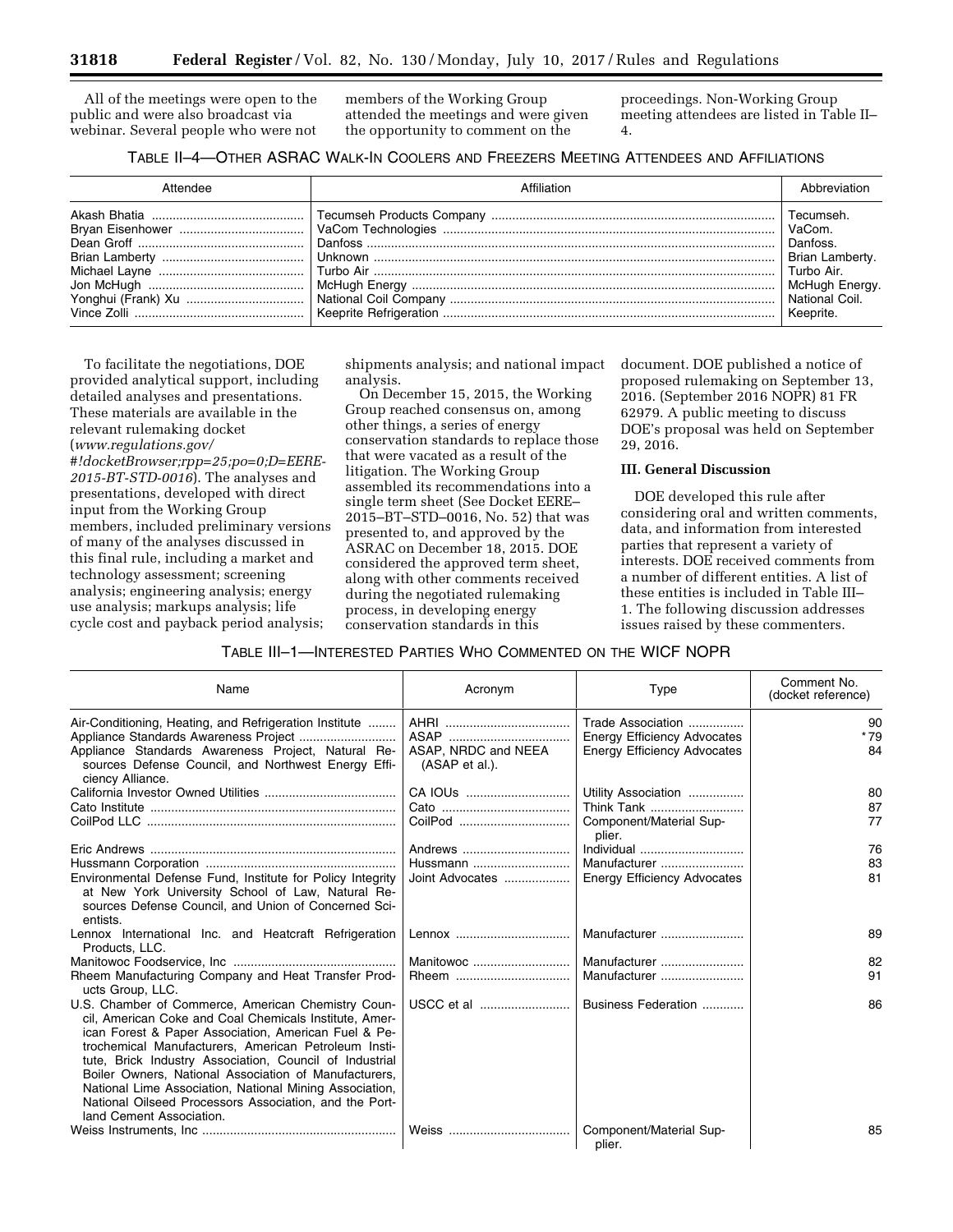# TABLE III–1—INTERESTED PARTIES WHO COMMENTED ON THE WICF NOPR—Continued

| Name | Acronym   | Type         | Comment No.<br>(docket reference) |
|------|-----------|--------------|-----------------------------------|
|      | Zero Zone | Manufacturer | 88                                |

\* Comment number 79 indicates the party commented during the public meeting.

## *A. Equipment Classes and Scope of Coverage*

When evaluating and establishing energy conservation standards, DOE divides covered equipment into equipment classes by the type of energy used, capacity, or other performancerelated features that would justify different standards. In determining whether a performance-related feature would justify applying a different standard, DOE must consider such factors as the utility of the feature to the consumer and other factors DOE determines are appropriate. (42 U.S.C. 6295(q) and 6316(a))

As previously noted in section II.B, a court order vacated the portions of the June 2014 final rule relating to multiplex condensing refrigeration systems (*i.e.,* unit coolers) operating at medium and low temperatures and dedicated condensing refrigeration systems operating at low temperatures. Therefore, this rulemaking focuses on standards related to these refrigeration system classes. More information relating to the scope of coverage is described in section IV.B.1 of this final rule.

### *B. Test Procedure*

EPCA sets forth generally applicable criteria and procedures for DOE''s adoption and amendment of test procedures. (42 U.S.C. 6293 and 6314) Manufacturers must use the test procedures prescribed under these provisions to certify compliance with the applicable energy conservation standards and to quantify the efficiency of their covered product or equipment.

EPCA, as modified by EISA 2007, required DOE to develop a performancebased test procedure to measure the energy use of walk-in coolers and walkin freezers. (42 U.S.C. 6213(a)(9)(B)(i)) On April 15, 2011, DOE published test procedures for the principal components that make up a walk-in: The panels, doors, and refrigeration systems. DOE took this componentbased testing approach based on a significant body of feedback from interested parties that requiring a single test procedure for an entire walk-in would be impractical because most walk-ins are assembled on-site with components from different

manufacturers. 76 FR 21580, 21582 (April 15, 2011).

DOE's current energy conservation standards for WICF refrigeration systems are expressed in terms of AWEF (*see* 10 CFR 431.304(c)(10)). AWEF is an annualized refrigeration efficiency metric that expresses the ratio of the heat load that a system can reject (in Btus) to the energy required to reject that load (in watt-hours). The existing DOE test procedure for determining the AWEF of walk-in refrigeration systems is located at 10 CFR part 431, subpart R. The current DOE test procedure for walk-in refrigeration systems was originally established by an April 15, 2011 final rule, which incorporates by reference the Air-Conditioning, Heating, and Refrigeration Institute (''AHRI'') Standard 1250–2009, *2009 Standard for Performance Rating of Walk-In Coolers and Freezers.* 76 FR 21580, 21605– 21612.

On May 13, 2014, DOE updated its test procedures for WICFs in a final rule published in the **Federal Register** (May 2014 test procedure final rule). 79 FR 27388. That rule allowed WICF refrigeration system manufacturers to use an alternative efficiency determination method (''AEDM'') to rate and certify their basic models by using the projected energy efficiency level derived from these simulation models in lieu of testing. It also adopted testing methods to enable an original equipment manufacturer (OEM) to readily test and rate its unit cooler or condensing unit individually rather than as part of matched pairs. Under this approach, a manufacturer who distributes a unit cooler as a separate component must rate that unit cooler as though it were to be connected to a multiplex system. The unit cooler must comply with any applicable unit cooler standard that DOE may establish. Similarly, a manufacturer distributing a condensing unit as a separate component must use fixed values for the suction (inlet) conditions and certain nominal values for unit cooler fan and defrost energy, in lieu of actual unit cooler test data, when calculating AWEF. (10 CFR 431.304(c)(12)(ii))

DOE notes that, although that final rule established the approach for rating individual components of dedicated condensing systems, it still allowed for

matched-pair ratings of these systems. This approach addressed the testing of dedicated condensing systems with multiple capacity stages and/or variablecapacity, since the current test procedure of AHRI 1250–2009 does not have a provision for testing individual condensing units with such features. An OEM would have to use matched-pair testing to rate multiple- or variablecapacity systems, but can choose matched-pair or individual-component rating for single-capacity dedicated condensing systems.

The May 2014 test procedure final rule also introduced several clarifications and additions to the AHRI test procedure for WICF refrigeration systems. These changes can be found in 10 CFR 431.304.

The Working Group, in addition to making recommendations regarding standards, also recommended that DOE consider making certain amendments to the test procedure to support the recommended replacement refrigeration system standards. See Term Sheet at EERE–2015–BT–STD–0016, No. 56, recommendation #6 and #7. Consistent with these test procedure-related recommendations, DOE published a test procedure notice of proposed rulemaking on August 17, 2016 (''August 2016 TP NOPR''). 81 FR 54926. A public meeting was held on September 12, 2016. DOE published a test procedure final rule on December 28, 2016. 81 FR 95758. All documents and information pertaining to the test procedure rulemaking can be found in docket EERE–2016–BT–TP–0030. The standard levels discussed in this document were evaluated using that revised test procedure.

#### *C. Technological Feasibility*

### 1. General

In each energy conservation standards rulemaking, DOE conducts a screening analysis based on information gathered on all current technology options and prototype designs that could improve the efficiency of the products or equipment that are the subject of the rulemaking. As the first step in such an analysis, DOE develops a list of technology options for consideration in consultation with manufacturers, design engineers, and other interested parties.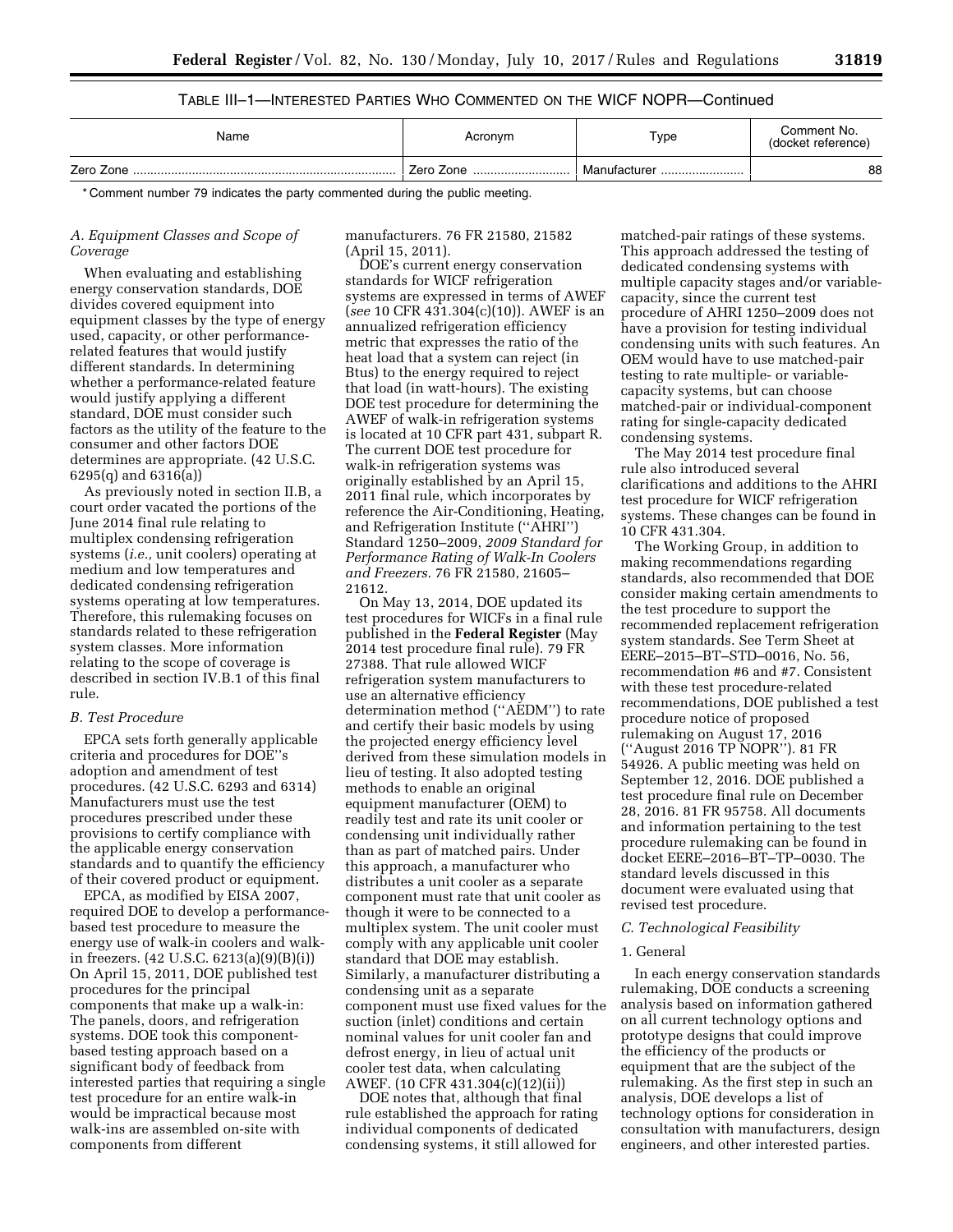DOE then determines which of those means for improving efficiency are technologically feasible. DOE considers technologies incorporated in commercially available products or in working prototypes to be technologically feasible. 10 CFR part 430, subpart C, appendix A, section  $4(a)(4)(i)$ 

After DOE has determined that particular technology options are technologically feasible, it further evaluates each technology option in light of the following additional screening criteria: (1) Practicability to manufacture, install, and service; (2) adverse impacts on product utility or availability; and (3) adverse impacts on health or safety. 10 CFR part 430, subpart C, appendix A, section 4(a)(4)(ii)–(iv) Additionally, it is DOE policy not to include in its analysis any proprietary technology that is a unique pathway to achieving a certain efficiency level. Section IV.C of this document discusses the results of the screening analysis for WICF refrigeration systems, particularly the designs DOE considered, those it screened out, and those forming the basis of the standards considered in this rulemaking. For further details on the screening analysis for this rulemaking, see chapter 4 of the final rule technical support document ("TSD").

2. Maximum Technologically Feasible Levels

When DOE adopts a standard for a type or class of covered product, it must determine the maximum improvement in energy efficiency or maximum reduction in energy use that is technologically feasible for such product. (42 U.S.C. 6295(p)(1) and 6316(a)) Accordingly, in the engineering analysis, DOE determined the maximum technologically feasible (''max-tech'') improvements in energy efficiency for WICF refrigeration systems using the design parameters for the most efficient products available on the market or in working prototypes. The max-tech levels that DOE determined for this rulemaking are described in section IV.D.10 of this final rule and in chapter 5 of the final rule TSD.

#### *D. Energy Savings*

#### 1. Determination of Savings

For each trial standard level (''TSL''), DOE projected energy savings from application of the TSL to covered WICF refrigeration systems purchased in the 30-year period that begins in the year of compliance with the standards (2020–

2049).17 The savings are measured over the entire lifetime of considered WICF refrigeration systems purchased in the 30-year analysis period. DOE quantified the energy savings attributable to each TSL as the difference in energy consumption between each standards case and the no-new-standards case. The no-new-standards case represents a projection of energy consumption that reflects how the market for the equipment at issue would likely evolve in the absence of energy conservation standards.

DOE used its national impact analysis (''NIA'') spreadsheet models to estimate national energy savings (''NES'') from potential standards for considered WICF refrigeration systems at issue. The NIA spreadsheet model (described in section IV.H of this document) calculates energy savings in terms of site energy, which is the energy directly consumed by equipment at the locations where they are used. For electricity, DOE reports national energy savings in terms of primary energy savings, which is the savings in the energy that is used to generate and transmit the site electricity. For natural gas, the primary energy savings are considered to be equal to the site energy savings. DOE also calculates NES in terms of full-fuelcycle (''FFC'') energy savings. The FFC metric includes the energy consumed in extracting, processing, and transporting primary fuels (*i.e.,* coal, natural gas, petroleum fuels), and thus presents a more complete picture of the impacts of energy conservation standards.18 DOE's approach is based on the calculation of an FFC multiplier for each of the energy types used by covered products or equipment. For more information on FFC energy savings, see section IV.I.2 of this document.

### 2. Significance of Savings

To adopt any new or amended standards for a covered equipment, DOE must determine that such action would result in significant energy savings. (42 U.S.C. 6295(o)(3)(B) and 6316(a)) Although the term ''significant'' is not defined in the Act, the U.S. Court of Appeals for the District of Columbia Circuit in *Natural Resources Defense Council* v. *Herrington,* 768 F.2d 1355, 1373 (D.C. Cir. 1985), indicated that Congress intended ''significant'' energy savings in the context of EPCA to be savings that are not ''genuinely trivial.''

The energy savings for all the TSLs considered in this rulemaking, including the adopted standards, are nontrivial, and, therefore, DOE considers them ''significant'' within the meaning of section 325 of EPCA (*i.e.,* 42 U.S.C. 6295).

#### *E. Economic Justification*

### 1. Specific Criteria

As noted above, EPCA provides seven factors to be evaluated in determining whether a potential energy conservation standard is economically justified. (42 U.S.C. 6295(o)(2)(B)(i)(I)(VII) and 6316(a)) The following sections discuss how DOE has addressed each of those seven factors in this rulemaking.

## a. Economic Impact on Manufacturers and Consumers

In determining the impacts of potential amended standards on manufacturers, DOE conducts a manufacturer impact analysis (''MIA''), as discussed in section IV.J. DOE first uses an annual cash-flow approach to determine the quantitative impacts. This step includes both a short-term assessment—based on the cost and capital requirements during the period between when a regulation is issued and when entities must comply with the regulation—and a long-term assessment over a 30-year period. The industrywide impacts analyzed include (1) industry net present value (''INPV''), which values the industry on the basis of expected future cash flows; (2) cash flows by year; (3) changes in revenue and income; and (4) other measures of impact, as appropriate. Second, DOE analyzes and reports the impacts on different types of manufacturers, including impacts on small manufacturers. Third, DOE considers the impact of standards on domestic manufacturer employment and manufacturing capacity, as well as the potential for standards to result in plant closures and loss of capital investment. Finally, DOE takes into account cumulative impacts of various DOE regulations and other regulatory requirements on manufacturers.

For individual consumers, measures of economic impact include the changes in LCC and the PBP associated with new or amended standards. These measures are discussed further in the following section. For consumers in the aggregate, DOE also calculates the national net present value of the economic impacts applicable to a particular rulemaking. DOE also evaluates the LCC impacts of potential standards on identifiable subgroups of consumers that may be

 $\rm ^{17}DOE$  also presents a sensitivity analysis that considers impacts for products shipped in a 9-year period.

<sup>18</sup>The FFC metric is discussed in DOE's statement of policy and notice of policy amendment. 76 FR 51282 (August. 18, 2011), as amended at 77 FR 49701 (August. 17, 2012).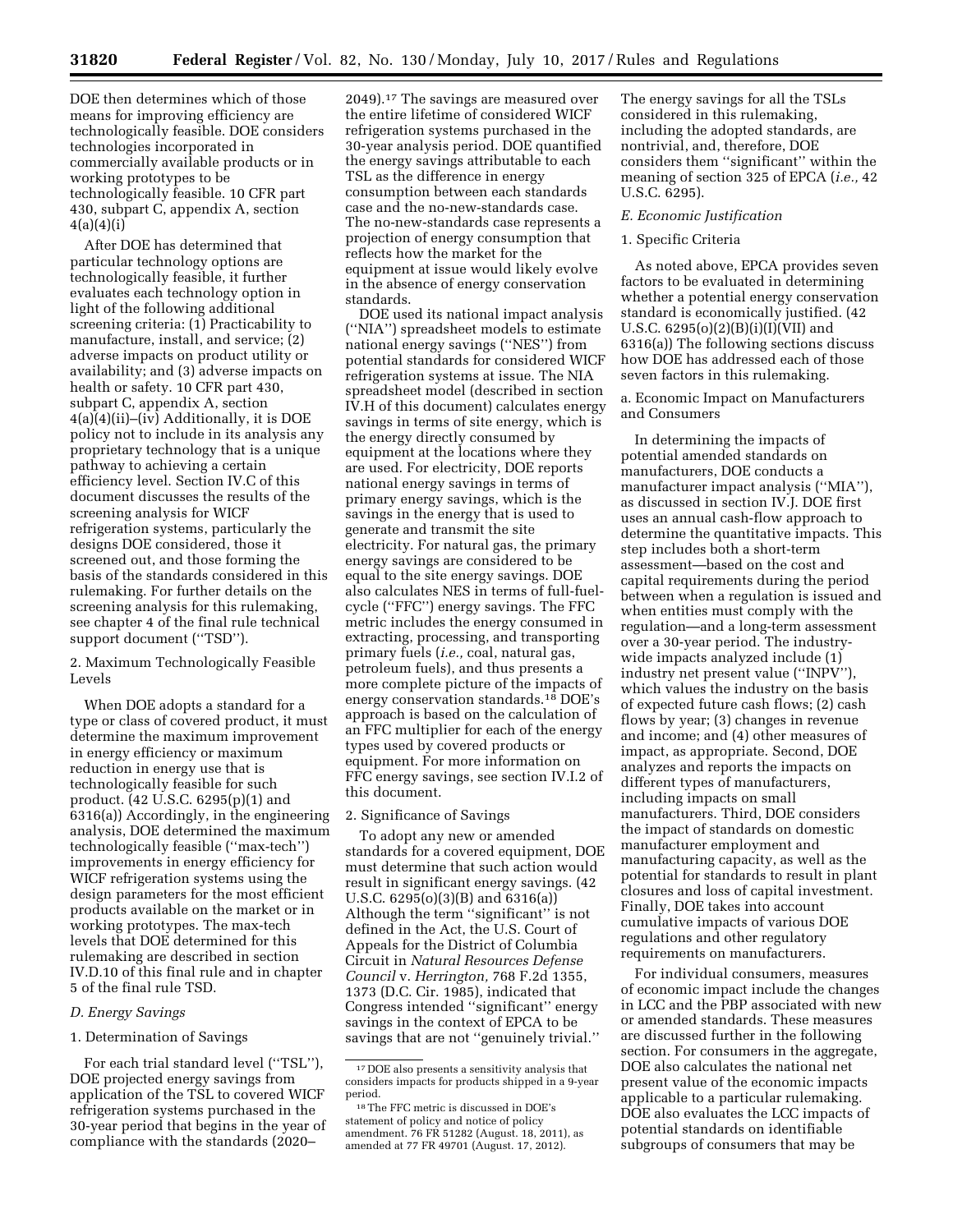affected disproportionately by a national standard.

b. Savings in Operating Costs Compared to Increase in Price (LCC and PBP)

EPCA requires DOE to consider the savings in operating costs throughout the estimated average life of the covered product in the type (or class) compared to any increase in the price of, or in the initial charges for, or maintenance expenses of, the covered product that are likely to result from a standard. (42 U.S.C. 6295(o)(2)(B)(i)(II) and 6316(a)) DOE conducts this comparison in its LCC and PBP analysis.

The LCC is the sum of the purchase price of a product (including its installation) and the operating cost (including energy, maintenance, and repair expenditures) discounted over the lifetime of the product. The LCC analysis requires a variety of inputs, such as product prices, product energy consumption, energy prices, maintenance and repair costs, product lifetime, and discount rates appropriate for consumers. To account for uncertainty and variability in specific inputs, such as product lifetime and discount rate, DOE uses a distribution of values, with probabilities attached to each value.

The PBP is the estimated amount of time (in years) it takes consumers to recover the increased purchase cost (including installation) of a moreefficient product through lower operating costs. DOE calculates the PBP by dividing the change in purchase cost due to a more-stringent standard by the change in annual operating cost for the year that standards are assumed to take effect.

For its LCC and PBP analysis, DOE assumes that consumers will purchase the covered products in the first year of compliance with new or amended standards. The LCC savings for the considered efficiency levels are calculated relative to the case that reflects projected market trends in the absence of new or amended standards. DOE's LCC and PBP analysis is discussed in further detail in section IV.F.

## c. Energy Savings

Although significant conservation of energy is a separate statutory requirement for adopting an energy conservation standard, EPCA requires DOE, in determining the economic justification of a standard, to consider the total projected energy savings that are expected to result directly from the standard. (42 U.S.C. 6295(o)(2)(B)(i)(III) and 6316(a)) As discussed in section IV.H, DOE uses the NIA spreadsheet

models to project national energy savings.

d. Lessening of Utility or Performance of Products

In establishing equipment classes, and in evaluating design options and the impact of potential standard levels, DOE evaluates potential standards that would not lessen the utility or performance of the considered equipment. (42 U.S.C. 6295(o)(2)(B)(i)(IV) and 6316(a)) Based on data available to DOE, the standards adopted in this document would not reduce the utility or performance of the equipment under consideration in this rulemaking.

e. Impact of Any Lessening of Competition

EPCA directs DOE to consider the impact of any lessening of competition, as determined in writing by the Attorney General, that is likely to result from a standard. (42 U.S.C. 6295(o)(2)(B)(i)(V) and 6316(a)) It also directs the Attorney General to determine the impact, if any, of any lessening of competition likely to result from a standard and to transmit such determination to the Secretary within 60 days of the publication of a proposed rule, together with an analysis of the nature and extent of the impact. (42 U.S.C. 6295(o)(2)(B)(ii) and 6316(a)) To assist the Department of Justice (''DOJ'') in making such a determination, DOE transmitted copies of its proposed rule and the NOPR TSD to the Attorney General for review, with a request that the DOJ provide its determination on this issue. In its assessment letter responding to DOE, DOJ concluded that the proposed energy conservation standards for WICF refrigeration systems are unlikely to have a significant adverse impact on competition. DOE is publishing the Attorney General's assessment at the end of this final rule.

## f. Need for National Energy Conservation

DOE also considers the need for national energy and water conservation (as applicable) in determining whether a new or amended standard is economically justified. (42 U.S.C. 6295(o)(2)(B)(i)(VI) and 6316(a)) The energy savings from the adopted standards are likely to provide improvements to the security and reliability of the Nation's energy system. Reductions in the demand for electricity also may result in reduced costs for maintaining the reliability of the Nation's electricity system. DOE conducts a utility impact analysis to estimate how standards may affect the

Nation's needed power generation capacity, as discussed in section IV.M.

DOE maintains that environmental and public health benefits associated with the more efficient use of energy are important to take into account when considering the need for national energy conservation. The adopted standards are likely to result in environmental benefits in the form of reduced emissions of air pollutants and GHGs associated with energy production and use. DOE conducts an emissions analysis to estimate how potential standards may affect these emissions, as discussed in section IV.K; the estimated emissions impacts are reported in section V.B.6 of this document. DOE also estimates the economic value of emissions reductions resulting from the considered TSLs, as discussed in section IV.L.

# g. Other Factors

In determining whether an energy conservation standard is economically justified, DOE may consider any other factors that the Secretary deems to be relevant. (42 U.S.C. 6295(o)(2)(B)(i)(VII) and 6316(a)) To the extent DOE identifies any relevant information regarding economic justification that does not fit into the other categories described above, DOE could consider such information under ''other factors.''

### 2. Rebuttable Presumption

As set forth in 42 U.S.C.  $6295(o)(2)(B)(iii)$  (and as applied to WICFs through 42 U.S.C. 6316(a)), EPCA creates a rebuttable presumption that an energy conservation standard is economically justified if the additional cost to the consumer of a product that meets the standard is less than three times the value of the first year's energy savings resulting from the standard, as calculated under the applicable DOE test procedure. DOE's LCC and PBP analyses generate values used to calculate the effect potential energy conservation standards would have on the payback period for consumers. These analyses include, but are not limited to, the 3-year payback period contemplated under the rebuttablepresumption test. In addition, DOE routinely conducts an economic analysis that considers the full range of impacts to consumers, manufacturers, the Nation, and the environment, as required under 42 U.S.C.  $6295(o)(2)(B)(i)$ , which is applied to WICFs through 42 U.S.C. 6316(a). The results of this analysis serve as the basis for DOE's evaluation of the economic justification for a potential standard level (thereby supporting or rebutting the results of any preliminary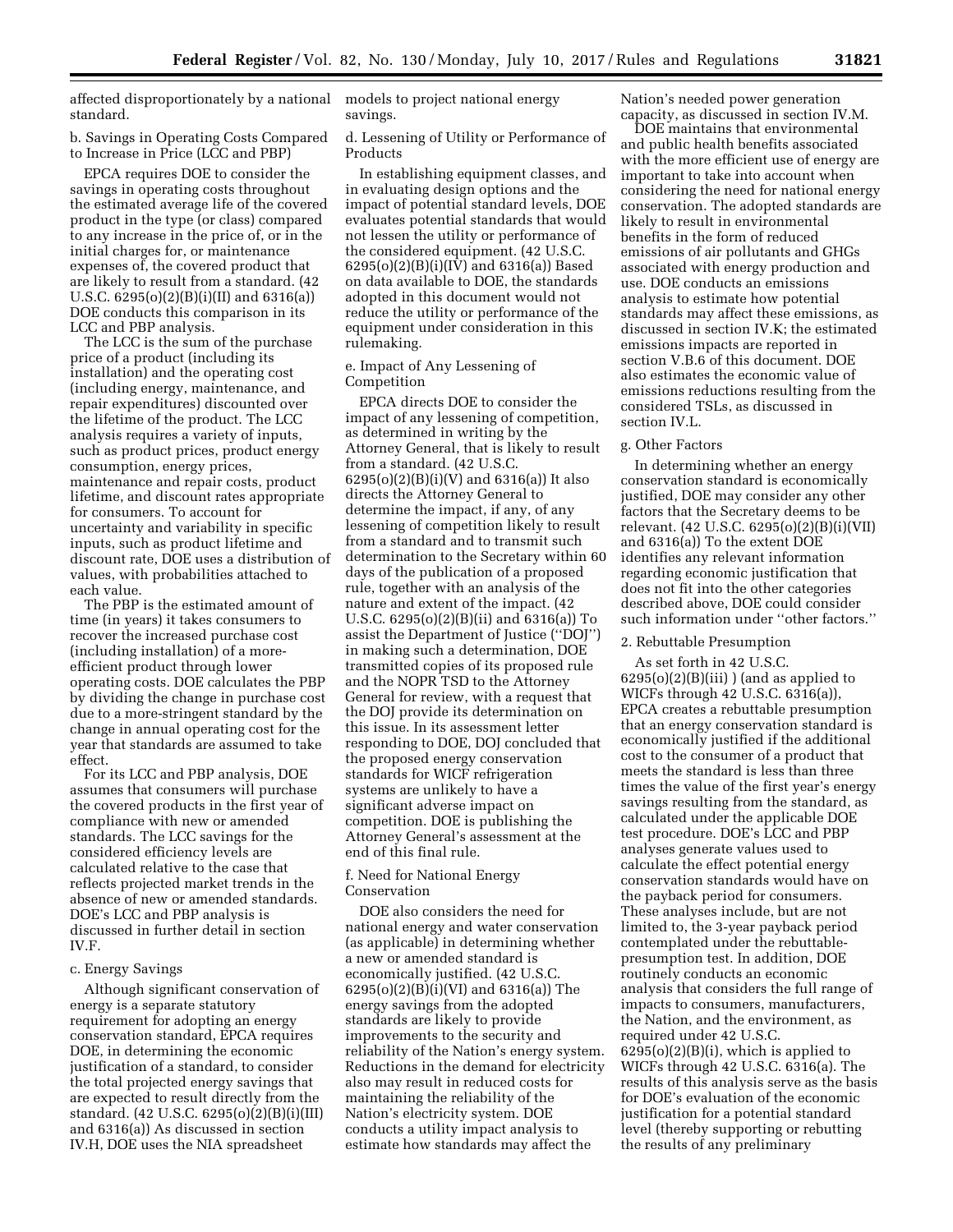determination of economic justification). The rebuttable presumption payback calculation is discussed in section IV.F of this final rule.

### *F. Compliance Date of Standards*

Under EPCA, performance-based standards for WICFs, including the initial establishment of those standards, have a statutorily prescribed lead time starting on the applicable final rule's publication date and ending three (3) years later. Starting on that later date, WICF manufacturers must comply with the relevant energy conservation standards. See 42 U.S.C. 6313(f)(4)–(5). DOE may extend the lead time to as long as five (5) years if the Secretary determines, by rule, that the default 3 year period is inadequate. (See id.)

As discussed in section III.B, DOE developed test procedures for the principal components that make up walk-ins: The panels, doors, and refrigeration systems. DOE developed test procedures for walk-in refrigeration systems that express their efficiency in terms of AWEF. 76 FR 21580 (April 15, 2011). The June 2014 final rule established DOE's energy conservation standards for walk-in refrigeration systems based on AWEF—these standards, established for lowtemperature and medium-temperature dedicated condensing refrigeration systems and for low-temperature and medium-temperature unit coolers (then called multiplex condensing systems), had a compliance date of June 5, 2017. 79 FR at 32124 (June 3, 2014). As discussed in section II.B, the standards for several of these categories of refrigeration systems were vacated. However, the standards for mediumtemperature dedicated condensing systems remain in place, and their compliance date remains as June 5, 2017.

In the September 2016 NOPR, DOE projected that that this final rule would publish in the second half of 2016, and that it would hence establish a compliance date in the second half of 2019 for the new refrigeration system standards that DOE is adopting—DOE did not anticipate extending the standards lead time beyond three years. 81 FR at 62992 (Sept. 13, 2016).

DOE updated its enforcement policy for walk-in refrigeration systems on February 1, 2016, indicating that it would not exercise its enforcement authority in regard to energy conservation standards associated with medium-temperature dedicated condensing refrigeration systems for any such equipment manufactured prior to January 1, 2020.19

Manitowoc, Hussmann, Lennox, Rheem, and AHRI requested that manufacturers not be required to submit certification reports for WICF equipment covered in this rule and medium-temperature dedicated condensing classes until the projected January 2020 enforcement date. They argued that requiring manufacturers to certify refrigeration systems covered by the June 2014 final Rule on June 5, 2017, despite the fact that enforcement would not occur until 2020, would confuse customers and place unneeded burden on manufacturers. Zero Zone also argued that requiring certification before enforcement begins will cause confusion for manufacturers and customers and will not allow the Department to verify the certification data. (Manitowoc, No. 82 at p. 1; Hussmann, No. 83 at p. 1; Lennox, No. 89 at p. 6; Rheem, No. 91 at pp. 1–2; AHRI, No. 90 at pp. 1–2; Zero Zone, No. 88 at p. 1)

As discussed in the test procedure final rule, DOE has not changed the date for certifying the compliance of equipment covered by the June 2014 standards that have not been vacated, *i.e.,* those applicable to doors and medium-temperature dedicated condensing refrigeration systems. 81 FR at 95759–95760 (December 28, 2016). The compliance date for the WICF equipment covered in this rule, *i.e.,*  classes of low-temperature dedicated condensing refrigeration systems and all classes of unit coolers, is three years from today's date.

Weiss asked for clarification regarding how DOE's proposal would address the installation of walk-ins by local contractors who buy components from wholesalers and assemble the walk-in on-site. (Weiss, No. 85 at p. 1).

Lennox commented there is ambiguity whether refrigeration system components assembled into a complete walk-in must be compliant on the date of manufacture of the refrigeration component or when the final WICF is actually assembled. Lennox noted that component manufacturers would need to leave time to sell components in inventory in advance of a compliance deadline, but WICF installers would also need to leave time both to purchase WICF components and install such components in advance of the compliance deadline. Lennox stated that additional burden is placed on WICF component manufacturers to compress

timelines by several months or more if assemblers of complete walk-ins are required to use WICF components that are compliant at the time of assembly. (Lennox No. 89 at pp. 7–8) AHRI and Rheem also commented that additional burden is placed on component manufacturers as a result of a shortened compliance period if the requirement remains for installers to use components that are compliant at the time of the complete walk-in assembly. (AHRI No. 90 at p. 3; Rheem No. 91 at p. 3)

Lennox, AHRI and Rheem requested that DOE allow an unlimited sell through period for components manufactured prior to the compliance date of the amended standard. AHRI stated that most products subject to energy conservation standards have unlimited sell through periods for products manufactured before the effective date of an amended standard. *Id.* 

As discussed in the test procedure final rule, a manufacturer of a walk-in cooler or walk-in freezer is any person who: (1) Manufactures a component of a walk-in cooler or walk-in freezer that affects energy consumption, including, but not limited to, refrigeration, doors, lights, windows, or walls; or (2) manufactures or assembles the complete walk-in cooler or walk-in freezer. 10 CFR 431.302.

A manufacturer of a walk-in component (*i.e.,* part 1 of the definition of a manufacturer of a walk-in cooler or walk-in freezer) is the entity that manufactures, produces, assembles or imports a walk-in panel, door or refrigeration system. The component manufacturer is responsible for ensuring the compliance of the component(s) it manufactures. DOE also requires that the component manufacturer certify the compliance of the components it manufactures, prior to distribution in commerce. 81 FR at 95778 (December 28, 2016). A walk-in component manufacturer must comply with the applicable energy conservation standards based on the date the component is produced. For example, beginning on June 5, 2017 walk-in door manufacturers must produce doors that comply with the applicable energy consumption standard. Imported components must comply with the applicable energy conservation standards based on the date of importation.

A manufacturer of a complete walk-in (*i.e.,* part 2 of the definition of a manufacturer of a walk-in cooler or walk-in freezer) is the entity that manufactures, produces, assembles or imports a walk-in cooler or freezer (*i.e.,*  an enclosed storage space meeting the

<sup>19</sup>*[http://energy.gov/sites/prod/files/2016/02/f29/](http://energy.gov/sites/prod/files/2016/02/f29/Enforcement%20Policy%20Statement%20-%20WICF%2002-01-16.pdf) [Enforcement%20Policy%20Statement%20-](http://energy.gov/sites/prod/files/2016/02/f29/Enforcement%20Policy%20Statement%20-%20WICF%2002-01-16.pdf)  [%20WICF%2002-01-16.pdf.](http://energy.gov/sites/prod/files/2016/02/f29/Enforcement%20Policy%20Statement%20-%20WICF%2002-01-16.pdf)*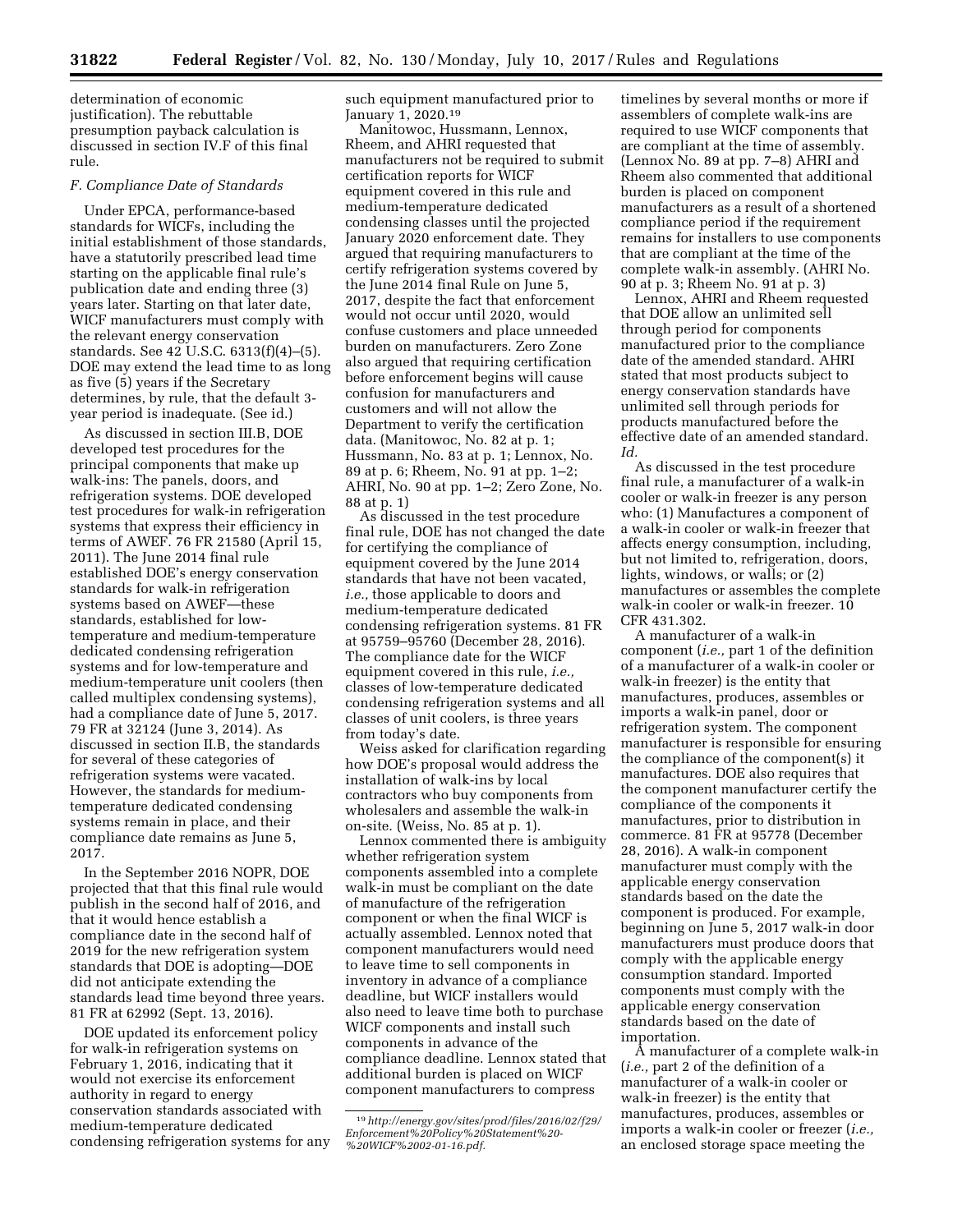definition of a walk-in cooler or freezer). This includes ''installers'' of complete walk-ins. DOE explained that while it does not require manufacturers of complete walk-ins to submit certification reports for the complete walk-in itself, a manufacturer of a complete walk-in must ensure that each walk-in it manufactures meets the various statutory and regulatory standards. That is, a manufacturer of a complete walk-in is required to use components that comply with the applicable standards and to ensure the final product fulfills the statutory design requirements. See the test procedure final rule for additional discussion on how a manufacturer of a complete walkin demonstrates compliance. 81 FR at 95781 (December 28, 2016).

DOE explained several ways a manufacturer of a complete walk-in could assemble a compliant walk-in. The manufacturer of a complete walk-in could make one or more of the components (*e.g.*, a walk-in door), test it, and certify it as the component manufacturer. In this instance the manufacturer of the complete walk-in is also the component manufacturer, and the component must meet the relevant energy conservation standard based on the date the component is produced.

Alternatively, the manufacturer of the complete walk-in could use an uncertified component and accept responsibility for its compliance. In this scenario, the date of installation is the date of manufacture. For example, if walk-in is assembled with a door designed for non-walk-in applications, then the door becomes a walk-in component on the walk-in assembly date, and must meet the relevant energy conservation standard based on the date of assembly.

Lastly, the manufacturer of the complete walk-in could use a certified component with a label that meets DOE's requirements, as it is not the manufacturer of the component, and bear no responsibility for the testing and certification of the component. In this case, the component must meet the relevant energy conservation standard based on the date the certified component was manufactured. As long as a manufacturer of a complete walkin (*e.g.,* installers) uses compliant, certified components that are labeled in accordance with DOE's requirements, then it can assemble a complete walkin using those components after the effective date of new or amended standards. For example, an installer may use walk-in doors manufactured prior to June 5, 2017 to assemble a walk-in after the compliance date as long as the door was certified as compliant with the

standards in effect on the date the door was produced.

### **IV. Methodology and Discussion of Related Comments**

This section addresses the analyses DOE has performed for this rulemaking with regard to the considered WICF refrigeration systems. Separate subsections address each component of DOE's analyses.

DOE used several analytical tools to estimate the impact of the standards considered in this document. The first tool is a spreadsheet that calculates the LCC savings and PBP of potential amended or new energy conservation standards. The national impacts analysis uses a second spreadsheet set that provides shipments projections and calculates national energy savings and net present value of total consumer costs and savings expected to result from potential energy conservation standards. DOE uses the third spreadsheet tool, the Government Regulatory Impact Model (''GRIM''), to assess manufacturer impacts of potential standards. These three spreadsheet tools are available on the DOE website for this rulemaking at *[www1.eere.energy.gov/](http://www1.eere.energy.gov/buildings/appliance_standards/rulemaking.aspx/ruleid/30) [buildings/appliance](http://www1.eere.energy.gov/buildings/appliance_standards/rulemaking.aspx/ruleid/30)*\_*standards/ [rulemaking.aspx/ruleid/30](http://www1.eere.energy.gov/buildings/appliance_standards/rulemaking.aspx/ruleid/30)*. Additionally, DOE used output from the latest version of the *Annual Energy Outlook* 2016 (''*AEO2106*'') from the Energy Information Administration (''EIA'') for the emissions and utility impact analyses.

### *A. General Rulemaking Issues*

During the September 29, 2016 NOPR public meeting, and in subsequent written comments, stakeholders provided input regarding general issues pertinent to the rulemaking, including the trial standard levels, the rulemaking timeline, and other subjects. These issues are discussed in this section.

## 1. Proposed Standard Levels

DOE proposed to adopt TSL 3 as the energy conservation standard for the equipment under consideration in this rulemaking. DOE's NOPR analysis showed that this level is both technologically feasible and economically justified. 81 FR at 63021 (September 13, 2016). TSL 3 represents the maximum technologically feasible level and corresponds to the energy conservation standard level that the Working Group unanimously recommended that DOE adopt. (Docket No. EERE–2015–BT–STD–0016, Term Sheet: Recommendation #5 (December 15, 2015), No. 56 at pp. 2–3).

The CA IOUs and ASAP et al. supported the proposed standard levels DOE presented in the NOPR. (CA IOUs, No. 80, at pp. 1–2; ASAP et al., No. 84, at p. 1)

Lennox supported the provisions laid out in the ASRAC Term Sheet, including the recommended standards levels contained therein, which were the result of a negotiated rulemaking. It also commented on the NOPR's consumer impact results, noting that while most equipment classes have positive or minimal negative consumer impacts, for certain equipment classes, the consumer impact is negative for a ''large percentage of consumers.'' (Lennox, No. 89 at p. 7) For example, Lennox noted that 42 percent of consumers had a net cost impact for low temperature unit coolers (UC.L) attached to low temperature multiplex condensing systems (MC.L). Lennox clarified that it does not generally support energy conservation standards that result in such a large portion of consumers experiencing a net cost impact. (Lennox, No. 89 at pp. 6–7)

In general, DOE seeks to avoid adopting standards resulting in large numbers of consumers experiencing net costs. DOE notes that Lennox supports the proposed standard levels, with which WICF Working Group negotiators (including Lennox) had agreed, as documented in the ASRAC Working Group Term Sheet. For the reasons discussed later in this document, DOE is adopting the same standard levels that it proposed as the energy conservation standard for the equipment under consideration in this final rule. See section VI for further discussion on the TSLs, economic justification and energy savings.

Eric Andrews agreed that the economic analysis supported the regulation on the basis of the purchase of new equipment, but expressed concern regarding the up-front cost that the consumer would incur to update existing equipment to the standard level. He commented that ''a credit'' should be made available to defray such costs. He observed further that the market for used equipment was not addressed in the analysis. (Andrews, No. 76 at p. 1) The comment seems to be made based on the assumption that all installed equipment must be upgraded to the standard level. In response, DOE notes that the adopted standard levels will apply only to new equipment manufactured after the compliance date of the standard. See section III.F for additional discussion regarding the compliance date.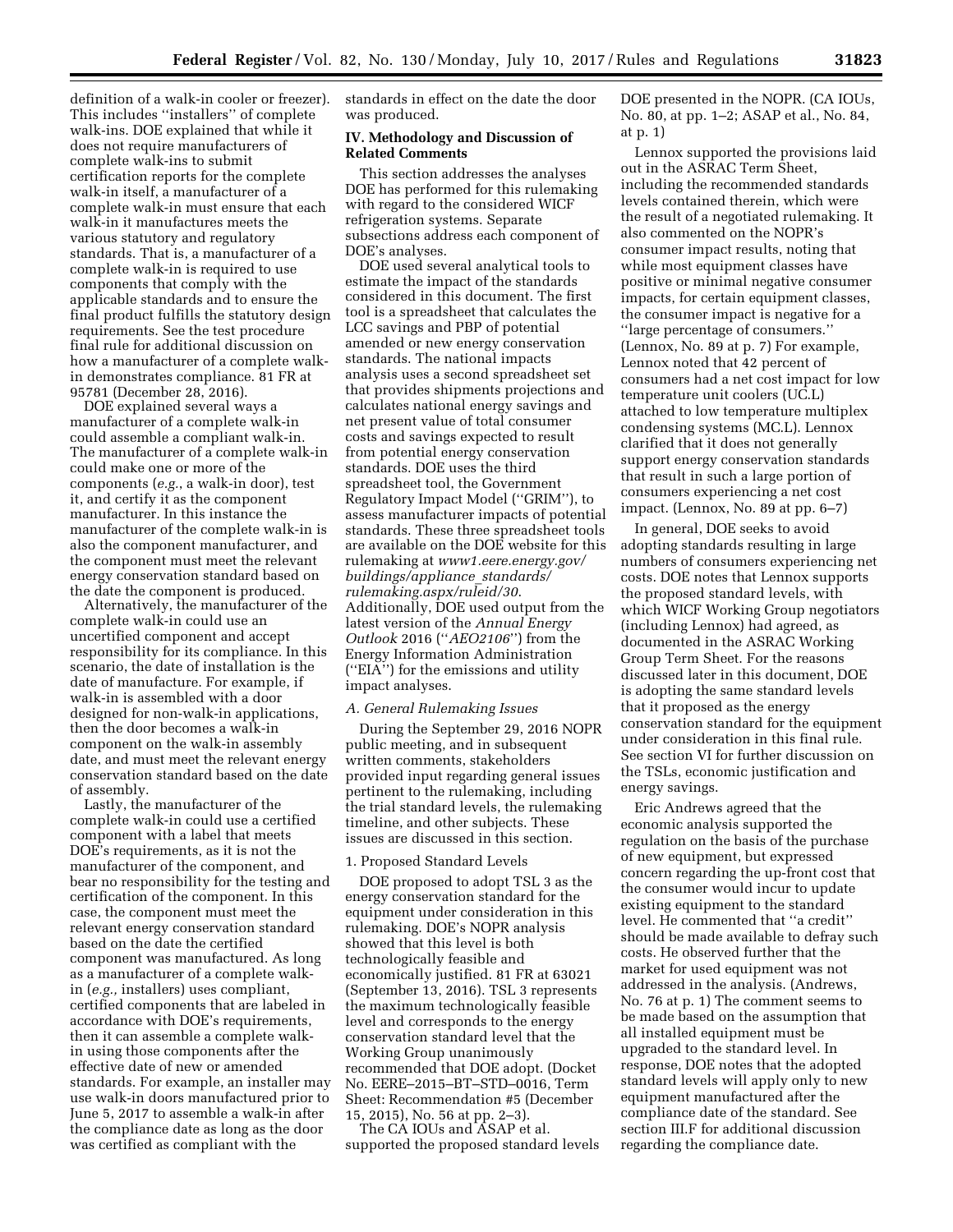# 2. Test Procedure

# a. Process Cooling

# Background

EPCA defines a walk-in as ''an enclosed storage space,'' that can be walked into, which has a total area of less than 3,000 square feet, but does not include products designed and marketed exclusively for medical, scientific, or research purposes. (42 U.S.C. 6311(20)) The use of the term ''storage space'' in the definition raises questions about which refrigerated spaces would qualify as a ''storage space'' and thereby comprise equipment subject to the walk-in standards. DOE has discussed the scope of this definition throughout its rulemakings to develop test procedures and energy conservation standards for walk-ins most recently, the August 2016 TP NOPR addressed whether the scope extends to process cooling equipment such as blast chillers and blast freezers that can be walked into. 81 FR at 54934– 54936 (August 17, 2016).

In the August 2016 TP NOPR, DOE described the background leading to the proposal of a definition for walk-in process cooling refrigeration equipment. 81 FR at 54934 (August 17, 2016). As described in that document, interested parties requested that DOE clarify the applicability of standards to this equipment as part of the initial standards rulemaking that DOE conducted for developing walk-in performance-based standards. The discussions in that prior rulemaking led DOE to conclude in the June 2014 final rule that equipment used solely for process cooling would not be required to meet the walk-in standards, but that products used for ''both process and storage'' applications could not categorically be excluded from coverage. 79 FR at 32068 (June 3, 2014). The August 2016 TP NOPR noted also the October 2014 meeting to clarify aspects of the test procedure, during which DOE again stated that blast chillers and blast freezers did not fall within the scope of the energy conservation standards established for walk-ins in the June 2014 final rule. However, DOE acknowledged at the time that it did not have a definition for ''process cooling'' in the context of walk-ins. (Docket No. EERE–2011–BT–TP–0024, Heatcraft and DOE, Public Meeting Transcript (October 22, 2014), No. 117 at pp. 23, 61–63) The question of process cooling arose again during the Walk-in Working Group meetings, during which meeting participants asked DOE to add definitions to clarify the meaning of process cooling (See Docket No. EERE–

2015–BT–STD–0016: Manufacturersubmitted material, No. 6 at p. 2; Lennox, Public Meeting Transcript (August 27, 2015), No. 15 at pp. 96–97; AHRI, Public Meeting Transcript (December 15, 2015), No. 60 at pp. 141– 142; and Term Sheet, No. 56, Recommendation #7)

The August 2016 TP NOPR explained that DOE considered process cooling more carefully in light of the Working Group's request to develop clarifying definitions and concluded that its initial statements in the June 2014 final rule that blast chillers and blast freezers are not walk-ins were in error. DOE observed that, although the EPCA definition refers to a walk-in as an ''enclosed storage space'', there is no clarity regarding the meaning of ''storage'' or the minimum duration for an item to remain in an enclosure to be considered in ''storage''. Hence, DOE now believes that these categories of equipment, referred to as ''process cooling equipment'' do fall under the EPCA definition for walk-ins and are subject to standards. 81 FR at 54934 (August 17, 2016).

The August 2016 TP NOPR went on to discuss DOE's proposal for defining a walk-in process cooling refrigeration system. DOE specifically developed this proposal, acknowledging the different energy use characteristics of process cooling refrigeration systems as well as their different equipment attributes (as compared to other walk-in refrigeration systems), to exclude such equipment from being subject to walk-in refrigeration system performance standards. (Because DOE now regards process cooling systems as ''walk-in coolers or freezers,'' they will be subject to the statutory design requirements.) DOE proposed defining a ''walk-in process cooling refrigeration system'' as ''a refrigeration system that is used exclusively for cooling food or other substances from one temperature to another.'' 81 FR at 54936 (August 17, 2016). The proposed definition specified that a process cooling refrigeration system must either be (1) distributed in commerce with an enclosure consisting of panels and door(s) such that the assembled product has a refrigerating capacity of at least 100 Btu/h per cubic foot of enclosed internal volume or (2) a unit cooler having an evaporator coil that is at least four-and-one-half (4.5) feet in height and whose height is at least one-andone-half (1.5) times the width. This proposed definition would cover process cooling systems that are distributed in commerce as part of a complete assembly, process cooling unit coolers that are distributed separately

from the enclosure, and refrigeration systems that include unit coolers meeting the process cooling definition. 81 FR at 54954 (August 17, 2016).

DOE noted in the August 2016 TP NOPR that it proposed to consider process cooling refrigerated insulated enclosures to be walk-ins that are subject to the prescriptive statutory requirements for walk-ins. DOE also notes that its discussion and proposals focused on process cooling refrigeration systems rather than the panels and doors that make up the insulated enclosure. Hence, DOE intended the exclusions associated with the proposals to apply only to refrigeration systems that meet the process cooling definition, and that the exclusions would be associated with walk-in refrigeration system performance standards. Id. at 54934–54936. DOE also provided a table in the test procedure NOPR public meeting presentation to clarify its interpretation of the applicability of walk-in standards to different components of process cooling equipment. (Docket No. EERE–2016– BT–TP–0030, Public Meeting Presentation, No. 3 at p. 30) This table indicated that the proposed exclusion for process cooling refrigeration systems would apply to, among other things, dedicated condensing units that are exclusively distributed in commerce with unit coolers meeting the unit cooler portion of the process cooling definition. DOE noted in the test procedure final rule that this exclusion was not explicit in the proposed definition and was clarifying it to explicitly include such dedicated condensing units in the definition. 81 FR at 95768 (December 28, 2016).

## Importance of Coverage for Process Cooling Equipment

DOE explained in the August 2016 TP NOPR the reasons it believed that walkin process cooling equipment should be considered to be covered under the walk-in definition. See 81 FR at 54934– 54936 (August 17, 2016). In the test procedure final rule, DOE ultimately concluded that this equipment should be covered as walk-in equipment. 81 FR at 95771 (December, 28, 2016). In DOE's view, covering this equipment as a class of walk-ins is important in furthering DOE's goals for reducing and limiting energy use because this equipment represents a growing sector of the refrigeration industry. Process cooling equipment emerged on the market relatively recently in 1990 to serve a range of food sales and service applications. (Master-Bilt Blast Chillers, No. 25 at pp. 2, 3, 10) The global blast chiller market is expected to grow by an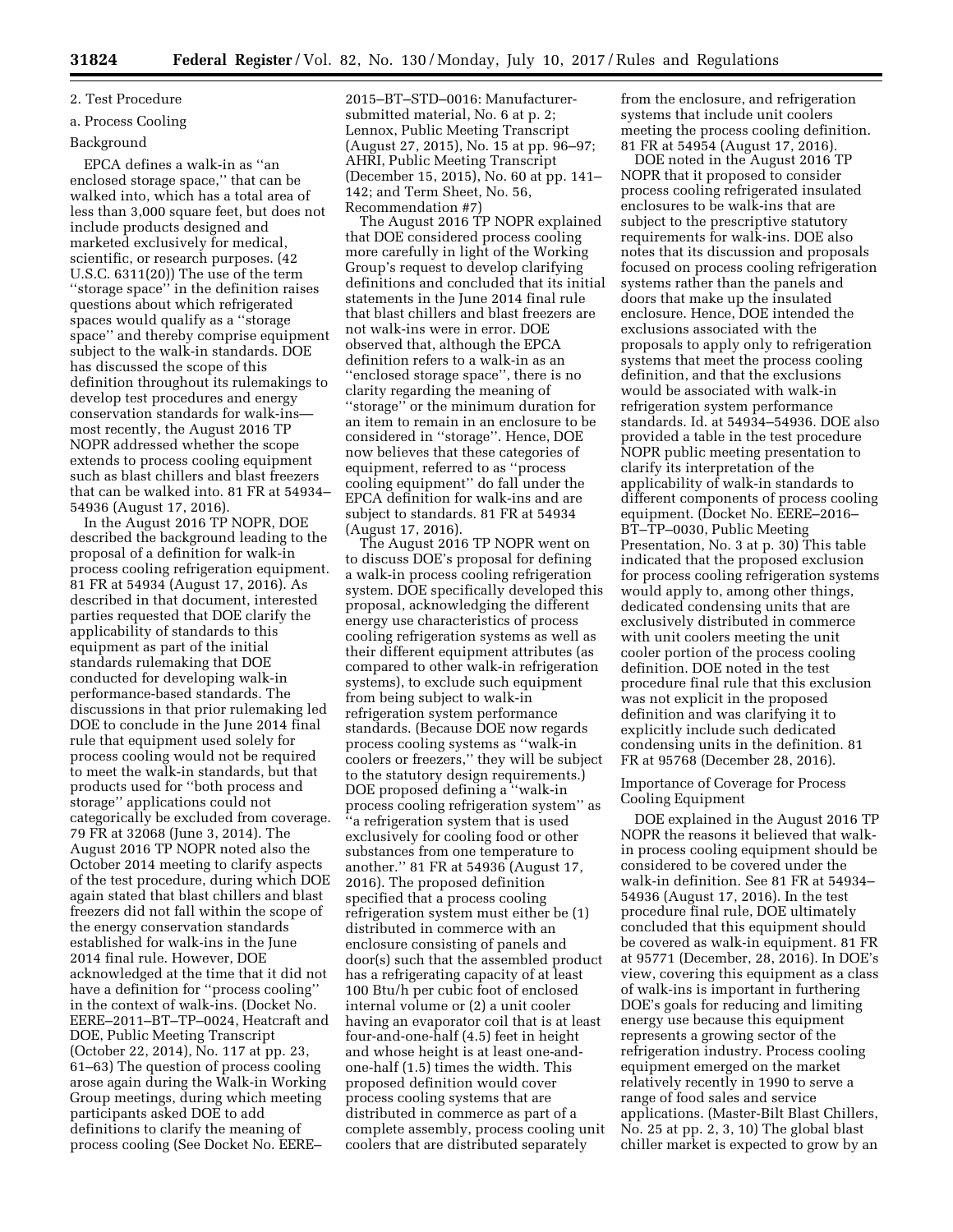estimated 4.62% per year from 2016– 2020 and North America is expected to remain a dominant portion of this market.20 This growth is the expected result of increased demand in the food service industry (*e.g.,* restaurants, bakeries, catering) and meat processing industry and growth in the frozen food market.21 Hence, DOE believes that there will be a robust market for process cooling equipment to serve this growing market need, and that there is a large potential growth in energy use associated with this market.

## Process Cooling Equipment Status as Walk-In Equipment

Many commenters argued in response to the August 2016 TP NOPR that process cooling equipment does not fall under the walk-in definition. Several of these comments argued that food is not ''stored'' in this equipment and/or the temperature within it is not ''held'' at a given temperature for storage purposes. AHRI, Manitowoc, KeepRite, Rheem, and Hussmann stated that process refrigeration systems are not used for storage and therefore do not satisfy the statutory definition for a walk-in as an ''enclosed storage space.'' (Docket No. EERE–2016–BT–TP–0030; AHRI, No. 11 at p. 5; Manitowoc, No. 10 at p. 3; KeepRite, No. 17 at p. 2; Rheem, No. 18 at p. 3; Hussmann, No. 20 at p. 4) Similarly, Zero Zone argued that the purpose of process refrigeration systems conflicts with the dictionary definition of ''storage.'' (Docket No. EERE–2016– BT–TP–0030, Zero Zone, No. 15 at p. 1) American Panel also explained that product could be dehydrated and damaged if left in the process cooling equipment for an extended period of time. In its view, this fact should disqualify process cooling equipment from being considered as storage space—one of the key elements of the walk-in definition. (Docket No. EERE– 2016–BT–TP–0030, American Panel, No. 7 at p. 1) AHRI added that the Term Sheet included the recommendation that DOE define process cooling for the purpose of clarifying that process cooling equipment are not included in the scope of WICFs. (Docket No. EERE– 2016–BT–TP–0030, AHRI, No. 11 at p. 5)

Commenters reiterated many of these statements in response to the September 2016 NOPR. Hussmann, Zero Zone, Manitowoc, Rheem, and AHRI argued that process cooling refrigeration systems do not fit the EPCA definition of a WICF ''enclosed storage space.'' (42 U.S.C. 6311 (20)). Manitowoc, Rheem, and AHRI also stated that the inclusion of these equipment was not discussed in the ASRAC negotiations and requested that process cooling refrigeration systems be removed from the scope of the WICF test procedure and be specifically excluded from the WICF energy conservation standard and the EPCA prescriptive requirements. (Hussmann, No. 83 at p. 2; Zero Zone, No. 88 at p. 1; Manitowoc, No. 82 at pp. 1–2; Rheem, No. 91 at p. 2; AHRI, No. 90 at p. 2)

Conversely, the CA IOUs supported classifying process cooling equipment as WICF equipment, which would require the refrigeration systems, panels, and doors of process cooling equipment to meet the prescriptive standards set by EISA 2007. Further, they supported applying the June 2014 final rule WICF standards and the proposed standards to process cooling panels, doors, and dedicated condensing units not sold as part of a ''matched pair'' with a unit cooler. (CA IOUs, No. 80 at p. 2) (The R-value requirements for panels and doors are carry-overs from EISA 2007.)

EPCA defines ''walk-in cooler'' and ''walk-in freezer'' as an enclosed storage space refrigerated to temperatures, respectively, above, and at or below 32 degrees Fahrenheit that can be walked into, and has a total chilled storage area of less than 3,000 square feet. (42 U.S.C. 6311(20)(A)) While EPCA does not define the component terms ''storage'' or ''can be walked into'' used in the walk-in definition, it does expressly exclude certain equipment from the definition (*i.e.* equipment designed and marketed exclusively for medical, scientific, or research purposes). (42 U.S.C. 6311(20)(B))

Commenters appear to be arguing that a unit must hold contents for some minimum time-period to meet the ''storage'' element of the definition but offered no suggested time period for DOE to consider in applying this definition. The statutory definition of ''walk-in cooler and walk-in freezer'' does not indicate a specific timing requirement or provide further information about when the use of a space constitutes storage. Further, although dictionary definitions of ''storage'' indicate that the contents be kept for some period of time, no specific

period is provided.22 As noted in the August 2016 TP NOPR, the Working Group recommended that DOE define ''storage space''—which suggests that the term is ambiguous. 81 FR at 54934 (August 17, 2016). DOE acknowledges that the role of a process cooler or freezer is to chill food rapidly (to approach the temperature of the cooler or freezer, respectively), and one could interpret ''storage space'' to mean a space the primary purpose of which is storage. However, that understanding of ''storage space'' would be incongruous in the context of walk-in coolers and freezers. The purpose of such equipment is not simply storage *per se,*  like a warehouse; it is storage at cold temperatures. Storage at cold temperatures necessarily encompasses chilling the items to be stored until they reach the temperature of the storage space, because items are rarely at exactly the storage temperature when they arrive to a walk-in cooler or freezer. A process cooler or freezer chills items more quickly than many walk-ins, but DOE regards that difference as being a difference in degree, not a fundamental difference in kind that makes a process cooler ''chilling'' equipment and not ''storage'' equipment.

DOE notes that Recommendation #7 from WICF Term Sheet (which contains the only mention of process cooling in the Term Sheet) recommended that DOE add ''WICF specific definitions for process cooling, preparation room refrigeration, and storage space.'' (Term Sheet, No. 56 at p. 3) This recommendation does not state that these categories of equipment are excluded from the scope of WICFs. In fact, a comment received in response to the initial 2013 notice of proposed rulemaking for energy conservation standards stated that process cooling equipment would appear to fall within the walk-in definition. (Docket No. EERE–2008–BT–STD–0015, Hussmann, No. 93 at pp. 2, 8–9) In re-examining that comment, along with other information and materials since the publication of the June 2014 final rule, DOE has reconsidered its prior views on process cooling equipment.

As noted in the August 2016 TP NOPR, contents are placed in process

<sup>20</sup> Infinity Research Limited (Technavio), Global Commercial Blast Chillers Market 2016–2020; Published November 2016; Accessed November 2016 at *[www.technavio.com/report/global](http://www.technavio.com/report/global-miscellaneous-global-commercial-blast-chillers-market-2016-2020)[miscellaneous-global-commercial-blast-chillers](http://www.technavio.com/report/global-miscellaneous-global-commercial-blast-chillers-market-2016-2020)[market-2016-2020](http://www.technavio.com/report/global-miscellaneous-global-commercial-blast-chillers-market-2016-2020)*.

<sup>21</sup>Hexa Research, Frozen Food Market Analysis By Product (Ready Meals, Meat, Seafood, Fruits & Vegetables, Potatoes, Soup) And Segment Forecasts To 2020; Published November 2014; Accessed November 2016 at *[www.hexaresearch.com/](http://www.hexaresearch.com/research-report/frozen-food-industry/) [research-report/frozen-food-industry/](http://www.hexaresearch.com/research-report/frozen-food-industry/)*.

<sup>&</sup>lt;sup>22</sup> 'Storage: 1. The act of storing; state or fact of being stored. 2. capacity or space for storing. 3. a place, as a room or building, for storing. 4. Computers. memory (def 11). 5. the price charged for storing goods.'' *en.oxforddictionaries.com/ definition/storage*. ''Storage: 1a: Space or a place for storing b: An amount stored c: Memory; 2a: The act of storing: The state of being stored; especially: The safekeeping of goods in a depository (as a warehouse) b: The price charged for keeping goods in a storehouse.'' *[www.merriam-webster.com/](http://www.merriam-webster.com/dictionary/storage) [dictionary/storage.](http://www.merriam-webster.com/dictionary/storage)*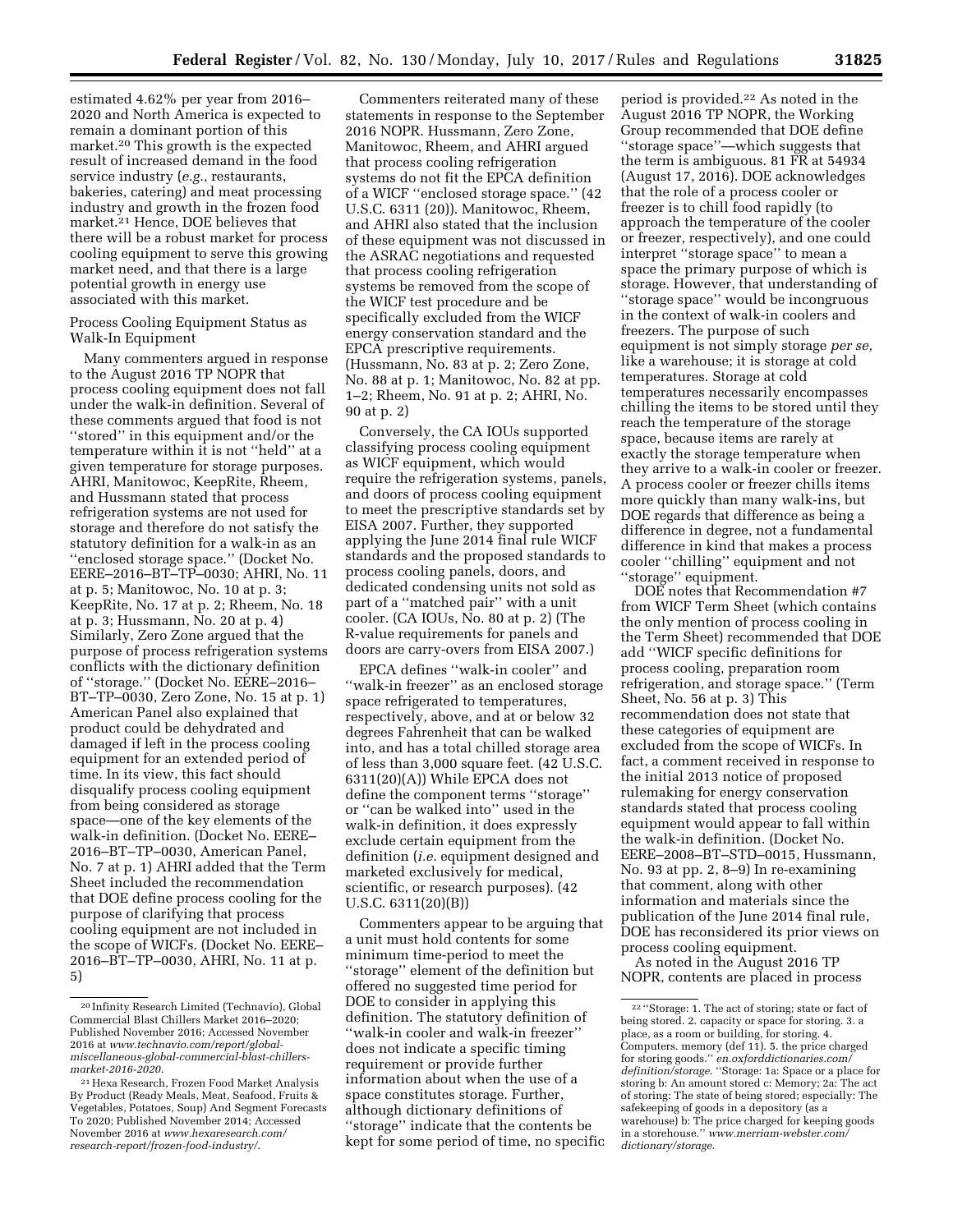cooling equipment for at least a brief period of time to reduce their temperature. 81 FR at 54934 (August 17, 2016). When asked during the public meeting how long the products remain in a process cooling system when they are being cooled, American Panel noted that, although the Food and Drug Administration and NSF International have recommended maximum processing times, there is no industryspecified minimum or maximum processing duration for blast chillers or blast freezers. (Docket No. EERE–2016– BT–TP–0030, American Panel, Public Meeting Transcript, No. 23 at p. 48) DOE notes that the 2013 FDA Food Code requires that food starting at 135 °F be cooled to 70 °F within 2 hours and to 41 °F within 6 hours (FDA 2013 Food Code, Chapter 3, Section 501.14(A)), while NSF requires that rapid pulldown refrigerators and freezers be able to reduce food temperature from 135 °F to 40 °F in 4-hours. (NSF/ANSI 7–2009, section 10.5.1) These time periods differ significantly and are substantially longer than the 90-minute pulldown times discussed in the June 2014 final rule. (79 FR at 32068 (June 3, 2014)). This observation underscores American Panel's statement that there is no standard maximum processing time. Also, while DOE recognizes that product may remain in process cooling equipment for a short period of time, this fact alone does not necessarily clarify that the equipment cannot be considered to have a storage function. The period of time a product can be held in a cooler or freezer without sustaining some damage can be expected to vary product by product, depending on a variety of factors including, whether the product is chilled or frozen, its packaging when inserted into the equipment (e.g., what type and size container it is in, whether or not it is covered, etc.), moisture content, size of the individual food pieces, and other factors. Commenters did not provide any indication of how long food products can remain in process cooling equipment after completion of cooldown before they must be removed to avoid damage hence, making it difficult to draw clear distinctions between residence time in this equipment and lengths of time that would be associated with ''storage.''

Absent a definitive time-period to delineate the use of space as storage space, DOE considered the design and operation of process cooling equipment with other equipment falling within the WICF definition. DOE considers that design and operation are reflective of the function of equipment (*i.e.*, whether it constitutes storage space) because these two elements are necessary components in determining the function or purpose of a given type of equipment.

Manitowoc and AHRI argued in response to the August 2016 TP NOPR that the panels and doors used by process cooling systems are not the same as those used in other WICF systems and therefore the WICF prescriptive requirements should not apply. (Docket No. EERE–2016–BT–TP– 0030, Manitowoc, No. 10 at p. 3; AHRI, No. 11 at p. 5) Manitowoc and AHRI did not clarify how the panels and doors are different, and provided no indication that process coolers needed specific utility features that would justify the use of different efficiency levels or be the basis for relief from the performance requirements that are already in place. DOE notes that this discussion of panels and doors did not provide any clarity as to whether process cooling equipment provides any storage function.

In the context of blast chillers, American Panel noted that while the panels and doors for this equipment were similar to those used in other walk-ins, the refrigeration systems used in blast chillers are designed and used very differently from walk-ins—a fact that, in its view, necessitated that these (and similar process cooling equipment) be treated separately from walk-ins. (Docket No. EERE–2016–BT–TP–0030, American Panel, No. 7 at p. 1) American Panel did not clarify how the refrigeration systems are designed differently, in spite of DOE's request for data or information on the qualities, characteristics, or features specific to the refrigeration system that would cause a process refrigeration system to be unable to meet a walk-in refrigeration system standard. See 81 FR at 54950 (August 17, 2016).

American Panel, however, asserted that blast chillers and shock freezers differ from walk-ins in that they have an on/off switch, they do not reach a stable condition until the pulldown cycle ends, either automatically or manually, and they rely on the user to stop and restart the cycle. (Docket No. EERE– 2016–BT–TP–0030, American Panel, No. 7 at p. 1) In its view, all of these features differed from the operation of walk-ins, which typically operate continuously and independent of user action, being connected to power at all times. DOE notes that this description of refrigeration equipment operation also applies to other walk-in systems. The walk-in refrigeration system is sized so that its capacity is greater than the walkin box load. Equation 1, for example, in AHRI 1250–2009, indicates that the box load for a walk-in is 70 percent of the

net refrigeration system capacity at the design temperature for conditions outside the box. Hence, a walk-in refrigeration system does not achieve steady state operation—it relies on a thermostat to shut the system off at the desired internal temperature (*e.g.,* 35 °F for a walk-in cooler) as the refrigeration system is pulling down temperature to what would be a lower steady-state temperature. As American Panel indicated, a process cooling system does not reach stable operation until the pulldown cycle has ended and an automatic control may end the cycle to transition the system from the pulldown cycle into stable operation. This ending of the pulldown with an automatic control is the same as a walk-in system's pulldown cycle ending by a thermostat. Hence, in DOE's view, American Panel's observations do not provide a clear distinction between process cooling and other walk-in equipment since the fundamental operational characteristics remain the same.

American Panel also contended that, because a blast chiller's operation changes continuously and the equipment exhibits no stable operating condition, it cannot be tested to a rated AWEF and a test procedure cannot be applied. (Docket No. EERE–2016–BT– TP–0030, American Panel, Public Meeting Transcript, No. 23 at pp. 46–47, 56, 78) American Panel added that, if the test procedure were to be updated to include blast chiller performance testing, the food industry would support using NSF's testing methods for rapid pulldown refrigeration as a starting point. (Docket No. EERE–2016–BT–TP– 0030, American Panel, No. 07 at p. 2) DOE notes first that a performancebased test procedure requiring steady state operation is not necessary for process cooling refrigeration systems, because equipment meeting the definition is excluded from the walk-in refrigeration system performance standards,23 and, hence, a method for measuring AWEF for such equipment is not needed. However, DOE notes also that a blast chiller refrigeration system appears to have no steady operating condition because its capacity is so much larger per insulated box internal volume than for other walk-ins. Once the products have been pulled down to the specified temperature, the walls of the box do not transmit sufficient load to prevent the internal box temperature from dropping further—i.e. the box does

<sup>23</sup> DOE notes that this exclusion does not apply to condensing units distributed in commerce individually, because, as discussed elsewhere in this section, they are indistinguishable from other walk-in refrigeration systems.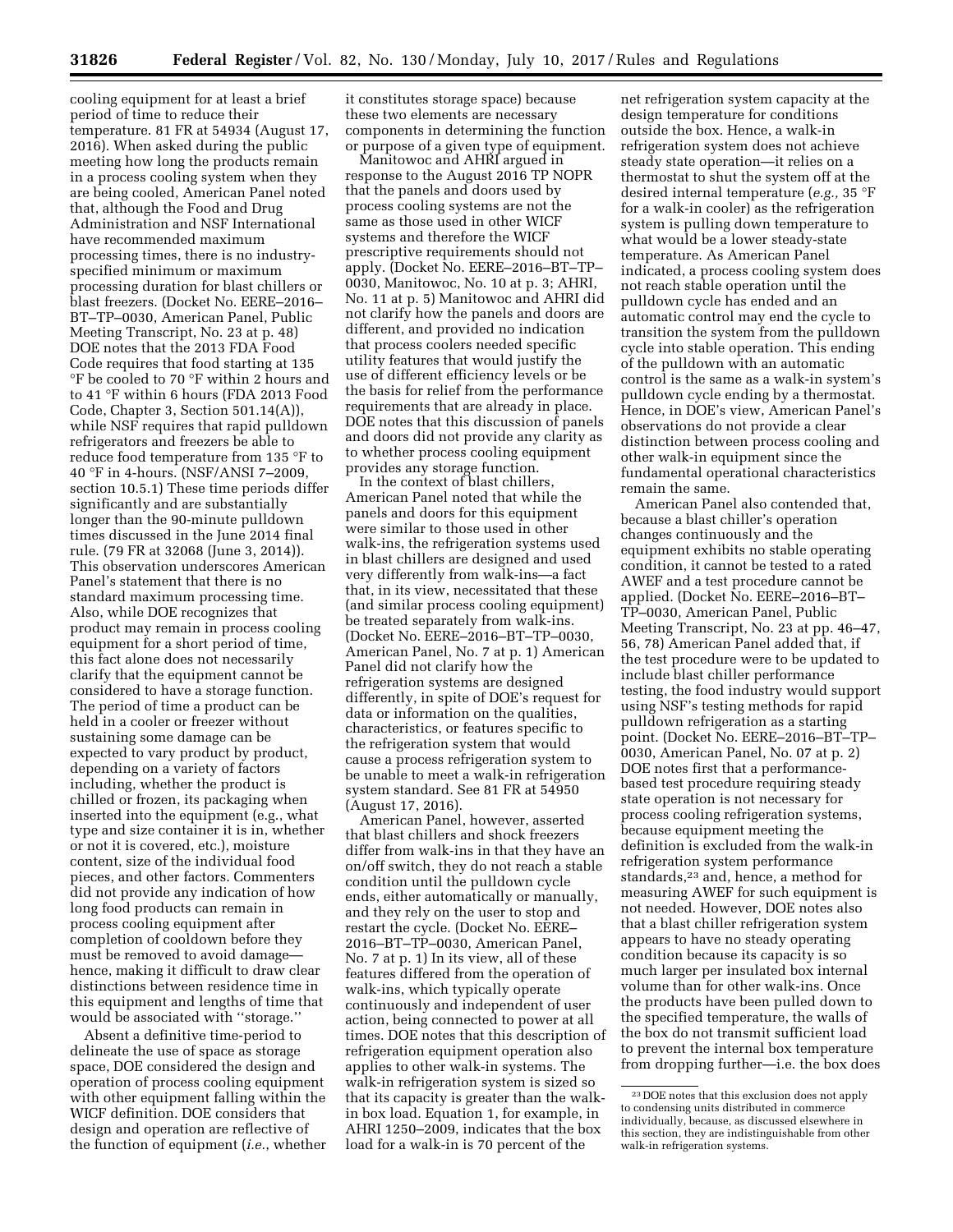not absorb enough heat to prevent its interior from becoming colder. If the same refrigeration system were serving a much larger box, the internal temperature may very well stabilize to a steady-state operating temperature. Conducting a test to determine the system's AWEF would require testing the equipment with a test chamber whose indoor-room conditioning system has enough heating capacity to balance the refrigeration system's cooling capacity. Hence, the difference between a process cooling refrigeration system and other walk-in refrigeration systems is a function of the magnitude of capacity, rather than any fundamental difference in the operation of the equipment. While the magnitude of capacity is relevant to how quickly a unit lowers the temperature of its contents, and may be instructive as to the duration of storage, it does not inform the fundamental consideration of whether a unit provides any storage.

Process cooling equipment such as blast chillers and blast freezers, despite any asserted differences, have several characteristics in common with more conventional walk-ins that make them capable of serving the function of refrigerated product storage. These characteristics include having an insulated enclosure made of insulated panels and a door (or doors) sufficiently large that the enclosure can be walked into, and being cooled with a refrigeration system consisting of a dedicated condensing unit and a refrigerant evaporator that operates using forced convection heat transfer (*i.e.,* enhanced by air movement created by a fan). The panels and doors are fabricated with a sheet metal exterior shell around insulation that serves as a thermal barrier. The panels and/or door may also have a multi-pane window to allow viewing of the interior of the enclosure from the outside. The doors have hinges or another mechanism to allow opening for access to the enclosure interior, with a latching mechanism to ensure positive closure when shut. The refrigeration system can operate to cool the enclosure to refrigerated temperatures. Product can be placed in the refrigerated enclosure. If the product is not already at the temperature of the internal refrigerated space, the product's temperature will drop, approaching the temperature of the interior, due to transfer of heat to the air within the enclosure; otherwise the product temperature remains at the average internal temperature until removed from the enclosure. As discussed above, while some of the details of the design of such systems

differ from other walk-ins, these equipment generally resemble all walkins and are capable of serving the function of refrigerated product storage.

AHRI, Manitowoc, and Rheem also asserted that process cooling equipment is inconsistent with the term ''walk-in'' because a person cannot walk into a process cooling enclosure during operation. (Docket No. EERE–2016–BT– TP–0030, AHRI, No. 11 at p. 5; Manitowoc, No. 10 at p. 3; Rheem, No. 18 at p. 3) However, DOE notes that the walk-in definition does not specify when the equipment can be walked into—it simply states that the equipment must be one ''that can be walked into.'' (42 U.S.C. 6311(20)(A))

In interpreting the ''walk-in cooler and freezer'' definition, DOE also considered the terms in the context of EPCA's WICF provisions as a whole. EPCA establishes a number of prescriptive requirements for WICFs. (42 U.S.C. 6313(f)(1)) While not dispositive, none of the prescriptive requirements conflicts with including process cooling equipment as a class of walk-in. Additionally, Congress has already spoken to the groups of equipment that are excluded from the walk-in definition by listing specific equipment (*i.e.,* ones designed and marketed exclusively for medical, scientific, or research purposes) that would be walk-ins. (42 U.S.C. 6311(20)(B)) Process cooling equipment is not part of this listing, which suggests that Congress did not contemplate that this equipment would be excluded from being treated as a class of walk-in equipment.

In consideration of these factors, DOE has determined that process cooling equipment falls within the EPCA definition of ''walk-in cooler'' and ''walk-in freezer.'' While products may not be able to be stored in process cooling equipment on a long-term basis, products are still stored in process cooling equipment at least for the duration they are cooled. If Congress had intended to limit the application of the walk-in definition to include only long-term storage, it could have done so when crafting the final language of the statute. Congress, in fact, did not limit what comprises storage space. Moreover, when comparing the design and function of process cooling equipment with other WICFs, DOE was unable to determine a distinction with regard to storage.

AHRI, Manitowoc, KeepRite, Rheem, and Hussmann argued that including process cooling equipment in the definitions of walk-in cooler and walkin freezer would be inconsistent with DOE's proposed definition for

refrigerated storage space, ''as space held at refrigerated temperatures'' since process cooling equipment does not hold a specific temperature but changes the temperature of the contents. (Docket No. EERE–2016–BT–TP–0030, AHRI, No. 11 at p. 5; Manitowoc, No. 10 at p. 3; KeepRite, No. 17 at p. 2; Rheem, No. 18 at p. 3; Hussmann, No. 20 at p. 4) DOE notes that comments submitted by Bally describe process cooling equipment as operating at ''cold temperatures (min. of  $\bar{5}$  °F)" and having ''doors [that] must stay condensate free while the air temperature is at  $5 \text{ }^{\circ}$ F." (Docket No. EERE–2016–BT–TP–0030, Bally, No. 22 at p. 1) These descriptions suggest control of temperature within the blast chiller is held at the minimum 5 °F—in other words, the interior is held at a temperature near 5 °F. This fact suggests that process cooling equipment can (and do) hold temperatures, contrary to the comments. Nevertheless, DOE notes that the proposed definition for refrigerated storage space as ''space held at refrigerated temperatures'' does not require that the temperature be held at a discrete constant value—instead, it only requires that the space is held at a temperature consistent with ''refrigerated,'' *i.e.,* ''held at a temperature at or below 55 °F''. The spaces within blast chillers and freezers are held below 55 °F and, thus are consistent with the definition of ''refrigerated storage space.''

NAFEM also weighed in on this issue generally, arguing that blast chillers should not be considered within the scope of the walk-in definition because there is no appropriate test procedure for blast chillers. (Docket No. EERE– 2016–BT–TP–0030, NAFEM, No. 14 at p. 1) However, EPCA's walk-in definition does not stipulate that its scope extends only to equipment for which there is a test procedure. In fact, EPCA mandated prescriptive standards for walk-ins that took effect (on January 1, 2009, see 42 U.S.C. 6313(f)(1)) before DOE finalized a test procedure on April 15, 2011 for measuring a given unit's energy efficiency. 76 FR 21580. Similarly, in response to American Panel's comment that a process cooling refrigeration system is not a walk-in because it cannot be rated with an AWEF, satisfaction of the separate statutory prescriptive requirements specified in the statute (e.g. use of certain componentry, satisfaction of certain thermal insulation thresholds for doors and panels, and installation of devices to minimize infiltration) have no direct bearing on the AWEF value of a given refrigeration system. Hence, the question of whether a given walk-in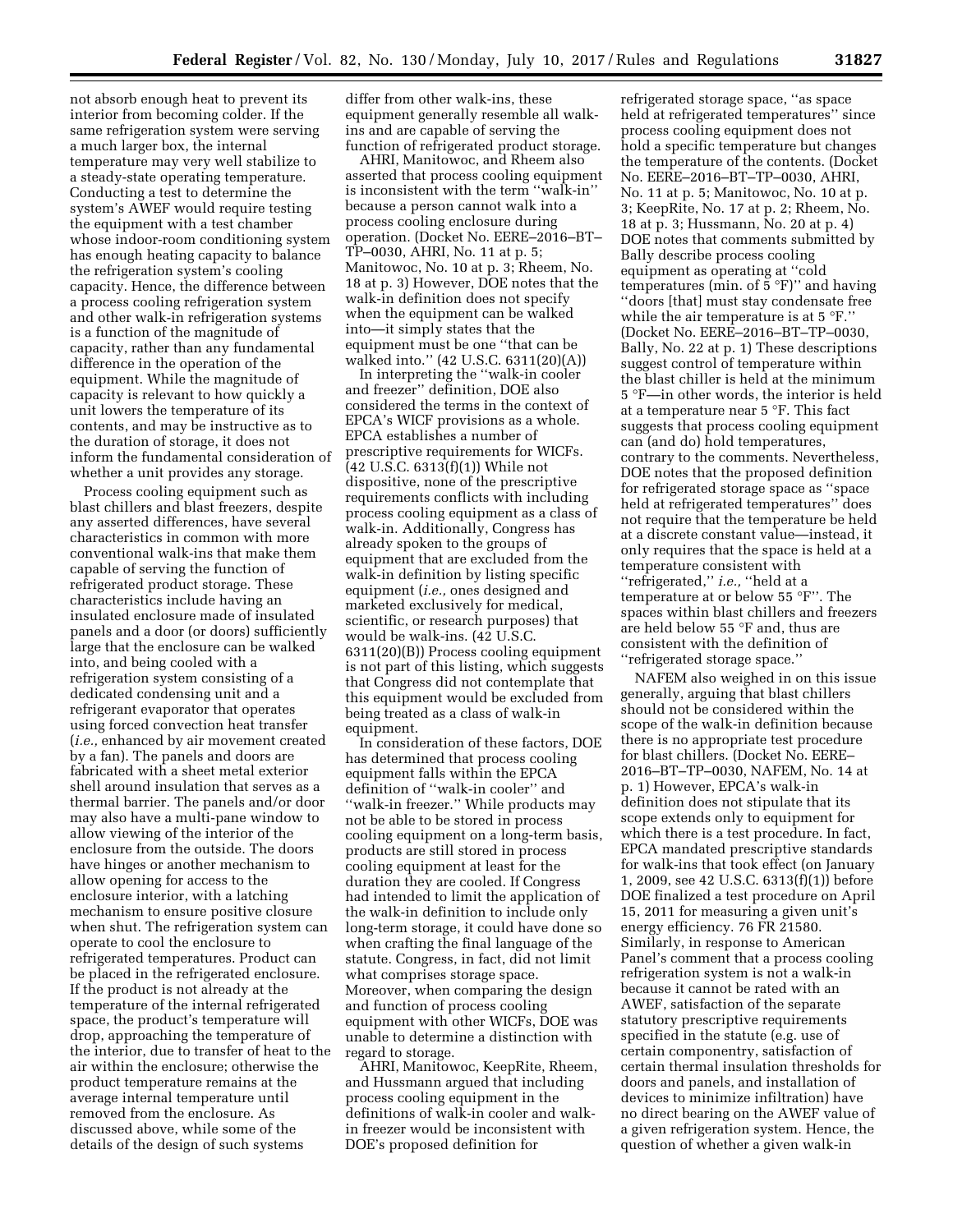refrigeration system can be rated with this metric has no bearing on whether the equipment is a walk-in.

Manitowoc, Rheem, and AHRI also noted that an ASHRAE Special Project Committee (''SPC'') has been formed to draft a relevant testing standard titled, ''Method of Testing for (Rating) Small Commercial Blast Chillers, Chiller/ Freezers, and Freezers.'' They argued that in light of this work, it is premature to define process cooling systems while this new industry standard is still under development. (Docket No. EERE–2016– BT–TP–0030, Manitowoc, No. 10 at p. 3; Rheem, No. 18 at p. 3; AHRI, No. 11 at p. 5) DOE notes that the WICF Working Group, which included Manitowoc and Rheem, requested that DOE develop a definition for process cooling. Before the finalization of the WICF Term Sheet on December 15, 2015, DOE was not aware of any announcement from ASHRAE SPC regarding the start of its work. Nevertheless, the SPC has not finished its work, and the commenters did not provide any indication of what equipment definitions the SPC is considering. Accordingly, DOE has finalized its definition in the manner proposed, based on the industry input provided. DOE may consider revising its ''process cooling'' definition if necessary once the ASHRAE rating method for blast chillers, chiller/ freezers, and freezers is complete.

Finally, DOE notes that the CA IOUs supported treating process cooling as a subset category of WICF equipment. Further, they supported requiring process cooling panels, doors, and dedicated condensing units not sold as part of a ''matched-pair with a unit cooler'' to meet the June 2014 final rule WICF standards and the proposed standards under consideration. (Docket No. EERE–2016–BT–TP–0030, CA IOUs, No. 21 at p. 2)

As described in the August 2016 TP NOPR, DOE concluded that while process cooling enclosures that resemble walk-ins are within the scope of walk-ins, it proposed to exclude some of the refrigeration systems of these process cooler walk-ins from the performance-based standards established and in development for WICF refrigeration systems. 81 FR at 54934–54937 (August 17, 2016). For the reasons described earlier, DOE has not revised its proposed approach after review of the comments, and believes that its definition, as adopted in the December 2016 TP final rule, satisfies the recommendations of the Working Group Term Sheet.

Distinguishing Characteristics of Process Cooling Refrigeration Systems

DOE received few comments regarding the distinguishing characteristics proposed for process cooling refrigeration systems. In fact, only one of the commenters mentioned any characteristic of the refrigeration system condensing unit of a process cooling system that might distinguish it from the equipment serving other walkins—Bally commented that the condensing units are not unique to blast chillers, except with respect to extra receiver capacity. (Docket No. EERE– 2016–BT–TP–0030, Bally, No. 22 at p. 1) However, DOE would not consider a larger receiver to be a sufficient difference to distinguish these condensing units since using a larger receiver would not affect steady state energy use as measured by the test procedure, since the receiver itself does not consume energy and does not contribute significantly to the heat transfer function of the condenser. Furthermore, there is a range of refrigerant receiver capacities used in walk-in refrigeration systems and it is not clear that there is an appropriate receiver capacity threshold that would indicate that a condensing unit is used for process cooling rather than for other walk-in functions—neither Bally nor other commenters suggested such a threshold value. Consequently, DOE would not consider a larger receiver to distinguish process cooling condensing units. Absent any other clear distinguishing feature, DOE must conclude that the condensing units used for process cooling are no different than those used for other walk-ins.

Lennox recommended that the evaporator coil height, width, and depth be defined on a diagram accompanying the proposed definition to prevent a misinterpretation of the dimensions. (Docket No. EERE–2016–BT–TP–0030, Lennox, Public Meeting Transcript, No. 23 at p. 40) Lennox provided a diagram to illustrate this in its written comments (Docket No. EERE–2016–BT–TP–0030, Lennox, No. 13 at p. 8) In reviewing this diagram, DOE agreed that the dimensions shown in the provided diagram are consistent with the proposed definition's intent and agrees that a diagram would be useful to clarify the applicable dimensions. Accordingly, the test procedure final rule incorporates a diagram based on the one submitted by Lennox to clarify the process cooling definition. 81 FR at 95772 (December 28, 2016).

With respect to blast freezers, Bally noted that some of these equipment use horizontally-oriented evaporator units

and some non-process cooling refrigeration systems chill their contents using a circular pattern. In its view, because of the absence of any standard orientation or chilling pattern for process cooling and non-process cooling refrigeration systems, these design characteristics are not useful for differentiating process refrigeration systems. (Docket No. EERE–2016–BT– TP–0030, Bally, Public Meeting Transcript, No. 23 at pp. 41–42) DOE notes that a horizontally-oriented evaporator that is not part of a unit cooler as defined would not be subject to the unit cooler standards, nor would it, as a matched pair with a dedicated condensing unit, be subject to the dedicated condensing unit standards. In order to clarify the extension of this exclusion to matched pairs including such evaporators, DOE has modified the process cooling refrigeration system definition to explicitly list dedicated condensing units that are distributed in commerce exclusively with evaporators that are not unit coolers. 81 FR at 95772 (December 28, 2016).

Alternatively, Bally suggested that airflow rate may be a good characteristic for differentiating process refrigeration systems from other walk-in refrigeration systems. (Docket No. EERE–2016–BT– TP–0030, Bally, Public Meeting Transcript, No. 23 at p. 44) American Panel expressed concern with the use of a cooling capacity per enclosed volume rating to differentiate process cooling equipment because the equipment may be used to process different quantities or densities of product at different times a condition which may prevent a given blast chiller from satisfying a definition based on cooling capacity per enclosed volume. (Docket No. EERE–2016–BT– TP–0030, American Panel, Public Meeting Transcript, No. 23 at pp. 38–39) DOE had considered airflow rate or air velocity to distinguish process cooling evaporators, noting that evaporator fan power, velocity, or air flow of a unit cooler could be atypically high for a number of reasons, including the use of inefficient fans or motors, long air ''throw'' distance, and other factors. (See 81 FR at 54936 (August 17, 2016)) For example, DOE's investigation of evaporator fan horsepower showed that the horsepower for process cooling evaporator fans, although generally higher than for other walk-in evaporators, is not always higher than all such other walk-in evaporators—a potential overlapping fact that lessens the value of using horsepower as a clear distinguishing characteristic. Hence, DOE concluded that there would be too much overlap with other WICF unit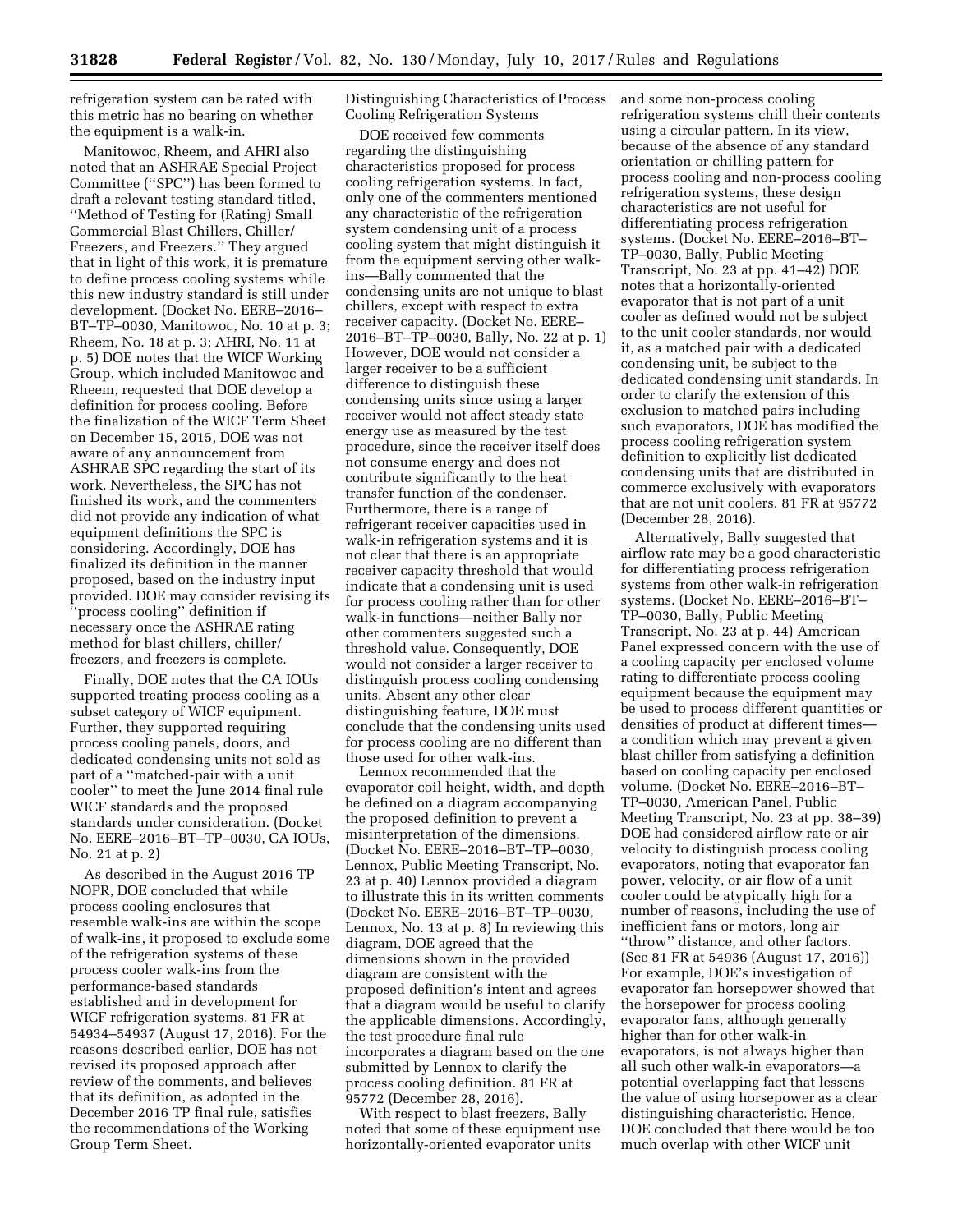coolers on the basis of these parameters. DOE notes that Bally's submission did not provide sufficient information or data that would support the use of a specific air flow rate on which DOE could rely that would serve as the basis for distinguishing process coolers from other walk-in refrigeration systems. With respect to American Panel's concerns, DOE notes that its comments provided no alternative value of cooling load per volume for DOE to consider that would enable one to readily distinguish process cooling refrigeration systems from non-process cooling refrigeration systems. While American Panel seems to suggest that the capacity of the refrigeration system would depend on the load inserted into a process cooler, DOE disagrees, because the capacity cited in the proposed definition is the refrigeration system's net capacity when determined in a manner consistent with the prescribed walk-in test conditions—this capacity depends on the refrigeration system characteristics, not on how much product is being cooled. Specifically, when testing a condensing unit alone, the test calls for maintaining certain operating conditions (see, *e.g.,* tables 11 through 14 of AHRI 1250–2009, which specify air and refrigerant entering conditions and refrigerant exiting subcooling condition, but nothing about the quantity of product being cooled). No commenters provided specific suggestions regarding the appropriateness of the proposed 100 Btu/h per cubic foot, *i.e.,* what lower value would be more appropriate. Additionally, commenters provided no other suggestions regarding more appropriate distinguishing characteristics to use for process cooling refrigeration systems, and none provided specific quantified values for recommended parameters to use in the definition. Hence, DOE is largely adopting the approach contained in its proposed definition.

However, to address the comments regarding the inconsistency of the ''storage'' aspect of walk-ins with the pulldown of product temperature in process cooling equipment, DOE will modify the definition to identify refrigeration systems that are ''capable of rapidly cooling food or other substances'' rather than systems that are ''used exclusively'' for this purpose. Also, in order to clarify that the enclosure that uses these refrigeration systems is insulated, DOE will insert ''insulated'' before the word ''enclosure'' in the definition.

KPS raised concern regarding the precision of the process cooling definition, indicating that ''blast

chillers'' and ''blast freezers'' are used by customers and manufacturers to describe a range of product types. (Docket No. EERE–2016–BT–TP–0030, KPS, No. 8 at p. 1) KPS did not, however, elaborate on what other types of equipment should be addressed (or excluded) by DOE's proposed definition. DOE is aware, for example, of blast chillers and freezers that are smaller than walk-ins and that might be considered ''reach-in process cooling equipment,'' *i.e.,* process cooling equipment which the user reaches into rather than walks into to insert or remove product. This terminology is consistent with the term ''reach-in'' used with commercial refrigeration equipment (see, *e.g.,* Double Door Refrigerator, No. 93) However, DOE is not concerned that such equipment would be confused with walk-in process cooling equipment, because such reachin equipment cannot be walked into.

## Impact on Refrigeration System Energy Conservation Standards

As discussed above, process cooling refrigeration systems generally are not subject to the energy conservation system standards that are the subject of this final rule notice. DOE explicitly established the process cooling refrigeration system definition in acknowledgement that the energy use of these systems may not be adequately represented by the AWEF metric used to represent the efficiency of other walk-in refrigeration systems. Consequently, this equipment has little bearing on the analysis conducted for this rulemaking or the efficiency levels considered as potential standard levels. Nevertheless, walk-in process cooling equipment is subject to other standards, notably the EPCA prescriptive design standards and the standards for panels and doors as prescribed by the June 2014 final rule.

## b. Preparation Room Refrigeration Systems

Hussmann, Zero Zone, Manitowoc, Rheem, and AHRI argued that preparation room refrigeration systems do not fit the EPCA definition of a WICF ''enclosed storage space.'' (42 U.S.C. 6311 (20)). Manitowoc, Rheem, and AHRI also stated that the inclusion of these equipment was not discussed in the ASRAC negotiations and requested that preparation room refrigeration systems be removed from the scope of the WICF test procedure and be specifically excluded from the WICF energy conservation standard and the EPCA prescriptive requirements. (Hussmann, No. 83 at p. 2; Zero Zone, No. 88 at p. 1 Manitowoc, No. 82 at pp. 1–2; Rheem, No. 91 at p. 2; AHRI, No.

90 at p. 2) Stakeholders expressed similar comments in response to the August 2016 TP NOPR. DOE responded to these comments in the December 2016 TP final rule, providing extensive discussion supporting its position, and concluding that preparation room refrigeration systems are indistinguishable from other walk-in refrigeration systems, and hence are subject to the walk-in refrigeration system energy conservation standards. 81 FR at 95773–95774 (December 28, 2016).

### c. Single-Package Dedicated System

The CA IOUs agreed that AHRI 1250– 2009 is an appropriate test procedure for ''packaged dedicated systems'' and suggested the term ''packaged dedicated system'' be changed to ''single-package dedicated system'' or ''self-contained units,'' in order to improve clarity and align regulatory and industry language. (CA IOUs, No. 80 at pp. 2–3)

Conversely, Manitowoc, Rheem, and AHRI argued that packaged dedicated units be excluded from the scope of the WICF test procedure and specifically excluded from EPCA's prescriptive design requirements and energy conservation standards because their proposed inclusion was neither discussed in the ASRAC negotiations nor a part of the Term Sheet approved by the Working Group. (Manitowoc, No. 82 at pp. 1–2; Rheem, No. 91 at p. 2; AHRI, No. 90 at p. 2)

DOE notes that section 2.1 of AHRI 1250–2009 states that the scope of this testing standard ''applies to mechanical refrigeration equipment consisting of an *integrated single package refrigeration unit* [emphasis added], or separate unit cooler and condensing unit sections, where the condensing section can be located either outdoor or indoor.'' AHRI 1250–2009, section 2.1.

DOE agreed that the suggested use of the term ''single-package dedicated refrigeration system'' would provide further clarity, indicating much more precisely what this equipment is, and is consistent with the approach used for air-conditioning units. DOE adopted the suggested term from the CA–IOUs in its December 2016 TP final rule. 81 FR at 95764 (December 28, 2016).

DOE notes that the definition for ''refrigeration system'' was established in the context of walk-ins to include ''(1) A packaged dedicated system where the unit cooler and condensing unit are integrated into a single piece of equipment'' in its April 15, 2011 final rule establishing test procedures for WICFs. 73 FR at 21605. In DOE's view, packaged systems are walk-in refrigeration systems and are subject to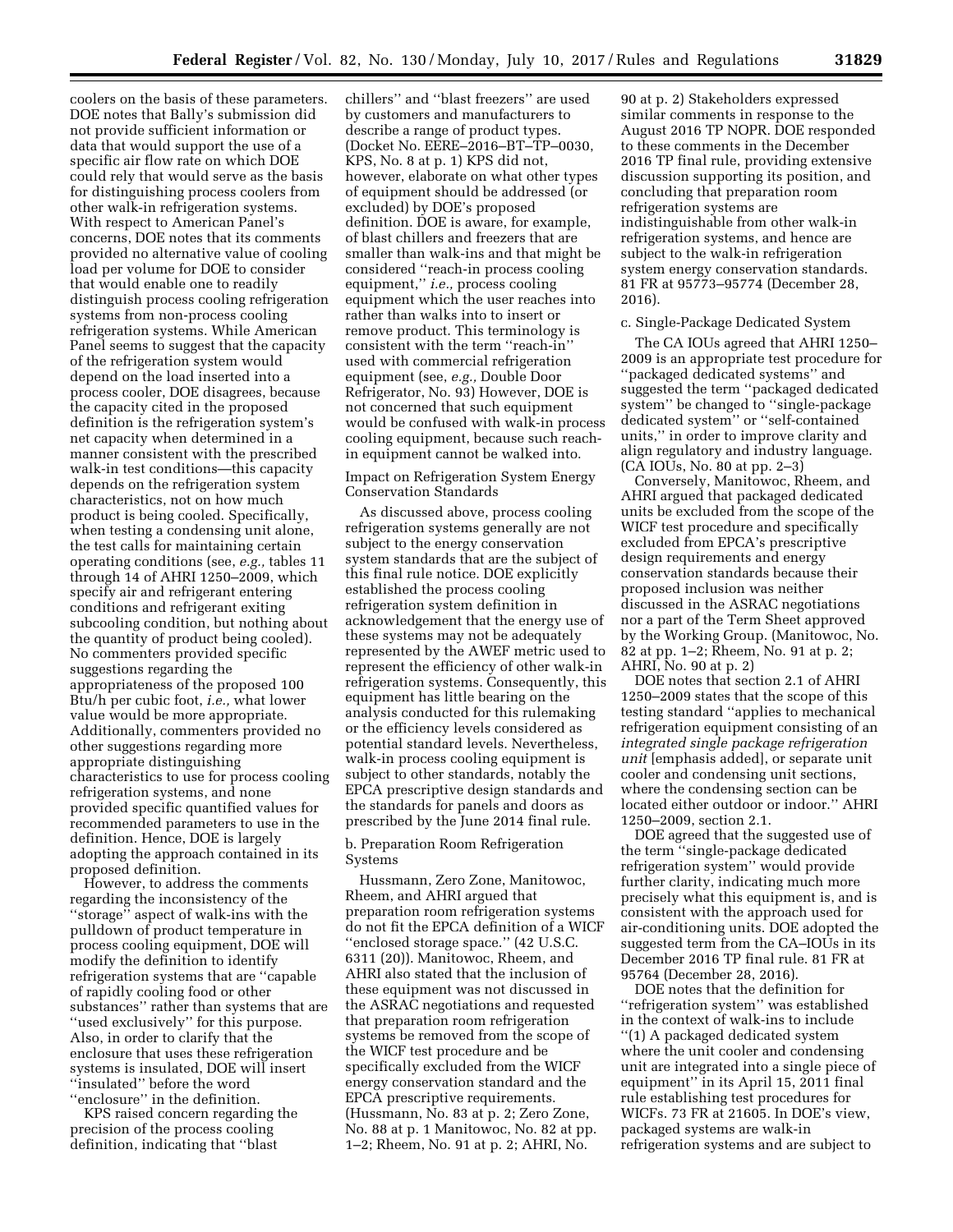the applicable prescriptive standards established by Congress through EISA 2007 along with the performance standards that DOE prescribes for these systems.24 DOE notes that this view is not restricted to DOE, as two manufacturers confirmed that a singlepackage refrigeration system is a type of dedicated condensing system on two occasions during the Working Group meetings. (Docket No. EERE–2015–BT– STD–0016; Lennox, Public Meeting Transcript (October 16, 2015), No. 63 at pp. 249–251; Rheem, Public Meeting Transcript (December 3, 2015), No. 57 at p. 157). Also, DOE notes that the Term Sheet included no indication that these systems are excluded. (Term Sheet, No. 56) Thus, DOE disagrees that these systems are not considered to be WICF refrigeration systems subject to WICF standards, including the prescriptive standards mandated by EPCA.

### d. Hot Gas Defrost

Lennox agreed with the removal of the hot gas defrost credit from the test procedure, and recommended that, as a replacement for this removal, that DOE adopt an approach where hot gas defrost models would be assigned the AWEF value of an equivalent electric defrost model. Lennox defined an equivalent electric defrost model as one within +/  $-10\%$  of the net capacity of the rated hot gas model. If an equivalent electric defrost model is not available, Lennox recommended that an AEDM could be used to determine a hot gas model's AWEF rating. (Lennox, No. 89 at pp. 5–6) DOE also received numerous comments regarding the treatment of hot gas defrost units in response to the test procedure NOPR, several of which recommended similar or identical approaches. DOE discussed these comments and responded to them in the test procedure final rule, establishing an approach that includes testing such units as if they are electric defrost units, using standardized energy and defrost thermal load contributions in the AWEF calculations. 81 FR at 95774–95777 (December 28, 2016).

## e. High-Temperature Freezers

Lennox requested that DOE allow manufacturers to publish application ratings of medium temperature condensing units to cover the high temperature freezer application range (room temperature of 10 °F to 32 °F) and allow sale for that use. Due to the limitations of low-GWP refrigerants approved by the U.S. Environmental Protection Agency's (''EPA's'') Significant New Alternatives Policy (''SNAP''), Lennox noted that only medium temperature condensing units are able to operate in this range and thus preventing manufacturers from selling these units for this application would violate EPCA's mandate that a new standard shall not result in the unavailability of any product type, features, sizes, capacities and volumes (42 U.S.C. 6295(o)(4)). Further, it suggested that such a limitation would lessen ''the utility or performance'' of this equipment (as contemplated under 42 U.S.C. 6295(o)(2)(B)(i)(IV)) because in today's marketplace, manufacturers publish application data for medium temperature condensing units covering this application range. Lennox also argued that creating a new equipment class or allowing test procedure waivers for these cases will add to manufacturer burden (*i.e.,* additional testing, certification, and marketing costs) without passing any benefit along to customers or improving energy efficiency performance. Finally, Lennox provided test data for 12 medium temperature and 11 low temperature condensing units showing that the medium temperature units actually achieve a higher AWEF value than the low temperature units when operating at the 10 °F test condition. In its view, allowing manufacturers to market and sell their medium temperature units for this application range may actually result in better energy efficiency performance. (Lennox, No. 89 at pp.  $2 - 5$ 

As explained in the test procedure final rule, DOE requires that equipment that is distributed in commerce consistent with the definitions for multiple equipment classes must be certified for all such classes. 81 FR 95791 (December 28, 2016). Lennox's assertions regarding the potential lessening of utility or performance or the unavailability of any product type, features, sizes, capacities and volumes are undercut by the available data, which show that all of the equipment performance projections—including those provided in Lennox's comments exceed the minimum AWEF standard proposed by DOE by a large margin (*i.e.,*  have a higher energy efficiency performance than the proposed standard). (Lennox, No. 89 at p. 4) Hence, the proposed (and final) standard's stringency will not make these equipment unavailable or reduce their utility.

## 3. Rulemaking Timeline

DOE issued the test procedure final rule on December 2, 2016. DOE issued the energy conservation standard NOPR on August 30, 2016 and published it on September 13, 2016. 81 FR 62980. The comment period for the energy conservation standard NOPR closed on November 14, 2016.

AHRI, Hussmann and Zero Zone commented on DOE's timeline in conducting concurrent test procedure and energy conservation standard rulemakings. (Docket No. EERE–2015– BT–STD–0016, AHRI, No. 90, at pp. 2– 3; Hussmann, No. 83, at p. 2; Zero Zone, No. 88, at p. 1) Hussmann stated that overlapping NOPRs and comment review periods are not adequate. Zero Zone suggested that DOE should not finalize energy conservation standard levels until the test procedure is finalized. AHRI expressed concern that the concurrent rulemakings present a challenge to stakeholders commenting on both proposals. AHRI indicated its view that DOE's proposal is different from the Working Group Term Sheet. Further, AHRI reiterated its requests that DOE's test procedure should exclude ''packaged units,'' ''process refrigeration systems'' and ''preparation room refrigeration systems'' and amend the proposed standards to specifically exclude these equipment from coverage under those standards.

As described in Section II.A, the negotiated rulemaking that led to the Term Sheet setting out the standards that DOE is adopting in this final rule also produced recommendations (with ASRAC's approval) that DOE modify its test procedure for walk-in refrigeration systems. The test procedure changes at issue specifically address the Term Sheet recommendations, *i.e.,* that DOE amend the test procedure to clarify the scope of equipment classes covered by the regulations, (Term Sheet Recommendations #1 and #7, No. 56 at pp. 1–3), and remove from the test procedure any test methods associated with technology options deemed by the Working Group to be inappropriate for consideration under the standards rulemaking (Term Sheet Recommendations #2, #3, and #4, No. 56 at p. 2). DOE issued a pre-publication version of the test procedure NOPR on July 29, 2016 and immediately made it available for stakeholder review, thus

<sup>24</sup>With respect to these prescriptive requirements, DOE notes that the relevant statutory provision does not indicate that the promulgation of performance standards supplants those standards that Congress already mandated through its enactment of EISA 2007. Accordingly, because there is no explicit authority in this instance for DOE to override a statutorily-prescribed standard, the initial design requirements established by Congress continue to apply. See 42 U.S.C. 6313(f)(1)–(5) (detailing prescriptive design requirements for certain walk-in components and the process by which DOE must prescribe separate walk-in performance-based standards).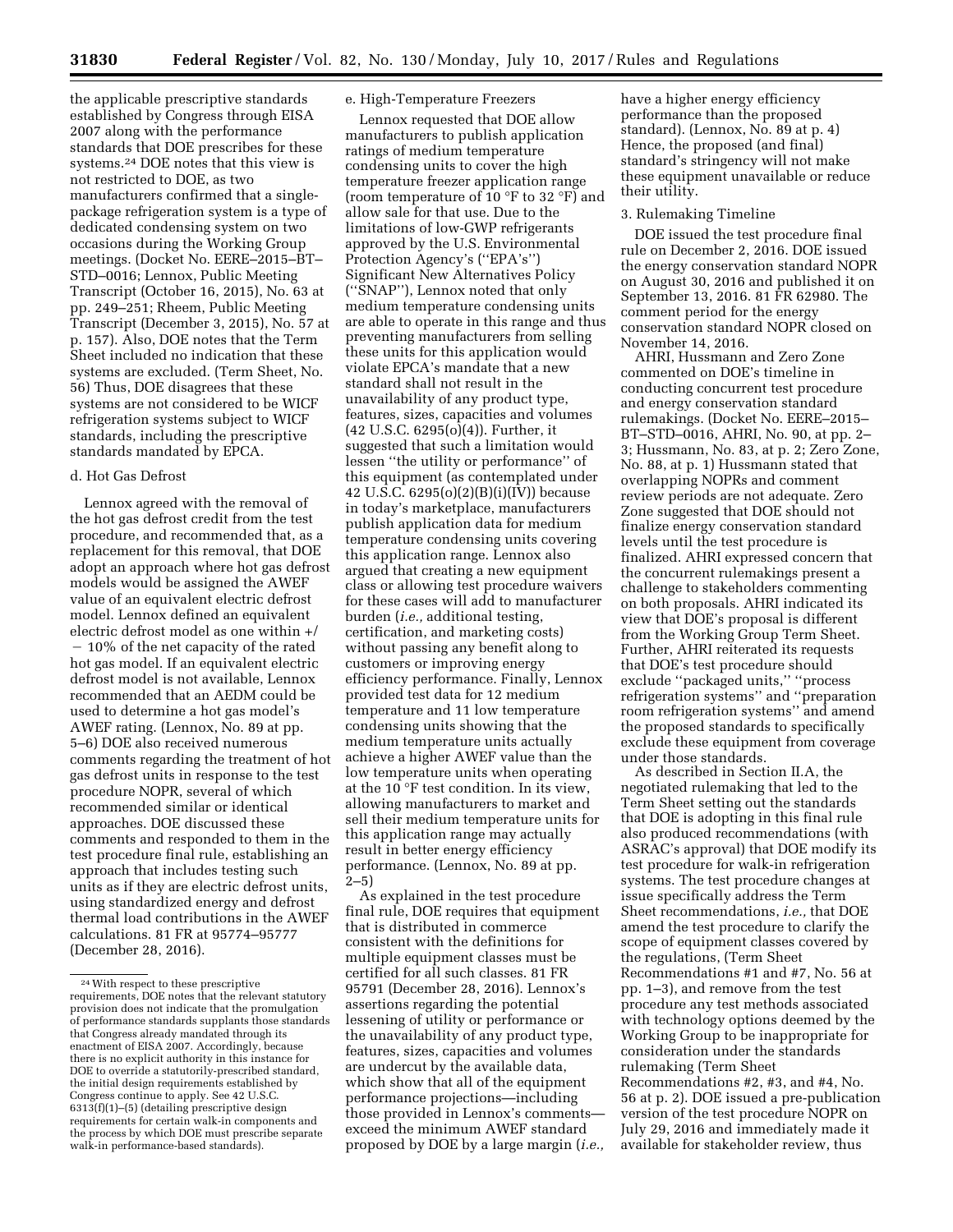giving an extended period for consideration of the test procedure clarifications and simplifications. DOE amended the test procedure consistent with its understanding of the approach agreed upon by the various parties who participated in the negotiated rulemaking.

DOE notes that the test procedure NOPR proposed no changes to the test methods used to determine equipment efficiency levels, other than the amendments made, consistent with the Term Sheet, of removing the test provisions for hot gas defrost, and requiring the demonstration of compliance without the use of adaptive defrost or on-cycle evaporator fans. In light of these facts, in DOE's view, stakeholders had sufficient notice and information regarding these specific aspects related to the test procedure. No additional time was needed to consider these aspects of the proposed amendments beyond that which DOE already provided during its negotiated rulemaking meetings and the proposal itself.

DOE notes also that comments were received in response to the energy conservation standard NOPR, and that some of these addressed interaction between the energy conservation standard and the test procedure, thus indicating that commenters had time to voice concerns regarding such interactions. Further, DOE notes that none of the comments recommended that the proposed standard levels should be changed if the final test procedure were as proposed in the test procedure NOPR. As mentioned above, there were no proposed changes to the test methods other than those recommended by the Working Group hence, since there is no measurement change, there is no basis for consideration of any standards adjustment associated with measurement change. Finally the test method of the final rule is identical to that of the NOPR, so stakeholder comments made on the basis of the proposed test procedure would have been equally relevant on the basis of the finalized test procedure.25

Additionally, commenters indicated that it was the inclusion of what they claim to be additional equipment categories in the scope of the standards that, in their view, goes beyond the

agreements reached during the ASRAC negotiations and presented a timing challenge with the rulemakings because the test procedure proposals affecting scope would have a direct bearing on stakeholders' consideration of the standard levels (see, *e.g.,* AHRI, No. 90 at pp. 2, 3). Commenters specifically mentioned single-package dedicated refrigeration systems, preparation room refrigeration systems, and process cooling refrigeration systems as categories that were added to the scope of coverage by the test procedure rulemaking, thus creating the need for more time for consideration of the standard levels. (*Id.*)

In response, DOE does not agree that more time was needed for consideration of the standard levels because DOE does not believe that the test procedure NOPR or final rule extended the regulatory scope of the proposed refrigeration system standards to new equipment, as suggested by AHRI and other manufacturers. First, there is no record indicating that single-package dedicated refrigeration systems were not included as part of the Working Group discussions. The inclusion of this equipment category was confirmed on two occasions during the Working Group meetings by manufacturer representatives (Docket No. EERE– 2015–BT–STD–0016; Lennox, Public Meeting Transcript (October 16, 2015), No. 63 at pp. 249–251; Rheem, Public Meeting Transcript (December 3, 2015), No. 57 at p. 157) There was no subsequent discussion to exclude single-package dedicated systems and the Term Sheet does not indicate any such exclusion. DOE clarified at least as far back as the June 2014 energy conservation standard final rule that these systems are subject to the refrigeration system standards. 79 FR at 32068 (June 3, 2014). Hence, stakeholders have had ample time to consider the Term Sheet's recommended standard levels with respect to all of the equipment classes at issue, including single-package dedicated refrigeration systems.

Second, regarding preparation room refrigeration systems, DOE addressed this issue in the December 2016 TP final rule, providing extensive discussion supporting its position, and concluding that preparation room refrigeration systems are indistinguishable from other walk-in refrigeration systems, and hence are subject to the walk-in refrigeration system energy conservation standards. 81 FR at 95773–95774 (December 28, 2016). There has been no evidence brought forth to indicate that such systems are anything other than walk-in refrigeration systems. DOE's test

procedure notice specifically requested information that would distinguish these systems from other walk-in refrigeration systems. 81 FR at 54937 (August 17, 2016). Stakeholder responses provided many comments indicating that preparation rooms do not fit the definition of a walk-in (see, *e.g.,*  Docket No. EERE–2016–BT–TP–0030, AHRI, No. 11 at p. 4), and commented that DOE's proposed definition did not adequately provide a basis for distinction (see, *e.g.,* Docket No. EERE– 2016–BT–TP–0030, Lennox, No. 13 at pp. 8–9), but provided no information that could be used to distinguish these systems. Hence, DOE concludes that these refrigeration systems are indeed walk-in refrigeration systems. As such, in DOE's view, there should not have been any expectation that they would not be subject to the standard levels being discussed by the Working Group. DOE notes that there was no discussion at any time during the Working Group meetings suggesting that preparation room refrigeration systems would be excluded from the walk-in definition, and the Term Sheet does not indicate this possibility. DOE notes also that the possible exclusion of preparation room refrigeration systems from the walk-in refrigeration system standards has been discussed at least since the publication of the 2014 energy conservation standard final rule (see, *e.g.,* 79 FR at 32068 (June 3, 2014)), but DOE has at no time provided indication that they would be excluded. Hence, in DOE's view, stakeholders had sufficient notice that these refrigeration systems would be considered within the context of the Term Sheet's recommended standards well in advance of DOE's issuance of the energy conservation standard NOPR on August 30, 2016.

Third, regarding process cooling refrigeration systems, DOE's test procedure rulemaking defined process cooling refrigeration systems for the purpose of excluding them from having to satisfy the refrigeration system standards established by this final rule. The only exception to this exclusion is a dedicated condensing unit that would be used in a process cooling application that is not distributed in commerce with a process cooling unit cooler or evaporator or a process cooling walk-in enclosure. There has been no evidence presented that these condensing units are any different from other walk-in refrigeration system condensing units with respect to energy use characteristics, so distribution in commerce of such a condensing unit individually is not clearly for process cooling applications and could be for

<sup>25</sup>The test procedure final rule did modify the approach for testing hot gas defrost systems to make the test for such units consistent with tests for electric defrost units. However, this change is consistent with the Term Sheet removal of hot gas defrost as a design option and simply puts hot gas and electric defrost units on the same footing. See additional discussion in section IV.A.2.d.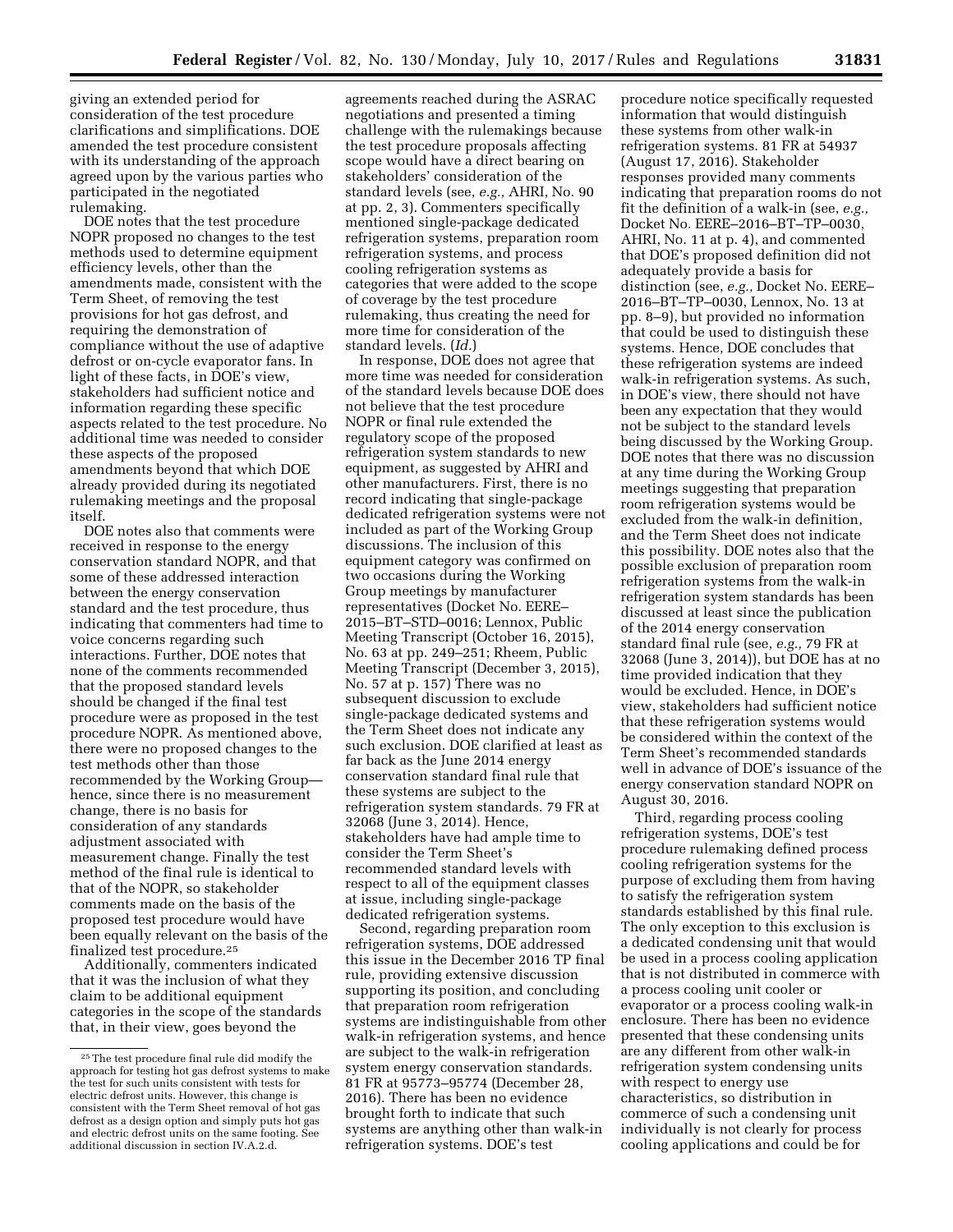any walk-in application. DOE's test procedure notice specifically requested information that would distinguish these condensing units from other walkin condensing units. 81 FR at 54936 (August 17, 2016). Stakeholder responses provided many comments indicating that process cooling equipment does not fit the definition of a walk-in (see, *e.g.,* Docket No. EERE– 2016–BT–TP–0030, AHRI, No. 11 at p. 5), but provided no information that could be used to distinguish these systems. In fact, one comment suggested that process cooling condensing units do not differ from other walk-in condensing units except in that they may have a larger refrigerant receiver. (Docket No. EERE–2016–BT–TP–0030, Bally, No. 22 at p. 1) Such a difference would not affect energy use as measured using the dedicated condensing unit test procedure because neither the receiver nor the refrigerant in it consume energy. Hence, while most process cooling refrigeration system equipment would be excluded from the standards, process cooling condensing units that are distributed in commerce individually (without a unit cooler or process cooling enclosure) would have no more challenge meeting the recommended Working Group standard levels than any other walk-in condensing unit. Hence, in DOE's view, further consideration regarding the proposed standard levels for such equipment, particularly when they are generally being excluded from the walk-in standards, is unnecessary.

As indicated, DOE concludes that commenters had adequate information at an early stage in the process regarding both the test method changes adopted in the test procedure rulemaking and the intended scope of coverage, and thus had sufficient time to consider the energy conservation standard proposals. Hence, DOE has not extended the time period for comments, nor delayed finalization of the rulemaking.

### 4. ASRAC Working Group Representation

Eric Andrews, an owner of an ice cream franchise, commented that this rulemaking has little input from the consumers, observing that the ASRAC Working Group members and attendees primarily represent organizations involved in repair and manufacturing. (Andrews, No. 76 at p. 1)

Prior to the Working Group meetings, on August 5, 2015, DOE published a notice of intent to establish a Working Group for Certain Equipment Classes of Refrigeration Systems of Walk-in Coolers and Freezers to Negotiate a Notice of Proposed Rulemaking for Energy Conservation Standards. 80 FR

46521. DOE notes that the agenda for the WICF Working Group meetings included as key issues (a) proposed energy conservation standards for six classes of refrigeration systems and (b) potential impacts on installers. See id. at 46523. These issues focused on refrigeration systems and installers. The Working Group consisted of 12 representatives of parties having a defined stake in the outcome of the proposed standards and one DOE representative, including six representatives of WICF refrigeration system manufacturers (Traulsen, Lennox, Hussmann, Manitowoc, Rheem, and Emerson). In addition, a representative of the Air Conditioning Contractors of America represented walk-in installers. Other members other than DOE represented efficiency advocacy groups and utilities. (Docket EERE–2015–BT–STD–0016, Term Sheet, No. 56 at p. 4) Hence, DOE believes that the representation was appropriate for the scope of the Working Group meetings. DOE published a notice of proposed rulemaking on September 13, 2016 and immediately made it available for public review. 81 FR 62979. A public meeting to discuss DOE's proposal was held on September 29, 2016. DOE notes all of the Working Group meetings and the NOPR public meeting were open to the public and were also broadcast via webinar. DOE believes that stakeholders, including consumers had ample opportunities to provide inputs to this rulemaking.

### *B. Market and Technology Assessment*

DOE develops information in the market and technology assessment that provides an overall picture of the market for the products concerned, including the purpose of the products, the industry structure, manufacturers, market characteristics, and technologies used in the products. This activity includes both quantitative and qualitative assessments, based primarily on publicly-available information. The subjects addressed in the market and technology assessment for this rulemaking include (1) a determination of the scope of the rulemaking and product classes, (2) manufacturers and industry structure, (3) existing efficiency programs, (4) shipments information, (5) market and industry trends, and (6) technologies or design options that could improve the energy efficiency of WICF refrigeration systems under consideration. The key findings of DOE's market assessment are summarized below. See chapter 3 of the final rule TSD for further discussion of the market and technology assessment.

1. Scope of Coverage and Product Classes

As discussed in section II.B, this final rule covers energy conservation standards for covered walk-in refrigeration systems to replace the six standards vacated by the Fifth Circuit. These vacated standards relate to (1) the two energy conservation standards applicable to unit coolers (formerly called multiplex condensing systems) operating at medium and low temperatures and (2) the four energy conservation standards applicable to dedicated condensing refrigeration systems operating at low temperatures. As noted earlier, the remaining standards for walk-ins already promulgated by DOE remain in place.

In the June 2014 final rule, DOE divided refrigeration systems into classes based on their treatment under the test procedure with respect to condensing unit configuration. 79 FR at 32069–32070 (June 3, 2014). In the May 2014 test procedure final rule, DOE adopted test methods to address walkin refrigeration system components distributed individually—*i.e.,* unit coolers or condensing units sold alone can be tested and certified to the applicable standards as individual components. DOE also provided manufacturers the option of testing and certifying any matched pair that includes a condensing unit and a unit cooler. 79 FR at 27391 (May 13, 2013). Dedicated condensing units certified alone and as matched pairs are subject to standards as part of the dedicated condensing unit equipment class, while unit coolers certified alone fall in the unit cooler class (previously identified as the ''multiplex condensing'' class).

As discussed in the September 2016 NOPR, DOE expects that the majority of refrigeration equipment certified within the dedicated condensing class will consist of condensing units sold alone, while a much smaller number of systems certified within this class will be tested as matched pairs under DOE's test procedure. 81 FR at 62993 (September 13, 2016).

In the December 2016 TP final rule, DOE adopted the term ''unit cooler'' to refer to the class of equipment previously identified as ''multiplex condensing'' refrigeration systems. 81 FR at 95766–95767 (December 28, 2016). All unit coolers sold alone will be treated for certification purposes as belonging to the unit cooler class. For this rulemaking, DOE's analysis evaluated the energy use of unit coolers installed in both dedicated condensing and multiplex condensing applications.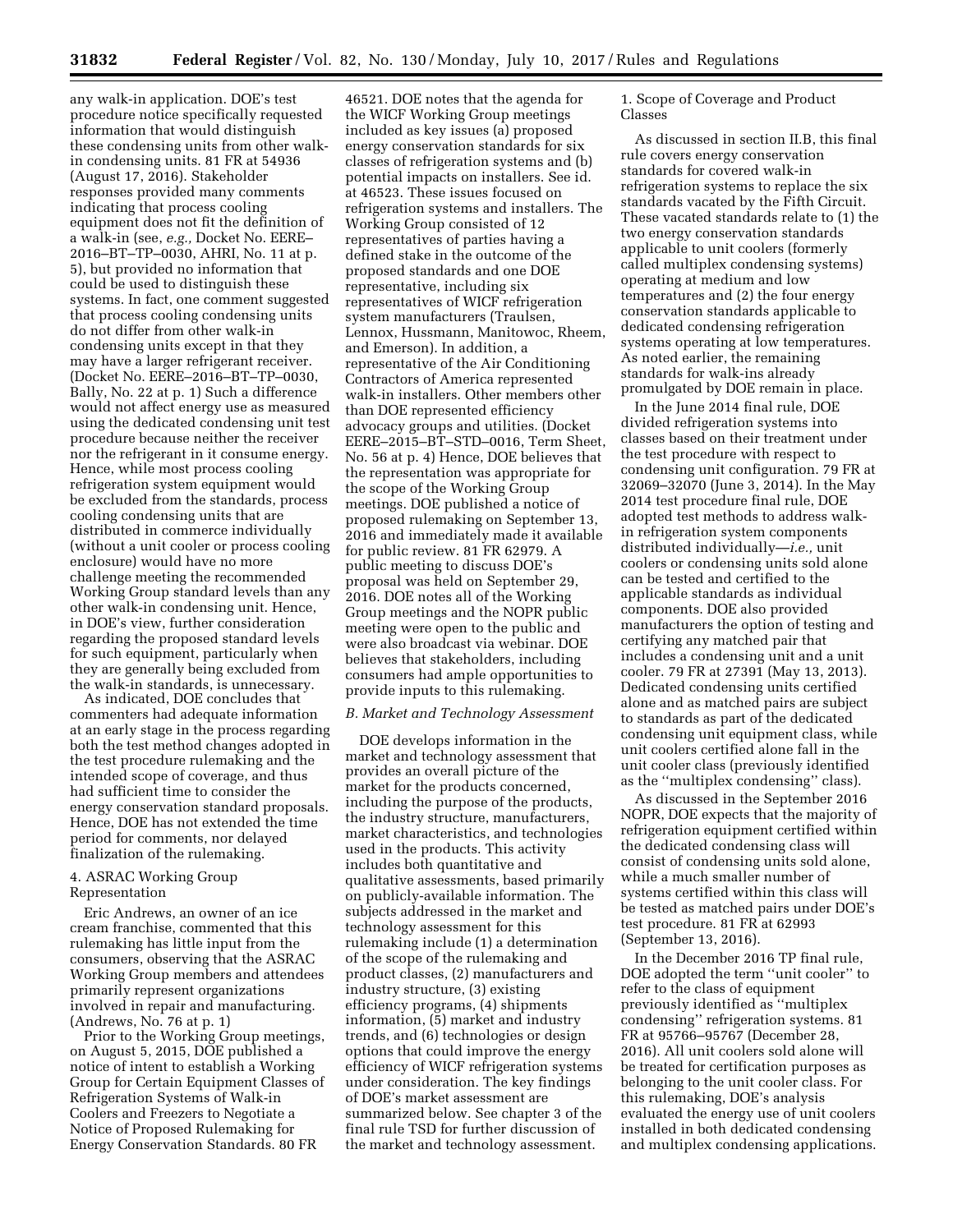This analysis is discussed in sections IV.D.1 and IV.F.

In the June 2014 final rule, DOE established an AWEF standard for lowtemperature multiplex condensing systems (unit coolers) that did not vary with capacity. This standard was subsequently vacated through the controlling court order from the Fifth Circuit. Based on further comment and analysis conducted during the negotiated rulemaking to examine potential energy conservation standards for this class of equipment, DOE proposed different standard levels for different capacities of low-temperature unit coolers in the September 2016 NOPR. The proposal brought the total number of standards up to seven which would replace the six standards that were vacated. DOE received comments in support of the proposed standard levels for low-temperature unit coolers. (CA IOUs, No. 80, at p. 1–2). Hence, in light of the analysis conducted and the supporting comments received, this final rule separates low-temperature unit coolers into two classes based on capacity range.

The December 2016 TP final rule addressed the coverage of process cooling walk-ins and their components under DOE's regulations and established a definition for process cooling to distinguish this equipment from other walk-ins. 81 FR at 95767–95773 (December 28, 2016). As discussed in the test procedure final rule, process cooling walk-ins are within the scope of the definition of walk-ins, making them subject to the prescriptive statutory requirements already established by Congress. See 42 U.S.C. 6313(f). In addition, their panels and doors are subject to the component-based performance standards established by the June 2014 final rule. See 42 U.S.C. 6313(f) and 10 CFR 431.306. However, a process cooling refrigeration system may or may not be subject to the refrigeration system standards including those established today depending on the circumstances.

DOE has defined a process cooling refrigeration system as a refrigeration system that either (1) is distributed in commerce with an enclosure such that the ratio of refrigeration system capacity per internal enclosure volume is at least 100 Btu/h per cubic foot, indicating that the refrigeration system has ample capacity to reduce the temperature of products inserted into the enclosure in addition to keeping the temperature of the enclosure at refrigerated temperature, *i.e.,* below 55 °F, or (2) is a unit cooler with certain dimensional characteristics observed only for process cooling unit coolers. 81 FR at 95801

(December 28, 2016). In this final rule, DOE is also clarifying at 10 CFR 431.306(e) that the refrigeration system standards do not apply to equipment that meets the process cooling definition. This exclusion applies to both the refrigeration system standards adopted in this rule and the refrigeration system standards adopted in the June 2014 final rule that were not subsequently vacated. Because of the specific aspects of the process cooling definition and the exclusion that DOE is providing for refrigeration systems used in process cooling applications, the refrigeration system standards do not apply to (a) refrigeration systems sold as part of a complete package, including the insulated enclosure, and refrigeration systems for which the capacity per volume meets the process cooling definition, (b) dedicated condensing systems sold as a matchedpair in which the unit cooler meets the requirements of the process cooling definition, and (c) unit coolers that meet the requirements of the process cooling definition. As discussed in the test procedure notice, condensing units distributed in commerce without unit coolers or insulated enclosures are subject to the standards, even if sold for process cooling applications.

### 2. Technology Options

In the technology assessment for the June 2014 final rule, DOE identified 15 technology options to improve the efficiency of WICF refrigeration systems, as measured by the DOE test procedure (see Docket EERE–2008–BT–STD–0015, Final Rule Technical Support Document, No. 0131, Section 3.3 pp. 3– 24 to 3–33):

- Energy storage systems
- Refrigeration system override
- Automatic evaporator fan shut-off
- Improved evaporator and condenser fan blades
- Improved evaporator and condenser coils
- Evaporator fan control
- Ambient sub-cooling
- Higher-efficiency fan motors
- Higher-efficiency compressors
- Liquid suction heat exchanger
- Defrost controls
- Hot gas defrost
- Floating head pressure
- Condenser fan control
- Economizer cooling

Weiss indicated that energy saving cycles/set points offset and anti-sweat heater controls technologies are not included in this analysis. (Weiss, No. 85, at p. 2) DOE notes the test procedure to determine AWEF involves measurement of performance (capacity

and power input) when operating with walk-in box temperature at 35 °F for coolers and  $-10$  °F for freezers. Hence the savings of set point offsets would not be measured by the test procedure and cannot be considered in the analysis. Anti-sweat heater control also is not accounted for in the test procedure and hence cannot be considered in the analysis.

DOE continued to consider these 15 options in formulating the WICF refrigeration system standards detailed in this final rule. DOE did not receive any comments regarding the selected technologies listed in this section. See chapter 3 of the TSD for further details on the technologies DOE considered.

#### *C. Screening Analysis*

DOE uses the following four screening criteria to determine which technology options are suitable for further consideration in an energy conservation standards rulemaking:

(1) *Technological feasibility.*  Technologies that are not incorporated in commercial products or in working prototypes will not be considered further.

(2) *Practicability to manufacture, install, and service.* If it is determined that mass production and reliable installation and servicing of a technology in commercial products could not be achieved on the scale necessary to serve the relevant market at the time of the projected compliance date of the standard, then that technology will not be considered further.

(3) *Impacts on product utility or product availability.* If it is determined that a technology would have significant adverse impact on the utility of the product to significant subgroups of consumers or would result in the unavailability of any covered product type with performance characteristics (including reliability), features, sizes, capacities, and volumes that are substantially the same as products generally available in the United States at the time, it will not be considered further.

(4) *Adverse impacts on health or safety.* If it is determined that a technology would have significant adverse impacts on health or safety, it will not be considered further. 10 CFR part 430, subpart C, appendix A, 4(a)(4) and 5(b)

In sum, if DOE determines that a technology, or a combination of technologies, fails to meet one or more of the above four criteria, it will be excluded from further consideration in the engineering analysis. The reasons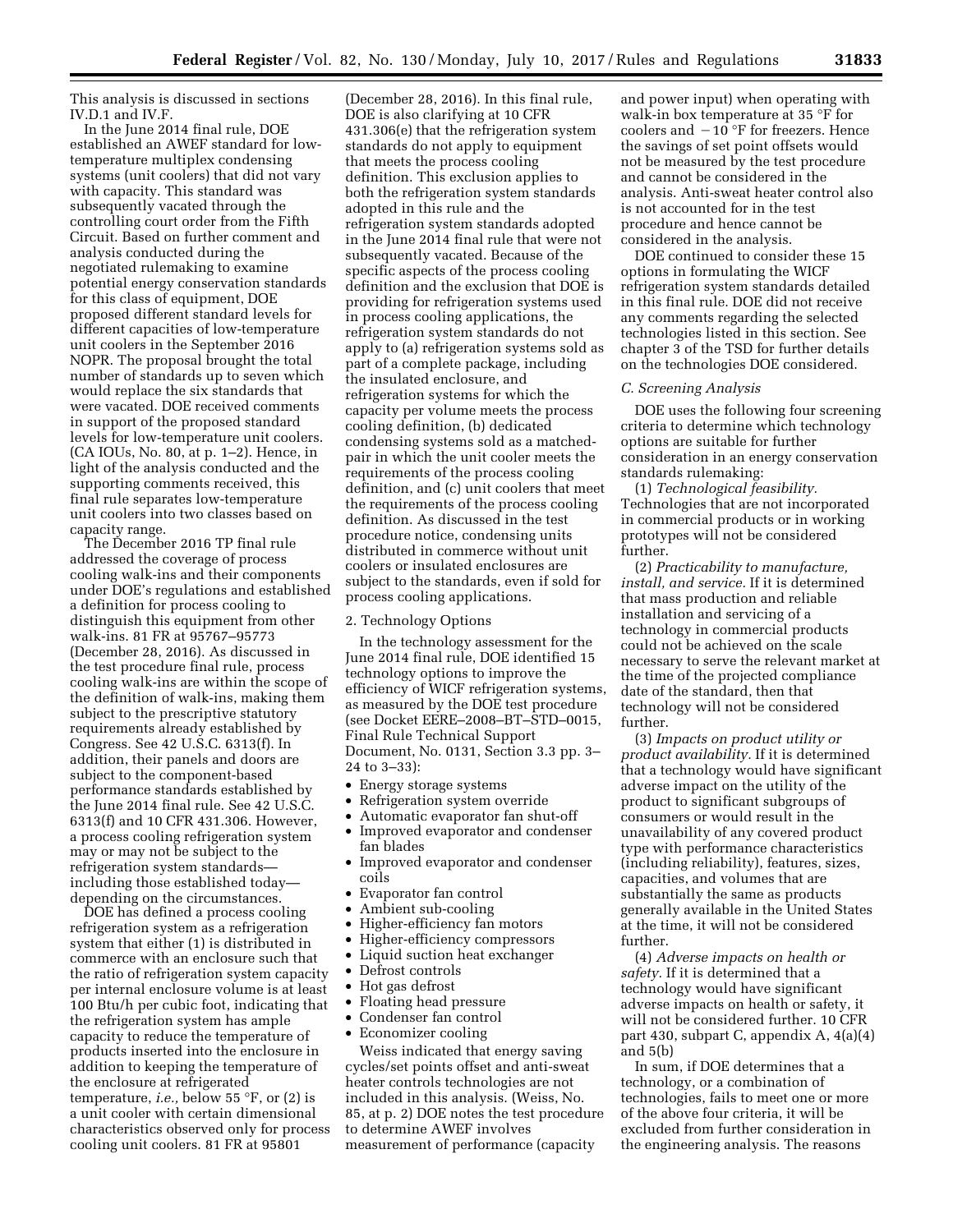for eliminating any technology are discussed below.

1. Technologies Having No Effect on Rated Energy Consumption

In the June 2014 final rule, DOE determined that the following technologies do not affect measured energy efficiency (see Docket EERE– 2008–BT–STD–0015, Final Rule Technical Support Document, No. 0131, Section 4.2 pp. 4–3 to 4–4):

- Liquid suction heat exchanger
- Refrigeration system override
- Economizer cooling
- Automatic evaporator fan shut-off Weiss commented on these

technologies. Its comments about the use of a liquid suction heat exchanger (''not a lot of applications'') and automatic evaporator fan shut-off (''not much savings'') appear to be in line with DOE's decision exclude them from the analysis. Weiss noted that refrigeration system override should be considered if shifting set points is included as part of this technology. Weiss also suggested that economizer cooling can save energy but requires use of humidity measurement. (Weiss, No. 85 at p. 2). In response, DOE clarifies that these technologies were screened out because they do not affect the rated efficiency as measured by the test procedure. DOE has not received any further evidence that these technologies should be considered and has not included them in the analysis.

As discussed in section III.B, DOE modified the method for testing systems with hot gas defrost in a separate rulemaking that eliminated the credit assigned to hot gas defrost systems when calculating a unit's energy efficiency under the prior test procedure. In the final version of the test procedure that DOE recently adopted, the AWEF of a refrigeration system with hot gas defrost is determined as if it were equipped with electric defrost. 81 FR at 95774–95777 (December 28, 2016). Thus, DOE has dropped hot gas defrost from further consideration in its analysis.

## 2. Adaptive Defrost and On-Cycle Variable-Speed Evaporator Fans

Consistent with the recommendations made during the Working Group negotiations, DOE established a regulatory approach in the December 2016 TP final rule to address adaptive defrost and on-cycle variable-speed fans in which these features would not be active during testing to demonstrate compliance with the applicable standards, but that the features could be active during testing to support

representations of their benefit, such as when advertising equipment performance in product literature. (See Term Sheet at EERE–2015–BT–STD– 0016, No. 56, recommendation #4 and 81 FR at 95777 (December 28, 2016)). Weiss commented that many field tests show an energy savings of 15 to 20 percent with adaptive defrost controls but that evaporator fan controls do not yield much savings. (Weiss, No. 85, at p. 2) DOE agrees that there may be the potential for savings with adaptive defrost control but reiterates that a test procedure to properly account for its savings and a suitable regulatory definition for the technology has not been developed and could not be agreed upon by the WICF Working Group. Hence, DOE continues to decline to consider these technology options in its standards analysis for this rule.

3. Screened-Out Technologies

In the June 2014 final rule, DOE screened out the following technologies from consideration (see Docket EERE– 2008–BT–STD–0015, Final Rule Technical Support Document, No. 0131, Section 4.3, pp 4–4 to 4–6):

- Energy storage systems (technological feasibility)
- High efficiency evaporator fan motors (technological feasibility)
- 3-phase motors (impacts on equipment utility)
- Improved evaporator coils (impacts on equipment utility)

Weiss indicated that energy storage systems are an old technology, which DOE interprets as support for its decision to screen out this technology. (Weiss, No. 85, at p. 2) DOE has not received any new evidence that would weigh in favor of including these screened-out technologies. Consequently, these technologies have not been considered in the analysis supporting this final rule. Chapter 4 of the final rule TSD contains further discussion of the screening of these technologies.

The implications of screening out these technologies on the analysis and the selected standard levels depend on each particular technology. The test procedure does not take into consideration the benefits of energy storage systems, so screening this technology did not affect the analysis. A manufacturer could adopt the technology, which potentially could save energy in field use, but equipment using it would not have an improved AWEF. Evaporator fans using higherefficiency motors than the electronically commutated motors required by the prescriptive standards could possibly be

sourced by manufacturers in the future, but DOE was not able to identify any such motor technology—if such technology were readily available and considered in the analysis, the final unit cooler efficiency levels set by this rule may have been incrementally higher, assuming designs using such motors would have been cost-effective. If utility concerns regarding improved or larger evaporator coils were not addressed by screening out this technology, the final unit cooler efficiency levels set by this rule may have been incrementally higher, assuming designs using such evaporators would have been costeffective. A manufacturer could potentially sell unit coolers with such improved evaporators and achieve higher AWEF levels, but at the risk of the utility concerns discussed in the TSD, *e.g.* reduced humidity control and/ or potential defrost issues.

4. Remaining Technologies

Through a review of each technology, DOE concludes that all of the remaining technologies listed in section IV.B.2 satisfy all four screening criteria and that their benefits can be measured using the DOE test procedure. In summary, DOE chose the following technology options to be examined further as design options in DOE's analysis:

- Higher efficiency compressors
- Improved condenser coil
- Higher efficiency condenser fan motors
- Improved condenser and evaporator fan blades
- Ambient sub-cooling
- Off-cycle evaporator fan control
- Variable speed condenser fan control
- Floating head pressure

Weiss submitted a list of notes regarding each of the remaining technologies. (Weiss, No. 85, at p. 2) Specifically, Weiss requested that DOE provide details on the analyses of higher efficiency compressors and improved condenser coil technologies. DOE notes that the detailed description and analysis details of these two technologies can be found in section 3.3.5, 3.3.10, 5.5.8.1 and 5.5.8.2 of the final rule TSD. Weiss also suggested that using higher efficiency condenser fan motors would result in improvement with an electronically commutated (''EC'') motor. DOE noted that use of an EC motor was considered as a potential design option in its supporting analysis—see TSD at section 5.5.8.3. Weiss also commented regarding the benefits and costs of improved condenser and evaporator fan blades, variable speed condenser fan control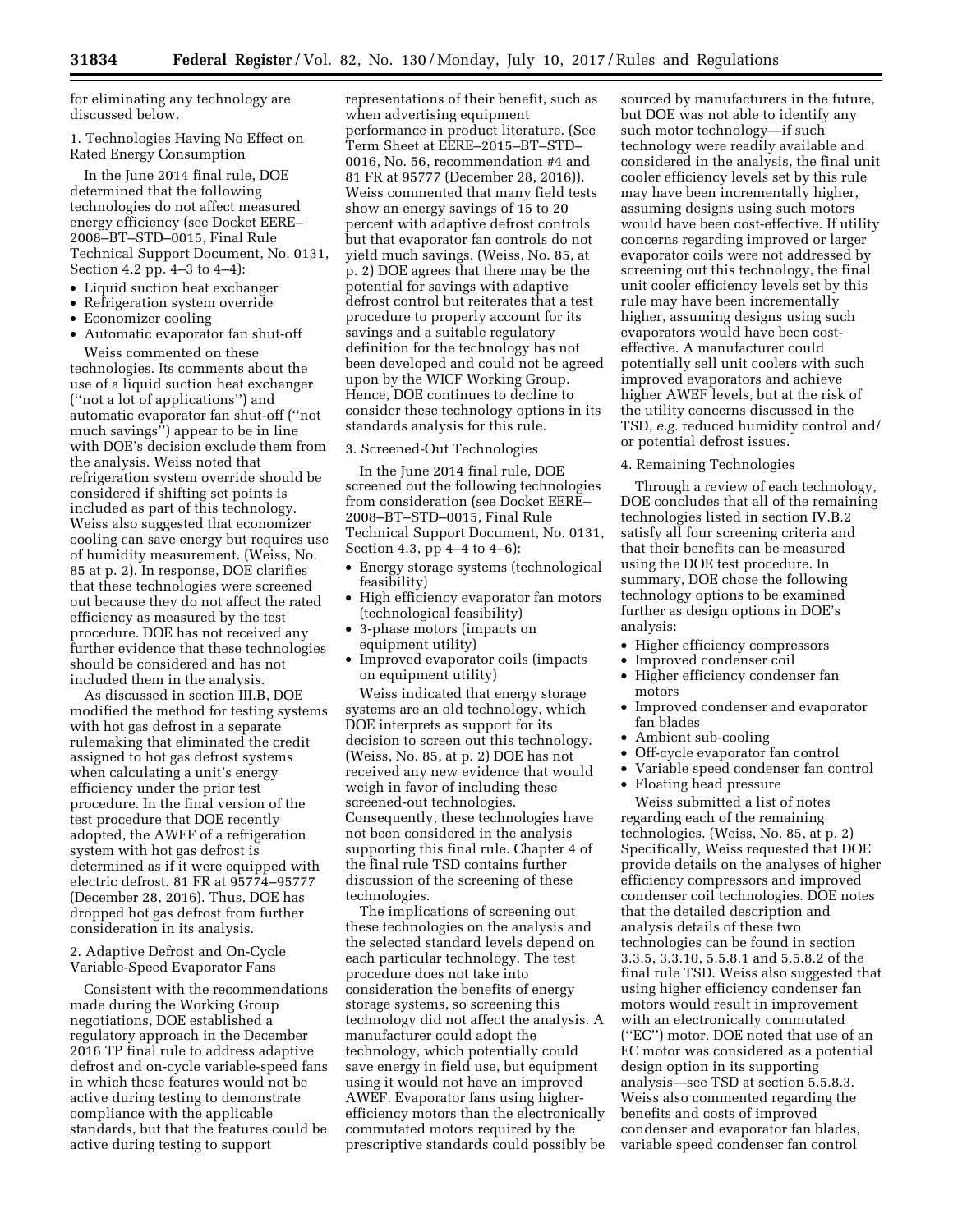and floating head pressure. DOE notes that the cost and efficiency relationship is reflected in DOE's engineering analysis and the results are provided in Appendix 5A of the TSD. Weiss also indicated that ambient sub-cooling technology is not used in WICF equipment. DOE notes such technology is available in the market for various air conditioning and refrigeration applications. DOE did not receive any supported reasons for screening out such technology during the rulemaking for June 2014 final rule or the Working Group meetings. DOE's analysis has shown that using ambient sub-cooling technology incrementally improves the efficiency of WICF refrigeration systems. Weiss commented that the off-cycle evaporator fan control technology does not make sense for EC motors and claimed that they have high inrush current, thus suggesting that they should be screened out. In response, DOE points to the Working Group consensus regarding consideration of this design option and the fact that the Working Group members provided no information suggesting issues associated with inrush current or related concerns. DOE also notes that this technology is currently available on the market for walk-in unit coolers which use these motors. (Docket No. EERE–2015–BT– STD–0016, Trenton TLP Product Data and Installation, No. 92 at p. 22) Hence, DOE has not removed any of these technologies from consideration in the analysis.

DOE determined that these technology options are technologically feasible because they are being used or have previously been used in commercially-available products or working prototypes. DOE also finds that all of the remaining technology options meet the other screening criteria (*i.e.,*  practicable to manufacture, install, and service, and they do not result in adverse impacts on consumer utility, product availability, health, or safety). For additional details, see chapter 4 of the final rule TSD.

### *D. Engineering Analysis*

In the engineering analysis, DOE establishes the relationship between the manufacturer production cost (''MPC'') and improved WICF refrigeration system efficiency. This relationship serves as the basis for cost-benefit calculations for individual consumers, manufacturers, and the Nation. DOE typically structures the engineering analysis using one of three approaches: (1) Design option, (2) efficiency level, or (3) reverse engineering (or cost assessment). The design-option approach involves adding the estimated

cost and associated efficiency of various efficiency-improving design changes to the baseline product to model different levels of efficiency. The efficiency-level approach uses estimates of costs and efficiencies of products available on the market at distinct efficiency levels to develop the cost-efficiency relationship. The reverse-engineering approach involves testing products for efficiency and determining cost from a manufacturing cost model based on detailed bills of material (''BOM'') derived from reverse engineering representative equipment. The efficiency ranges from that of the leastefficient WICF refrigeration system sold today (*i.e.,* the baseline) to the maximum technologically feasible efficiency level. At each efficiency level examined, DOE determines the MPC; this relationship is referred to as a costefficiency curve. DOE conducted the engineering analysis for the June 2014 final rule using a design-option approach. 79 FR at 32072 (June 3, 2014). DOE received no comments suggesting that it use one of the alternative engineering analysis approaches. Consequently, DOE used a designoption approach in the analysis supporting the September 2016 NOPR and this final rule.

However, as discussed in the September 2016 NOPR, DOE made several changes to its engineering analysis based on discussions and information provided during the Working Group negotiation meetings. These changes are described in detail in chapter 5 of the final rule TSD and summarized in the following sections. DOE did not receive any comments regarding the engineering analysis details as presented in the September 2016 NOPR and chapter 5 of the NOPR TSD. Consequently, DOE did not modify its engineering analysis for this final rule. DOE did, however, adjust its condenser capacity calculation for dedicated condensing units, as discussed in section IV.D.6.d. Details of the engineering analysis are available in chapter 5 of the final rule TSD.

## 1. Component-Based Analysis

In the June 2014 final rule, DOE's analysis for dedicated condensing systems was based on matched-pair systems, and its analysis for unit coolers (the ''multiplex'' class) was based on field installation in multiplex applications. See Docket EERE–2008– BT–STD–0015, Final Rule Technical Support Document, No. 0131, Section 5.5.3, pp 5–20 to 5–28; see also October 15, 2015 Public Meeting Presentation, slide 8, available in Docket No. EERE– 2015–BT–STD–0016, No. 26, at p. 8.

However, as discussed in section IV.B.1, most refrigeration system components are sold individually (not as matched pairs) and most unit coolers are installed in dedicated condensing applications. Hence, the analysis conducted for this final rule, as developed initially during the WICF Working Group meetings, was based on individual components (dedicated condensing units tested, certified, and sold alone, and unit coolers also tested, certified, and sold alone). The analysis also considered (within the context of unit coolers) both dedicated condensing and multiplex condensing applications.

## 2. Refrigerants

The analysis for the June 2014 final rule assumed that the refrigerant R– 404A would be used in all new refrigeration equipment meeting the standard. 79 FR at 32074 (June 3, 2014). On July 20, 2015, EPA published a final rule under the SNAP program prohibiting the use of R–404A in certain retail food refrigeration applications. See 80 FR 42870 (''July 2015 EPA SNAP Rule''). Under the rule, R–404A can no longer be used in new supermarket refrigeration systems (starting on January 1, 2017), new remote condensing units (starting on January 1, 2018), and certain stand-alone retail refrigeration units (starting on either January 1, 2019 or January 1, 2020 depending on the type of system). See 40 CFR part 82, Appendix U to Subpart G (listing unacceptable refrigerant substitutes). EPA explained that most commercial walk-in coolers and freezers would fall within the end-use category of either supermarket systems or remote condensing units and would be subject to the rule. 80 FR at 42902 (July 20, 2015).

Given that manufacturers would not be allowed to use R–404A in WICF refrigeration systems when the WICF standards would take effect, the WICF Working Group recommended that DOE conduct its analysis using R–407A, an alternative refrigerant that will be acceptable for use in all of the considered WICF refrigeration systems under the July 2015 EPA SNAP rule. ((Docket No. EERE–2015–BT–STD– 0016, various parties, Public Meeting Transcript (September 30, 2015), No. 67 at pp. 34–39)) Zero Zone supported DOE's proposal of using R–407A in the analysis. Zero Zone also expressed concern that R–407A might not be allowed in future EPA rulemakings and suggested that DOE develop a plan for revising the regulation if R–407A is delisted in the future. (Zero Zone, No. 88, at p. 1) In response to the comments suggesting analysis based on R–407A,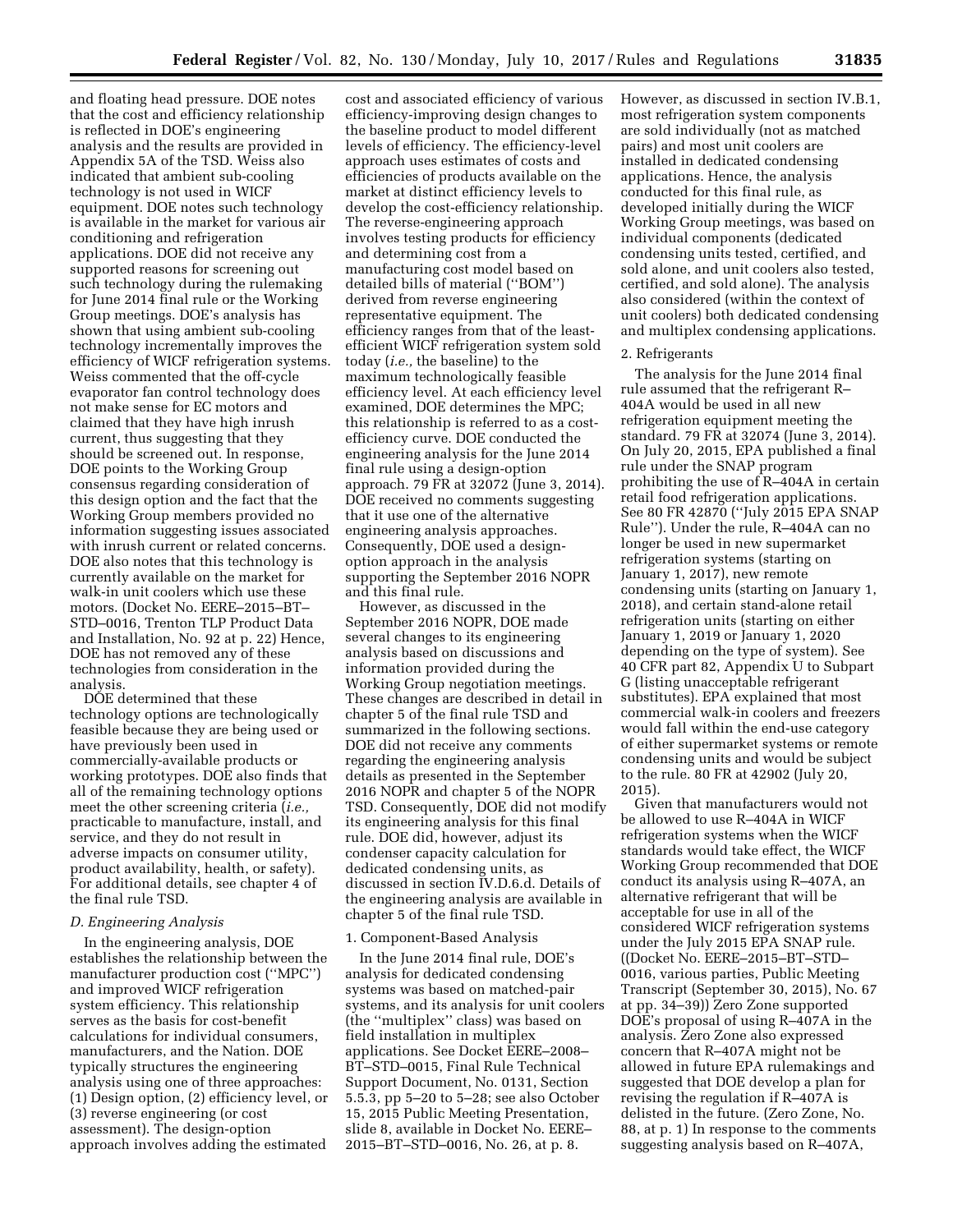DOE revised its analysis using performance information for R–407A compressors, R–407A refrigerant properties, and to account for the temperature glide of  $R-407A$ ,<sup>26</sup> as discussed in the following sections.

In response to Zero Zone's concern regarding potential future delisting of R–407A, DOE does not believe that there is sufficient specific, actionable data presented at this juncture to warrant a change in its analysis and assumptions regarding the refrigerants used in walk-in cooler and freezer applications. As of now, there is inadequate publicly-available data on the design, construction, and operation of equipment featuring alternative refrigerants to facilitate the level of analysis of equipment performance which would be needed for standard setting purposes. DOE is aware that many low-GWP refrigerants other than R–407A are being introduced to the market, and wishes to ensure that this rule is consistent with the phase-down of HFCs proposed by the United States under the Montreal Protocol. DOE continues to welcome comments on experience within the industry with the use of low-GWP alternative refrigerants. However, there are currently no mandatory initiatives such as refrigerant phase-outs driving a change beyond R407A.

Absent such action, DOE will continue to conduct its analysis based on R–407A, which the Working Group strongly supported. DOE clarifies that it will continue to consider WICF models meeting the definition of walk-in coolers and freezers to be part of their applicable covered equipment class, regardless of the refrigerant that the equipment uses. If a manufacturer believes that its design is subjected to undue hardship by regulations, the manufacturer may petition DOE's Office of Hearing and Appeals (''OHA'') for exception relief or exemption from the standard pursuant to OHA's authority under section 504 of the DOE Organization Act (42 U.S.C. 7194), as implemented at subpart B of 10 CFR part 1003. OHA has the authority to grant such relief on a case-by-case basis if it determines that a manufacturer has demonstrated that meeting the standard would cause hardship, inequity, or unfair distribution of burdens.

3. As-Tested Versus Field-Representative Performance Analysis

DOE conducted an intermediate analysis to bridge the gap between the engineering analysis and the downstream analyses to predict aspects of field performance that would not be measured by the test procedure. DOE refers to this intermediate analysis as the ''field-representative analysis'' to distinguish it from the normal ''astested'' engineering analysis, which represents performance according to the test procedure. DOE conducted the field representative analysis for this rulemaking using a modified version of the engineering calculations in order to facilitate the energy use analysis that is conducted to determine annual energy use of the equipment when installed. Specific differences between DOE's astested and in-field performance modeling used in the analysis are discussed in section IV.D.6 and in further detail in chapter 5 of the TSD.

DOE provided outputs from the fieldrepresentative analysis for use in the energy use analysis for four equipment installation scenarios: (1) A new unit cooler and a new condensing unit that are installed together in the field; (2) a new unit cooler that is installed with a multiplex system; (3) a new unit cooler that is installed with an existing condensing unit in the field; and (4) a new condensing unit that is installed with an existing unit cooler in the field. Scenarios 1 through 3 apply to the evaluation of unit coolers, while scenarios 1 and 4 apply to the evaluation of condensing units. The scenarios analyzed in the downstream analysis are described in section IV.F. In analyzing medium-temperature unit coolers installed with new mediumtemperature condensing units, DOE modeled the condensing units as operating with R–407A and meeting the standard for dedicated condensing, medium -temperature systems established in the June 2014 final rule, which remains in effect.

CoilPod, a company that manufactures certain HVAC-related cleaning tools, commented that energy use in the field can be increased significantly if condenser coils are not cleaned on a regular basis, and provided data for four coil-cleaning scenarios. The data provided are for a double-door merchandiser, a ''larger'' double-door refrigerator, a single-door freezer, and a double-glass-door refrigerator, and constitute daily energy savings from 46 to 50 percent after cleaning. (''COILPOD Energy Savings Data'', No. 77 at p. 1) While data contained only limited details, DOE assumes that these

examples are for self-contained commercial refrigeration equipment (''CRE''), because the submitted information addresses equipment such as ''double-door merchandiser'', ''double door fridge'', and ''single door freezer'', common terminology for selfcontained CRE, as illustrated in selfcontained CRE marketing information (see, *e.g.,* ''Double Door Merchandiser'', No. 92; ''Double Door Refrigerator'', No. 93; ''Single Door Freezer'', No. 94). DOE also notes that none of CoilPod's information mentions that any of the identified equipment were walk-ins. There is no information to indicate whether the condensers for these units are mounted on top or beneath the equipment cabinets, nor any other information regarding accessibility of the condensers for cleaning. DOE does not consider this information to be an adequate average representation of the additional energy use that could be associated with self-contained commercial refrigeration equipment, since it represents only four examples and there is no information to indicate that the data is part of a larger survey that properly represents average impacts of this issue for all such equipment. Further, DOE expects that the impact of neglecting to clean condenser coils will affect different types of equipment differently, and the attention to coil cleaning may be greater for walk-in systems than for self-contained equipment (see *e.g.,* ''Commercial Refrigeration Maintenance'', No. 95, which suggests a greater need for maintenance of walk-ins than other commercial refrigeration), so that the impact on walk-in refrigeration systems may for several reasons be very different than for self-contained refrigerators and freezers. (With the lack of data on walkin maintenance practices, however, only speculation is possible.) At this point DOE does not have sufficient information quantifying the potential field impact of dirty condenser coils for walk-in refrigeration systems, nor for any other factors that might degrade performance, and has not included any degradation factor in its calculations of field energy use.

DOE did not receive any other comments on the NOPR analysis scenarios or other aspects of its fieldrepresentative analysis, and hence has not changed these aspects of its analysis. Details of these four scenarios are also provided in chapter 5 of the TSD.

# 4. Representative Equipment for Analysis

In the analysis for the June 2014 final rule, DOE analyzed within each

<sup>26</sup> ''Temperature glide'' for a refrigerant refers to the increase in temperature at a fixed pressure as liquid refrigerant vaporizes during its conversion from saturated liquid to saturated vapor.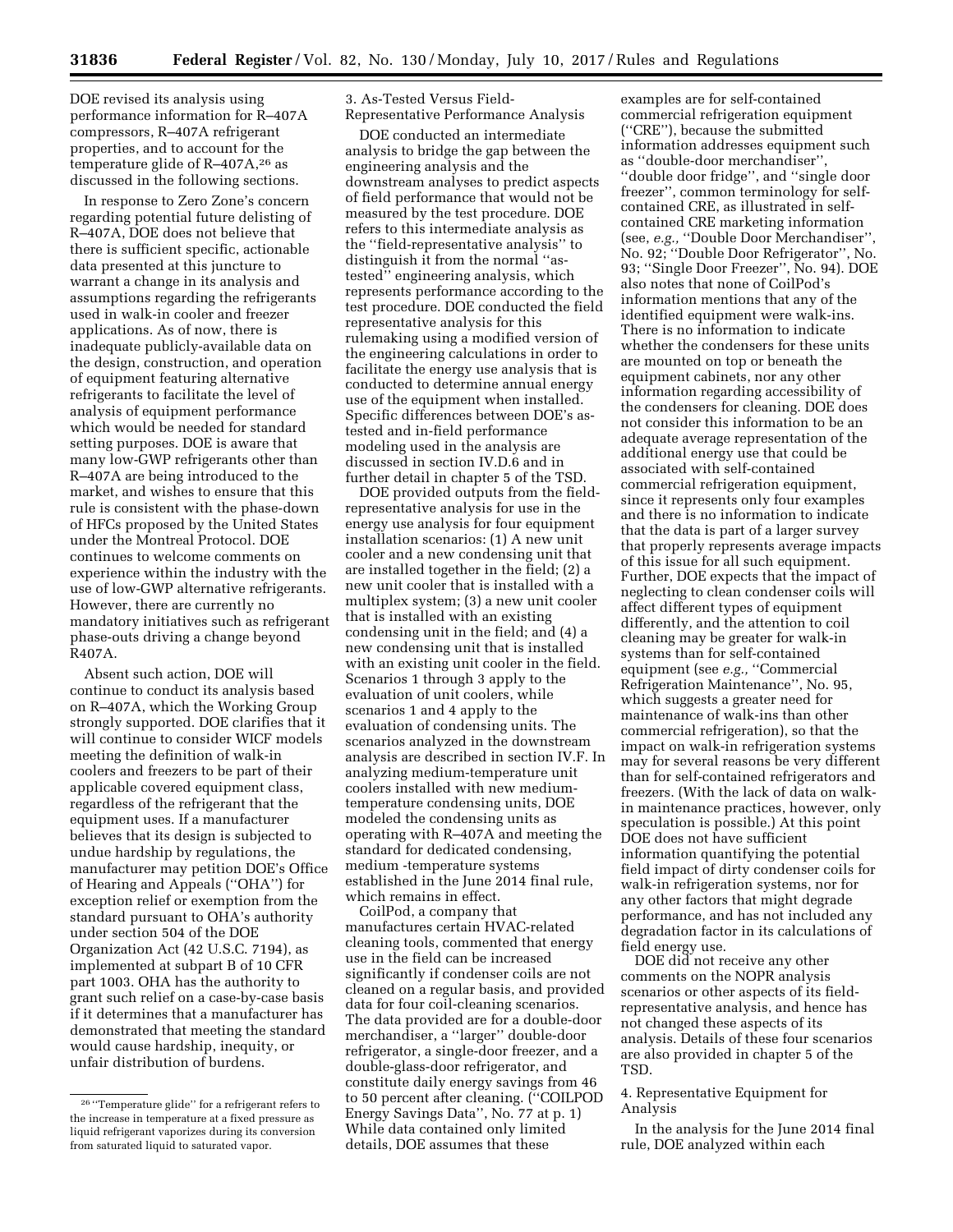equipment class a range of representative WICF refrigeration systems representing different capacities, compressor types, and evaporator fin spacing. Based on WICF Working Group meeting discussions, DOE simplified the range of these parameters in its analysis for this

rulemaking, analyzing fewer compressor options and fewer fin spacing options, but modifying the selection of representative capacities. DOE presented its list of representative equipment in Table IV–1 of the September 2016 NOPR. 81 at 62998. DOE did not receive comments

regarding the chosen representative equipment and hence used the same selections in its final rule analysis. The selections are shown in Table IV–1 below, which is identical to the table in the September 2016 NOPR.

| TABLE IV-1-DETAILS OF REPRESENTATIVE EQUIPMENT ANALYZED |
|---------------------------------------------------------|
|---------------------------------------------------------|

| Equipment class | Sizes<br>analyzed<br>(Nominal Btu/h) | Compressor types analyzed | Unit cooler fins<br>per inch |
|-----------------|--------------------------------------|---------------------------|------------------------------|
|                 | 6.000                                |                           | N/A                          |
|                 | 9.000                                |                           | N/A                          |
|                 | 25.000*                              |                           | N/A                          |
|                 | 54.000                               |                           | N/A                          |
|                 | 6.000                                |                           | N/A                          |
|                 | 9,000                                |                           | N/A                          |
|                 | 25.000*                              |                           | N/A                          |
|                 | 54.000                               |                           | N/A                          |
|                 | 72.000                               |                           | N/A                          |
|                 | 4.000                                |                           | 6                            |
|                 | 9.000                                |                           | 6                            |
|                 | 24.000                               |                           |                              |
|                 | 4.000                                |                           |                              |
|                 | 9.000                                |                           |                              |
|                 | 18,000                               |                           |                              |
|                 | 40.000                               |                           |                              |

\*Indicates a representative capacity that was not analyzed in the June 2014 final rule analysis. All other listed representative nominal capacities had also been analyzed in the June 2014 final rule.

5. Manufacturer Production Cost and Manufacturer Sales Price

DOE developed a manufacturing cost model to estimate the MPCs of the considered WICF refrigeration systems at each efficiency level from the baseline through max-tech for the representative capacities considered for each equipment class. The manufacturing cost model is a spreadsheet that estimates the dollar cost of manufacturing the considered WICF refrigeration systems based on the price of materials, the average labor rates associated with fabrication and assembly, and the cost of overhead and depreciation associated with the conversion processes used by manufacturers. To estimate these various cost components, DOE conducted manufacturer interviews and collected information on labor rates, tooling costs, raw material prices, and other factors. DOE estimated the costs of raw materials based on the most recent 5-year price averages available.

To support its analyses, which were presented and discussed during the WICF Working Group meeting, DOE conducted new physical and virtual teardowns 27 of WICF equipment to

ensure that its cost model was representative of the current market. These new teardowns were in addition those conducted in support of the June 2014 final rule. See chapter 5 of the TSD for a more detailed explanation of how DOE gathered data for cost modeling.

In order to calculate manufacturer sales price (''MSP''), DOE used the same average manufacturer markup of 35 percent for WICF refrigeration systems in its analysis as used in the June 2014 final rule, and also the same methodology for calculating shipping costs.

In the September 2016 NOPR, DOE sought comment regarding the method it used for estimating equipment manufacturing costs in its analysis. 81 FR at 62999 (September 13, 2016). DOE did not receive any comments regarding this issue and has used the same cost estimation methodology for this final rule. Chapter 5 of the final rule TSD provides details and assumptions of the cost model.

6. Component and System Efficiency Model

For each representative capacity within each equipment class covered in this rulemaking (see section IV.D.4), DOE selected a particular model of unit

cooler or condensing unit, as applicable, to represent the class at that capacity. DOE used a spreadsheet-based analysis tool to predict the performance of each representative unit for the range of efficiency levels considered in the analysis, similar to the method used in the June 2014 final rule. However, DOE made many revisions to its engineering analysis. For example, as discussed in section IV.D.1, the analysis prepared during the WICF Working Group meetings and used to support the September 2016 NOPR was based on individual components and did not analyze matched-pair dedicated condensing units. Also, as discussed in section IV.D.3, DOE developed field representative calculations in addition to as-tested calculations to evaluate the performance of systems as installed. The following sections summarize additional changes to DOE's engineering spreadsheet analysis as compared with the June 2014 final rule analysis.

a. Unit Coolers (Formerly Termed the ''Multiplex Condensing'' Class)

DOE's analysis of unit cooler test performance is based on the ''parallel rack system'' method of AHRI 1250– 2009 (see section 7.9 of AHRI 1250– 2009) for calculating unit cooler AWEF, which uses a prescribed multiplex system Energy Efficiency Ratio (''EER'') to calculate compressor energy use

<sup>27</sup>A virtual teardown uses the results from a physical teardown of a specific model and details obtained from product literature for a second model

in order to develop manufacturing cost estimates for the second model.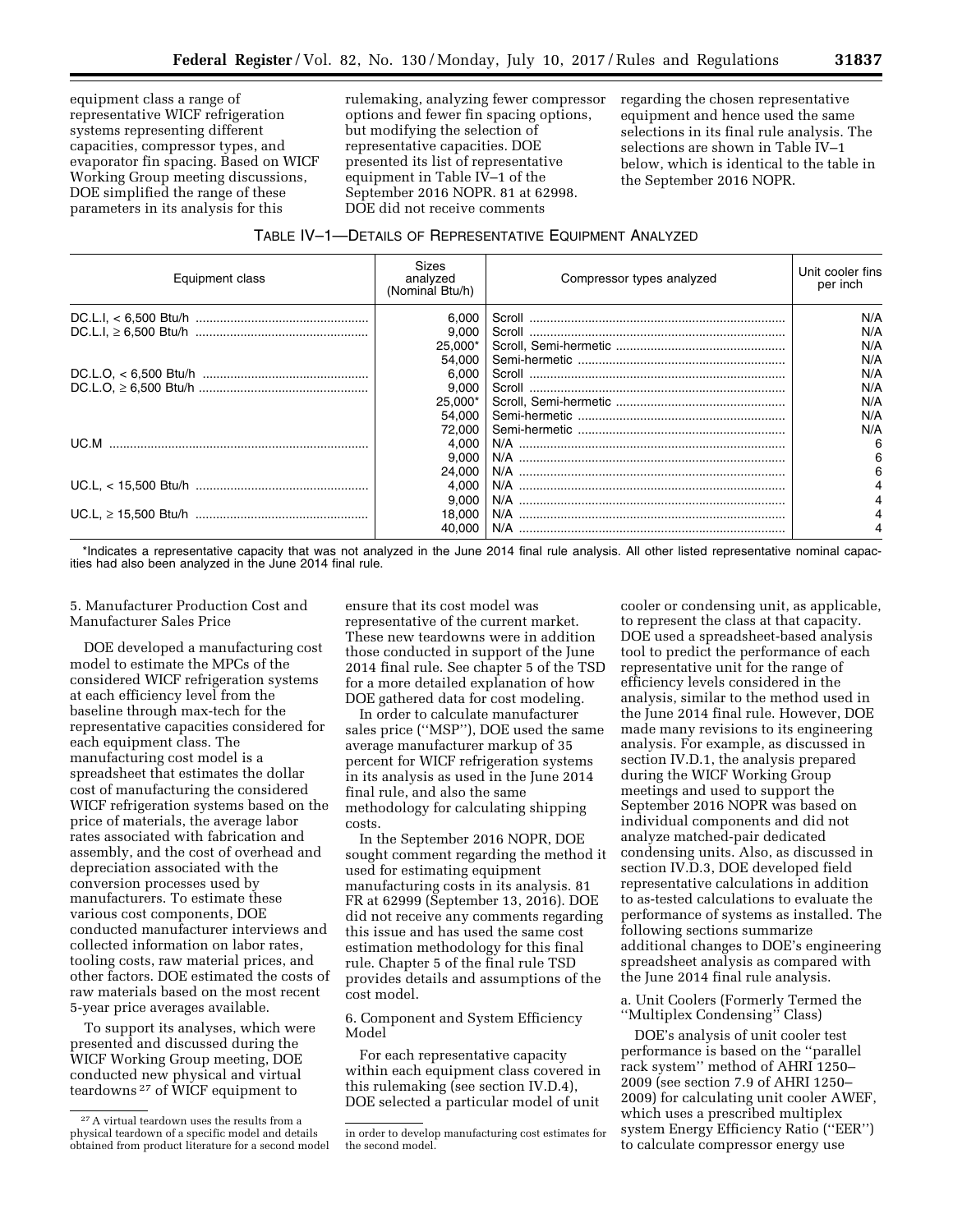based on unit cooler gross capacity, and also accounts for the energy use of the evaporator fan motor and, for lowtemperature units, energy use associated with defrost.28 These aspects of the analysis have not changed since the June 2014 final rule analysis. See Docket EERE–2008–BT–STD–0015, Final Rule Technical Support Document, No. 0131, Section 5.5.3, pp 5–20 to 5–27. DOE did, however, make a number of changes in response to input received during the WICF Working Group meetings.

First, DOE developed an analytical framework to represent field performance of unit coolers used in multiplex condensing applications using a system EER for R–407A developed during the WICF Working Group meeting discussions. (This change was made to account for the refrigerant shift brought about by the EPA SNAP rule.) Second, DOE adjusted its calculation of unit cooler net capacity using a correlation relating net capacity and nominal capacity developed based on test data. (This change was made to reflect test data obtained and reviewed primarily after publication of the June 2014 final rule.) Third, DOE revised the input assumption for refrigerant suction dew point. (This change was made to establish consistent input assumptions across the analyses conducted for the different classes associated with pressure drop in the suction line.) DOE received no comments on these aspects of the analysis in response to the September 2016 NOPR and has not changed them for this final rule.

## b. Condensing Units/Dedicated Condensing Class

DOE made several changes to its prior analysis of dedicated condensing refrigeration systems. As mentioned in section IV.D.1, the analysis developed during the WICF Working Group meetings was based on condensing units tested and sold individually, *i.e.,* not as part of matched pairs including unit coolers. The as-tested analysis uses the nominal values for unit cooler fan and defrost energy use as prescribed in the DOE test procedure (as finalized in 10 CFR part 431, subpart R, appendix C, section 3.4.2.2 in the recent test procedure rulemaking, 81 FR at 95806 (December 28, 2016)). To analyze equipment using R–407A refrigerant, DOE used compressor coefficients for compressors operating with this refrigerant, and made changes in the analysis to account for the refrigerant's temperature glide. The revised analysis

also assumed, in calculating refrigeration capacity for a condensing unit, that: (1) Pressure drop in the suction line is equivalent to a 2 °F reduction in dew point temperature;29 (2) unit cooler exit superheat 30 is 6 °F for low-temperature unit coolers and 10 °F for medium-temperature unit coolers; and (3) the refrigerant temperature entering the condensing unit is 5 °F for low-temperature unit coolers and 41 °F for medium-temperature unit coolers. For the as-tested analysis, DOE assumed that there is no temperature drop in the liquid line after it exits from the condensing unit. The liquid line subcooling is assumed to be 8 °F in the field-representative analysis.

As described in section IV.D.4, for the 25,000 Btu/h representative capacity DOE considered both scroll and semihermetic compressors. DOE aggregated the analyses for the two compressors to create a single cost-efficiency curve for this representative capacity. See chapter 5 of the TSD for a more detailed explanation of how DOE aggregated the cost-efficiency curves for the compressor types.

DOE received no comments on these aspects of the analysis in response to the NOPR and has not changed them for this final rule.

c. Field-Representative Paired Dedicated Condensing Systems

As discussed in section IV.D.1, DOE based its as-tested engineering analysis for dedicated condensing systems on an evaluation of condensing units tested individually. DOE conducted a separate field-representative analysis that accounts for system operation when installed, which necessarily includes the performance of both the condensing unit and the unit cooler with which it is paired. The assumptions for this fieldrepresentative analysis differ in several ways from those of the as-tested analysis, including the refrigerant cooling in the liquid line, refrigerant pressure in the unit cooler (represented by unit cooler exit dew point), and unit cooler fan and defrost power. See chapter 5 of the TSD for more details of how DOE adjusted these assumption for field-representative analysis. DOE received no comments on these aspects of the analysis in response to the NOPR

and has not changed them for this final rule.

### d. Analysis Adjustment

As part of its final rule analysis, DOE adjusted its equipment performance calculations for condensing units to more fully account for the performance of the high-glide refrigerant R–407A. This methodology was discussed by the Working Group, but the analysis calculations were rerun for the final rule. Specifically, this adjustment affected the calculation of refrigerant enthalpy at the condenser exit, and resulted in an increase in the calculated refrigeration system net capacity for analyses involving dedicated condensing units. The adjustment led to a 0.1 to 0.11 Btu/W-h increase in the AWEF calculated for analyzed DC.L.O and DC.L.I dedicated condensing unit classes and increases in the capacity calculated for dedicated condensing systems in the field-representative analysis. The AWEF values reported in Table IV–2 in section IV.D.10 reflect this adjustment. DOE believes this approach is in-line with the methodology discussed in the Working Group, which recommended that the analysis be based on the use of R–407C refrigerant.

### 7. Baseline Specifications

Because there have not been any previous performance-based standards for the considered WICF refrigeration systems, there is no established baseline efficiency level for this equipment. DOE developed baseline specifications for the representative units in its analysis, described in section IV.D.4, by examining current manufacturer literature to determine which characteristics represented baseline equipment. DOE assumed that all baseline refrigeration systems comply with the current prescriptive standards in EPCA—namely, that each system satisfies the requirements that (1) evaporator fan motors of under 1 hp and less than 460 volts are electronically commutated motors (brushless direct current motors) and (2) walk-in condenser fan motors of under 1 hp are permanent split capacitor motors. (See section II.B for further details on current WICF standards.) Readers interested in more detailed baseline specifications for the analyzed representative systems should refer to chapter 5 of the TSD. DOE did not receive any comments regarding its baselines in response to the September 2016 NOPR.

### 8. Design Options

Section IV.C.4 lists technologies that passed the screening analysis and that DOE examined further as potential

<sup>28</sup> Gross capacity differs from net capacity in that it includes the evaporator fan heat.

<sup>29</sup>Compressor performance is generally provided by compressor vendors as a function of pressure levels represented as dew point temperatures—dew point is the temperature of saturated vapor refrigerant, at which any reduction refrigerant enthalpy would result in condensation of refrigerant as dew.

<sup>&</sup>lt;sup>30</sup> Superheat of refrigerant vapor is equal to the actual temperature of the refrigerant minus the dew point associated with its pressure.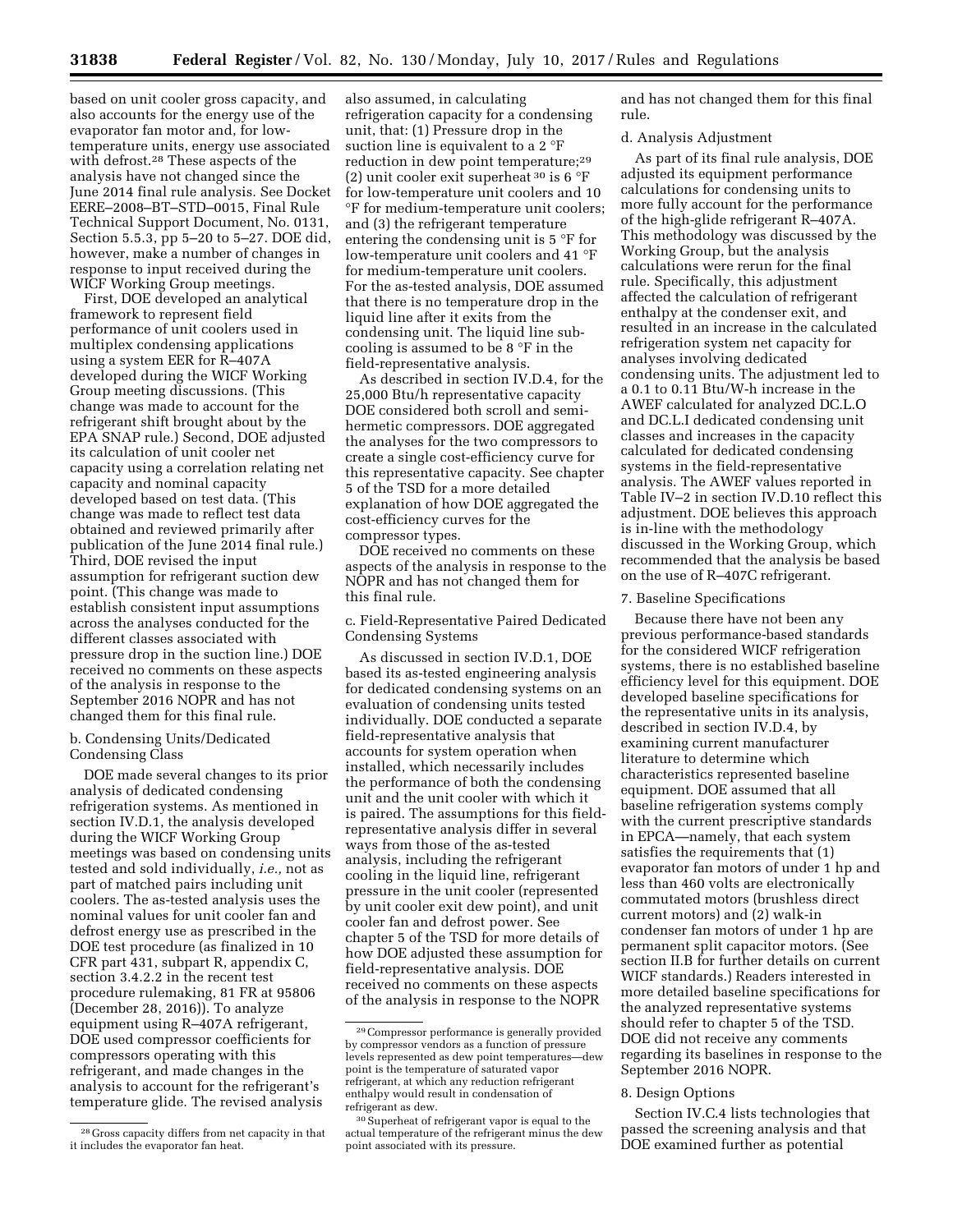design options. DOE updated the analysis for several of these design options based on information received during the WICF Working Group meetings. DOE maintained its efficiency calculation assumptions in the June 2014 final rule analysis for improved condenser blades, evaporator fan blades and off-cycle evaporator fan control. The following sections summarize the revised treatment of specific design options as compared with the June 2014 final rule analysis. All design options are discussed in more detail in chapter 5 of the TSD. DOE did not receive comments about these analysis changes in response to the September 2016 NOPR and did not make any additional changes for the final rule analysis.

### a. Higher Efficiency Compressors

In the June 2014 final rule analysis, DOE considered efficiency improvements associated with variablespeed compressors. DOE removed this option from consideration in the September 2016 NOPR analysis. 81 FR at 63003 (September 13, 2016). As discussed in section IV.D.1, DOE's analysis for the dedicated condensing unit classes was updated to reflect the testing and rating of condensing units alone rather than as part of matched pairs. The current test procedure does not include a method for assessing variable-capacity systems using the condenser-alone rating method. Hence, DOE did not consider variable-speed compressors as a design option in its analysis. This approach does not preclude manufacturers from designing and selling systems with multiplecapacity or variable-capacity compressors, but they would have to be tested and certified as matched-pair systems. DOE may consider this design option in a future rulemaking when the test procedure is modified to allow the testing of multiple-capacity or variablecapacity condensing units individually rather than as part of matched pairs. This test procedure change was part of the set of recommendations made by the WICF Working Group. (Docket No. EERE–2015–BT–STD–0016, Term Sheet: Recommendation #6 (December 15, 2015), No. 56 at p. 3)

## b. Improved Condenser Coil

In its supporting analysis for the June 2014 final rule, DOE considered a design option for an improved condenser coil with more face area and heat transfer capacity than a baseline coil. DOE assumed that the coil would be sized to lower the condensing temperature by 10 °F based on DOE testing, input received from manufacturers during interviews, and analysis. Consequently, the analysis used a reduced power input and an increased cooling capacity for the compressor. See the June 2014 final rule TSD, chapter 5, pages 5–44 and 5–45 (Docket No. EERE–2008–BT–STD–0015, No. 0131). DOE revised its analysis for this design option during the WICF Working Group meetings based on input from the negotiating parties. This input included specific condensing unit performance and design details for DOE to consider as part of its analysis. DOE considered a new design approach that would result in a 5-degree condensing temperature reduction. Based in part on the data submitted by manufacturers on condenser coil sizing, (Docket No. EERE–2015–BT–STD–0016, Lennox, No. 30), DOE estimated that following this approach would require a 33 percent increase in airflow and 50 percent increase in total heat transfer area over the baseline. DOE incorporated the revised cost and energy characteristics of this option into the analysis. The assumptions associated with the improved condenser coil for both DC.L.I and DC.L.O analyses are discussed in more detail in section 5.5.8.2 of the TSD.

### c. Floating Head Pressure

Floating head pressure is a type of refrigeration system control for outdoor condensing units that uses a lower condensing pressure set-point than conventional head pressure control, thus lowering the condensing pressure and improving compressor efficiency at low ambient temperatures. In its June 2014 final rule analysis, DOE analyzed two modes of operation for this option: floating head pressure with a standard thermostatic expansion valve (''TXV''), and floating head pressure with an electronic expansion valve (''EEV'') the latter option allows for an even

lower condensing pressure set-point compared to systems that do not use an EEV and was considered in the June 2014 final rule's analysis only for scroll compressors. See Docket EERE–2008– BT–STD–0015, Final Rule Technical Support Document, No. 0131, Section 5.5.6.10 pp. 5–52 to 5–53. In revising its current analysis in response to input received during the WICF Working Group meetings, DOE extended consideration of the second step in condensing pressure reduction to semihermetic compressors. DOE's modeling also more closely optimized the interaction among design options at the highest efficiency levels (*i.e.,* increasing the minimum head pressure from 125 psi to 135 psi at the lowest ambient temperature). The details of floating head pressure design option are discussed in more detail in section 5.5.8.8 of the final rule TSD.

### 9. Cost-Efficiency Curves

After determining the cost and energy savings attributed to each design option, DOE evaluates the design options in terms of their manufacturing costeffectiveness: That is, the gain in astested AWEF that a manufacturer would obtain for implementing the design option on their equipment, versus the cost for using that option. For each representative unit listed in section IV.D.4, DOE calculates performance as measured using the test procedure efficiency metric, AWEF, and the manufacturing production cost (*i.e.,*  MPC). When using a design-option analysis, DOE calculates these values first for the baseline efficiency and then for more-efficient designs that add design options in the order from the most cost-effective to the least costeffective. The outcome of this design option ordering is called a ''costefficiency curve'' consisting of a set of manufacturing costs and AWEFs for each consecutive design option added in order of most to least cost-effective.

Table IV–2 and Table IV–3 show the AWEFs calculated in this manner. Additional detail is provided in Appendix 5A of the TSD, including graphs of the cost-efficiency curves and correlation of the design option groups considered with their corresponding AWEF levels.

### TABLE IV–2—ENGINEERING ANALYSIS OUTPUT: CALCULATED AWEFS FOR DC CLASSES

| Representative<br>unit    |                  |                    |             | As-Tested AWEF with each Design Option (DO) added* |      |                 |                 |             |             |                 |                 |
|---------------------------|------------------|--------------------|-------------|----------------------------------------------------|------|-----------------|-----------------|-------------|-------------|-----------------|-----------------|
| Equipment class           | Nominal<br>Btu/h | Compressor<br>type |             | Base-line                                          | DO 1 | DO <sub>2</sub> | DO <sub>3</sub> | <b>DO 4</b> | <b>DO 5</b> | DO <sub>6</sub> | DO <sub>7</sub> |
| DC.L.l. < 6,500<br>Btu/h. | 6.000            | Scroll             | DO.         |                                                    | EC.  | CD <sub>2</sub> | CB <sub>2</sub> |             |             |                 |                 |
|                           |                  |                    | <b>AWEF</b> | 1.91                                               | 1.97 | ററ              | ົດ ລ+           |             |             |                 |                 |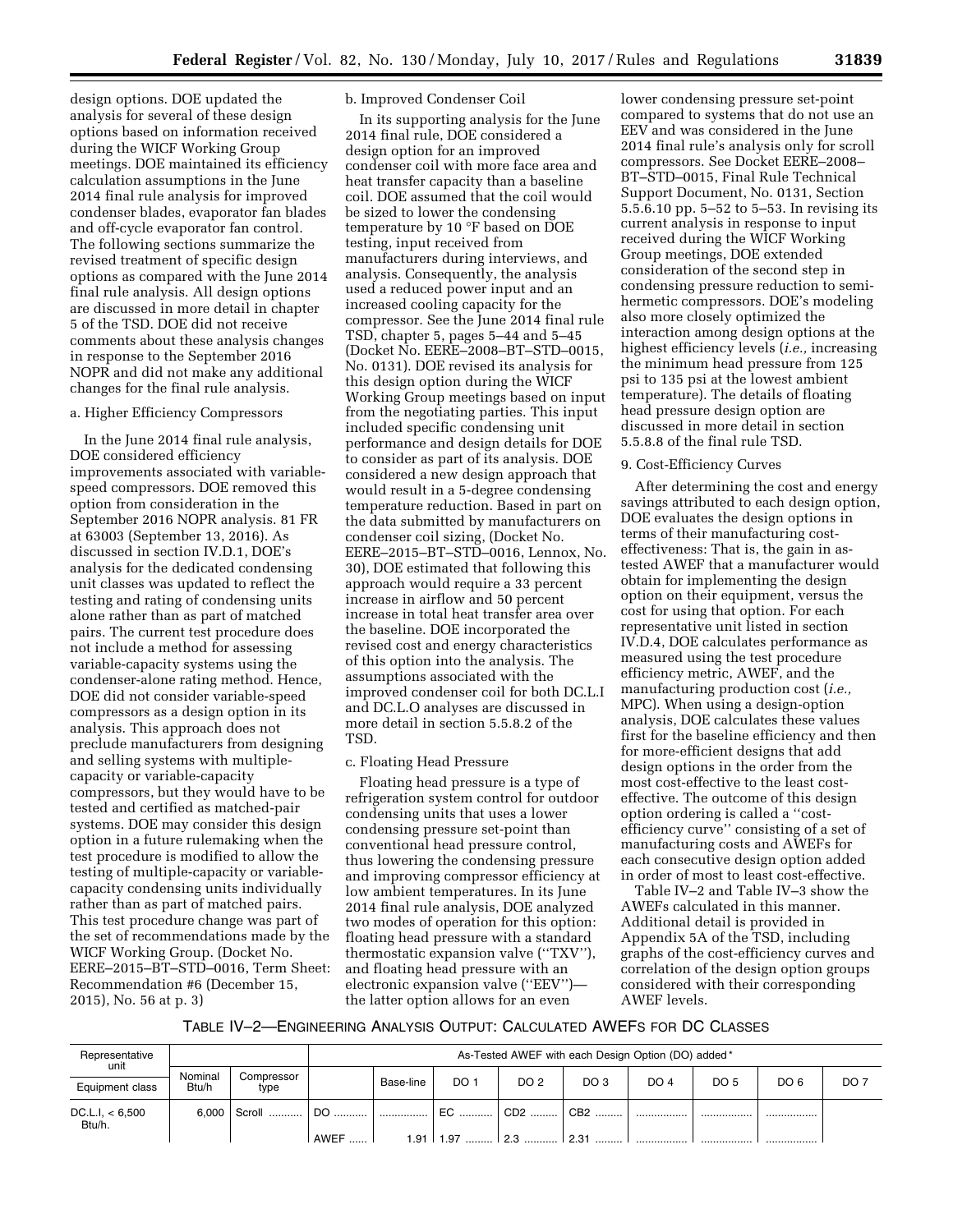# TABLE IV–2—ENGINEERING ANALYSIS OUTPUT: CALCULATED AWEFS FOR DC CLASSES—Continued

| Representative                 |                  |                            |             | As-Tested AWEF with each Design Option (DO) added* |                                                                               |                 |                 |        |                 |                 |                 |
|--------------------------------|------------------|----------------------------|-------------|----------------------------------------------------|-------------------------------------------------------------------------------|-----------------|-----------------|--------|-----------------|-----------------|-----------------|
| unit<br>Equipment class        | Nominal<br>Btu/h | Compressor<br>type         |             | Base-line                                          | DO <sub>1</sub>                                                               | DO <sub>2</sub> | DO <sub>3</sub> | DO 4   | DO <sub>5</sub> | DO 6            | DO <sub>7</sub> |
| DC.L.I, $\geq 6,500$<br>Btu/h. | 9,000            | Scroll                     | DO          |                                                    | EC                                                                            | CD2             | CB2             |        |                 |                 |                 |
|                                |                  |                            | AWEF        | 2.09                                               | │ 2.14 ……… │                                                                  | 2.48            | 2.49            |        |                 |                 |                 |
|                                | 25,000 **        | Scroll, Semi-<br>hermetic. | DO          | .                                                  | EC                                                                            | CD2             | CB2             |        |                 |                 |                 |
|                                |                  |                            | AWEF        |                                                    | $2.02$   2.06    2.4    2.41                                                  |                 |                 | .      |                 |                 |                 |
|                                | 54,000           | Semi-her-<br>metic.        | DO          |                                                    | EC                                                                            | CD2             | CB2             |        |                 |                 |                 |
|                                |                  |                            | AWEF        |                                                    | $2.35 \mid 2.42 \dots$                                                        | $2.68$          | $2.69$          | .      | .               | .               |                 |
| DC.L.O. < 6,500<br>Btu/h.      | 6,000            | Scroll                     | DO          |                                                    | FHP                                                                           | EC              | CB2             | FHPEV  | VSCF            | CD2             | ASC             |
|                                |                  |                            | AWEF        |                                                    | $2.22$   2.57                                                                 | 2.66            |                 |        |                 | $3.09$          | 3.12            |
| DC.L.O, $\geq 6,500$<br>Btu/h. | 9,000            | Scroll                     | DO          | .                                                  | FHP                                                                           | EC              | FHPEV $\dots$   | CB2    | VSCF            | CD <sub>2</sub> | <b>ASC</b>      |
|                                |                  |                            | AWEF        | 2.41                                               | 2.81                                                                          | $2.89$          | $3.12$          | $3.13$ | $3.18$          | $3.28$          | 3.3             |
|                                | 25,000 **        | Scroll, Semi-<br>hermetic. | DO          | .                                                  | FHP                                                                           | EC              | FHPEV           | VSCF   | CB2             | ASC             | CD <sub>2</sub> |
|                                |                  |                            | <b>AWEF</b> | 2.31                                               |                                                                               | $2.77$          | $2.98$          | $3.05$ | $3.05$          | $3.08$          | 3.16            |
|                                | 54,000           | Semi-her-<br>metic.        | DO          |                                                    | FHP                                                                           | FHPEV           | EC              | VSCF   | ASC             | CB2             | CD <sub>2</sub> |
|                                |                  |                            | <b>AWEF</b> | 2.6                                                | 2.92                                                                          | $3.07$          | $3.16$          | $3.24$ | $3.27$          | $3.27$          | 3.29            |
|                                | 72,000           | Semi-her-<br>metic.        | DO          | .                                                  | FHP                                                                           | FHPEV           | EC              | VSCF   | ASC             | CB2             | CD <sub>2</sub> |
|                                |                  |                            | AWEF        |                                                    | $2.59$ $\mid$ 2.9 $\mid$ 3.08 $\mid$ 3.16 $\mid$ 3.25 $\mid$ 3.28 $\mid$ 3.28 |                 |                 |        |                 |                 | 3.29            |

-Design option abbreviations are as follows: ASC = Ambient sub-cooling; CB2 = Improved condenser fan blades; CD2 = Improved condenser coil; EC = Electroni "ك Design option abbreviations are as follows: ASC = Ambient sub-co

condenser fans.<br>\*\*As discussed in section IV.D.6.b, DOE aggregated the separate results for scroll and semi-hermetic compressors and created a single aggregated cost-efficiency<br>curve in the engineering analysis for the 25,

TABLE IV–3—ENGINEERING ANALYSIS OUTPUT: CALCULATED AWEFS FOR UC CLASSES

| Representative unit |               | As-tested AWEF with each design option (DO) added * |          |                        |                       |                          |
|---------------------|---------------|-----------------------------------------------------|----------|------------------------|-----------------------|--------------------------|
| Equipment class     | Nominal Btu/h |                                                     | Baseline | DO 1                   | DO 2                  | DO 3                     |
|                     | 4.000         | AWEF                                                | 6.45     | MEF    EB2<br>7.75     | 7.91                  | <b>VEF</b><br>9.02       |
|                     | 9.000         |                                                     |          | MEF   <br>7.46   8.74  | EB2<br>$8.89$         | <b>VEF</b><br>9.92       |
|                     | 24.000        | AWEF                                                | $8.57$   | 9.74                   | <b>VEF</b><br>$10.64$ | EB <sub>2</sub><br>10.75 |
|                     | 4.000         | AWEF                                                |          | $3.43 \mid 3.47 \dots$ | MEF<br>$3.58$         | <b>VEF</b><br>3.66       |
|                     | 9.000         | AWEF                                                | 3.75     | MEF   <br>$3.86$       | EB2<br>$3.88$         | <b>VEF</b><br>3.95       |
|                     | 18.000        | AWEF                                                | 3.94     | MEF   <br>$4.05$       | EB2<br>$4.08$         | <b>VEF</b><br>4.15       |
|                     | 40.000        | AWEF                                                | 4.06     |                        | EB2<br>$4.23$         | <b>VEF</b><br>4.32       |

\* Design option abbreviations are as follows: EB2 = Improved evaporator fan blades; MEF = Modulating evaporator fans during compressor offcycle; VEF = Variable speed evaporator fans during compressor off cycle.

### 10. Engineering Efficiency Levels

DOE selects efficiency levels for each equipment class. These levels form the basis of the potential standard levels that DOE considers in its analysis. As discussed above, DOE conducted a design-option-based engineering analysis for this rulemaking, in which AWEFs were calculated for specific designs incorporating groups of design options. However, these design-optionbased AWEFs vary as a function of representative capacity due to multiple factors and are not generally suitable as the basis for standard levels. Hence, DOE selected engineering efficiency

levels (''ELs'') for each class that provide suitable candidate levels for consideration. The efficiency levels do not exactly match the calculated AWEFs at each representative capacity, but the candidate efficiency levels are meant to provide overall representation of the range of efficiencies calculated for the individual representative capacities.

The selected efficiency levels for the equipment classes analyzed for this document are shown in Table IV–4 below. DOE divided the dedicated condensing classes into the same two classes initially considered in the June 2014 final Rule, except that the classes

proposed and presented here are split based on the calculated net capacity rather than the 9,000 Btu/h nominal capacity used in the June 2014 final Rule. For the medium-temperature and low-temperature unit cooler classes, where the initial analysis had a single class covering the entire capacity range, DOE proposed in the NOPR two classes for low-temperature unit coolers and one for medium-temperature (81 FR at 63006)—this approach has not changed for the final rule.

The maximum technologically feasible level is represented by EL 3 for all classes. DOE represented the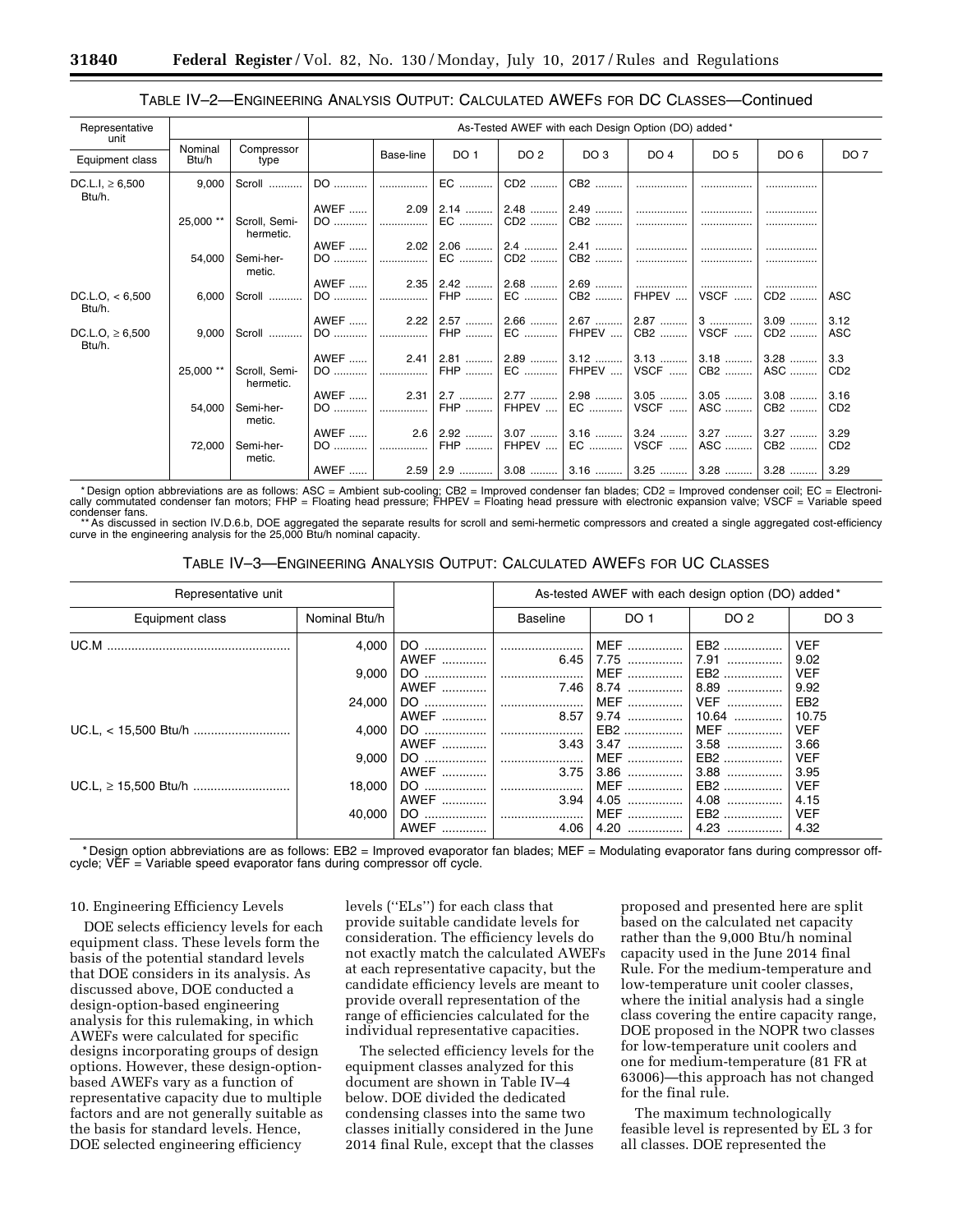efficiency levels by either a single AWEF or an equation for the AWEF as a function of the net capacity. The efficiency levels for each class are formulated such that they divide the gap in efficiency between the baseline and the maximum technologically feasible

efficiency level into approximately equal intervals. The baseline level is generally represented by the lowest AWEF achieved by any representative system in the class, while the maximum technologically feasible level is represented by the highest AWEF

achieved by any representative system in the class, rounded down to the nearest 0.05 Btu per watt-hour (''Btu/Wh'') to account for uncertainty in the analysis.

| TABLE IV-4-ENGINEERING EFFICIENCY LEVELS FOR EACH EQUIPMENT CLASS* |  |
|--------------------------------------------------------------------|--|
|--------------------------------------------------------------------|--|

|                                                                            | <b>AWEF</b>                                    |                                                                                                                                              |                 |                                       |  |  |  |  |
|----------------------------------------------------------------------------|------------------------------------------------|----------------------------------------------------------------------------------------------------------------------------------------------|-----------------|---------------------------------------|--|--|--|--|
| Equipment class                                                            | <b>Baseline</b>                                | EL <sub>1</sub>                                                                                                                              | EL <sub>2</sub> | EL <sub>3</sub>                       |  |  |  |  |
| Dedicated Condensing System-Low, Indoor with a<br>Net Capacity (q net) of: | $5.030 \times 10^{-5} \times q$ net +          | $\vert 6.384 \times 10^{-5} \times q$ net + $\vert 7.737 \times 10^{-5} \times q$ net +                                                      |                 | $9.091 \times 10^{-5} \times q$ net + |  |  |  |  |
| Dedicated Condensing System-Low, Outdoor with                              | 1.59.                                          |                                                                                                                                              | 1.74.           | 1.81.<br>2.40.                        |  |  |  |  |
| a Net Capacity (q_net) of:                                                 | $3.905 \times 10^{-5} \times q$ net +<br>1.97. | $14.778 \times 10^{-5} \times q$ net + $15.650 \times 10^{-5} \times q$ net + $16.522 \times 10^{-5} \times q$ net +<br>2.22.                | 2.47.           | 2.73.                                 |  |  |  |  |
| Unit Cooler-Medium                                                         |                                                |                                                                                                                                              |                 | 13.15.                                |  |  |  |  |
| Unit Cooler-Low with a Net Capacity (q net) of:                            |                                                |                                                                                                                                              |                 | 9                                     |  |  |  |  |
|                                                                            | $2.499 \times 10^{-5} \times q$ net +<br>3.36. | $\vert 2.191 \times 10^{-5} \times q$ net + $\vert 1.883 \times 10^{-5} \times q$ net + $\vert 1.575 \times 10^{-5} \times q$ net +<br>3.54. | 3.73.           | - 3.91.<br>4.15.                      |  |  |  |  |

\* Where q\_net is net capacity as determined and certified pursuant to 10 CFR 431.304

DOE did not receive comments regarding the considered efficiency levels in response to the September 2016 NOPR and notes that the efficiency levels selected in this final rule remain the same as the efficiency levels presented in the NOPR. In the NOPR, DOE discussed two cases where the AWEFs for the maximum-technology EL 3 exceeds the maximum AWEF values as calculated in the design-option engineering analysis. 81 FR at 63006 (September 13, 2016).

The first of these cases involved lower-capacity, low-temperature unit coolers. As discussed in the NOPR (81 FR at 63006–63007), DOE believes that the selected EL 3 is technologically feasible given the uncertainty in the analysis, and the fact that the industry negotiating parties explicitly agreed to a standard at this level during Working Group meetings. (See Docket No. EERE– 2015–BT–STD–0016, AHRI, Public Meeting Transcript (December 15, 2015), No. 60 at pp. 229–230) DOE received no comments in response to the September 2016 NOPR objecting to this proposed efficiency level.

The second case involved indoor and outdoor dedicated condensing units at representative nominal capacity of 25,000 Btu/h. As discussed in the NOPR, the AWEF associated with EL 3 for these classes can be achieved for this capacity using semi-hermetic compressors. 81 FR at 63006–63007 (September 13, 2016). DOE also notes that with its now-adjusted dedicated condensing unit analysis described in

section IV.D.6.d, the analysis demonstrates that the EL 3 AWEF is achievable with scroll compressors for the 25,000 Btu/h nominal capacity. As noted earlier, the AWEFs calculated in the design-option-based analysis vary as a function of representative capacity due to multiple factors and are not generally suitable as the basis for standard levels, and the selected engineering ELs for each class provide suitable candidate levels for consideration. The efficiency levels do not exactly match the calculated AWEFs at each representative capacity, but are instead meant to provide an overall representation of the range of efficiencies calculated for the individual representative capacities. While AWEF values calculated in the NOPR analysis for the 25,000 Btu/h dedicated condensing classes did not attain the TSL 3 AWEF, the values are consistent with TSL 3 in the current analysis, which DOE believes to be more appropriate for this max-tech TSL. Consequently, in DOE's view, the analysis for this second case shows that the adjusted analysis results in a more appropriate alignment of the engineering analysis with the selected ELs.

### *E. Markups Analysis*

The markups analysis develops appropriate markups (*e.g.,* retailer markups, distributor markups, contractor markups) in the distribution chain and sales taxes to convert the MSP estimates derived in the

engineering analysis to consumer prices, which are then used in the LCC and PBP analysis and in the manufacturer impact analysis. At each step in the distribution channel, companies mark up the price of equipment to cover business costs and profit margin.

For this final rule, DOE retained the distribution channels that were used in the NOPR—(1) direct to customer sales, through national accounts or contractors; (2) refrigeration wholesalers to consumers; and (3) OEMs to consumers. The OEM channel primarily represents manufacturers of WICF refrigeration systems who may also install and sell entire WICF refrigeration units.

For each of the channels, DOE developed separate markups for baseline equipment (baseline markups) and the incremental cost of moreefficient equipment (incremental markups). Incremental markups are coefficients that relate the change in the MSP of higher-efficiency models to the change in the retailer sales price. DOE relied on data from the U.S. Census Bureau, the Heating, Air-conditioning & Refrigeration Distributors International (''HARDI'') industry trade group, and RSMeans 31 to estimate average baseline and incremental markups

Chapter 6 of the final rule TSD provides details on DOE's development of markups for the considered WICF refrigeration systems.

<sup>31</sup>R.S. Means Company, Inc. *RSMeans Mechanical Cost Data.* 33rd edition. 2015. Kingston, MA.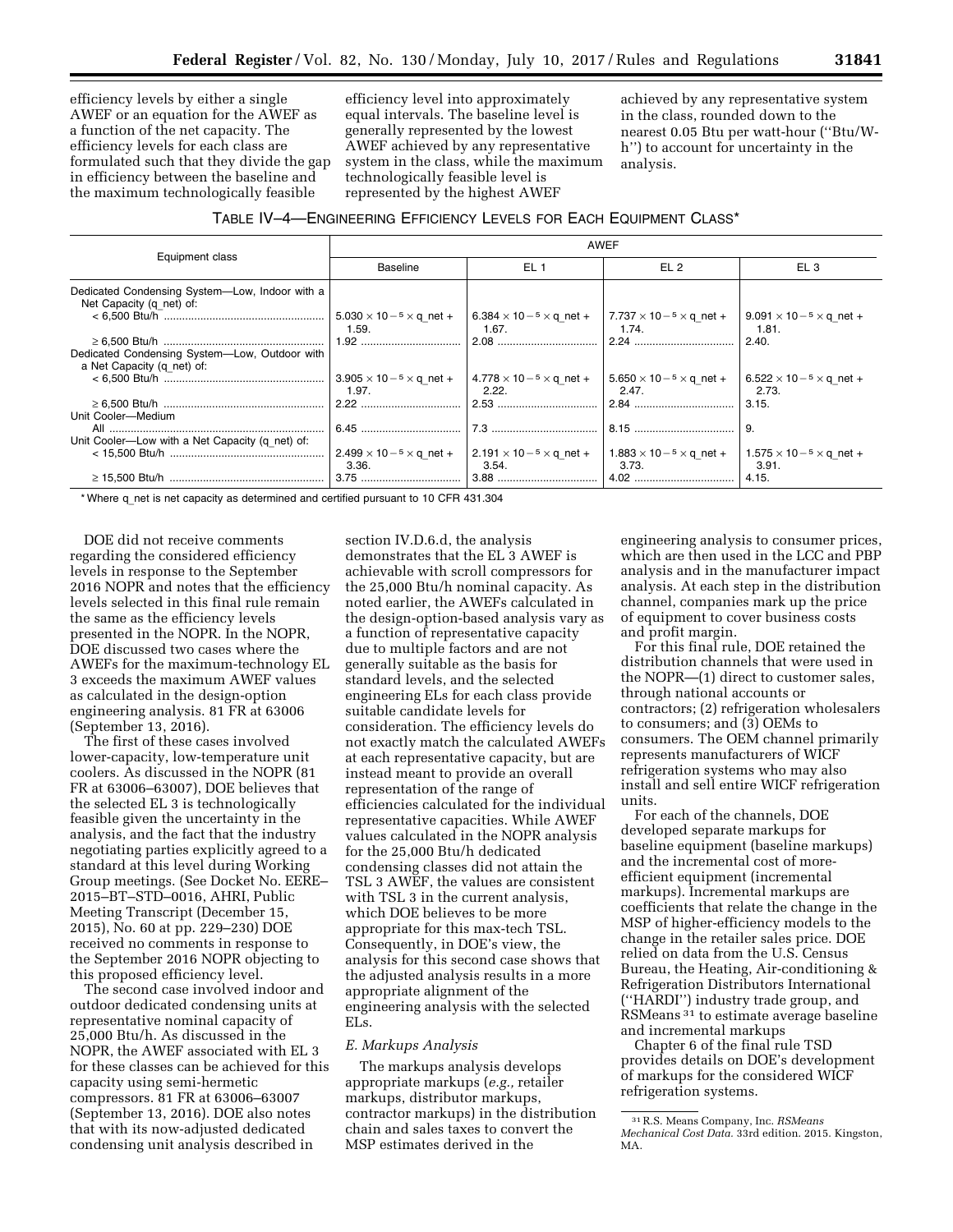# *F. Energy Use Analysis*

The purpose of the energy use analysis is to determine the annual energy consumption of the considered WICF refrigeration systems at different efficiencies in representative U.S. installations, and to assess the energy savings potential of increased WICF refrigeration system efficiency. The energy use analysis estimates the range of energy use of the considered WICF refrigeration systems in the field (*i.e.,* as they are actually used by consumers). The energy use analysis provides the basis for other analyses DOE performed, particularly assessments of the energy savings and the savings in consumer operating costs that could result from adopting amended or new standards.

The estimates for the annual energy consumption of each analyzed representative refrigeration system (see section IV.D.4) were derived assuming that (1) the refrigeration system is sized such that it follows a specific daily duty cycle for a given number of hours per day at full-rated capacity and (2) the refrigeration system produces no additional refrigeration effect for the remaining period of the 24-hour cycle. These assumptions are consistent with the present industry practice for sizing refrigeration systems. This methodology assumes that the refrigeration system is correctly paired with an envelope that generates a load profile such that the rated hourly capacity of the paired refrigeration system, operated for the given number of run hours per day, produces sufficient refrigeration to meet the daily refrigeration load of the envelope with a safety margin to meet contingency situations. Thus, the annual energy consumption estimates for the refrigeration system depend on the methodology adopted for sizing, the implied assumptions and the extent of oversizing.

The WICF equipment run-time hours that DOE used broadly follow the load profile assumptions of the industry test procedure for refrigeration systems— AHRI 1250–2009. As noted earlier, that protocol was incorporated into DOE's test procedure. 76 FR 33631 (June 9, 2011). For the NOPR analysis, DOE used a nominal run-time of 16 hours per day for coolers and 18 hours per day for freezers over a 24-hour period to calculate the capacity of a ''perfectly'' sized refrigeration system at specified reference ambient temperatures of 95 °F and 90 °F for refrigeration systems with outdoor and indoor condensing units, respectively. (Docket No. EERE–2015– BT–STD–0016, various parties, Public Meeting Transcript (October 1, 2015), No. 68 at p. 9) Nominal run-time hours

for coolers and freezers were adjusted to account for equipment over-sizing safety margin and capacity mismatch factors. They were further adjusted to account for the change in net capacity from increased efficiency projected to occur in the standards case. Additionally, in the case of outdoor condensing equipment, run-time hours were further adjusted based on the typical variations in ambient temperatures for each of the 9 Census Divisions, not the single point 95 °F reference temperature specified in AHRI–1250–2009. For indoor condensing equipment, DOE estimated run-time hours in the no-new-standards, and standards cases based on the steady-state design point ambient temperature of 90 °F specified in AHRI– 1250–2009. DOE notes that indoor condensing equipment may be subject to ambient temperatures that are higher, or lower than the design point temperature of 90 °F. To the extent that this occurs, it would be expected to result in some increasing or lowering of consumer opening costs savings in relation to changes in indoor ambient temperature from the results presented in section V.B.1.a. The WICF equipment run-time hours that DOE used broadly follow the load profile assumptions of the industry test procedure for refrigeration systems—AHRI 1250– 2009—which is incorporated into DOE's test procedure. See 10 CFR 431.303 and 431.304. As in the NOPR analysis, DOE maintained its use of nominal run-times of 16 hours per day for coolers and 18 hours per day for freezers over a 24-hour period to calculate the capacity of a 'perfectly''-sized refrigeration system at specified reference ambient temperatures of 95 °F and 90 °F for refrigeration systems with outdoor and indoor condensing units, respectively. See generally, Docket No. EERE–2015– BT–STD–0016, DOE, Public Meeting Transcript (October 1, 2015), No. 68 at pp. 9–13) Nominal run-time hours for coolers and freezers were adjusted to account for equipment over-sizing safety margin and capacity mismatch factors. They were further adjusted to account for the change in net capacity from increased efficiency projected to occur in the standards case, and, in the case of outdoor equipment, variations in ambient temperature. The energy use calculation is discussed in greater detail in chapter 7 of the TSD.

### 1. Oversize Factors

During the Working Group negotiations, Rheem indicated that the typical and widespread industry practice for sizing the refrigeration system is to calculate the daily heat load on the basis of a 24-hour cycle and

divide by 16 hours of run-time for coolers and 18 hours of run-time for freezers. In the field, WICF refrigeration systems are sized to account for a ''worst case scenario'' need for refrigeration to prevent food spoilage, and as such are oversized by a safety margin. (Docket No. EERE–2015–BT– STD–0016, Rheem, Public Meeting Transcript (October 1, 2015), No. 68 at pp. 12, 14) Based on discussions with purchasers of WICF refrigeration systems, DOE found that it is customary in the industry to add a 10 percent safety margin to the aggregate 24-hour load, resulting in 10 percent oversizing of the refrigeration system. The use of this 10 percent oversizing of the refrigeration system was presented to the Working Group and accepted without objection and incorporated into the analyses for the NOPR and the final rule. (Docket No. EERE–2015–BT–STD– 0016, various parties, Public Meeting Transcript (October 1, 2015), No. 68 at pp. 8–16)

Further, DOE recognized that an exact match for the calculated refrigeration system capacity may not be available for the refrigeration systems available in the market because most refrigeration systems are produced in discrete capacities. To account for this situation, DOE used the same approach as in the June 2014 final rule. Namely, DOE applied a capacity mismatch factor of 10 percent to capture the inability to perfectly match the calculated WICF capacity with the capacity available in the market. This approach was presented to the Working Group and accepted without objection and incorporated into both the NOPR final rule analyses. (Docket No. EERE–2015– BT–STD–0016, various parties, Public Meeting Transcript (October 1, 2015), No. 68 at pp. 8, 18)

The combined safety margin factor and capacity mismatch factor result in a total oversizing factor of 1.2. With the oversize factor applied, the run-time of the refrigeration system is reduced to 13.3 hours per day for coolers and 15 hours per day for freezers at full design point capacity. These calculations are described in detail in chapter 7 of the final rule TSD.

### 2. Net Capacity Adjustment Factors

In this final rule, as in the NOPR and June 2014 final rule, DOE assumed that the heat loads to which WICF refrigeration systems are connected remain constant in the no-newstandards and standards cases. To account for changes in the net capacity of more efficient designs in the standard cases, DOE adjusted the run-time hours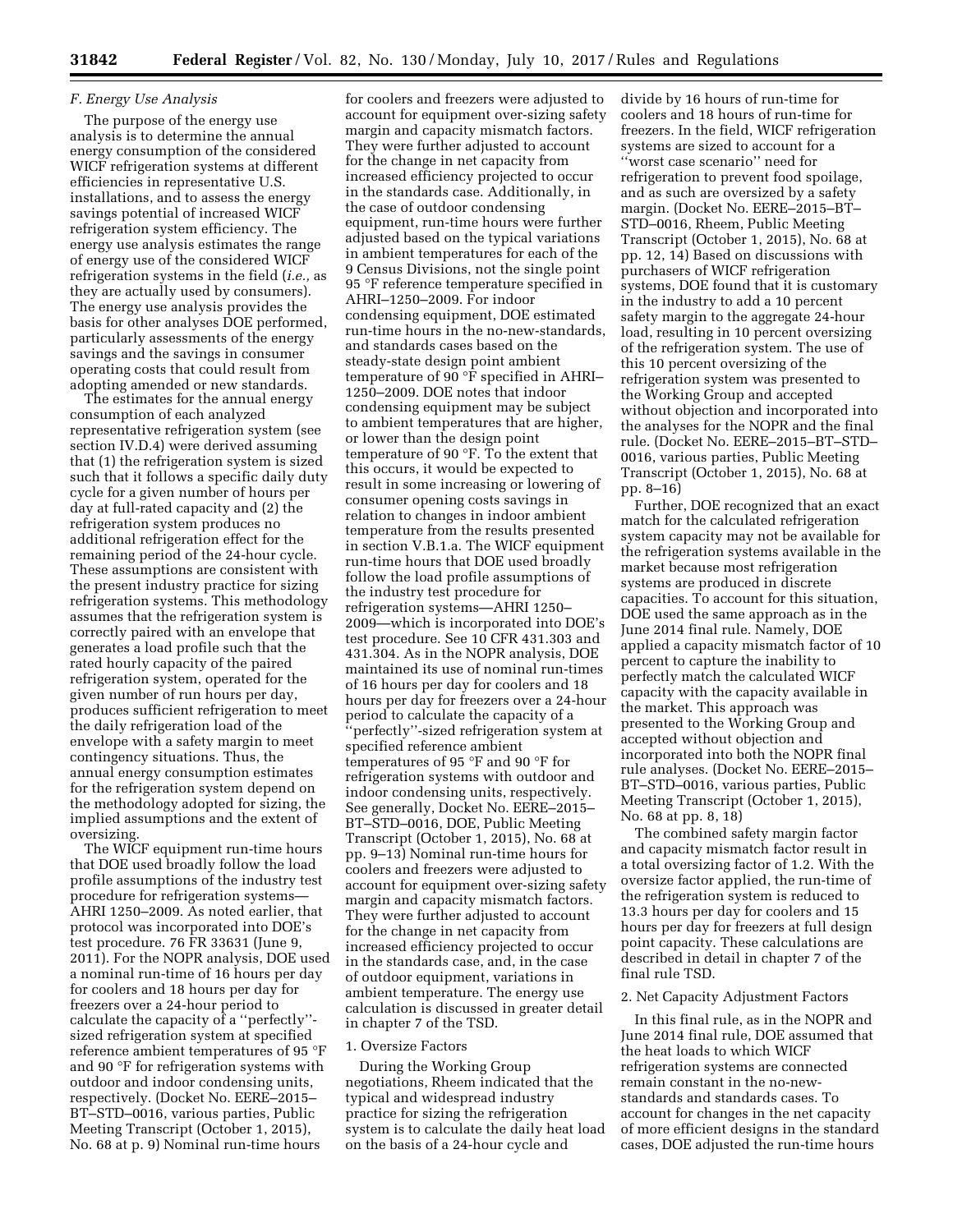as part of its supporting analyses. See 81 FR at 63008; 79 FR at 32083.

### 3. Temperature Adjustment Factors

In this final rule, as in the NOPR and June 2014 final rule, DOE assumed that indoor WICF refrigeration systems are operated at a steady-state with an ambient temperature of 90 °F. See 81 FR at 63008; 79 FR at 32083. For these equipment classes, the run-time hours are only adjusted by the change in steady-state capacity as efficiency increases. (Docket No. EERE–2015–BT– STD–0016, various parties, Public Meeting Transcript (October 1, 2015), No. 68 at p. 23)

In this final rule, as in the NOPR, DOE assumed outdoor WICF refrigeration system run-times to be a function of external ambient temperature. 81 FR at 63008 (September 13, 2016). DOE adjusted the run-time hours for outdoor WICF refrigeration systems to account for the dependence of the steady-state capacity on external ambient temperature. External ambient temperatures were determined as regional histograms of annual weighted hourly temperatures. For these equipment, the run-time hours are adjusted by the fraction of heat load that would be removed at each temperature bin of the regional histogram. (Docket No. EERE–2015–BT–STD–0016, various parties, Public Meeting Transcript (October 1, 2015), No. 68 at pp. 33–35)

These adjusted run-times were presented to the Working Group in detail for indoor and outdoor dedicated condensing equipment classes. (Docket No. EERE–2015–BT–STD–0016, various parties, Public Meeting Transcript (November 20, 2015), No. 66 at pp. 111– 119) After reviewing DOE's run-time estimates, the CA IOUs, confirmed the reasonableness of DOE's estimates. (Docket No. EERE–2015–BT–STD–0016, CA IOUs, Public Meeting Transcript (November 4, 2015), No. 65 at p. 190)

Chapter 7 of the final rule TSD provides details on DOE's energy use analysis for the considered WICF refrigeration systems.

### *G. Life-Cycle Cost and Payback Period Analysis*

DOE conducted LCC and PBP analyses to evaluate the economic impacts on individual consumers of potential energy conservation standards for the considered WICF refrigeration systems. The effect of energy conservation standards on individual consumers usually involves a reduction in operating cost and an increase in purchase cost. DOE used the following two metrics to measure consumer impacts:

• The LCC (life-cycle cost) is the total consumer expense of an appliance or equipment over the life of that equipment, consisting of total installed cost (manufacturer selling price, distribution chain markups, sales tax, and installation costs) plus operating costs (expenses for energy use, maintenance, and repair). To compute the operating costs, DOE discounts future operating costs to the time of purchase and sums them over the lifetime of the equipment.

• The payback period is the estimated amount of time (in years) it takes consumers to recover the increased purchase cost (including installation) of more-efficient equipment through lower operating costs. DOE calculates the PBP by dividing the change in purchase cost at higher efficiency levels by the change in annual operating cost for the year that amended or new standards are assumed to take effect.

For any given efficiency level, DOE measures the change in LCC relative to the LCC in the no-new-standards case, which reflects the estimated efficiency distribution of the considered equipment in the absence of new or amended energy conservation standards. In contrast, the PBP for a given efficiency level is measured relative to the baseline equipment.

For each considered efficiency level in each equipment class, DOE calculated the LCC and PBP for a nationally representative set of WICF refrigeration systems. DOE used shipments data submitted by AHRI to develop its sample. (Docket No. EERE– 2015–BT–STD–0016, DOE, Public Meeting Transcript (November 3, 2015), No. 64 at pp. 150) The sample weights how the various WICF refrigeration system types and capacities are distributed over different commercial sub-sectors, geographic regions, and configurations of how the equipment is

sold (either as a separate unit cooler, a separate condensing unit, or as a combined unit cooler and condensing unit pair matched at the time of installation). For each of these WICF refrigeration systems, DOE determined the energy consumption and the appropriate electricity price, enabling DOE to capture variations in WICF refrigeration system energy consumption and energy pricing.

Inputs to the calculation of total installed cost include the cost of the equipment—which includes MSPs, manufacturer markups, retailer and distributor markups, and sales taxes and installation costs. Inputs to the calculation of operating expenses include annual energy consumption, energy prices and price projections, repair and maintenance costs, equipment lifetimes, and discount rates. DOE created distributions of values for equipment lifetime, discount rates, and sales taxes, with probabilities attached to each value, to account for their uncertainty and variability.

The computer model DOE uses to calculate the LCC and PBP relies on a Monte Carlo simulation to incorporate uncertainty and variability into the analysis. The Monte Carlo simulations randomly sample input values from the probability distributions and WICF consumer sample. The model calculated the LCC and PBP for equipment at each efficiency level for 5,000 consumers per simulation run.

DOE calculated the LCC and PBP for all consumers of the considered WICF refrigeration systems as if each consumer were to purchase new equipment in the expected first full year of required compliance with the standards. As discussed in section III.F, DOE currently anticipates a compliance date in early 2020 for the WICF refrigeration systems under consideration.

Table IV–5 summarizes the approach and data DOE used to derive inputs to the LCC and PBP calculations. The subsections that follow provide further discussion. Details of the spreadsheet model, and of all the inputs to the LCC and PBP analyses, are contained in chapter 8 of the final rule TSD and its appendices.

## TABLE IV–5—SUMMARY OF INPUTS AND METHODS FOR THE LCC AND PBP ANALYSIS\*

| Inputs             | Source/method                                                                                                                                                              |
|--------------------|----------------------------------------------------------------------------------------------------------------------------------------------------------------------------|
|                    | Derived by multiplying MSPs by retailer markups and sales tax, as ap-<br>propriate. Used historical data to derive a price scaling index to fore-<br>cast equipment costs. |
| Installation Costs | Baseline installation cost determined with data from RS Means. As-<br>sumed no change with efficiency level.                                                               |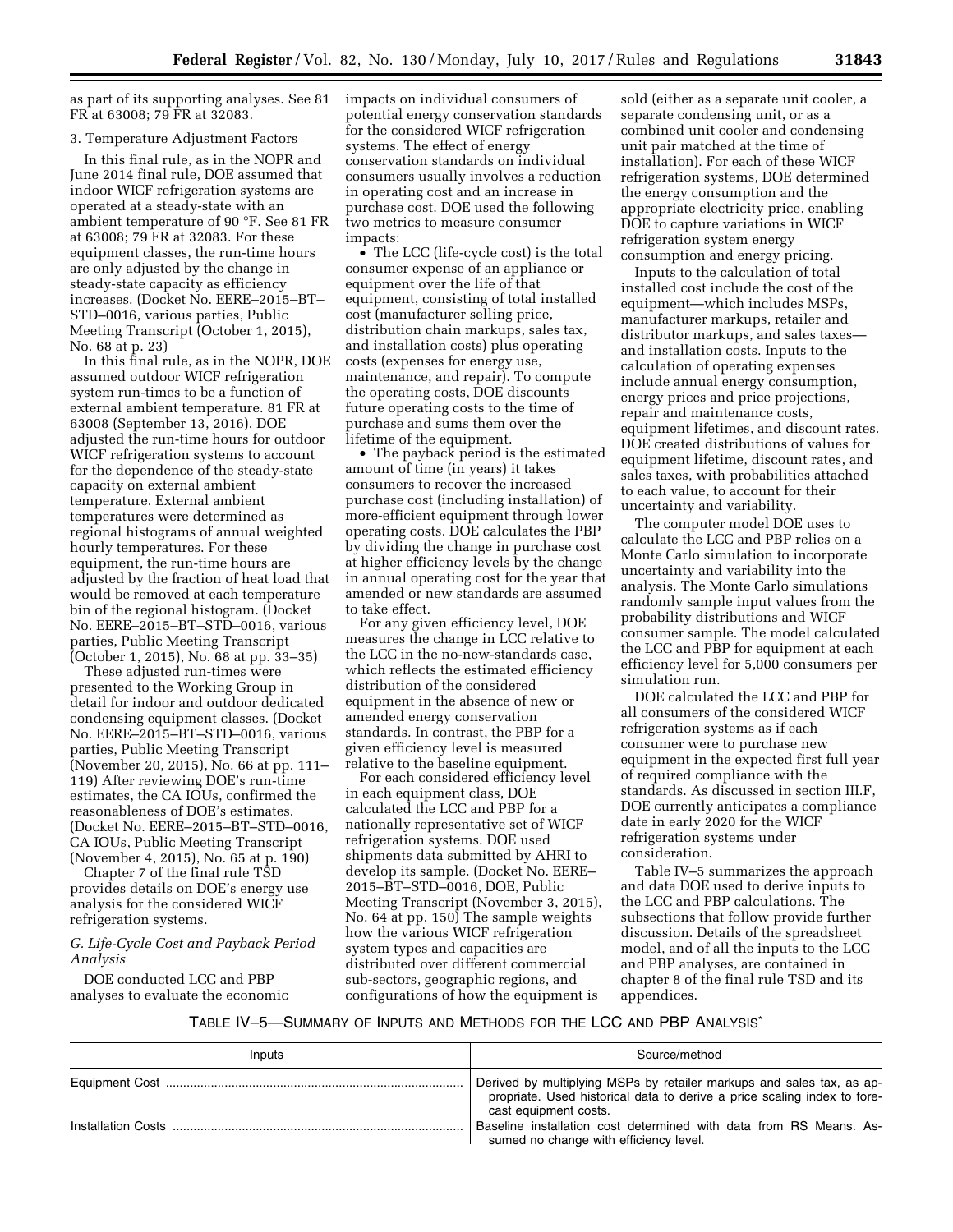## TABLE IV–5—SUMMARY OF INPUTS AND METHODS FOR THE LCC AND PBP ANALYSIS\* —Continued

| Inputs | Source/method                                                                                                                                                            |
|--------|--------------------------------------------------------------------------------------------------------------------------------------------------------------------------|
|        | The total annual energy use multiplied by the hours per year. Average<br>number of hours based on field data. Variability: Based on the stake-<br>holder submitted data. |
|        | Electricity: Average and marginal prices derived from EIA and Edison<br>Electric Institute ("EEI") data.                                                                 |
|        | Based on AEO2016 No-CPP case price projections.                                                                                                                          |
|        | Assumed no change with efficiency level.                                                                                                                                 |
|        | Assumed average lifetime of 12 years.                                                                                                                                    |
|        | Approach involves identifying all possible debt or asset classes that<br>might be used to purchase WICFs. Primary data source was the<br>Damodaran Online.               |
|        | $\vert$ 2020.                                                                                                                                                            |

\* References for the data sources mentioned in this table are provided in the sections following the table or in chapter 8 of the final rule TSD.

### 1. System Boundaries

As discussed in section IV.D.6, participants during the Working Group meetings stated that the vast majority of WICF refrigeration equipment are sold as stand-alone components and installed either as a complete system in the field (field-paired) or as replacement components—*i.e.,* to replace either the unit cooler (''UC-only'') or condensing unit (''CU-only''). AHRI provided data to the Working Group indicating that over 90 percent of these WICF refrigeration equipment components are sold as stand-alone equipment with the remaining sold as manufacturer matched pairs (Docket No. EERE–2015– BT–STD–0016, AHRI, No. 29). These data stand in contrast to the June 2014 final rule, where DOE assumed in its analysis that all equipment was sold as manufacturer-matched pairs. Further, section III.B of this document DOE's May 2014 test procedure update that specified that in instances where a complete walk-in refrigeration system consists of a unit cooler and condensing unit sourced from separate manufacturers, each manufacturer is responsible for ensuring the compliance of its respective units. See 79 FR at 27391. Based on the current market situation, the LCC analysis separately estimates the costs and benefits for equipment under the following system configuration scenarios: field-paired systems,<sup>32</sup> condensing unit-only,<sup>33</sup> and unit cooler only.34

### a. Field-Paired

Under the field-paired system configuration, DOE assumes that the unit cooler and condensing unit are purchased as stand-alone pieces of equipment and paired together in the field. Field-paired results were estimated for dedicated condensing,

low-temperature equipment classes only, which include dedicated condensing, low-temperature outdoor (DC.L.O) and dedicated condensing, low-temperature indoor (DC.L.I) equipment classes. Mediumtemperature dedicated condensing equipment classes were not analyzed as field-paired equipment because these condensing units fall outside the scope of this final rule's analysis. (These units are already addressed by the June 2014 final rule.) Also, unit coolers used in multiplex condensing applications were not analyzed as field-paired equipment because the scope of these equipment classes only covers the unit cooler portion of the walk-in system.

## b. Condensing Unit-Only

Under the condensing unit-only system configuration, DOE assumes that the condensing unit is purchased as a stand-alone piece of equipment and installed with a pre-existing baseline unit cooler. Condensing unit-only results were estimated for lowtemperature, dedicated condensing equipment classes only, which includes DC.L.O and DC.L.I equipment classes.

### c. Unit Cooler Only

Under the unit cooler-only system configuration, DOE assumes that the unit cooler is purchased as a standalone piece of equipment and installed with a pre-existing baseline condensing unit. Unit cooler-only results were estimated for all low-temperature condensing equipment classes (DC.L.O, DC.L.I, and UC.L). For the mediumtemperature unit coolers belonging to the UC.M equipment class, DOE estimated the impact of unit cooler design options on multiplex applications (referred to as UC.M in the tables) and on applications where the unit cooler is installed with a pre-

existing medium -temperature dedicated condensing unit. For the mediumtemperature dedicated applications, DOE assumed that the condensing unit meets the standards adopted in the June 2014 final rule. In the tables contained in this document, the installations with a pre-existing medium-temperature dedicated condensing unit are referred to as UC.M–DC.M.I application and UC.M–DC.M.O applications.

As discussed in section III.B, DOE established a rating method for individually sold walk-in refrigeration system components. Unit coolers sold alone are tested and rated using the AWEF calculation procedure for a walkin unit cooler matched to a parallel rack system (see section 7.9 of AHRI 1250– 2009). Similarly, condensing units sold alone are tested and rated with the dedicated condensing system test. DOE reflected this approach by aggregating unit cooler-only results within the lowand medium-temperature unit cooler equipment classes. The low-temperature unit cooler equipment class (UC.L) is an aggregation of results of all unit coolers attached to DC.L.O, DC.L.I, and lowtemperature multiplex condensing systems. The medium-temperature unit cooler equipment class (UC.M) is an aggregation of results of all unit coolers in all application types.

### d. System Boundary and Equipment Class Weights

Within each equipment class, DOE examined several different nominal capacities (see section IV.D.4). The lifecycle costs and benefits for each of these capacities was weighted in the results for each equipment class shown in section V based on the respective market share of each equipment class and capacity in the customer sample mentioned above. The system boundaries and customer sample

<sup>32</sup>Paired dedicated systems are described in section IV.D.6.c.

<sup>33</sup>Condensing units are described in section IV.D.6.b.

<sup>34</sup>Unit coolers are described in section IV.D.6.a.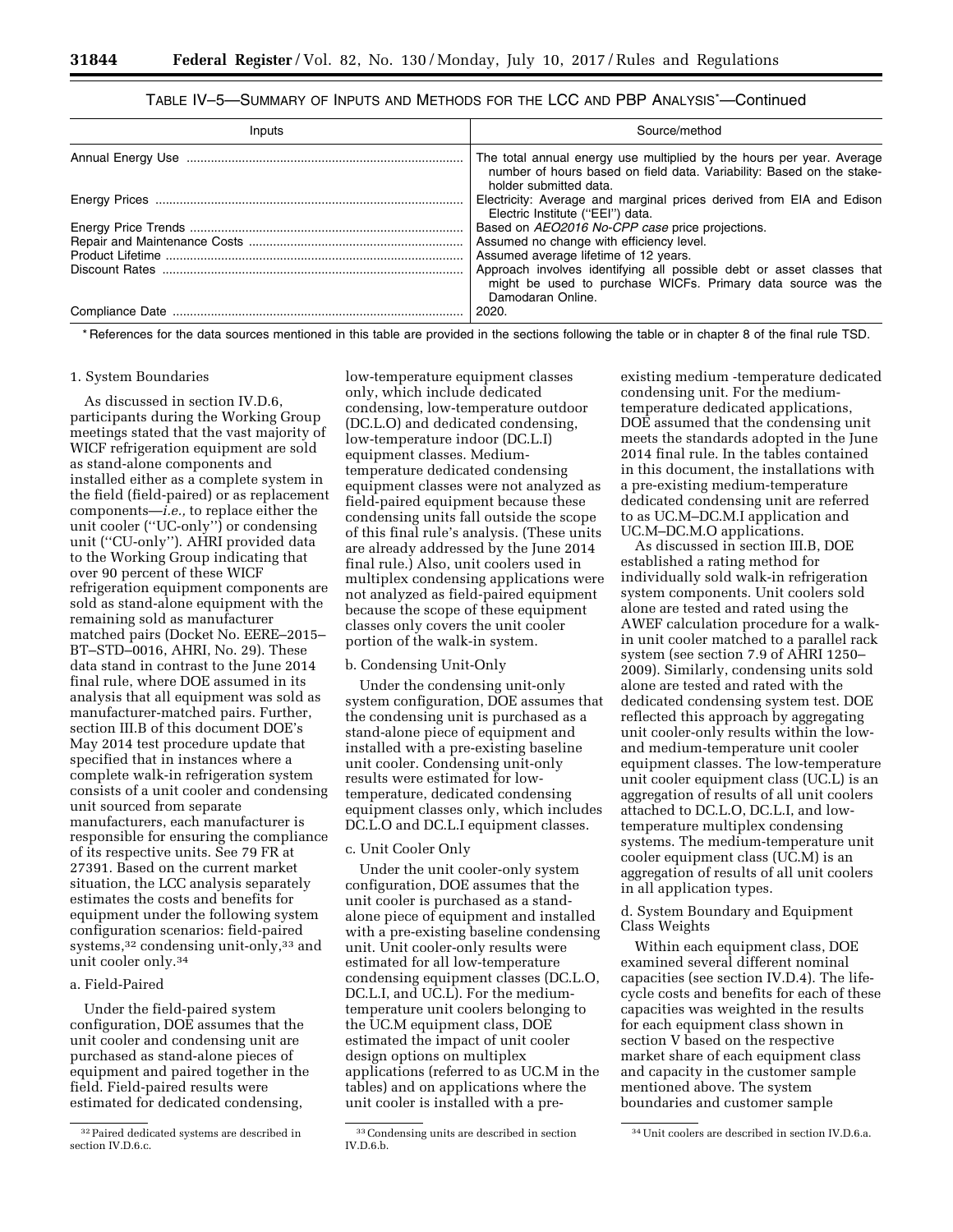weights (based on share of total sales of the considered WICF refrigeration

equipment) are shown in Table IV–6.

| TABLE IV-6-SYSTEM BOUNDARIES AND CUSTOMER SAMPLE WEIGHTS |
|----------------------------------------------------------|
|----------------------------------------------------------|

| Equipment<br>class application | Reported as<br>equipment class | Capacity<br>(kBtu/h) | System boundary | Weight<br>(% ) |
|--------------------------------|--------------------------------|----------------------|-----------------|----------------|
|                                |                                | 6                    |                 | 1.2            |
|                                |                                | 9                    |                 | 0.4            |
|                                |                                | 25                   |                 | 0.1            |
|                                |                                | 54                   |                 | 0.0            |
|                                |                                | 6                    |                 | 0.6            |
|                                |                                |                      |                 | 1.1            |
|                                |                                | 25                   |                 | 0.4            |
|                                |                                | 54                   |                 | 0.1            |
|                                |                                | 72                   |                 | 0.1            |
|                                |                                | 6                    |                 | 5.4            |
|                                |                                |                      |                 | 2.0            |
|                                |                                | 25                   |                 | 0.6            |
|                                |                                | 54                   |                 | 0.2            |
|                                |                                | 6                    |                 | 2.9            |
|                                |                                | 9                    |                 | 5.1            |
|                                |                                | 25                   |                 | 1.7            |
|                                |                                | 54                   |                 | 0.3            |
|                                |                                | 72                   |                 | 0.4            |
|                                |                                | 6                    |                 | 1.2            |
|                                |                                | 9                    |                 | 0.4            |
|                                |                                | 25                   |                 | 0.1            |
|                                |                                | 54                   |                 | 0.0            |
|                                |                                | 6                    |                 | 0.6            |
|                                |                                |                      |                 | 1.1            |
|                                |                                | 25                   |                 | 0.4            |
|                                |                                | 54                   |                 | 0.1            |
|                                |                                | 72                   |                 | 0.1            |
| UC.M-DC.M.I                    |                                | 9                    |                 | 15.5           |
| UC.M—DC.M.I                    |                                | 24                   |                 | 4.6            |
| UC.M-DC.M.O                    |                                | 9                    |                 | 24.0           |
| UC.M-DC.M.O                    |                                | 24                   |                 | 11.7           |
|                                |                                | 4                    |                 | 0.8            |
|                                |                                | 9                    |                 | 3.0            |
|                                |                                | 18                   |                 | 2.0            |
|                                |                                | 40                   |                 | 0.7            |
|                                |                                |                      |                 | 1.4            |
|                                |                                |                      |                 | 7.9            |
|                                |                                | 24                   |                 | 2.0            |

### 2. Equipment Cost

To calculate consumer equipment costs, DOE multiplied the MPCs developed in the engineering analysis by the markups described earlier (along with sales taxes). DOE used different markups for baseline equipment and higher-efficiency equipment because DOE applies an incremental markup to the increase in MSP associated with higher-efficiency equipment.

To develop an equipment price trend for WICFs, DOE derived an inflationadjusted index of the producer price index (''PPI'') for commercial refrigerators and related equipment from 1978 to 2014.35 These data, which represent the closest approximation to the refrigeration equipment at issue in this rule, indicate no clear trend, showing increases and decreases over

time. Because the observed data do not provide a firm basis for projecting future price trends for WICF refrigeration equipment, DOE used a constant price assumption as the default trend to project future WICF refrigeration system prices. Thus, prices projected for the LCC and PBP analysis are equal to the 2015 values for each efficiency level in each equipment class.

### 3. Installation Cost

Installation cost includes labor, overhead, and any miscellaneous materials and parts needed to install the equipment. DOE used data from *RS Means Mechanical Cost Data 2015* 36 to estimate the baseline installation cost for WICF refrigeration systems. Installation costs associated with hot gas defrost design options for lowtemperature dedicated condensing and

multiplex condensing equipment were discussed at length during the Working Group meetings. (Docket No. EERE– 2015–BT–STD–0016, various parties, Public Meeting Transcript (October 1, 2015), No. 68 at p. 54; Docket No. EERE–2015–BT–STD–0016, various parties, Public Meeting Transcript (October 15, 2015), No. 62 at pp. 36–37, 49–50, 187)

However, the Working Group recommended that DOE remove from the test procedure the method for calculating the energy use and thermal load associated with hot gas defrost (Docket No. EERE–2015–BT–STD–0016, Term Sheet: Recommendation #3 (December 15, 2015), No. 56 at p. 2) This method did not require any testing of defrost, using instead a calculation that includes standardized values associated with both electricity use and thermal load associated with hot gas defrost—the method gave a significantly

<sup>35</sup>Bureau of Labor Statistics, *Producer Price Index Industry Data,* Series: PCU3334153334153.

<sup>36</sup>Reed Construction Data, RSMeans Mechanical Cost Data 2015 Book, 2015.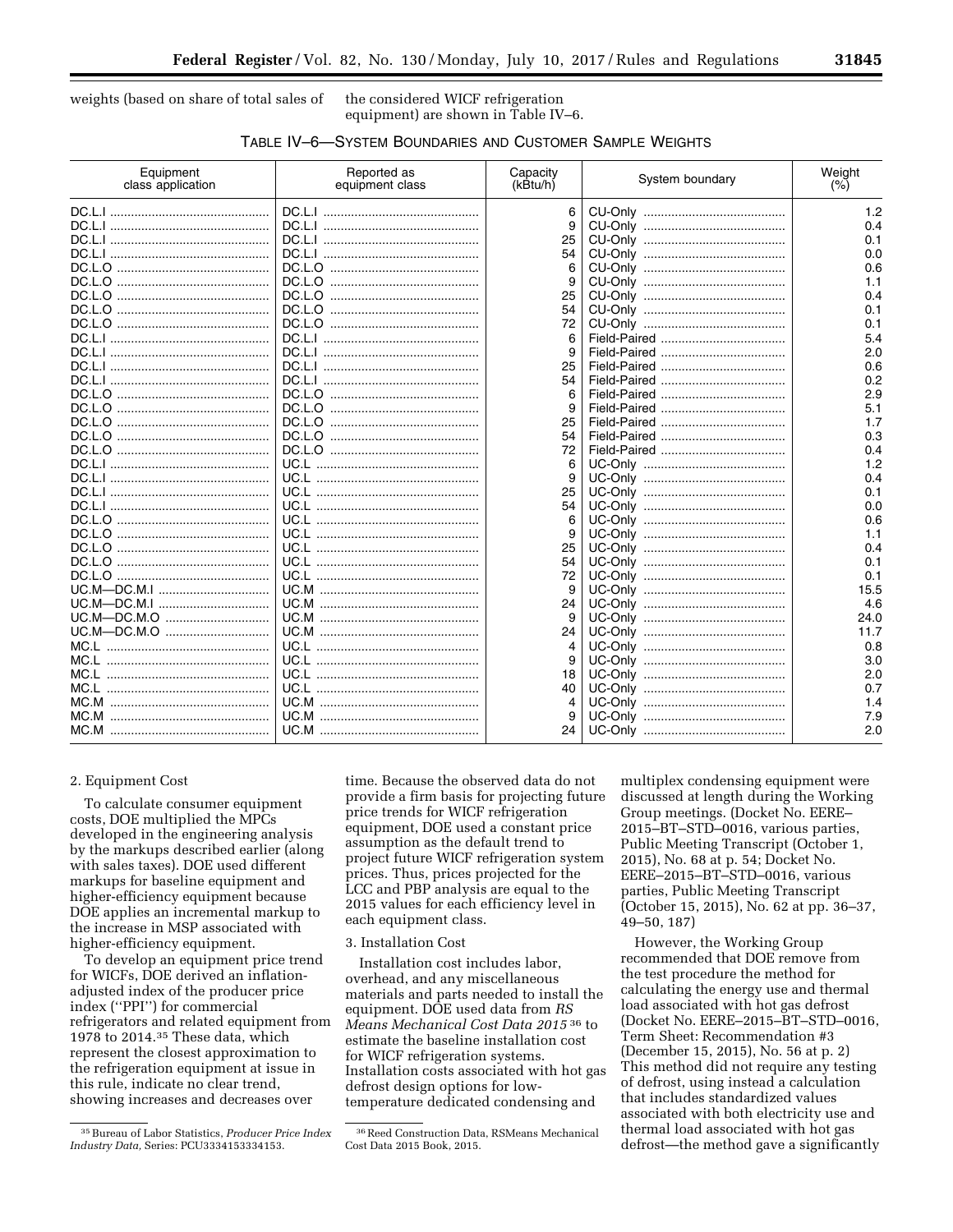better AWEF rating for a refrigeration system with hot gas defrost than for systems with electric defrost, in effect representing a ''credit'' for this feature. The credit recognized the reduced electrical usage but, in the absence of a means to account for the energy consumption stemming from the use of the hot gas defrost system itself, industry representatives argued that, in their view, the credit did not provide a completely accurate picture with respect to energy consumption. Consequently, in light of these concerns, in addition to making the corresponding changes to the test procedure, DOE also removed hot gas defrost as a design option from its standards analysis, as discussed in section VI.B.2. For this final rule, as in the NOPR, DOE maintained that while installation costs may increase with equipment capacity, they are not affected by an increase in efficiency and were therefore not considered. See 81 FR at 63009, 63011. Installation costs are discussed in detail in chapter 8 of the final rule TSD.

## 4. Annual Energy Use

DOE typically considers the impact of a rebound effect in its energy use calculation. A rebound effect occurs when users operate higher efficiency equipment more frequently and/or for longer durations, thus offsetting estimated energy savings. DOE did not incorporate a rebound factor for WICF refrigeration equipment because it is operated 24 hours a day, and therefore there is limited potential for a rebound effect. Additionally, DOE requested comment from the Working Group if there was any evidence contradicting DOE's assumption to not incorporate a rebound factor, (Docket No. EERE– 2015–BT–STD–0016, DOE, Public Meeting Transcript (November 20, 2015), No. 66 at pp. 92) to which Hussmann responded that DOE's assumption was reasonable. (Docket No. EERE–2015–BT–STD–0016, Hussmann, Public Meeting Transcript (November 20, 2015), No. 66 at pp. 92) Further, ASAP and Lennox responded in agreement with DOE's assumption to not incorporate a rebound factor in its NOPR. (Docket No. EERE–2015–BT– STD–0016, ASAP, Public Meeting Transcript (September 29, 2016), No. 79 at p. 23; Docket No. EERE–2015–BT– STD–0016, Lennox No. 89 at p. 7) In light of these comments, DOE maintained the same assumptions on rebound effect in this final rule.

For each sampled WICF refrigeration system, DOE determined the energy consumption at different efficiency levels using the approach described in section IV.D.10.

### 5. Energy Pricing and Projections

DOE derived regional marginal nonresidential (*i.e.,* commercial and industrial) electricity prices using data from EIA's Form EIA–861 database (based on the agency's ''Annual Electric Power Industry Report''),37 EEI Typical Bills and Average Rates Reports,38 and information from utility tariffs for each of nine (9) geographic U.S. Census Divisions.39 Electricity tariffs for nonresidential consumers generally incorporate demand charges. The presence of demand charges means that two consumers with the same monthly electricity consumption may have very different bills, depending on their peak demand. DOE maintained its approach from the NOPR analysis for the final rule, and derived marginal electricity prices to estimate the impact of demand charges for consumers of WICF refrigeration systems. The methodology used to calculate the marginal electricity rates can be found in appendix 8A of the final rule TSD.

To estimate energy prices in future years, DOE multiplied the average and marginal regional electricity prices by the forecast of annual change in national-average commercial electricity pricing in the Reference case described on p.E–8 in *AEO 2016,*40 which has an end year of 2040. To estimate price trends after 2040, DOE used the average annual rate of change in prices from 2020 to 2040.

## 6. Maintenance and Repair Costs

Repair costs are associated with repairing or replacing equipment components that have failed in an

39U.S. Census Bureau, Census Divisions and Census Regions *[www.census.gov/geo/reference/gtc/](http://www.census.gov/geo/reference/gtc/gtc_census_divreg.html) gtc*\_*census*\_*[divreg.html](http://www.census.gov/geo/reference/gtc/gtc_census_divreg.html)* (Last accessed February 2,  $2016$ 

40EIA. *Annual Energy Outlook 2016 with Projections to 2040.* Washington, DC. Available at *[www.eia.gov/forecasts/aeo/](http://www.eia.gov/forecasts/aeo/)*. The standards finalized in this rulemaking will take effect a few years prior to the 2022 commencement of the Clean Power Plan compliance requirements. As DOE has not modeled the effect of CPP during the 30 year analysis period of this rulemaking, there is some uncertainty as to the magnitude and overall effect of the energy efficiency standards. These energy efficiency standards are expected to put downward pressure on energy prices relative to the projections in the AEO 2016 case that incorporates the CPP. Consequently, DOE used the electricity price projections found in the AEO 2016 No-CPP case as these electricity price projections are expected to be lower, yielding more conservative estimates for consumer savings due to the energy efficiency standards.

appliance. Industry participants from the Working Group indicated that maintenance and repair costs do not change with increased WICF refrigeration system efficiency. (Docket No. EERE–2015–BT–STD–0016, various parties, Public Meeting Transcript (October 15, 2015), No. 62 at pp. 38, 53) As in the NOPR, DOE did not include these costs in the final rule.

### 7. Equipment Lifetime

For this analysis, DOE continued to use an estimated average lifetime of 10.5 years for the WICF refrigeration systems examined in this rulemaking, with a minimum and maximum of 2 and 25 years, respectively, used in the June 2014 final rule. 79 FR at 32086 (June 3, 2014). DOE reflects the uncertainty of equipment lifetimes in the LCC analysis for equipment components by using probability distributions. DOE presented this assumption at the NOPR public meeting and invited comment. DOE received no comments on its estimated WICF refrigeration system lifetimes. (Docket No. EERE–2015–BT–STD–0016, DOE, Public Meeting Presentation (September 29, 2016), No. 78 at p. 29)

### 8. Discount Rates

In calculating the LCC, DOE applies discount rates to estimate the present value of future operating costs to the consumers of WICF refrigeration systems. DOE derived the discount rates for both the NOPR and final rule analyses by estimating the average cost of capital for a large number of companies similar to those that would likely to purchase WICF refrigeration systems. This approach resulted in a distribution of potential consumer discount rates from which DOE sampled in the LCC analysis. Most companies use both debt and equity capital to fund investments, so their cost of capital is the weighted average of the cost to the company of equity and debt financing.

DOE estimated the cost of equity financing by using the Capital Asset Pricing Model ("CAPM").<sup>41</sup> The CAPM assumes that the cost of equity is proportional to the amount of systematic risk associated with a company. Data for deriving the cost of equity and debt financing primarily came from Damodaran Online, which is a widely used source of information about company debt and equity financing for most types of firms.42

<sup>37</sup>Available at: *[www.eia.doe.gov/cneaf/electricity/](http://www.eia.doe.gov/cneaf/electricity/page/eia861.html)  [page/eia861.html.](http://www.eia.doe.gov/cneaf/electricity/page/eia861.html)* 

<sup>38</sup>Edison Electric Institute. *Typical Bills and Average Rates Report.* Winter 2014 published April 2014, Summer 2014 published October 2014: Washington, D.C. (Last accessed June 2, 2015.) *[www.eei.org/resourcesandmedia/products/Pages/](http://www.eei.org/resourcesandmedia/products/Pages/Products.aspx) [Products.aspx](http://www.eei.org/resourcesandmedia/products/Pages/Products.aspx)*.

<sup>41</sup>Harris, R.S. *Applying the Capital Asset Pricing Model.* UVA–F–1456. Available at SSRN: *[http://](http://ssrn.com/abstract=909893) [ssrn.com/abstract=909893](http://ssrn.com/abstract=909893)*.

<sup>42</sup> Damodaran Online, *The Data Page: Cost of Capital by Industry Sector,* (2004–2013) (Available at: *[http://pages.stern.nyu.edu/](http://pages.stern.nyu.edu/~adamodar/)*∼*adamodar/*).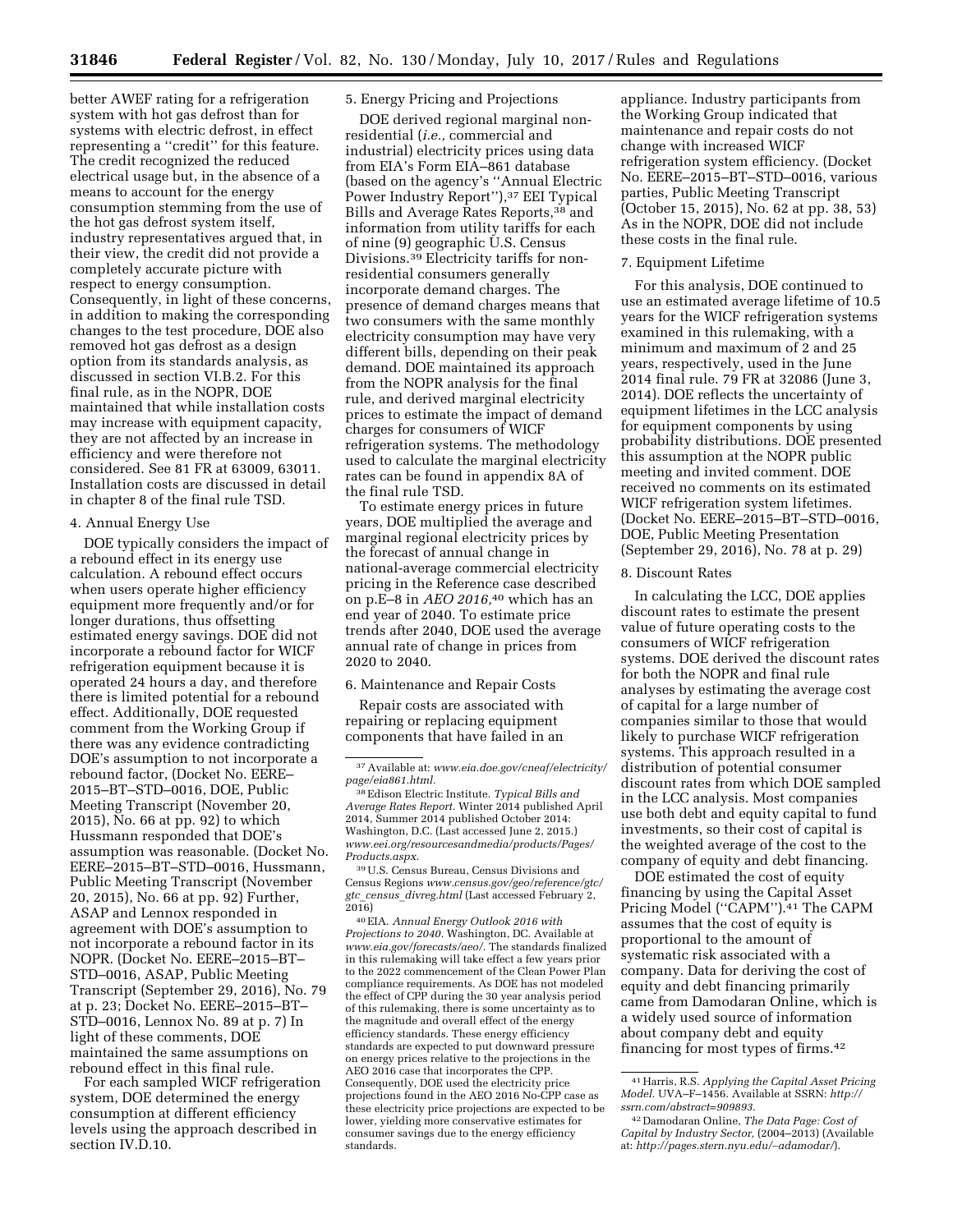More details regarding DOE's estimates of consumer discount rates are provided in chapter 8 of the final rule TSD.

### 9. Energy Efficiency Distribution in the No-New-Standards Case

To accurately estimate the share of consumers that would be affected by a potential energy conservation standard at a particular efficiency level, DOE's LCC analysis considered the projected distribution (market shares) of equipment efficiencies under the nonew-standards case (*i.e.,* the case without amended or new energy conservation standards). In the case of WICF refrigeration systems, DOE was unable to find usable data on the distribution of efficiencies in the market, nor was information offered by participants during the Working Group meetings. For this analysis, DOE continued to assume, as it did for the NOPR analysis, that 100 percent of WICF refrigeration equipment is at the baseline efficiency level in the no-newstandards case. (Docket No. EERE– 2015–BT–STD–0016, DOE, Public Meeting (October 1, 2015), No. 068 at pp. 53–54) DOE presented this assumption at the NOPR public meeting and invited comment. DOE received no comments on its efficiency distribution assumption in the no-new-standards case. (Docket No. EERE–2015–BT–STD– 0016, DOE, Public Meeting Presentation (September 29, 2016), No. 78 at p. 29)

### 10. Payback Period (PBP) Analysis

The PBP is the amount of time it takes the consumer to recover the additional installed cost of more-efficient products, compared to baseline products, through energy cost savings. PBPs are expressed in years and those that exceed the life of the product mean that the increased total installed cost is not recovered in reduced operating expenses.

The inputs to the PBP calculation for each efficiency level are the change in total installed cost of the product and the change in the first-year annual operating expenditures relative to the baseline. The PBP calculation uses the same inputs as the LCC analysis, except that discount rates are not needed because the calculation is based only on the first-year annual operating expenditures.

As noted above, EPCA, as amended, establishes a rebuttable presumption that a standard is economically justified if the Secretary finds that the additional cost to the consumer of purchasing a product complying with an energy conservation standard level will be less than three times the value of the first year's energy savings resulting from the

standard, as calculated under the applicable test procedure. (42 U.S.C. 6295(o)(2)(B)(iii) and 6316(a)) For each considered efficiency level, DOE determined the value of the first year's energy savings by calculating the energy savings in accordance with the applicable DOE test procedure, and multiplying those savings by the average energy price projection for the year in which compliance with the standards would be required.

## *H. Shipments Analysis*

DOE uses forecasts of annual equipment shipments to calculate the national impacts of the energy conservation standards on energy use, NPV, and future manufacturer cashflows.43 The shipments model takes an accounting approach, tracking the vintage of units in the stock and market shares of each equipment class. The model uses equipment shipments as inputs to estimate the age distribution of in-service equipment stocks for all years. The age distribution of in-service equipment stocks is a key input to calculations of both the NES and NPV, because operating costs for any year depend on the age distribution of the stock.

In DOE's shipments model, shipments of the considered WICF refrigeration systems are driven by new purchases and stock replacements due to failures. Equipment failure rates are related to equipment lifetimes described in section IV.G.7. New equipment purchases are driven by growth in commercial floor space.

DOE initialized its stock and shipments model based on shipments data provided by stakeholders during the Working Group meetings. These data showed that for low-temperature, dedicated condensing equipment classes, 5 percent of shipments are manufacturer-matched condensing units and unit coolers, and the remaining 95 percent is sold as individual condensing units or unit coolers that installers then match in the field. (Docket No. EERE– 2015–BT–STD–0016, various parties, Public Meeting Transcript (November 3, 2015), No. 64 at p. 120; Docket No. EERE–2015–BT–STD–0016, various parties, Public Meeting Transcript (November 20, 2015), No. 66 at pp. 83– 84) For medium and low-temperature unit coolers, 82 percent are paired with dedicated condensing systems, and the remaining 18 percent are paired with

multiplex systems; 70 percent of unit coolers are medium-temperature, and 30 percent are low-temperature. (Docket No. EERE–2015–BT–STD–0016, various parties, Public Meeting Transcript (November 4, 2015), No. 65 at p. 117)

As with the NOPR and the June 2014 final rule, DOE assumed in this analysis that shipments of new equipment would increase over time at the same rate of growth as commercial floor space projected in *AEO 2016.* As presented to the Working Group, DOE took this approach because data on historic trends in market shares of WICF equipment classes and capacities were lacking. Because of this limitation, DOE assumed that the share of shipments for each equipment class and capacity would remain constant over time. (Docket No. EERE–2015–BT–STD–0016, Public Meeting Presentation (November 20, 2015), No. 42, at p. 24)

DOE recognizes that an increase in equipment price resulting from energy conservation standards may affect enduser decisions regarding whether to purchase new WICF equipment. However, DOE has not found any information in existing literature, or provided by stakeholders, that indicates that there is a price elasticity for WICFs. As in the June 2014 final rule, NOPR, and as presented at the NOPR public meeting, similar to other commercial refrigeration equipment, DOE assumed that WICF equipment is a necessity for food safety, storage and business operations. Because of this assumption, DOE concluded that the demand for WICF equipment is inelastic and assumed an elasticity of zero for this analysis.44 (79 FR 32050; 81 FR 62979; Docket No. EERE–2015–BT–STD–0016, Public Meeting Presentation (November 20, 2015), No. 42, at pp. 27–38) DOE did not receive any comments suggesting that there should be a price elasticity for the considered WICF equipment applied to its previous analysis—either in response to the proposal or during the Working Group negotiations.

### *I. National Impact Analysis*

The NIA assesses the national energy savings (''NES'') and the national net present value (''NPV'') from a national perspective of total consumer costs and savings that would be expected to result from new or amended standards at specific efficiency levels.45 (''Consumer'' in this context refers to consumers of the product being regulated.) DOE calculates the NES and

<sup>43</sup> DOE uses data on manufacturer shipments as a proxy for national sales, as aggregate data on sales are not readily available for DOE to examine. In general, one would expect a close correspondence between shipments and sales in light of their direct relationship with each other.

<sup>44</sup>See: Zero Zone, Inc., *et al.*, v. *United States Department of Energy*, et al., 832 F.3d 654 (7th Cir.

<sup>&</sup>lt;sup>45</sup>The NIA accounts for impacts in the 50 states and U.S. territories.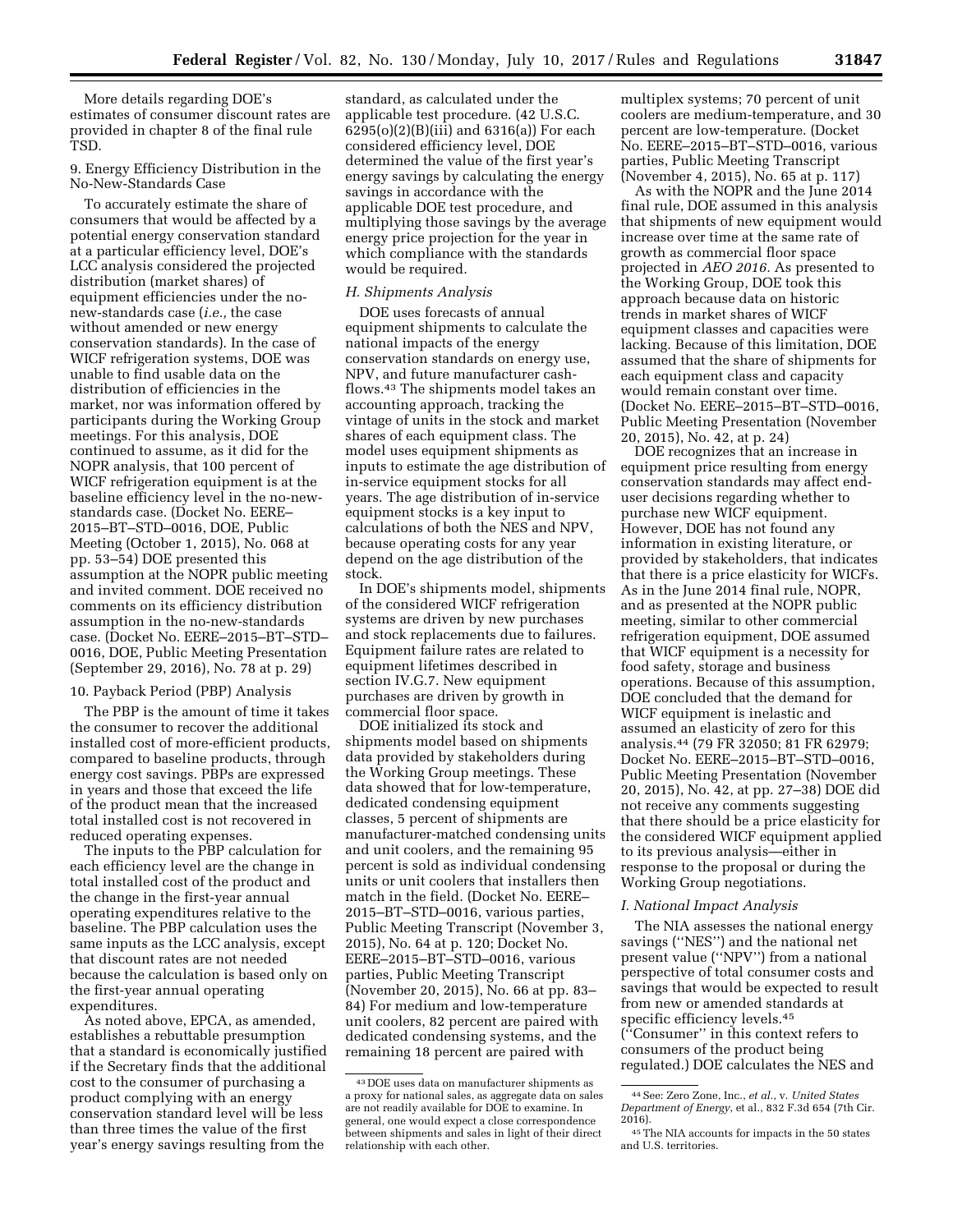NPV for the potential standard levels considered based on projections of annual product shipments, along with the annual energy consumption and total installed cost data from the energy use and LCC analyses.46 For the present analysis, DOE projected the energy savings, operating cost savings, product costs, and NPV of consumer benefits over the lifetime of WICF refrigeration systems sold from 2020 through 2049.

DOE evaluates the impacts of standards by comparing a case without such standards with standards-case projections. The no-new-standards case characterizes energy use and consumer costs for each equipment class in the

absence of energy conservation standards. For this projection, DOE considers historical trends in efficiency and various forces that are likely to affect the mix of efficiencies over time. DOE compares the no-new-standards case with projections characterizing the market for each equipment class if DOE adopted new or amended standards at specific energy efficiency levels (*i.e.,* the TSLs or standards cases) for that class. For the standards cases, DOE considers how a given standard would likely affect the market shares of equipment with efficiencies greater than the standard.

DOE uses a spreadsheet model to calculate the energy savings and the national consumer costs and savings from each TSL. Interested parties can review DOE's analyses by changing various input quantities within the spreadsheet. The NIA spreadsheet model uses typical values (as opposed to probability distributions) as inputs.

Table IV–7 summarizes the inputs and methods DOE used for the NIA analysis for the final rule. Discussion of these inputs and methods follows the table. See chapter 10 of the final rule TSD for further details.

| TABLE IV-7-SUMMARY OF INPUTS AND METHODS FOR THE NATIONAL IMPACT ANALYSIS |  |  |  |  |
|---------------------------------------------------------------------------|--|--|--|--|
|---------------------------------------------------------------------------|--|--|--|--|

| Inputs                                    | Method                                                                                                                           |
|-------------------------------------------|----------------------------------------------------------------------------------------------------------------------------------|
|                                           | Annual shipments from shipments model.                                                                                           |
|                                           | 2020                                                                                                                             |
|                                           | No-new-standards case: none. Standards cases: none.                                                                              |
|                                           | Annual weighted-average values are a function of energy use at each TSL.                                                         |
|                                           | Does not change with efficiency level. Incorporates projection of future equipment<br>prices based on historical data.           |
|                                           | Annual weighted-average values as a function of the annual energy consumption per<br>unit and energy prices.                     |
|                                           | Annual values do not change with efficiency level.                                                                               |
|                                           | AEO2016 no-CPP case price forecasts (to 2040) and extrapolation through 2050.                                                    |
| Energy Site-to-Primary and FFC Conversion | Site-to-Primary: A time-series conversion factor based on AEO 2016. FFC: Utilizes<br>data and projections published in AEO 2016. |
|                                           | Three and seven percent.                                                                                                         |
|                                           | 2016.                                                                                                                            |

### 1. Equipment Efficiency Trends

For the standards cases, DOE used a ''roll-up'' scenario to establish the shipment-weighted efficiency for the year that standards are assumed to become effective (2020). In this scenario, the market of products in the no-new-standards case that do not meet the standard under consideration would ''roll up'' to meet the new standard level, and the market share of products above the standard would remain unchanged.

Because data on trends in efficiency for the considered WICF refrigeration systems are lacking, DOE took a conservative approach and assumed that no change in efficiency would occur over the shipments projection period in the no-new-standards case. (Docket No. EERE–2015–BT–STD–0016, various parties, Public Meeting Transcript (November 20, 2015), No. 66 at pp. 83– 84)

### 2. National Energy Savings

The NES analysis involves a comparison of national energy

consumption of the considered products between each potential standards case (TSL) and the case with no new or amended energy conservation standards. DOE calculated the national energy consumption by multiplying the number of units (stock) of each product (by vintage or age) by the unit energy consumption (also by vintage). DOE calculated annual NES based on the difference in national energy consumption for the no-new-standards case and for each higher efficiency standard case. DOE estimated energy consumption and savings based on site energy and converted the electricity consumption and savings to primary energy (*i.e.,* the energy consumed by power plants to generate site electricity) using annual conversion factors derived from *AEO 2016.* Cumulative energy savings are the sum of the NES for each year over the timeframe of the analysis.

In 2011, in response to the recommendations of a committee on ''Point-of-Use and Full-Fuel-Cycle Measurement Approaches to Energy Efficiency Standards'' appointed by the National Academy of Sciences, DOE announced its intention to use full-fuelcycle (''FFC'') measures of energy use and greenhouse gas and other emissions in the national impact analyses and emissions analyses included in future energy conservation standards rulemakings. 76 FR 51281 (August 18, 2011). After evaluating the approaches discussed in that document, DOE published a statement of amended policy in which DOE explained its determination that EIA's National Energy Modeling System (''NEMS'') is the most appropriate tool for its FFC analysis and its intention to use NEMS for that purpose. 77 FR 49701 (August 17, 2012). NEMS is a public domain, multi-sector, partial equilibrium model of the U.S. energy sector 47 that EIA uses to prepare its *Annual Energy Outlook.*  The FFC factors incorporate losses in production and delivery in the case of natural gas (including fugitive emissions) and additional energy used to produce and deliver the various fuels used by power plants. The approach used for deriving FFC measures of

<sup>46</sup>For the NIA, DOE adjusts the installed cost data from the LCC analysis to exclude sales tax, which is a transfer.

<sup>47</sup>For more information on NEMS, refer to *The National Energy Modeling System: An Overview* 

*<sup>2009,</sup>* DOE/EIA–0581(2009), October 2009. Available at *[www.eia.gov/forecasts/aeo/index.cfm](http://www.eia.gov/forecasts/aeo/index.cfm)*.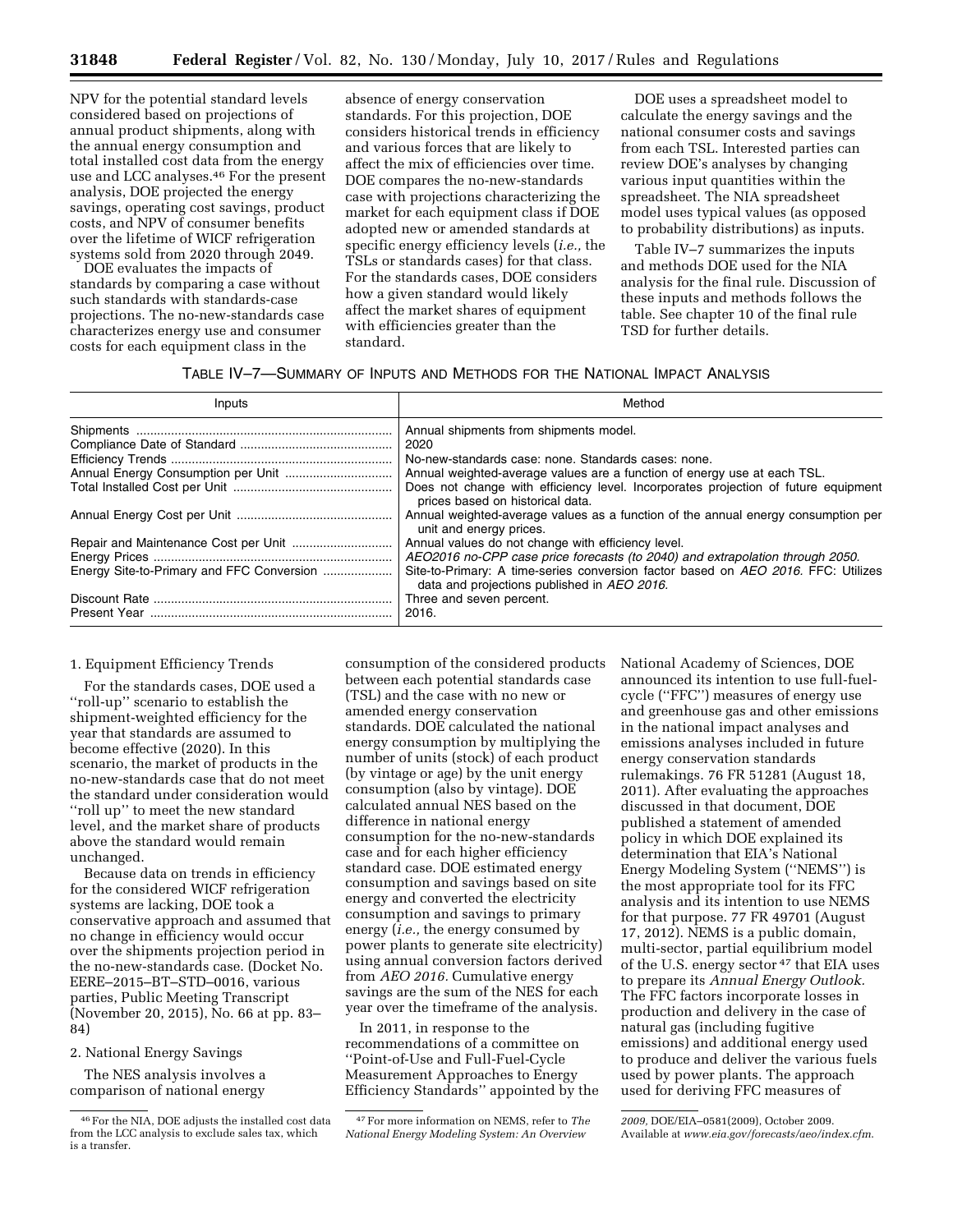energy use and emissions is described in appendix 10A of the final rule TSD.

## 3. Net Present Value Analysis

The inputs for determining the NPV of the total costs and benefits experienced by consumers are (1) total annual installed cost, (2) total annual operating costs (energy costs and repair and maintenance costs), and (3) a discount factor to calculate the present value of costs and savings. DOE calculates net savings each year as the difference between the no-newstandards case and each standards case in terms of total savings in operating costs versus total increases in installed costs. DOE calculates operating cost savings over the lifetime of each product shipped during the projection period.

As discussed in section IV.F.1 of this final rule, DOE used a constant price trend for WICF refrigeration systems. DOE applied the same trend to forecast prices for each equipment class at each considered efficiency level. DOE's projection of equipment prices is discussed in appendix 10B of the final rule TSD.

To evaluate the effect of uncertainty regarding the price trend estimates, DOE investigated the impact of different equipment price forecasts on the consumer NPV for the considered TSLs for the considered WICF refrigeration systems. In addition to the default price trend, DOE considered one equipment price sensitivity case in which prices increase and one in which prices decrease. The derivation of these price trends and the results of the sensitivity cases are described in appendix 10B of the final rule TSD.

The operating cost savings are energy cost savings, which are calculated using the estimated energy savings in each year and the projected price of the appropriate form of energy. To estimate energy prices in future years, DOE multiplied the average regional energy prices by a projection of annual national-average commercial energy price changes consistent with the cases described on page E-8 in AEO 2016,<sup>48</sup>

which has an end year of 2040. To estimate price trends after 2040, DOE used the average annual rate of change in prices from 2020 through 2040. As part of the NIA, DOE also analyzed scenarios that used inputs from variants of the *AEO 2016* case that have lower and higher economic growth. Those cases have lower and higher energy price trends and the NIA results based on these cases are presented in appendix 10B of the final rule TSD.

In calculating the NPV, DOE multiplies the net savings in future years by a discount factor to determine their present value. For this final rule, DOE estimated the NPV of consumer benefits using both a 3-percent and a 7 percent real discount rate. DOE uses these discount rates in accordance with guidance provided by the Office of Management and Budget (''OMB'') to Federal agencies on the development of regulatory analysis.49 The discount rates for the determination of NPV are in contrast to the discount rates used in the LCC analysis, which are designed to reflect a consumer's perspective. The 7 percent real value is an estimate of the average before-tax rate of return to private capital in the U.S. economy. The 3-percent real value represents the ''social rate of time preference,'' which is the rate at which society discounts future consumption flows to their present value.

#### *J. Consumer Subgroup Analysis*

In analyzing the potential impact of the new or amended standards on commercial consumers, DOE evaluates the impact on identifiable groups (*i.e.,*  subgroups) of consumers that may be disproportionately affected. Small businesses typically face a higher cost of capital, which could make it more likely that they would be disadvantaged by a requirement to purchase higher efficiency equipment.

DOE estimated the impacts on the small business customer subgroup using the LCC model. To account for a higher cost of capital, the discount rate was increased by applying a small firm premium to the cost of capital.50 In addition, electricity prices associated with different types of small businesses were used in the subgroup analysis.<sup>51</sup>

Apart from these changes, all other inputs for the subgroup analysis are the same as those in the LCC analysis. Details of the data used for the subgroup analysis and results are presented in chapter 11 of the final rule TSD.

#### *K. Manufacturer Impact Analysis*

#### 1. Definition of Manufacturer

A manufacturer of a walk-in is any person who: (1) Manufactures a component of a walk-in cooler or walkin freezer that affects energy consumption, including, but not limited to, refrigeration, doors, lights, windows, or walls; or (2) manufactures or assembles the complete walk-in cooler or walk-in freezer. 10 CFR 431.302. DOE requires a manufacturer of a walk-in component to certify the compliance of the components it manufactures. This document establishes energy conservation standards for seven classes of refrigeration equipment that are components of complete walk-in coolers and walk-in freezers. DOE provides a qualitative and quantitative analysis on the potential impacts of the adopted rule on the affected WICF refrigeration manufacturers. The results are presented in section V.B.2. This document does not set new or amended energy conservation standards in terms of the performance of the complete walk-in cooler or walk-in freezer and does not create new burdens on manufacturers who assemble the complete walk-in cooler or freezer. DOE provides a qualitative review of the potential impacts on those manufacturers that assemble complete walk-ins in section V.B.2.e.

### 2. Overview

DOE performed an MIA to estimate the financial impacts of energy conservation standards on manufacturers of the seven WICF refrigeration system equipment classes being analyzed. The MIA also has qualitative aspects and seeks to determine how energy conservation standards might affect competition, production capacity, and overall cumulative regulatory burden for manufacturers. Finally, the MIA serves to identify any disproportionate impacts on manufacturer subgroups, including small business manufacturers.

The quantitative part of the MIA primarily relies on the Government Regulatory Impact Model (*i.e.,* GRIM), an industry cash-flow model with inputs specific to this rulemaking. The key GRIM inputs include data on the industry cost structure, unit production costs, equipment shipments, manufacturer markups, and investments

<sup>48</sup>U.S. Department of Energy–Energy Information Administration. Annual Energy Outlook 2016 with Projections to 2040. Washington, DC. Available at *[www.eia.gov/forecasts/aeo/.](http://www.eia.gov/forecasts/aeo/)* The standards finalized in this rulemaking will take effect a few years prior to the 2022 commencement of the Clean Power Plan compliance requirements. As DOE has not modeled the effect of CPP during the 30 year analysis period of this rulemaking, there is some uncertainty as to the magnitude and overall effect of the energy efficiency standards. These energy efficiency standards are expected to put downward pressure on energy prices relative to the projections in the AEO 2016 case that incorporates the CPP. Consequently, DOE used the electricity price projections found in the AEO 2016 No-CPP case as these electricity price projections are expected to be

lower, yielding more conservative estimates for consumer savings due to the energy efficiency standards projections in the AEO 2016 CPP case.

<sup>49</sup>United States Office of Management and Budget. *Circular A–4: Regulatory Analysis.*  September 17, 2003. Section E. Available at *[www.whitehouse.gov/omb/memoranda/m03–](http://www.whitehouse.gov/omb/memoranda/m03-21.html) [21.html](http://www.whitehouse.gov/omb/memoranda/m03-21.html)*.

<sup>50</sup>See chapter 8 of the final TSD for a more detailed discussion of discount rates.

<sup>51</sup>Small businesses tend to face higher electricity prices than the average WICF users.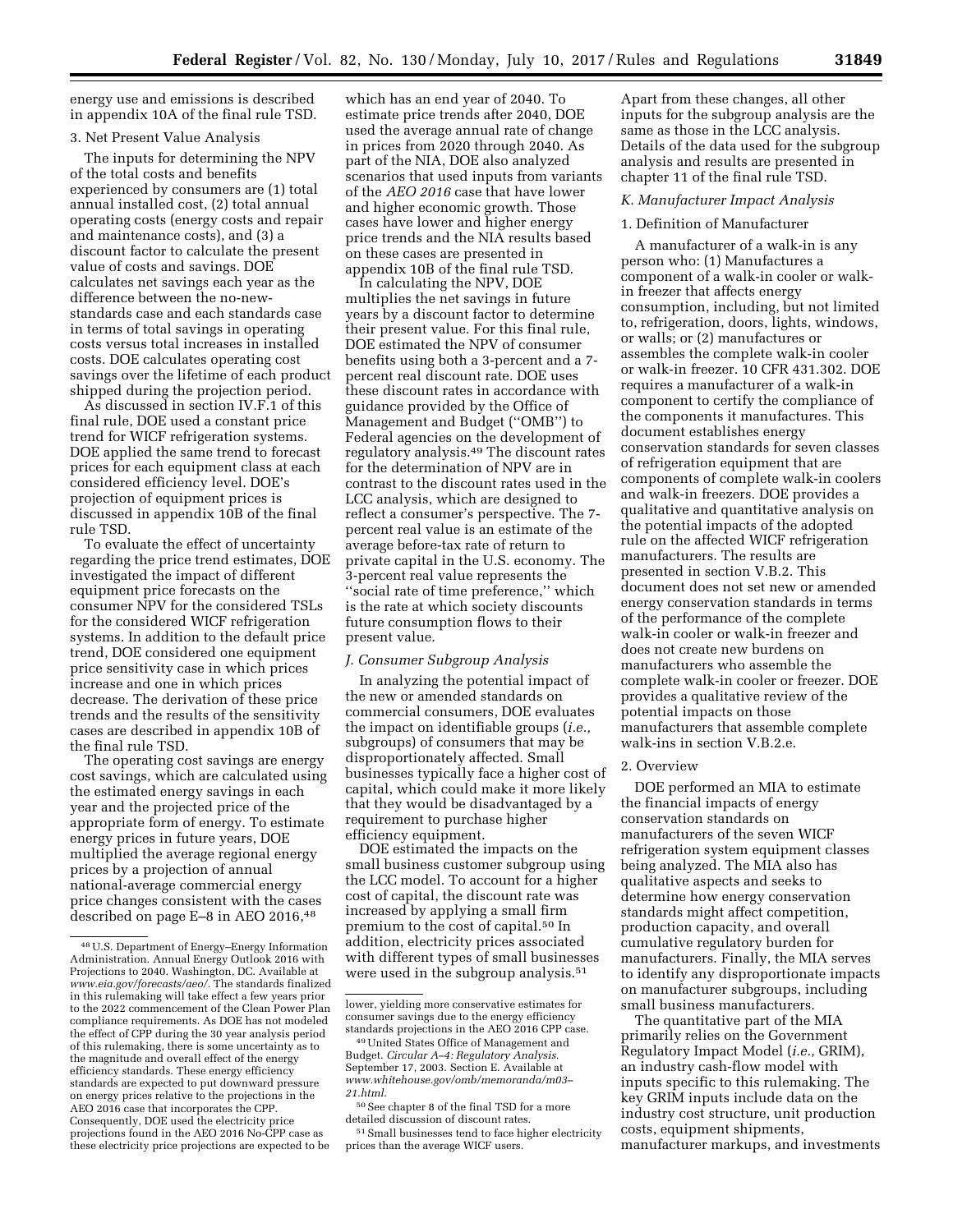in R&D and manufacturing capital required to produce compliant equipment. The key GRIM outputs are the INPV, which is the sum of industry

annual cash-flows over the analysis period, discounted using the industryweighted average cost of capital, and the impact to domestic manufacturing employment. The model uses standard accounting principles to estimate the impacts of more-stringent energy conservation standards on a given industry by comparing changes in INPV between a no-new-standards case and the various trial standards cases (TSLs). To capture the uncertainty relating to manufacturer pricing strategy following the adoption of standards, the GRIM estimates a range of possible impacts under two markup scenarios. DOE notes that the INPV estimated by the GRIM is reflective of industry value derived from the seven equipment classes being analyzed. The model does not capture the revenue from equipment falling outside the scope of this rulemaking.

The qualitative part of the MIA addresses manufacturer characteristics and market trends. Specifically, the MIA considers such factors as a potential standard's impact on manufacturing capacity, competition within the industry, and the cumulative impact of other Federal regulations. The complete MIA is outlined in chapter 12 of the final rule TSD.

DOE conducted the MIA for this rulemaking in three phases. In phase 1, DOE prepared an industry characterization based on the market and technology assessment and publicly available information. In Phase 2 of the MIA, DOE prepared an industry cashflow analysis to quantify the impacts of an energy conservation standard on manufacturers of WICF refrigeration systems. In general, more-stringent energy conservation standards can affect manufacturer cash-flow in three distinct ways: (1) By creating a need for increased investment; (2) by raising production costs per unit; and (3) by altering revenue due to higher per-unit prices and possible changes in sales volumes. In Phase 3 of the MIA, DOE used information from the Working Group negotiations to update key inputs to GRIM to better reflect the industry. Updates include changes to the engineering inputs and shipments model.

As part of Phase 3, DOE also evaluated subgroups of manufacturers that may be disproportionately impacted by the adopted standards or that may not be accurately represented by the average cost assumptions used to develop the industry cash-flow analysis. Such manufacturer subgroups may

include small business manufacturers, low-volume manufacturers, niche players, and/or manufacturers exhibiting a cost structure that largely differs from the industry average. DOE identified one manufacturer subgroup for which average cost assumptions may not hold: Small businesses.

To identify small businesses for this analysis, DOE applied the size standards published by the Small Business Administration (''SBA'') to determine whether a company is considered a small business. (65 FR 30840, 30848 (May 15, 2000), as amended at 65 FR 53533, 53544 (September 5, 2000); and codified at 13 CFR part 121.) To be categorized as a small business manufacturer of WICF refrigeration systems under North American Industry Classification System (''NAICS'') code 333415 (''Air-Conditioning and Warm Air Heating Equipment and Commercial and Industrial Refrigeration Equipment Manufacturing''), a WICF refrigeration systems manufacturer and its affiliates may employ a maximum of 1,250 employees. The 1,250-employee threshold includes all employees in a business' parent company and any other subsidiaries. Using this classification in conjunction with a search of industry databases and the SBA member directory, DOE identified three manufacturers of WICF refrigeration systems that qualify as small businesses.

The WICF refrigeration systems manufacturer subgroup analysis for the seven analyzed equipment classes is discussed in greater detail in chapter 12 of the final rule TSD and in section VI.B of this document.

3. Government Regulatory Impact Model and Key Inputs

DOE uses the GRIM to quantify the changes in cash-flows over time due to new or amended energy conservation standards. These changes in cash-flows result in either a higher or lower INPV for the standards case compared to the no-new standards case. The GRIM analysis uses a standard annual cashflow analysis that incorporates MPCs, manufacturer markups, shipments, and industry financial information as inputs. It then models changes in MPCs, investments, and manufacturer margins that may result from analyzed energy conservation standards. The GRIM uses these inputs to calculate a series of annual cash-flows beginning with the reference year of the analysis, 2016, and continuing to 2049. Annual cash-flows are discounted to the reference year using a discount rate of 10.2 percent. DOE then computes INPV by summing the stream of discounted annual cashflows during the analysis period. The

GRIM analysis focuses on manufacturer impacts with respect to the seven covered refrigeration equipment classes. The major GRIM inputs are described in detail in the following sections.

### a. Manufacturer Production Costs

Manufacturing higher-efficiency equipment is typically more expensive than manufacturing baseline equipment due to the use of more complex and expensive components. The increases in the MPCs of the analyzed equipment can affect the revenues, gross margins, and cash-flow of the industry, making these equipment costs key inputs for the GRIM and the MIA.

In the MIA, DOE used the MPCs and shipping costs calculated in the engineering analysis, as described in section IV.D and further detailed in chapter 5 of this final rule TSD. DOE used information from its teardown analysis, described in section IV.D.5 to disaggregate the MPCs into material, labor, and overhead costs. To calculate the MPCs for equipment above the baseline, DOE added incremental material, labor, overhead costs from the engineering cost-efficiency curves to the baseline MPCs. These cost breakdowns and equipment markups were validated with manufacturers during manufacturer interviews conducted for the June 2014 final rule and further revised based on additional feedback from the Working Group.

### b. Shipment Scenarios

The GRIM estimates manufacturer revenues based on total unit shipment forecasts and the distribution of shipments by equipment class. For the no-new standards case analysis, the GRIM uses the NIA shipment forecasts from 2016, the base year for the MIA analysis, to 2049, the final year of the analysis period. For the standards case shipment forecast, the GRIM uses the NIA standards case shipment forecasts. The NIA assumes zero elasticity in demand. With no elasticity, the total number of shipments per year in the standards case is equal to the total shipments per year in the no-new standards case. DOE assumed that equipment efficiencies in the no-new standards case that did not meet the standard under consideration would ''roll up'' to meet the new standard in the compliance year. Section IV.G and in chapter 9 of the TSD provide further details about the shipment scenarios.

#### c. Capital and Product Conversion Costs

New energy conservation standards will cause manufacturers to incur conversion costs to bring their production facilities and equipment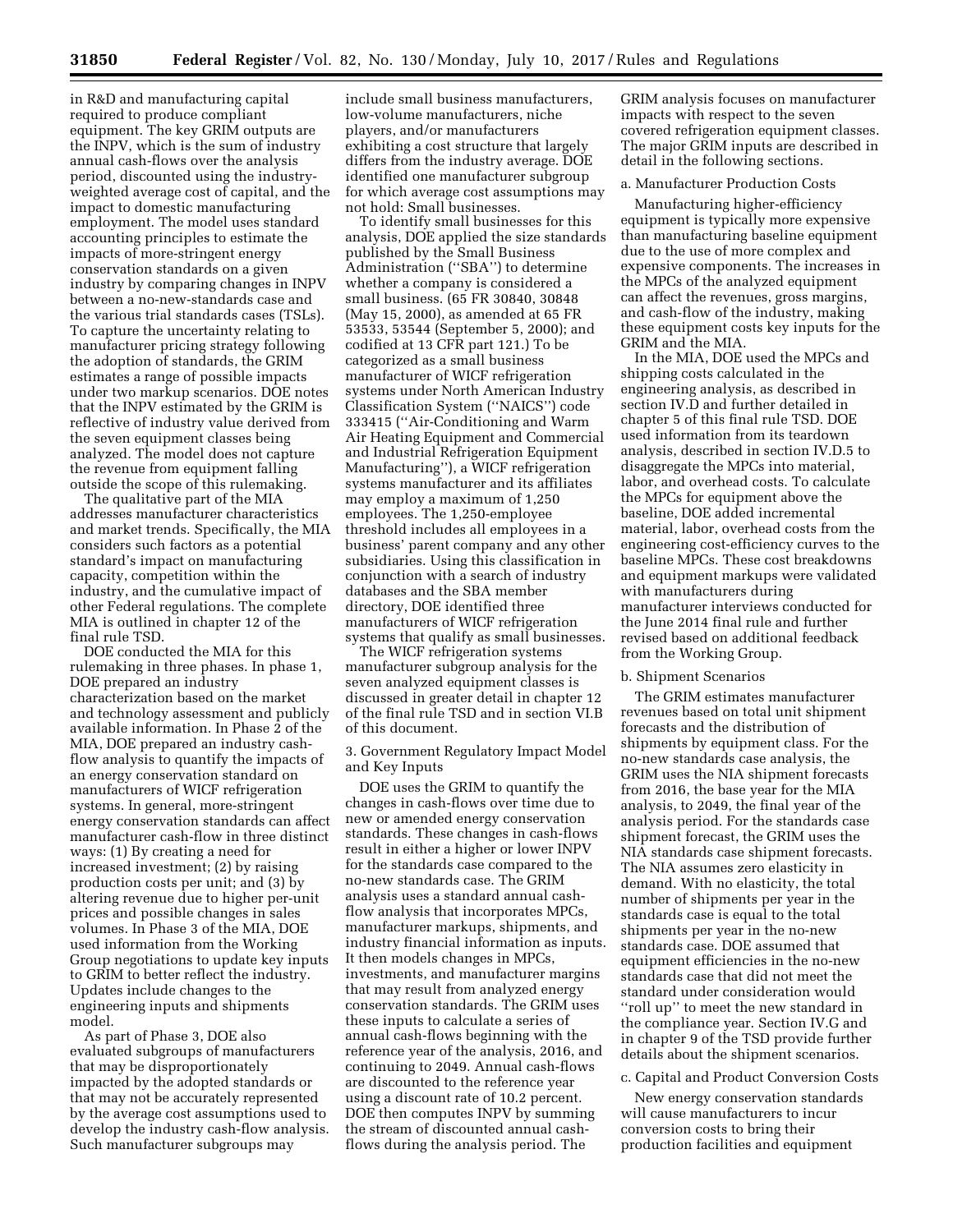designs into compliance. For the MIA, DOE classified these conversion costs into two major groups: (1) Product conversion costs and (2) capital conversion costs. Product conversion costs are investments in research, development, testing, marketing, and other non-capitalized costs necessary to make equipment designs comply with a new or amended energy conservation standard. Capital conversion costs are investments in property, plant, and equipment necessary to adapt or change existing production facilities such that new equipment designs can be fabricated and assembled.

To evaluate the level of conversion costs the industry would likely incur to comply with energy conservation standards, DOE used the data gathered in support of the June 2014 final rule. 79 FR at 32091 (June 3, 2014). The supporting data relied on manufacturer comments and information derived from the equipment teardown analysis and engineering model. DOE also incorporated feedback received during the ASRAC negotiations, which included updated conversion costs to better reflect changes in the test procedure, design options and design option ordering, the dollar year, and the competitive landscape for walk-in

refrigeration systems. Finally, DOE incorporated analysis from the WICF test procedure final rule to estimate the costs associated with testing and labeling.

In general, the analysis assumes that all conversion-related investments occur between the year of publication of the final rule and the year by which manufacturers must comply with a new or amended standard. The investment figures used in the GRIM can be found in Table IV–8 of this document. For additional information on the estimated product conversion and capital conversion costs, see chapter 12 of the final rule TSD.

## TABLE IV–8—INDUSTRY PRODUCT AND CAPITAL CONVERSION COSTS PER TRIAL STANDARD LEVEL

|                                                                              | Trial standard level |     |             |  |  |
|------------------------------------------------------------------------------|----------------------|-----|-------------|--|--|
|                                                                              |                      |     |             |  |  |
| Product Conversion Costs (2015\$ MM)<br>Capital Conversion Costs (2015\$ MM) | 3.0<br>0.3           | 6.C | 14.0<br>4.7 |  |  |

Capital conversion costs are driven by investments related to larger condenser coils. DOE estimated that four manufacturers produce their own condenser coils, which requires an estimated total investment of \$1.0 million per manufacturer. The remainder of the capital conversion costs is attributed to the ambient subcooling design option.

DOE's engineering analysis suggests that many efficiency levels can be reached through the incorporation of more efficient components. Many of these changes are component swaps that do not require extensive R&D or redesign. DOE estimated product conversion costs of \$20,000 per manufacturer per equipment class for component swaps. For improved evaporator fan blades, additional R&D effort may be required to account for proper airflow within the cabinet and across the heat exchanger. DOE estimates product conversion costs to be \$50,000 per manufacturer per equipment class. Chapter 12 of the final rule TSD provides further details on the methodology that was used to estimate conversion costs.

### d. Testing and Labeling Costs

In the test procedure final rule, DOE added a labeling requirement for WICF refrigeration systems. 81 FR at 95803 (December 28, 2016). As part of that rule's analysis, DOE accounted for the burdens manufacturers would incur to update their marketing materials in the product conversion cost estimates. Marketing materials include literature,

data sheets, selection software, sales training, and compliance documentation. In the test procedure final rule, DOE estimated that manufacturers would incur product conversion costs of \$50,000 per manufacturer to update marketing materials for WICF refrigeration systems. Based on a total of ten manufacturers, DOE included industry labeling costs of \$0.5 million in product conversion costs for all TSLs.

DOE also included testing costs that manufacturers would incur as a result of the test procedure for WICF refrigeration systems. DOE allows manufacturers to use alternative efficiency determination methods (''AEDMs'') to determine representative values of efficiency. AEDMs must be validated with tested performance of at least two distinct basic models for each equipment classes. *See* 10 CFR 429.70. DOE estimates that testing costs are \$7,500 per basic model. Using this estimate, the cost to validate AEDMs for seven equipment classes totals \$105,000 per manufacturer.

In addition, DOE included the costs to run AEDMs. Based on DOE's Compliance Certification Management System (''CCMS'') Web site, refrigeration manufacturers have up to 100 WICF refrigeration models. DOE estimates it takes an estimated 3 hours per model for a mechanical engineer to run an AEDM model. Using an average hourly wage for a mechanical engineer in 2015 of \$42.40,52 the costs to run

AEDMs are \$12,720 per manufacturer. In summary, testing costs are estimated to be \$1.2 million, and labeling costs are \$0.5 million for the WICF refrigeration industry.

#### e. Manufacturer Markup Scenarios

As discussed above, MSPs include direct manufacturing production costs (*i.e.,* labor, material, and overhead estimated in DOE's MPCs) and all nonproduction costs (*i.e.,* SG&A, R&D, and interest), along with profit. To calculate the MSPs in the GRIM, DOE applied manufacturer markups to the MPCs estimated in the engineering analysis and then added the cost of shipping. Modifying these manufacturer markups in the standards case yields different sets of impacts on manufacturers. For the MIA, DOE modeled two standardscase manufacturer markup scenarios to represent the uncertainty regarding the potential impacts on prices and profitability for manufacturers following the implementation of new or amended energy conservation standards: (1) A preservation of gross margin percentage markup scenario and (2) a preservation of operating profit markup scenario. These scenarios lead to different manufacturer markup values that, when applied to the inputted MPCs, result in varying revenue and cash-flow impacts. These manufacturer markup scenarios were presented during the NOPR public meeting and DOE received no additional comment on them. (Public Meeting Transcript (September 29, 2016), No. 79 at pp. 40–41) DOE further notes that these markup scenarios are consistent

<sup>52</sup>*[www.bls.gov/oes/current/oes172141.htm.](http://www.bls.gov/oes/current/oes172141.htm)*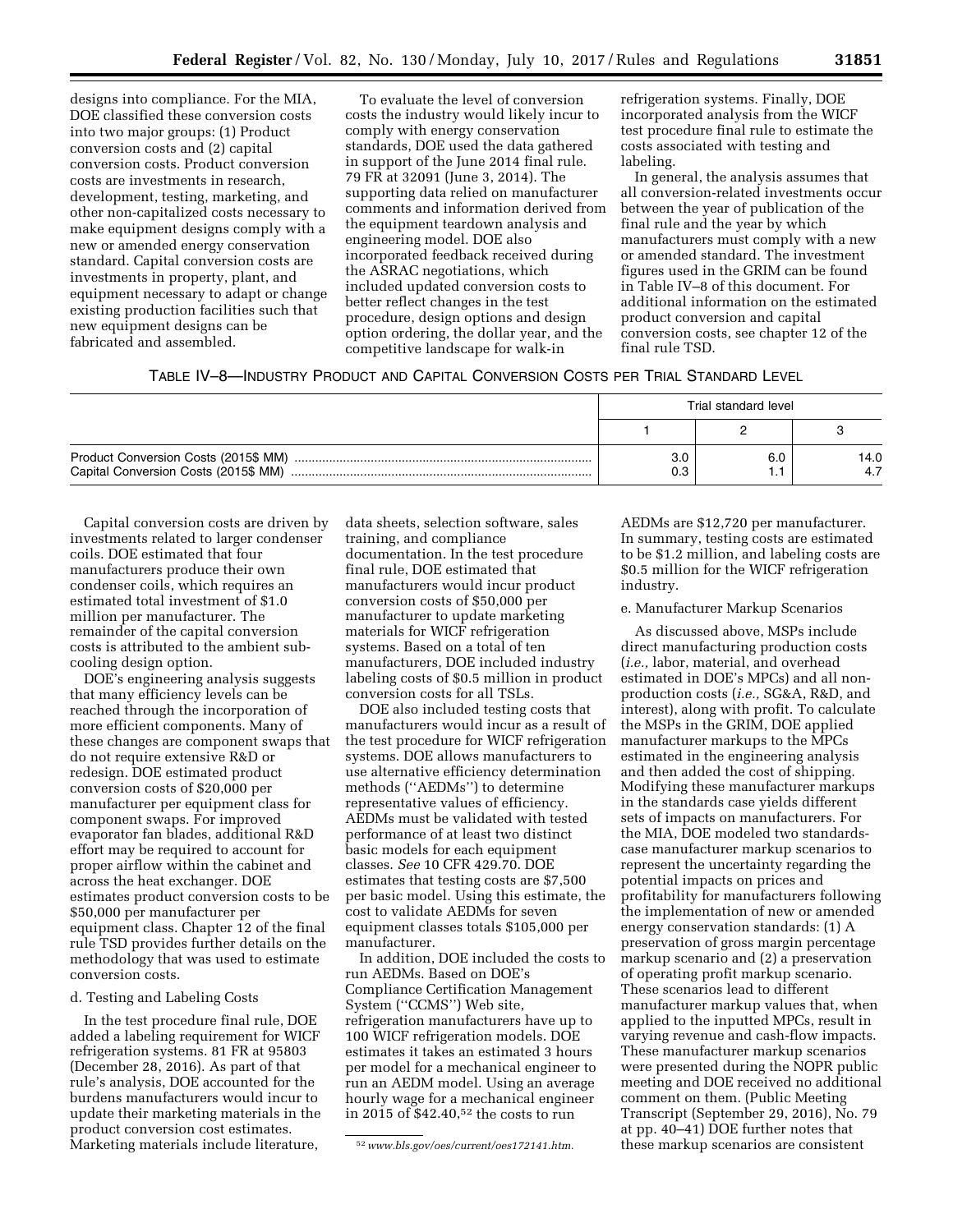with the scenarios modeled in the June 2014 final rule for walk-ins.

Under the preservation of gross margin percentage scenario, DOE applied a single uniform ''gross margin percentage'' markup across all efficiency levels. As production costs increase with efficiency, this scenario implies that the absolute dollar markup will increase as well. Based on publiclyavailable financial information for walkin manufacturers, submitted comments, and information obtained during manufacturer interviews from the June 2014 final rule, DOE assumed the nonproduction cost markup—which includes SG&A expenses, R&D expenses, interest, and profit—to be 1.35. The manufacturer markup of 1.35 was presented during the NOPR public meeting and DOE received no additional comments. Public Meeting Transcript (September 29, 2016), No. 79 at pp. 40– 41) Manufacturers have indicated that it would be optimistic for DOE to assume that, as manufacturer production costs increase in response to an energy conservation standard, manufacturers would be able to maintain the same gross margin percentage markup. Therefore, DOE assumes that this scenario represents a high bound to industry profitability under an energy conservation standard.

The preservation of operating profit markup scenario assumes that manufacturers are able to maintain only the no-new standards case total operating profit in absolute dollars in the standards cases, despite higher equipment costs and investment. The no-new standards case total operating profit is derived from marking up the cost of goods sold for each equipment by the preservation of gross margin markup. In the standards cases for the preservation of operating profit markup scenario, DOE adjusted the WICF manufacturer markups in the GRIM at each TSL to yield approximately the same earnings before interest and taxes in the standards cases in the year after the compliance date of the adopted WICF refrigeration system standards as in the no-new standards case. Under this scenario, while manufacturers are not able to yield additional operating profit from higher production costs and the investments that are required to comply with the adopted WICF refrigeration system energy conservation standards, they are able to maintain the same operating profit in the standards case that was earned in the no-new standards case.

### 4. Discussion of Comments

As part of the court settlement reached in *Lennox Int'l* v. *Dep't of* 

*Energy,* DOE agreed to consider any comments regarding any potential impacts of the standards on installers and to consider and substantively address any potential impacts of the standards on installers in its MIA. See *Lennox Int'l* v. *Dep't of Energy,* Case No. 14–60535, Joint Settlement Motion (filed July 29, 2015) (5th Cir.). During the Working Group meetings, walk-in installers were represented by ACCA. As part of DOE's attempt to consider and address any potential installer impacts, the NOPR specifically sought comment on any conversion costs and stranded assets that walk-in installers might incur. See 81 FR at 63033 and 63048–63049 (detailing specific issues on which DOE sought input regarding potential installer-related impacts to the proposed rule).

Stakeholders raised one issue related to installers and the possibility of stranded assets. AHRI and Rheem noted that installers of complete walk-ins may have stranded assets if they are required to use components that are compliant at the time of the complete walk-in assembly. AHRI added that compliant components may not be available to installers until the compliance date of the new standards, leading to equipment availability constraints. (AHRI No. 90 at p. 3; Rheem No. 91 at p. 3)

DOE addresses this comment and clarifies the compliance date for manufacturers of complete walk-ins in section III.F.

### *L. Emissions Analysis*

The emissions analysis consists of two components. The first component estimates the effect of potential energy conservation standards on power sector and site (where applicable) combustion emissions of  $CO_2$ ,  $NO_X$ ,  $SO_2$ , and Hg. The second component estimates the impacts of potential standards on emissions of two additional greenhouse gases,  $CH_4$  and  $N_2O$ , as well as the reductions to emissions of all species due to ''upstream'' activities in the fuel production chain. These upstream activities comprise extraction, processing, and transporting fuels to the site of combustion. The associated emissions are referred to as upstream emissions.

The analysis of power sector emissions uses marginal emissions factors that were derived from data in *AEO 2016,* as described in section IV.N. Details of the methodology are described in the appendices to chapters 13 and 15 of the final rule TSD.

Combustion emissions of  $CH<sub>4</sub>$  and  $N<sub>2</sub>O$  are estimated using emissions intensity factors published by the EPA— GHG Emissions Factors Hub.53 The FFC upstream emissions are estimated based on the methodology described in chapter 15 of the final rule TSD. The upstream emissions include both emissions from fuel combustion during extraction, processing, and transportation of fuel, and ''fugitive'' emissions (direct leakage to the atmosphere) of CH<sub>4</sub> and CO<sub>2</sub>.

The emissions intensity factors are expressed in terms of physical units per MWh or MMBtu of site energy savings. Total emissions reductions are estimated using the energy savings calculated in the national impact analysis.

For CH4 and N2O, DOE calculated emissions reduction in tons and also in terms of units of  $CO<sub>2</sub>$ -equivalent (CO<sub>2</sub>eq). Emissions of CH<sub>4</sub> and N<sub>2</sub>O are often converted to  $CO<sub>2</sub>$ eq by multiplying each ton of gas by the gas' global warming potential ("GWP") over a 100year time horizon. Based on the Fifth Assessment Report of the Intergovernmental Panel on Climate Change,54 DOE used GWP values of 28 for  $CH_4$  and 265 for N<sub>2</sub>O.

The *AEO* incorporates the projected impacts of existing air quality regulations on emissions. *AEO 2016*  generally represents current legislation and environmental regulations, including recent government actions, for which implementing regulations were available as of February 29, 2016. DOE's estimation of impacts accounts for the presence of the emissions control programs discussed in the following paragraphs.

 $SO<sub>2</sub>$  emissions from affected electric generating units (''EGUs'') are subject to nationwide and regional emissions capand-trade programs. Title IV of the Clean Air Act sets an annual emissions cap on  $SO<sub>2</sub>$  for affected EGUs in the 48 contiguous States and the District of Columbia (DC). (42 U.S.C. 7651 *et seq.*) SO2 emissions from 28 eastern States and DC were also limited under the Clean Air Interstate Rule (CAIR). 70 FR 25162 (May 12, 2005). CAIR created an allowance-based trading program that operates along with the Title IV program. In 2008, CAIR was remanded

<sup>53</sup>Available at: *[www2.epa.gov/climateleadership/](http://www2.epa.gov/climateleadership/center-corporate-climate-leadership-ghg-emission-factors-hub) [center-corporate-climate-leadership-ghg-emission](http://www2.epa.gov/climateleadership/center-corporate-climate-leadership-ghg-emission-factors-hub)[factors-hub](http://www2.epa.gov/climateleadership/center-corporate-climate-leadership-ghg-emission-factors-hub)*.

<sup>54</sup> Intergovernmental Panel on Climate Change. Anthropogenic and Natural Radiative Forcing. In *Climate Change 2013: The Physical Science Basis. Contribution of Working Group I to the Fifth Assessment Report of the Intergovernmental Panel on Climate Change.* Chapter 8. 2013. Stocker, T.F., D. Qin, G.-K. Plattner, M. Tignor, S.K. Allen, J. Boschung, A. Nauels, Y. Xia, V. Bex, and P.M. Midgley, Editors. Cambridge University Press: Cambridge, United Kingdom and New York, NY, USA.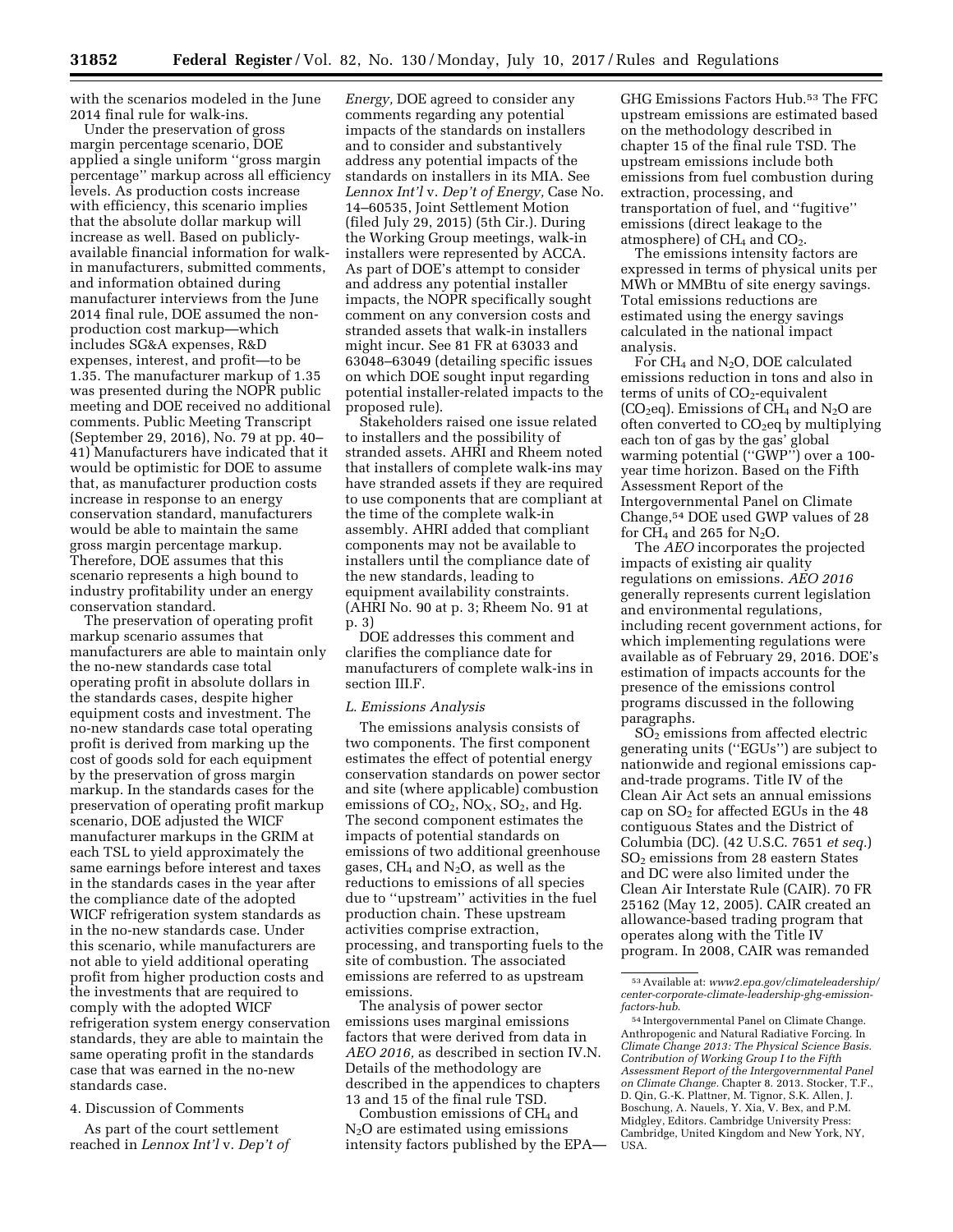to EPA by the U.S. Court of Appeals for the District of Columbia Circuit, but it remained in effect.55 In 2011, EPA issued a replacement for CAIR, the Cross-State Air Pollution Rule (''CSAPR''). 76 FR 48208 (August 8, 2011). On August 21, 2012, the D.C. Circuit issued a decision to vacate CSAPR,56 and the court ordered EPA to continue administering CAIR. On April 29, 2014, the U.S. Supreme Court reversed the judgment of the D.C. Circuit and remanded the case for further proceedings consistent with the Supreme Court's opinion.57 On October 23, 2014, the D.C. Circuit lifted the stay of CSAPR 58 Pursuant to this action, CSAPR went into effect (and CAIR ceased to be in effect) as of January 1, 2015.59 *AEO 2016* incorporates implementation of CSAPR.

The attainment of emissions caps is typically flexible among EGUs and is enforced through the use of emissions allowances and tradable permits. Under existing EPA regulations, any excess SO2 emissions allowances resulting from the lower electricity demand caused by the adoption of an efficiency standard could be used to permit offsetting increases in  $SO<sub>2</sub>$  emissions by any regulated EGU. In past years, DOE recognized that there was uncertainty about the effects of efficiency standards on SO2 emissions covered by the existing cap-and-trade system, but it concluded that negligible reductions in power sector SO<sub>2</sub> emissions would occur as a result of standards.

Beginning in 2016, however,  $SO<sub>2</sub>$ emissions will fall as a result of the Mercury and Air Toxics Standards (''MATS'') for power plants. 77 FR 9304 (February 16, 2012). In the MATS final rule, EPA established a standard for hydrogen chloride as a surrogate for acid gas hazardous air pollutants (''HAP''), and also established a

58See *EME Homer City Generation, L.P.* v. *EPA,*  Order (D.C. Cir. filed October 23, 2014) (No. 11– 1302).

standard for  $SO<sub>2</sub>$  (a non-HAP acid gas) as an alternative equivalent surrogate standard for acid gas HAP. The same controls are used to reduce HAP and non-HAP acid gas; thus,  $SO<sub>2</sub>$  emissions will be reduced as a result of the control technologies installed on coal-fired power plants to comply with the MATS requirements for acid gas. *AEO 2016*  assumes that, in order to continue operating, coal plants must have either flue gas desulfurization or dry sorbent injection systems installed by 2016. Both technologies, which are used to reduce acid gas emissions, also reduce SO2 emissions. Under the MATS, emissions will be far below the cap established by CAIR, so it is unlikely that excess  $SO<sub>2</sub>$  emissions allowances resulting from the lower electricity demand would be needed or used to permit offsetting increases in  $SO<sub>2</sub>$ emissions by any regulated EGU.<sup>60</sup> Therefore, DOE believes that energy conservation standards that decrease electricity generation will generally reduce  $SO<sub>2</sub>$  emissions in 2016 and beyond.

CSAPR established a cap on  $NO<sub>x</sub>$ emissions in 28 eastern States and the District of Columbia. Energy conservation standards are expected to have little effect on  $NO<sub>X</sub>$  emissions in those States covered by CSAPR because  $excess NO<sub>X</sub>$  emissions allowances resulting from the lower electricity demand could be used to permit offsetting increases in  $NO<sub>x</sub>$  emissions from other facilities. However, standards would be expected to reduce  $NO<sub>x</sub>$  emissions in the States not affected by the caps, so DOE estimated  $NO<sub>X</sub>$ emissions reductions from the standards considered in this final rule for these States.

The MATS limit mercury emissions from power plants, but they do not include emissions caps and, as such, DOE's energy conservation standards would likely reduce Hg emissions. DOE estimated mercury emissions reduction using emissions factors based on *AEO 2016,* which incorporates the MATS.

The *AEO2016* Reference case (and some other cases) assumes implementation of the Clean Power Plan (CPP), which is the EPA program to regulate  $CO<sub>2</sub>$  emissions at existing fossilfired electric power plants.61 DOE used the *AEO2016* No-CPP case as a basis for developing emissions factors for the electric power sector to be consistent with its use of the No-CPP case in the NIA.62

### *M. Monetizing Carbon Dioxide and Other Emissions Impacts*

As part of the development of this rule, DOE considered the estimated monetary benefits from the reduced emissions of  $CO<sub>2</sub>$ ,  $CH<sub>4</sub>$ , N<sub>2</sub>O and NO<sub>X</sub> that are expected to result from each of the TSLs considered. In order to make this calculation analogous to the calculation of the NPV of consumer benefit, DOE considered the reduced emissions expected to result over the lifetime of products shipped in the projection period for each TSL. This section summarizes the basis for the values used for monetizing the emissions benefits and presents the values considered in this final rule.

#### 1. Social Cost of Carbon

The SC–CO<sub>2</sub> is an estimate of the monetized damages associated with an incremental increase in carbon emissions in a given year. It is intended to include (but is not limited to) climate-change-related changes in net agricultural productivity, human health, property damages from increased flood risk, and the value of ecosystem services. Estimates of the  $SC$ – $CO<sub>2</sub>$  are provided in dollars per metric ton of  $CO<sub>2</sub>$ . A domestic SC–CO<sub>2</sub> value is meant

62As DOE has not modeled the effect of CPP during the 30 year analysis period of this rulemaking, there is some uncertainty as to the magnitude and overall effect of the energy efficiency standards. With respect to estimated  $CO<sub>2</sub>$ and  $NO<sub>x</sub>$  emissions reductions and their associated monetized benefits, if implemented the CPP would result in an overall decrease in  $CO<sub>2</sub>$  emissions from electric generating units (EGUs), and would thus likely reduce some of the estimated CO<sub>2</sub> reductions associated with this rulemaking.

<sup>55</sup>See *North Carolina* v. *EPA,* 531 F.3d 896 (D.C. Cir. 2008), modified on rehearing, 550 F.3d 1176 (D.C. Cir. 2008).

<sup>56</sup>See *EME Homer City Generation, L.P.* v. *EPA,*  696 F.3d 7 (D.C. Cir. 2012).

<sup>57</sup>See *EPA* v. *EME Homer City Generation, L.P.*  134 S. Ct. 1584 (U.S. 2014). The Supreme Court held in part that EPA's methodology for quantifying emissions that must be eliminated in certain States due to their impacts in other downwind States was based on a permissible, workable, and equitable interpretation of the Clean Air Act provision that provides statutory authority for CSAPRIL.

<sup>59</sup>On July 28, 2015, the D.C. Circuit issued its opinion regarding the remaining issues raised with respect to CSAPR that were remanded by the Supreme Court. The D.C. Circuit largely upheld CSAPR but remanded to EPA without *vacatur*  certain States' emission budgets for reconsideration. *EME Homer City Generation, LP* v. *EPA,* 795 F.3d 118 (D.C. Cir. 2015).

<sup>60</sup> DOE notes that on June 29, 2015, the U.S. Supreme Court ruled that the EPA erred when the agency concluded that cost did not need to be considered in the finding that regulation of hazardous air pollutants from coal- and oil-fired electric utility steam generating units (EGUs) is appropriate and necessary under section 112 of the Clean Air Act (''CAA''). *Michigan* v. *EPA,* 135 S. Ct. 2699 (2015). The Supreme Court did not vacate the MATS rule, and DOE has tentatively determined that the Court's decision on the MATS rule does not change the assumptions regarding the impact of energy conservation standards on SO<sub>2</sub> emissions. Further, the Court's decision does not change the impact of the energy conservation standards on mercury emissions. The EPA, in response to the U.S. Supreme Court's direction, has now considered cost in evaluating whether it is appropriate and necessary to regulate coal- and oilfired EGUs under the CAA. EPA concluded in its final supplemental finding that a consideration of cost does not alter the EPA's previous determination that regulation of hazardous air pollutants, including mercury, from coal- and oilfired EGUs, is appropriate and necessary. 79 FR 24420 (April 25, 2016). The MATS rule remains in effect, but litigation is pending in the D.C. Circuit Court of Appeals over EPA's final supplemental finding MATS rule.

<sup>61</sup>U.S. Environmental Protection Agency, ''Carbon Pollution Emission Guidelines for Existing Stationary Sources: Electric Utility Generating Units'' (Washington, DC: October 23, 2015). *[https://](https://www.federalregister.gov/articles/2015/10/23/2015-22842/carbon-pollution-emission-guidelines-for-existing-stationary-sources-electric-utility-generating)  [www.federalregister.gov/articles/2015/10/23/2015-](https://www.federalregister.gov/articles/2015/10/23/2015-22842/carbon-pollution-emission-guidelines-for-existing-stationary-sources-electric-utility-generating)  22842/carbon-pollution-emission-guidelines-forexisting-stationary-sources-electric-utility[generating](https://www.federalregister.gov/articles/2015/10/23/2015-22842/carbon-pollution-emission-guidelines-for-existing-stationary-sources-electric-utility-generating)*.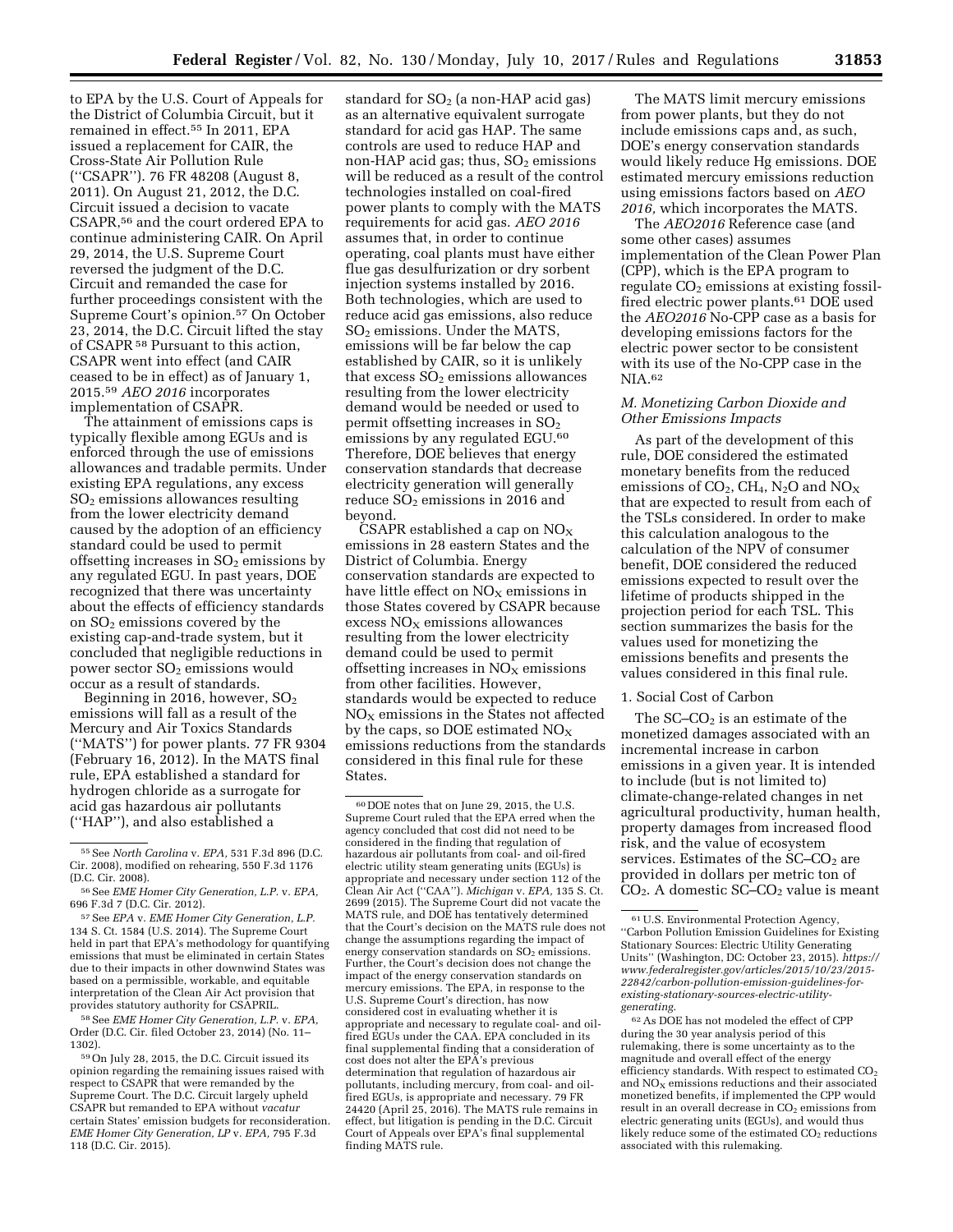to reflect the value of damages in the United States resulting from a unit change in  $CO<sub>2</sub>$  emissions, while a global SC–CO2 value is meant to reflect the value of damages worldwide.

Under section 1(b)(6) of Executive Order 12866, ''Regulatory Planning and Review,'' 58 FR 51735 (October 4, 1993), agencies must, to the extent permitted by law, ''assess both the costs and the benefits of the intended regulation and, recognizing that some costs and benefits are difficult to quantify, propose or adopt a regulation only upon a reasoned determination that the benefits of the intended regulation justify its costs.'' The purpose of the  $SC-CO<sub>2</sub>$  estimates presented here is to allow agencies to incorporate the monetized social benefits of reducing  $CO<sub>2</sub>$  emissions into cost-benefit analyses of regulatory actions. The estimates are presented with an acknowledgement of the many uncertainties involved and with a clear understanding that they should be updated over time to reflect increasing knowledge of the science and economics of climate impacts.

As part of the interagency process that developed these  $SC-CO<sub>2</sub>$  estimates, technical experts from numerous agencies met on a regular basis to consider public comments, explore the technical literature in relevant fields, and discuss key model inputs and assumptions. The main objective of this process was to develop a range of SC–  $CO<sub>2</sub>$  values using a defensible set of input assumptions grounded in the existing scientific and economic literatures. In this way, key uncertainties and model differences transparently and consistently inform the range of  $SC$ – $CO<sub>2</sub>$  estimates used in the rulemaking process.

#### a. Monetizing Carbon Dioxide Emissions

When attempting to assess the incremental economic impacts of  $CO<sub>2</sub>$ emissions, the analyst faces a number of challenges. A report from the National Research Council<sup>63</sup> points out that any assessment will suffer from uncertainty, speculation, and lack of information about (1) future emissions of GHGs, (2) the effects of past and future emissions on the climate system, (3) the impact of changes in climate on the physical and biological environment, and (4) the translation of these environmental impacts into economic damages. As a result, any effort to quantify and monetize the harms associated with climate change will raise questions of

science, economics, and ethics and should be viewed as provisional.

Despite the limits of both quantification and monetization, SC– CO2 estimates can be useful in estimating the social benefits of reducing  $CO<sub>2</sub>$  emissions. Although any numerical estimate of the benefits of reducing carbon dioxide emissions is subject to some uncertainty, that does not relieve DOE of its obligation to attempt to factor those benefits into its cost-benefit analysis. Moreover, the interagency working group (IWG) SC– CO2 estimates are well supported by the existing scientific and economic literature. As a result, DOE has relied on the IWG SC–CO<sub>2</sub> estimates in quantifying the social benefits of reducing  $CO<sub>2</sub>$  emissions. DOE estimates the benefits from reduced (or costs from increased) emissions in any future year by multiplying the change in emissions in that year by the  $SC$ – $CO<sub>2</sub>$  values appropriate for that year. The NPV of the benefits can then be calculated by multiplying each of these future benefits by an appropriate discount factor and summing across all affected years.

It is important to emphasize that the current  $SC$ – $CO<sub>2</sub>$  values reflect the IWG's best assessment, based on current data, of the societal effect of  $CO<sub>2</sub>$  emissions. The IWG is committed to updating these estimates as the science and economic understanding of climate change and its impacts on society improves over time. In the meantime, the interagency group will continue to explore the issues raised by this analysis and consider public comments as part of the ongoing interagency process.

As background on the genesis of the IWG estimates, in 2009, an interagency process was initiated to offer a preliminary assessment of how best to quantify the benefits from reducing carbon dioxide emissions. To ensure consistency in how benefits are evaluated across Federal agencies, the Administration sought to develop a transparent and defensible method, specifically designed for the rulemaking process, to quantify avoided climate change damages from reduced  $CO<sub>2</sub>$ emissions. The interagency group did not undertake any original analysis. Instead, it combined  $SC$ – $CO<sub>2</sub>$  estimates from the existing literature to use as interim values until a more comprehensive analysis could be conducted. The outcome of the preliminary assessment by the interagency group was a set of five interim values that represented the first sustained interagency effort within the U.S. government to develop an  $SC-CO<sub>2</sub>$ estimate for use in regulatory analysis. The results of this preliminary effort

were presented in several proposed and final rules issued by DOE and other agencies.

b. Current Approach and Key Assumptions

After the release of the interim values, the IWG reconvened on a regular basis to generate improved  $SC$ – $CO<sub>2</sub>$  estimates. Specially, the IWG considered public comments and further explored the technical literature in relevant fields. It relied on three integrated assessment models commonly used to estimate the SC–CO2: The FUND, DICE, and PAGE models. These models are frequently cited in the peer-reviewed literature and were used in the last assessment of the Intergovernmental Panel on Climate Change (IPCC). Each model was given equal weight in the  $SC$ – $CO<sub>2</sub>$  values that were developed.

Each model takes a slightly different approach to model how changes in emissions result in changes in economic damages. A key objective of the interagency process was to enable a consistent exploration of the three models, while respecting the different approaches to quantifying damages taken by the key modelers in the field. An extensive review of the literature was conducted to select three sets of input parameters for these models: Climate sensitivity, socio-economic and emissions trajectories, and discount rates. A probability distribution for climate sensitivity was specified as an input into all three models. In addition, the IWG used a range of scenarios for the socio-economic parameters and a range of values for the discount rate. All other model features were left unchanged, relying on the model developers' best estimates and judgments.

In 2010, the IWG selected four sets of SC–CO2 values for use in regulatory analyses. Three sets of values are based on the average  $SC$ – $CO<sub>2</sub>$  from the three integrated assessment models, at discount rates of 2.5, 3, and 5 percent. The fourth set, which represents the 95th percentile  $SC$ – $CO<sub>2</sub>$  estimate across all three models at a 3-percent discount rate, was included to represent higherthan-expected impacts from climate change further out in the tails of the SC– CO2 distribution. The values grow in real terms over time. Additionally, the IWG determined that a range of values from 7 percent to 23 percent should be used to adjust the global  $SC$ – $CO<sub>2</sub>$  to calculate domestic effects,64 although

<sup>63</sup>National Research Council. *Hidden Costs of Energy: Unpriced Consequences of Energy Production and Use.* 2009. National Academies Press: Washington, DC.

<sup>64</sup> It is recognized that this calculation for domestic values is approximate, provisional, and highly speculative. There is no *a priori* reason why domestic benefits should be a constant fraction of net global damages over time.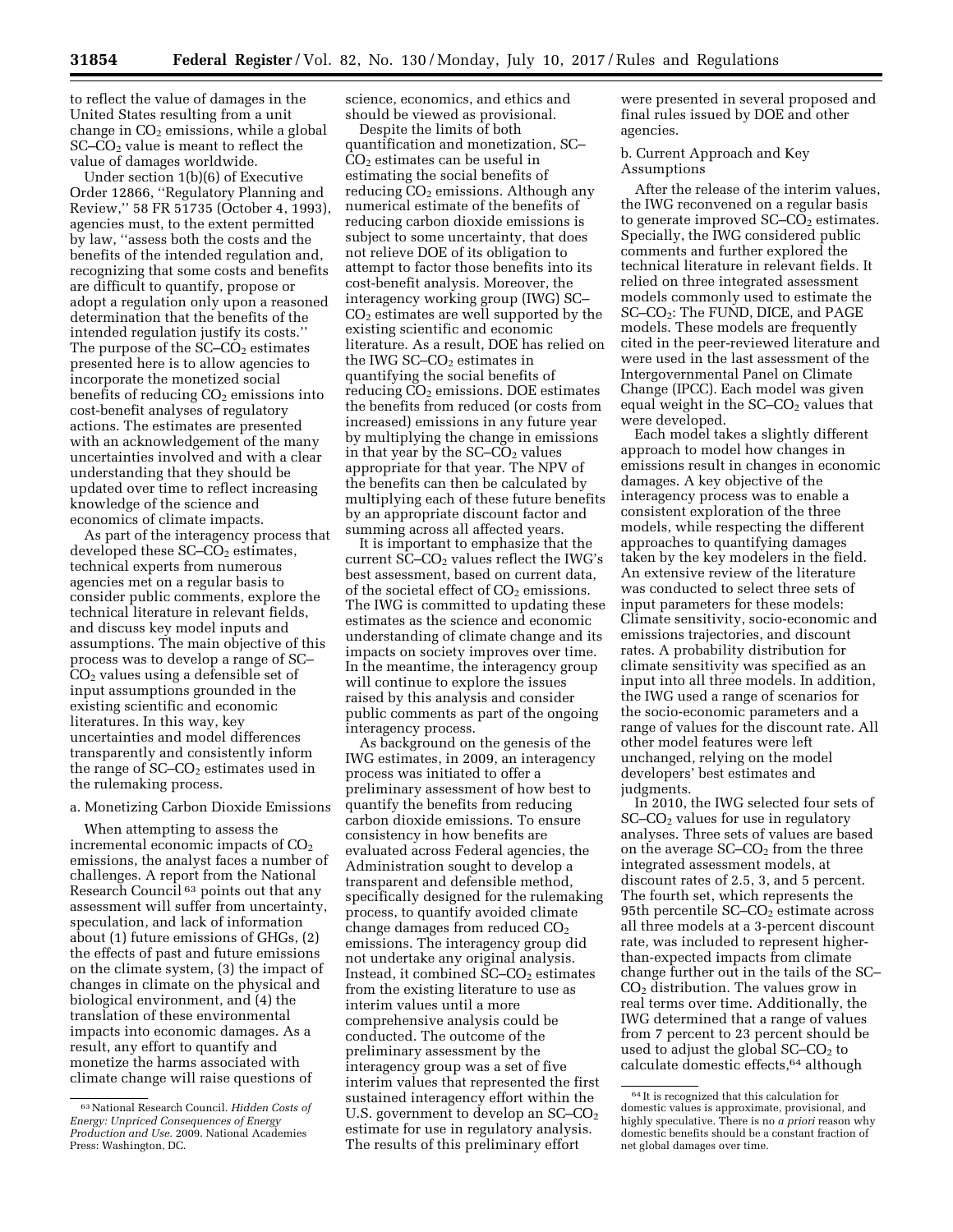preference is given to consideration of the global benefits of reducing  $CO<sub>2</sub>$ 

emissions. Table IV–9 presents the values in the 2010 IWG report.65

## TABLE IV-9-ANNUAL SC-CO<sub>2</sub> VALUES FROM 2010 IWG REPORT

[2007\$ Per metric ton CO<sub>2</sub>]

|      | Discount rate and statistic |         |         |                 |  |
|------|-----------------------------|---------|---------|-----------------|--|
| Year | 5%                          | 3%      | 2.5%    | 3%              |  |
|      | Average                     | Average | Average | 95th percentile |  |
| 2010 | 4.7                         | 21.4    | 35.1    | 64.9            |  |
| 2015 | 5.7                         | 23.8    | 38.4    | 72.8            |  |
| 2020 | 6.8                         | 26.3    | 41.7    | 80.7            |  |
| 2025 | 8.2                         | 29.6    | 45.9    | 90.4            |  |
| 2030 | 9.7                         | 32.8    | 50.0    | 100.0           |  |
| 2035 | 11.2                        | 36.0    | 54.2    | 109.7           |  |
| 2040 | 12.7                        | 39.2    | 58.4    | 119.3           |  |
| 2045 | 14.2                        | 42.1    | 61.7    | 127.8           |  |
| 2050 | 15.7                        | 44.9    | 65.0    | 136.2           |  |

In 2013 the IWG released an update (which was revised in July 2015) that contained  $SC$ – $CO<sub>2</sub>$  values that were generated using the most recent versions of the three integrated assessment models that have been published in the peer-reviewed literature.66 DOE used these values for this final rule. Table IV–

10 shows the four sets of  $SC$ – $CO<sub>2</sub>$ estimates from the 2013 interagency update (revised July 2015) in 5-year increments from 2010 through 2050. The full set of annual  $SC$ – $CO<sub>2</sub>$  estimates from 2010 through 2050 is reported in appendix 14A of the final rule TSD. The central value that emerges is the average SC–CO2 across models at the 3-percent discount rate. However, for purposes of capturing the uncertainties involved in regulatory impact analysis, the IWG emphasizes the importance of including all four sets of  $SC$ – $CO<sub>2</sub>$  values.

# TABLE IV–10—ANNUAL SC–CO2 VALUES FROM 2013 IWG UPDATE (REVISED JULY 2015)

[2007\$ Per metric ton  $CO<sub>2</sub>$ ]

|      | Discount rate and statistic |         |         |                 |  |
|------|-----------------------------|---------|---------|-----------------|--|
| Year | 5%                          | 3%      | 2.5%    | 3%              |  |
|      | Average                     | Average | Average | 95th percentile |  |
| 2010 | 10                          | 31      | 50      | 86              |  |
| 2015 |                             | 36      | 56      | 105             |  |
| 2020 | 12                          | 42      | 62      | 123             |  |
| 2025 | 14                          | 46      | 68      | 138             |  |
| 2030 | 16                          | 50      | 73      | 152             |  |
| 2035 | 18                          | 55      | 78      | 168             |  |
| 2040 | <b>O1</b>                   | 60      | 84      | 183             |  |
| 2045 | 23                          | 64      | 89      | 197             |  |
| 2050 | 26                          | 69      | 95      | 212             |  |

It is important to recognize that a number of key uncertainties remain, and that current  $SC$ – $CO<sub>2</sub>$  estimates should be treated as provisional and revisable because they will evolve with improved scientific and economic understanding. The interagency group also recognizes that the existing models are imperfect and incomplete. The National Research Council report mentioned previously points out that there is tension between

the goal of producing quantified estimates of the economic damages from an incremental ton of carbon and the limits of existing efforts to model these effects. There are a number of analytical challenges that are being addressed by the research community, including research programs housed in many of the Federal agencies participating in the interagency process to estimate the SC– CO2. The interagency group intends to

periodically review and reconsider those estimates to reflect increasing knowledge of the science and economics of climate impacts, as well as improvements in modeling.67

DOE converted the values from the 2013 interagency report (revised July 2015) to 2015\$ using the implicit price deflator for gross domestic product (GDP) from the Bureau of Economic Analysis. For each of the four sets of

<sup>65</sup>United States Government–Interagency Working Group on Social Cost of Carbon. *Social Cost of Carbon for Regulatory Impact Analysis Under Executive Order 12866.* February 2010. *[www.whitehouse.gov/sites/default/files/omb/](http://www.whitehouse.gov/sites/default/files/omb/inforeg/for-agencies/Social-Cost-of-Carbon-for-RIA.pdf) [inforeg/for-agencies/Social-Cost-of-Carbon-for-](http://www.whitehouse.gov/sites/default/files/omb/inforeg/for-agencies/Social-Cost-of-Carbon-for-RIA.pdf)[RIA.pdf](http://www.whitehouse.gov/sites/default/files/omb/inforeg/for-agencies/Social-Cost-of-Carbon-for-RIA.pdf)*.

<sup>66</sup>United States Government–Interagency Working Group on Social Cost of Carbon. *Technical* 

*Support Document: Technical Update of the Social Cost of Carbon for Regulatory Impact Analysis Under Executive Order 12866.* May 2013. Revised July 2015. *[www.whitehouse.gov/sites/default/files/](http://www.whitehouse.gov/sites/default/files/omb/inforeg/scc-tsd-final-july-2015.pdf) [omb/inforeg/scc-tsd-final-july-2015.pdf](http://www.whitehouse.gov/sites/default/files/omb/inforeg/scc-tsd-final-july-2015.pdf)*.

<sup>67</sup> In November 2013, OMB announced a new opportunity for public comment on the interagency technical support document underlying the revised SCC estimates. 78 FR 70586. (November 26, 2013).

In July 2015 OMB published a detailed summary and formal response to the many comments that were received: This is available at *[www.whitehouse.gov/blog/2015/07/02/estimating](http://www.whitehouse.gov/blog/2015/07/02/estimating-benefits-carbon-dioxide-emissions-reductions)[benefits-carbon-dioxide-emissions-reductions](http://www.whitehouse.gov/blog/2015/07/02/estimating-benefits-carbon-dioxide-emissions-reductions)*. It also stated its intention to seek independent expert advice on opportunities to improve the estimates, including many of the approaches suggested by commenters.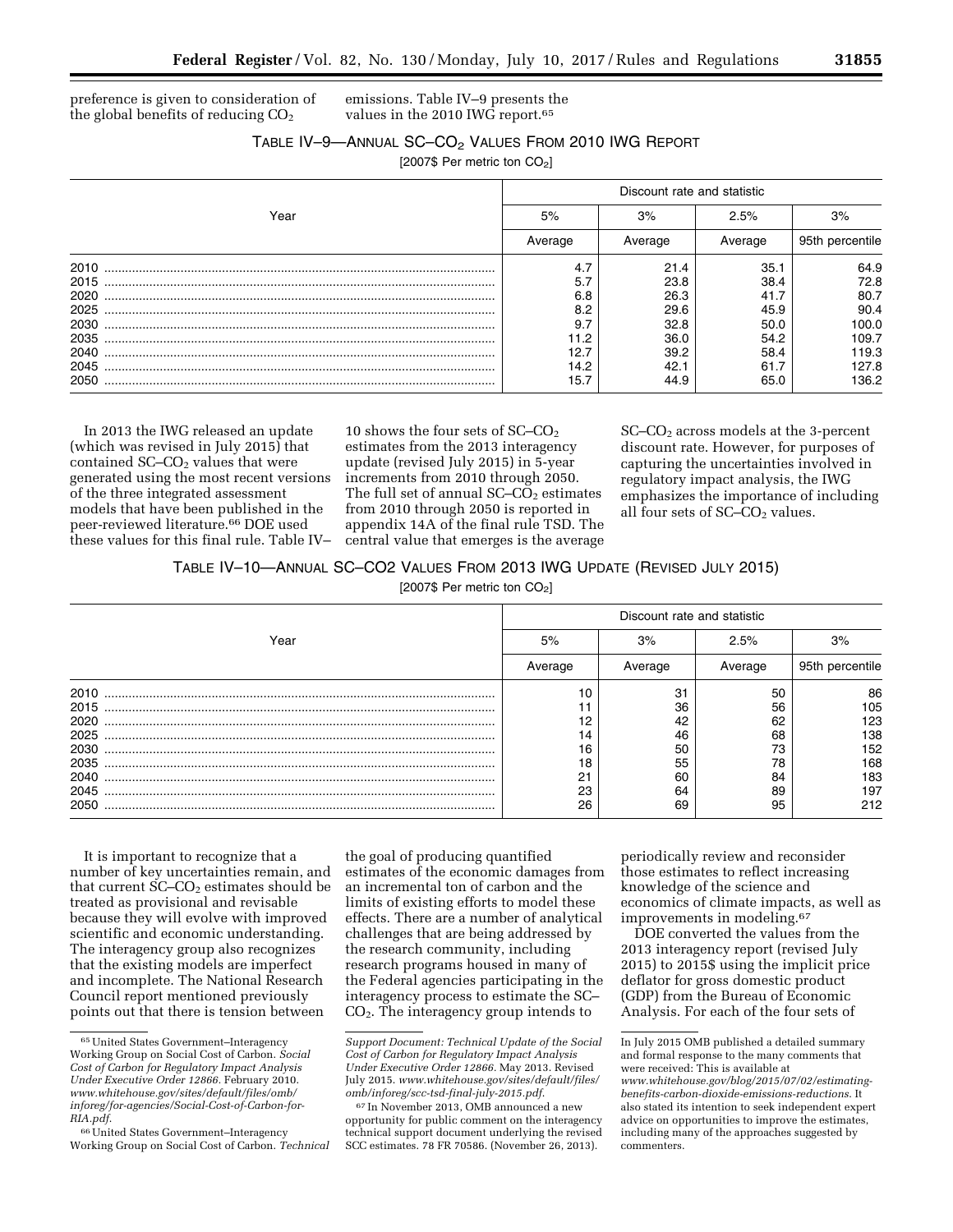SC–CO2 cases, the values for emissions in 2020 are \$13.5, \$47.4, \$69.9, and \$139 per metric ton avoided (values expressed in 2015\$). DOE derived values after 2050 based on the trend in 2010–2050 in each of the four cases in the interagency update.

DOE multiplied the  $CO<sub>2</sub>$  emissions reduction estimated for each year by the  $SC$ – $CO<sub>2</sub>$  value for that year in each of the four cases. To calculate a present value of the stream of monetary values, DOE discounted the values in each of the four cases using the specific discount rate that had been used to obtain the  $SC$ – $CO<sub>2</sub>$  values in each case.

DOE received several comments on the development of and the use of the  $SC$ – $CO<sub>2</sub>$  values in its analyses. A group of trade associations led by the U.S. Chamber of Commerce objected to DOE's continued use of the  $SC$ – $CO<sub>2</sub>$  SCC in the cost-benefit analysis and stated that the  $SC$ – $CO<sub>2</sub>$  SCC calculation should not be used in any rulemaking until it undergoes a more rigorous notice, review, and comment process. (U.S. Chamber of Commerce, No. 86 at p. 4) The Cato Institute stated that the current SC–CO2 SCC estimates are discordant with the best scientific literature on the equilibrium climate sensitivity and the fertilization effect of carbon dioxide, and are based upon the output of integrated assessment models that have little utility because of their great uncertainties. The Cato Institute stated that until the  $SC$ – $CO<sub>2</sub>$  SCC values are corrected, the  $SC-CO<sub>2</sub> SCC$  should be barred from use in this and all other Federal rulemakings. (Cato Institute, No. 87 at pp. 1–2)

In contrast, the Joint Advocates stated that only a partial accounting of the costs of climate change (those most easily monetized) can be provided, which inevitably involves incorporating elements of uncertainty. The Joint Advocates commented that accounting for the economic harms caused by climate change is a critical component of sound benefit-cost analyses of regulations that directly or indirectly limit greenhouse gases. The Joint Advocates stated that several Executive Orders direct Federal agencies to consider non-economic costs and benefits, such as environmental and public health impacts. (Docket No. EERE–2015–BT–STD–0016, Joint Advocates, No. 81 at p. 2–3) Furthermore, the Joint Advocates argued that without an  $SC$ – $CO<sub>2</sub>$  SCC estimate, regulators would by default be using a value of zero for the benefits of reducing carbon pollution, thereby implying that carbon pollution has no costs. The Joint Advocates stated that it would be arbitrary for a Federal agency to weigh

the societal benefits and costs of a rule with significant carbon pollution effects but to assign no value at all to the considerable benefits of reducing carbon pollution. (Docket No. EERE–2015–BT– STD–0016, Joint Advocates, No. 81 at p. 3)

The Joint Advocates stated that assessment and use of the IAMs in developing the  $SC-CO<sub>2</sub>$  SCC values has been transparent. The Joint Advocates further noted that repeated opportunities for public comment demonstrate that the IWG's SC–CO<sub>2</sub> SCC estimates were developed and are being used transparently. (Docket No. EERE– 2015–BT–STD–0016, Joint Advocates, No. 81 at p. 4) The Joint Advocates stated that (1) the IAMs used reflect the best available, peer-reviewed science to quantify the benefits of carbon emission reductions; (2) uncertainty is not a valid reason for rejecting the SC–CO2 SCC analysis, and (3) the IWG was rigorous in addressing uncertainty inherent in estimating the economic cost of pollution. (Joint Advocates, No. 81 at pp. 5, 17–18, 18–19) The Joint Advocates added that the increase in the SC–CO2 SCC estimate in the 2013 update reflects the growing scientific and economic research on the risks and costs of climate change, but is still very likely an underestimate of the  $SC$ – $CO<sub>2</sub>$ SCC. (Docket No. EERE–2015–BT–STD– 0016, Joint Advocates, No. 81 at p. 4)

In response to the comments on the  $SC$ – $CO<sub>2</sub>$  SCC, in conducting the interagency process that developed the SC–CO2 SCC values, technical experts from numerous agencies met on a regular basis to consider public comments, explore the technical literature in relevant fields, and discuss key model inputs and assumptions. Key uncertainties and model differences transparently and consistently inform the range of  $SC-CO<sub>2</sub> SCC$  estimates. These uncertainties and model differences are discussed in the IWG's reports, as are the major assumptions. Specifically, uncertainties in the assumptions regarding climate sensitivity, as well as other model inputs such as economic growth and emissions trajectories, are discussed and the reasons for the specific input assumptions chosen are explained. However, the three integrated assessment models used to estimate the  $SC$ – $CO<sub>2</sub>$  are frequently cited in the peerreviewed literature and were used in the last assessment of the IPCC. In addition, new versions of the models that were used in 2013 to estimate revised SC–  $CO<sub>2</sub>$  values were published in the peerreviewed literature. The GAO report mentioned by IECA noted that the working group's processes and methods

used consensus-based decision making, relied on existing academic literature and models, and took steps to disclose limitations and incorporate new information.68 Although uncertainties remain, the revised  $SC$ – $CO<sub>2</sub>$  values are based on the best available scientific information on the impacts of climate change. The current estimates of the SC–CO2 have been developed over many years, using the best science available, and with input from the public.69 DOE notes that not using SC– CO2 estimates because of uncertainty would be tantamount to assuming that the benefits of reduced carbon emissions are zero, which is inappropriate. Furthermore, the commenters have not offered alternative estimates of the  $SC$ – $CO<sub>2</sub>$  that they believe are more accurate.

The Cato Institute also stated that the SC–CO<sub>2</sub> approach is at odds with existing OMB guidelines for preparing regulatory analyses. (Cato Institute, No. 87 at p. 1)

OMB Circular A–4 provides two suggested discount rates for use in regulatory analysis: 3-percent and 7 percent. Circular A–4 states that the 3 percent discount rate is appropriate for ''regulation [that] primarily and directly affects private consumption (*e.g.,*  through higher consumer prices for goods and services).'' The interagency working group that developed the SC– CO2 values for use by Federal agencies examined the economics literature and concluded that the consumption rate of interest is the correct concept to use in evaluating the net social costs of a marginal change in  $CO<sub>2</sub>$  emissions, as the impacts of climate change are measured in consumption-equivalent units in the three models used to estimate the  $SC$ – $CO<sub>2</sub>$ . The interagency working group chose to use three discount rates to span a plausible range of constant discount rates: 2.5, 3, and 5 percent per year. The central value, 3 percent, is consistent with estimates provided in the economics literature and OMB's Circular A–4 guidance for the consumption rate of interest.

Regarding the use of global SC–CO2 values, DOE's analysis estimates both

<sup>68</sup>*[www.gao.gov/products/GAO-14-663](http://www.gao.gov/products/GAO-14-663)*. (Last accessed September 22, 2016)

<sup>69</sup> In November 2013, OMB announced a new opportunity for public comment on the interagency technical support document underlying the revised SC–CO2 estimates. In July 2015, OMB published a detailed summary and formal response to the many comments that were received. See *[www.whitehouse.gov/blog/2015/07/02/estimating](http://www.whitehouse.gov/blog/2015/07/02/estimating-benefits-carbon-dioxide-emissions-reductions)[benefits-carbon-dioxide-emissions-reductions](http://www.whitehouse.gov/blog/2015/07/02/estimating-benefits-carbon-dioxide-emissions-reductions)*. OMB also stated its intention to seek independent expert advice on opportunities to improve the estimates, including many of the approaches suggested by commenters.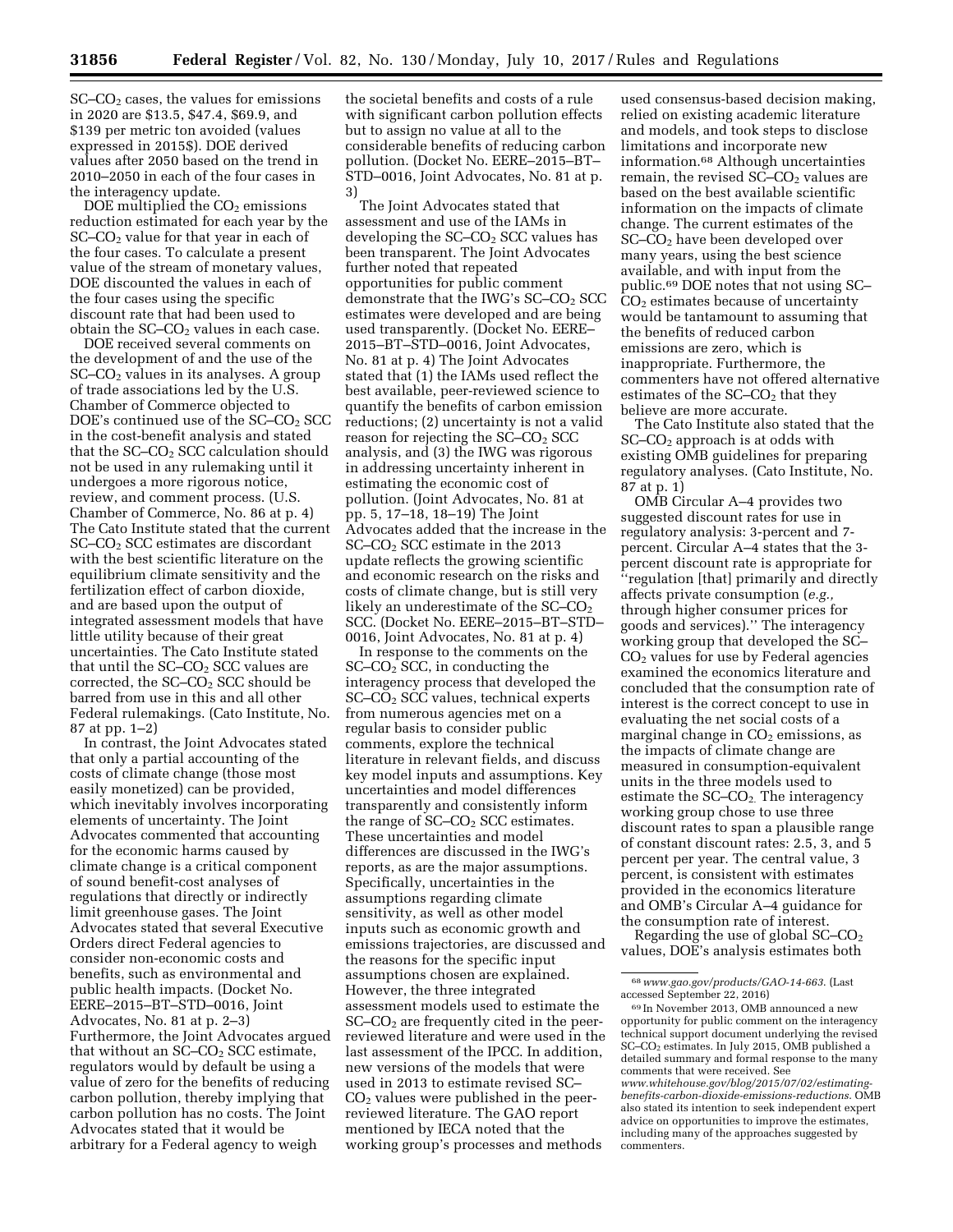global and domestic benefits of  $CO<sub>2</sub>$ emissions reductions. Following the recommendation of the IWG, DOE places more focus on a global measure of SC–CO2. The climate change problem is highly unusual in at least two respects. First, it involves a global externality: Emissions of most greenhouse gases contribute to damages around the world even when they are emitted in the United States. Consequently, to address the global nature of the problem, the  $SC$ – $CO<sub>2</sub>$  must incorporate the full (global) damages caused by domestic GHG emissions. Second, climate change presents a problem that the United States alone cannot solve. Even if the United States were to reduce its greenhouse gas emissions to zero, that step would be far from enough to avoid substantial climate change. Other countries would also need to take action to reduce emissions if significant changes in the global climate are to be avoided. Emphasizing the need for a global solution to a global problem, the United States has been actively involved in seeking international agreements to reduce emissions and in encouraging other nations, including emerging major economies, to take significant steps to reduce emissions. When these considerations are taken as a whole, the interagency group concluded that a global measure of the benefits from reducing U.S. emissions is preferable. DOE's approach is supported by the requirement to weigh the need for national energy conservation, as one of the main reasons for national energy conservation is to contribute to efforts to mitigate the effects of global climate change.

2. Social Cost of Methane and Nitrous Oxide

The Joint Advocates stated that EPA and other agencies have begun using a methodology developed to specifically measure the social cost of methane in recent proposed rulemakings, and recommended that DOE should use the social cost of methane metric to more accurately reflect the true benefits of energy conservation standards. They stated that the methodology in the study used to develop the social cost of methane provides reasonable estimates that reflect updated evidence and provide consistency with the

Government's accepted methodology for estimating the  $SC-CO<sub>2</sub>$ . (Docket No. EERE–2015–BT–STD–0016, Joint Advocates, No. 81 at pp. 19–20)

While carbon dioxide is the most prevalent greenhouse gas emitted into the atmosphere, other GHGs are also important contributors. These include methane and nitrous oxide. Global warming potential values (''GWPs'') are often used to convert emissions of non- $CO<sub>2</sub>$  GHGs to  $CO<sub>2</sub>$ -equivalents to facilitate comparison of policies and inventories involving different GHGs. While GWPs allow for some useful comparisons across gases on a physical basis, using the social cost of carbon to value the damages associated with changes in  $CO<sub>2</sub>$ -equivalent emissions is not optimal. This is because non- $CO<sub>2</sub>$ GHGs differ not just in their potential to absorb infrared radiation over a given time frame, but also in the temporal pathway of their impact on radiative forcing, which is relevant for estimating their social cost but not reflected in the GWP. Physical impacts other than temperature change also vary across gases in ways that are not captured by GWP.

In light of these limitations and the paucity of peer-reviewed estimates of the social cost of non- $CO<sub>2</sub>$  gases in the literature, the 2010 SC– $CO<sub>2</sub>$  Technical Support Document did not include an estimate of the social cost of non- $CO<sub>2</sub>$ GHGs and did not endorse the use of GWP to approximate the value of non-CO2 emission changes in regulatory analysis. Instead, the IWG noted that more work was needed to link non- $CO<sub>2</sub>$ GHG emission changes to economic impacts.

Since that time, new estimates of the social cost of non-CO<sub>2</sub> GHG emissions have been developed in the scientific literature, and a recent study by Marten *et al.* (2015) provided the first set of published estimates for the social cost of  $CH<sub>4</sub>$  and N<sub>2</sub>O emissions that are consistent with the methodology and modeling assumptions underlying the IWG SC–CO<sup>2</sup> estimates.70 Specifically, Marten *et al*. used the same set of three integrated assessment models, five socioeconomic and emissions scenarios,

equilibrium climate sensitivity distribution, three constant discount rates, and the aggregation approach used by the IWG to develop the  $SC$ – $CO<sub>2</sub>$ estimates. An addendum to the IWG's Technical Support Document on Social Cost of Carbon for Regulatory Impact Analysis under Executive Order 12866 summarizes the Marten *et al*. methodology and presents the SC–CH4 and SC–N2O estimates from that study as a way for agencies to incorporate the social benefits of reducing  $CH_4$  and  $N_2O$ emissions into benefit-cost analyses of regulatory actions that have small, or ''marginal,'' impacts on cumulative global emissions.71

The methodology and estimates described in the addendum have undergone multiple stages of peer review and their use in regulatory analysis has been subject to public comment. The estimates are presented with an acknowledgement of the limitations and uncertainties involved and with a clear understanding that they should be updated over time to reflect increasing knowledge of the science and economics of climate impacts, just as the IWG has committed to do for the SC–CO2. The OMB has determined that the use of the Marten *et al.* estimates in regulatory analysis is consistent with the requirements of OMB's Information Quality Guidelines Bulletin for Peer Review and OMB Circular ASC–4.

The SC–CH<sub>4</sub> and SC–N<sub>2</sub>O estimates are presented in Table IV–11. Following the same approach as with the  $SC$ – $CO<sub>2</sub>$ , values for 2010, 2020, 2030, 2040, and 2050 are calculated by combining all outputs from all scenarios and models for a given discount rate. Values for the years in between are calculated using linear interpolation. The full set of annual SC–CH<sub>4</sub> and SC– $N_2O$  estimates between 2010 and 2050 is reported in appendix 14SC–A of the final rule TSD. DOE derived values after 2050 based on the trend in 2010SC–2050 in each of the four cases in the IWG addendum.

<sup>70</sup>Marten, A.L., Kopits, E.A., Griffiths, C.W., Newbold, S.C., and A. Wolverton. 2015. Incremental CH4 and N2O Mitigation Benefits Consistent with the U.S. Government's SC–CO<sub>2</sub> Estimates. *Climate Policy.* 15(2): 272SC–298 (published online, 2014).

<sup>71</sup>United States Government—Interagency Working Group on Social Cost of Greenhouse Gases. Addendum to Technical Support Document on Social Cost of Carbon for Regulatory Impact Analysis under Executive Order 12866: Application of the Methodology to Estimate the Social Cost of Methane and the Social Cost of Nitrous Oxide. August 2016. *[www.whitehouse.gov/sites/default/](http://www.whitehouse.gov/sites/default/files/omb/inforeg/august_2016_sc_ch4_sc_n2o_addendum_final_8_26_16.pdf) [files/omb/inforeg/august](http://www.whitehouse.gov/sites/default/files/omb/inforeg/august_2016_sc_ch4_sc_n2o_addendum_final_8_26_16.pdf)*\_*2016*\_*sc*\_*ch4*\_*sc*\_*n2o*\_ *[addendum](http://www.whitehouse.gov/sites/default/files/omb/inforeg/august_2016_sc_ch4_sc_n2o_addendum_final_8_26_16.pdf)*\_*final*\_*8*\_*26*\_*16.pdf*.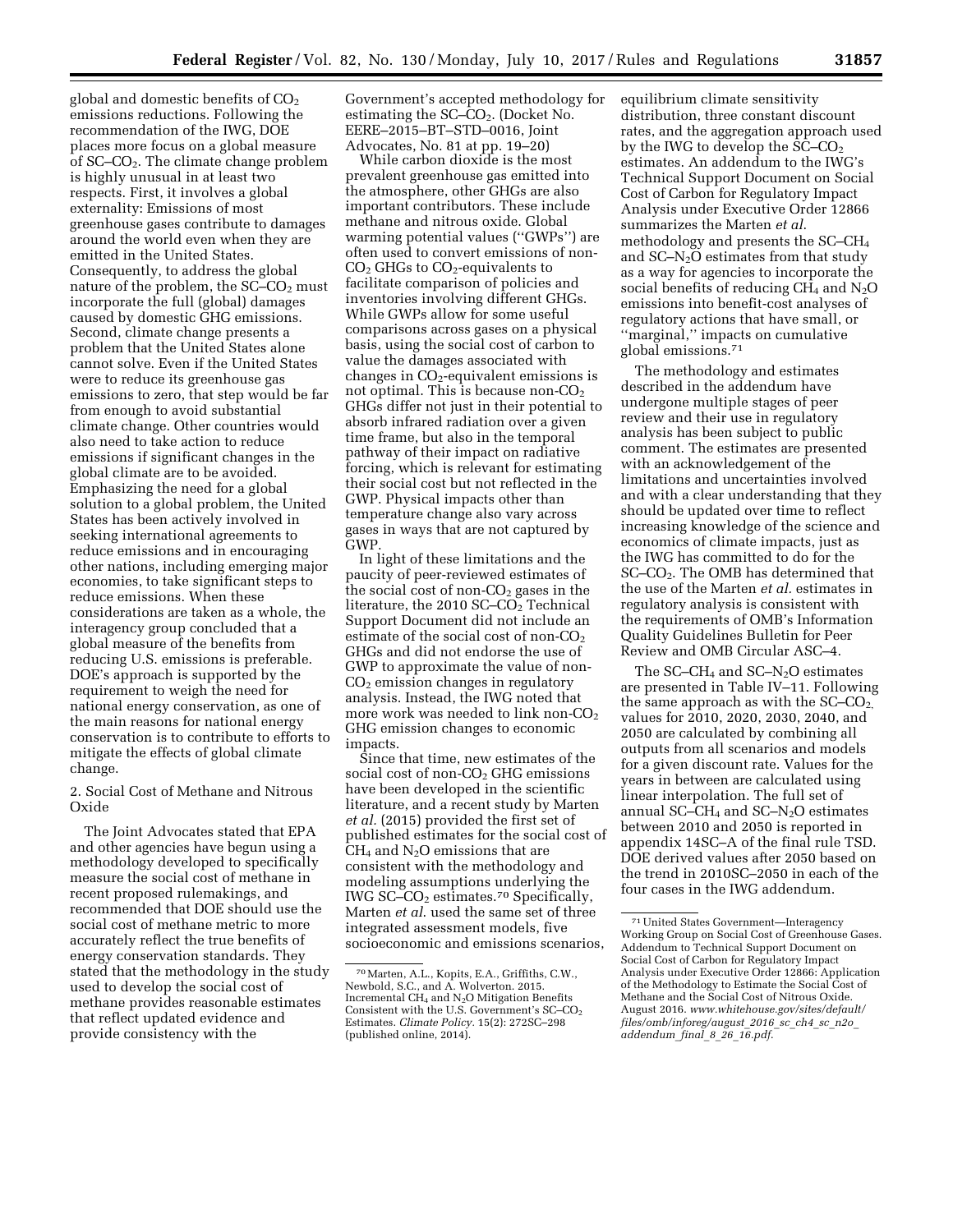|      | $SC-CHA$                    |         |         |            | $SC-N2O$                    |         |         |            |
|------|-----------------------------|---------|---------|------------|-----------------------------|---------|---------|------------|
|      | Discount rate and statistic |         |         |            | Discount rate and statistic |         |         |            |
| Year | 5%                          | 3%      | 2.5%    | 3%         | 5%                          | 3%      | 2.5%    | 3%         |
|      |                             |         |         | 95th       |                             |         |         | 95th       |
|      | Average                     | Average | Average | percentile | Average                     | Average | Average | percentile |
|      | 370                         | 870     | 1,200   | 2,400      | 3,400                       | 12,000  | 18,000  | 31,000     |
|      | 450                         | 1,000   | 1,400   | 2,800      | 4,000                       | 13,000  | 20,000  | 35,000     |
|      | 540                         | 1.200   | 1.600   | 3,200      | 4,700                       | 15,000  | 22,000  | 39,000     |
|      | 650                         | 1,400   | 1,800   | 3,700      | 5,500                       | 17,000  | 24.000  | 44,000     |
|      | 760                         | 1.600   | 2,000   | 4,200      | 6,300                       | 19.000  | 27,000  | 49,000     |
|      | 900                         | 1,800   | 2,300   | 4,900      | 7,400                       | 21,000  | 29,000  | 55,000     |
|      | 000. ا                      | 2,000   | 2,600   | 5,500      | 8,400                       | 23,000  | 32,000  | 60,000     |
|      | ,200                        | 2,300   | 2,800   | 6,100      | 9,500                       | 25,000  | 34,000  | 66,000     |
|      | .300                        | 2,500   | 3,100   | 6,700      | 11,000                      | 27,000  | 37,000  | 72,000     |

# TABLE IV–11—ANNUAL SC–CH4 AND SC–N2O ESTIMATES FROM 2016 IWG ADDENDUM [2007\$ per metric ton]

DOE multiplied the  $CH_4$  and  $N_2O$ emissions reduction estimated for each year by the  $SC-CH_4$  and  $SC-N_2O$ estimates for that year in each of the four cases. To calculate a present value of the stream of monetary values, DOE discounted the values in each of the four cases using the specific discount rate that had been used to obtain the SC–CH4 and SC–N2O estimates in each case.

#### 3. Social Cost of Other Air Pollutants

As noted previously, DOE estimated how the considered energy conservation standards would reduce site  $NO<sub>x</sub>$ emissions nationwide and decrease power sector  $NO<sub>x</sub>$  emissions in those 22 States not affected by CSAPRIL

DOE estimated the monetized value of  $NO<sub>x</sub>$  emissions reductions from electricity generation using benefit per ton estimates from the *Regulatory Impact Analysis for the Clean Power Plan Final Rule,* published in August 2015 by EPA's Office of Air Quality Planning and Standards.72 The report includes high and low values for  $\overline{NO_X}$ (as PM2.5) for 2020, 2025, and 2030 using discount rates of 3 percent and 7 percent; these values are presented in appendix 14B of the final rule TSD. DOE primarily relied on the low estimates to be conservative.73 The

national average low values for 2020 (in 2015\$) are \$3,187/ton at 3-percent discount rate and \$2,869/ton at 7 percent discount rate. DOE developed values specific to the sector for WICF refrigeration systems using a method described in appendix 14B of the final rule TSD. For this analysis DOE used linear interpolation to define values for the years between 2020 and 2025 and between 2025 and 2030; for years beyond 2030 the value is held constant.

DOE estimated the monetized value of  $NO<sub>x</sub>$  emissions reductions from gas WICF refrigeration systems using benefit per ton estimates from the EPA's ''Technical Support Document Estimating the Benefit per Ton of Reducing PM2.5 Precursors from 17 Sectors."<sup>74</sup> Although none of the sectors refers specifically to residential and commercial buildings, DOE believes that the sector called ''Area sources'' would be a reasonable proxy for residential and commercial buildings. ''Area sources'' represents all emission sources for which states do not have exact (point) locations in their emissions inventories. Since exact locations would tend to be associated with larger sources, ''area sources'' would be fairly representative of small dispersed sources like homes and businesses. The EPA Technical Support Document provides high and low estimates for 2016, 2020, 2025, and 2030 at 3- and 7-percent discount rates. As

74*[www.epa.gov/sites/production/files/2014-10/](http://www.epa.gov/sites/production/files/2014-10/documents/sourceapportionmentbpttsd.pdf) [documents/sourceapportionmentbpttsd.pdf.](http://www.epa.gov/sites/production/files/2014-10/documents/sourceapportionmentbpttsd.pdf)* 

with the benefit per ton estimates for  $NO<sub>x</sub>$  emissions reductions from electricity generation, DOE primarily relied on the low estimates to be conservative.

DOE multiplied the emissions reduction (in tons) in each year by the associated \$/ton values, and then discounted each series using discount rates of 3 percent and 7 percent as appropriate.

DOE is evaluating appropriate monetization of reduction in other emissions in energy conservation standards rulemakings. DOE has not included monetization of those emissions in the current analysis but notes that it would not expect the inclusion of such values to change its analysis or conclusions with respect to the adopted standards.

## *N. Utility Impact Analysis*

The utility impact analysis estimates several effects on the electric power generation industry that would result from the adoption of new or amended energy conservation standards. The utility impact analysis estimates the changes in installed electrical capacity and generation that would result for each TSL. The analysis is based on published output from the NEMS associated with *AEO 2016.* NEMS produces the *AEO* Reference case, as well as a number of side cases that estimate the economy-wide impacts of changes to energy supply and demand. For the current analysis, impacts are quantified by comparing the levels of electricity sector generation, installed capacity, fuel consumption and emissions consistent with the projections described on page E–8 of *AEO 2016* and various side cases. Details of the methodology are provided

<sup>72</sup>Available at *[www.epa.gov/cleanpowerplan/](http://www.epa.gov/cleanpowerplan/clean-power-plan-final-rule-regulatory-impact-analysis) [clean-power-plan-final-rule-regulatory-impact](http://www.epa.gov/cleanpowerplan/clean-power-plan-final-rule-regulatory-impact-analysis)[analysis.](http://www.epa.gov/cleanpowerplan/clean-power-plan-final-rule-regulatory-impact-analysis)* See Tables 4A–3, 4A–4, and 4A–5 in the report. The U.S. Supreme Court has stayed the rule implementing the Clean Power Plan until the current litigation against it concludes. *Chamber of Commerce, et al.* v. *EPA, et al.*, Order in Pending Case, 577 U.S. (2016), 136 S.Ct. 999.). However, the benefit-per-ton estimates established in the Regulatory Impact Analysis for the Clean Power Plan are based on scientific studies that remain valid irrespective of the legal status of the Clean Power Plan.

 $73$  For the monetized NO<sub>x</sub> benefits associated with PM2.5, the related benefits are primarily based on an estimate of premature mortality derived from

the ACS study (Krewski *et al.* 2009), which is the lower of the two EPA central tendencies. Using the lower value is more conservative when making the policy decision concerning whether a particular standard level is economically justified. If the benefit-per-ton estimates were based on the Six Cities study (Lepuele *et al.* 2012), the values would be nearly two-and-a-half times larger. (See chapter 14 of the final rule TSD for citations for the studies mentioned above.)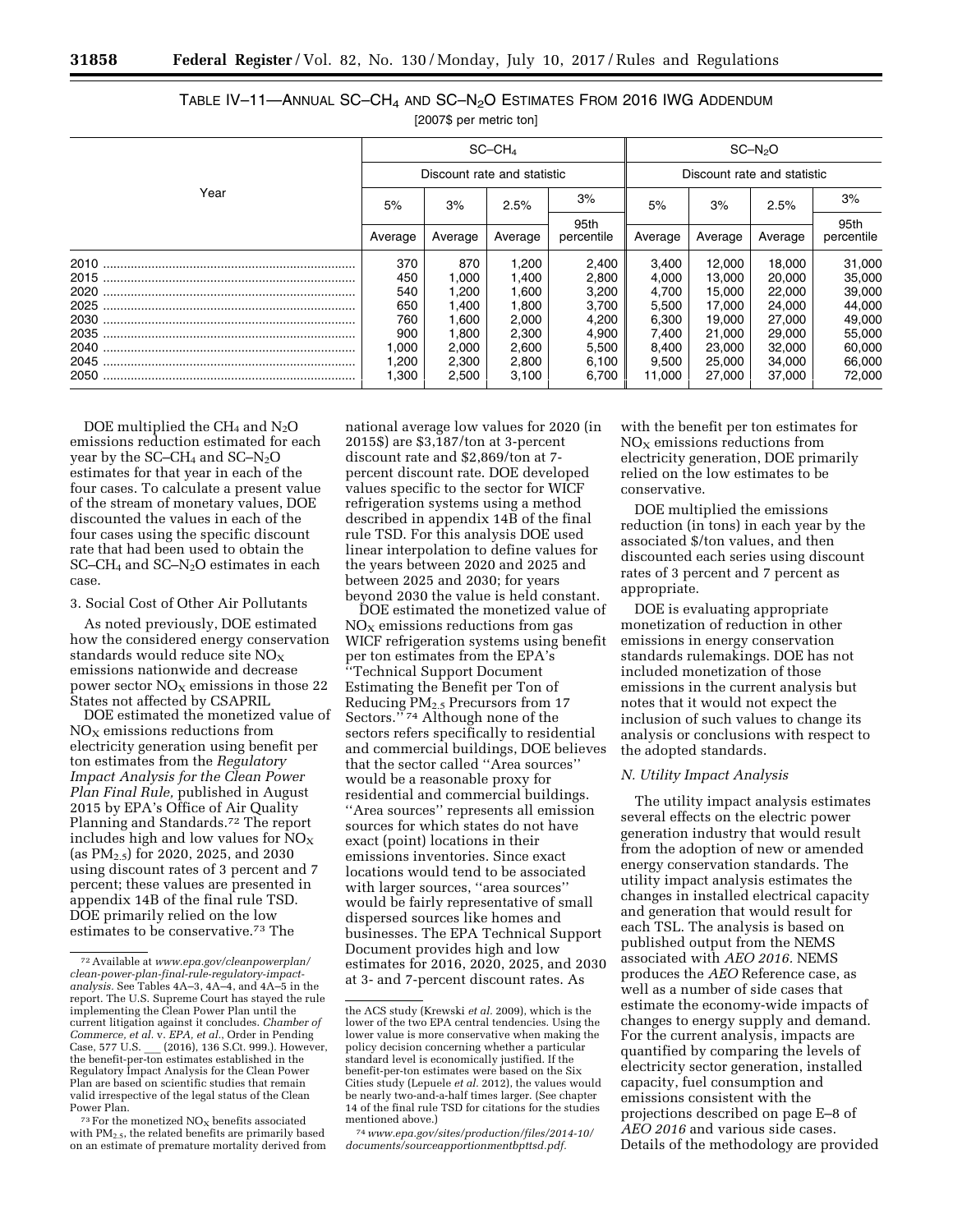in the appendices to chapters 13 and 15 of the final rule TSD.

The output of this analysis is a set of time-dependent coefficients that capture the change in electricity generation, primary fuel consumption, installed capacity and power sector emissions due to a unit reduction in demand for a given end use. These coefficients are multiplied by the stream of electricity savings calculated in the NIA to provide estimates of selected utility impacts of potential new or amended energy conservation standards.

### *O. Employment Impact Analysis*

DOE considers employment impacts in the domestic economy as one factor in selecting a standard. Employment impacts from new or amended energy conservation standards include both direct and indirect impacts. Direct employment impacts are any changes in the number of employees of manufacturers of the products subject to standards, their suppliers, and related service firms. The MIA addresses those impacts. Indirect employment impacts are changes in national employment that occur due to the shift in expenditures and capital investment caused by the purchase and operation of more-efficient appliances. Indirect employment impacts from standards consist of the net jobs created or eliminated in the national economy, other than in the manufacturing sector being regulated, caused by (1) reduced spending by consumers on energy, (2) reduced spending on new energy supply by the utility industry, (3) increased consumer spending on the products to which the new standards apply and other goods and services, and (4) the effects of those three factors throughout the economy.

One method for assessing the possible effects on the demand for labor of such shifts in economic activity is to compare sector employment statistics developed by the Labor Department's Bureau of Labor Statistics (''BLS''). BLS regularly publishes its estimates of the number of jobs per million dollars of economic activity in different sectors of the

economy, as well as the jobs created elsewhere in the economy by this same economic activity. Data from BLS indicate that expenditures in the utility sector generally create fewer jobs (both directly and indirectly) than expenditures in other sectors of the economy.75 There are many reasons for these differences, including wage differences and the fact that the utility sector is more capital-intensive and less labor-intensive than other sectors. Energy conservation standards have the effect of reducing consumer utility bills. Because reduced consumer expenditures for energy likely lead to increased expenditures in other sectors of the economy, the general effect of efficiency standards is to shift economic activity from a less labor-intensive sector (*i.e.,* the utility sector) to more labor-intensive sectors (*e.g.,* the retail and service sectors). Thus, the BLS data suggest that net national employment may increase due to shifts in economic activity resulting from energy conservation standards.

DOE estimated indirect national employment impacts for the standard levels considered in this final rule using an input/output model of the U.S. economy called Impact of Sector Energy Technologies version 4 (''ImSET'').76 ImSET is a special-purpose version of the ''U.S. Benchmark National Input-Output'' (I–O) model, which was designed to estimate the national employment and income effects of energy-saving technologies. The ImSET software includes a computer-based I–O model having structural coefficients that characterize economic flows among 187 sectors most relevant to industrial, commercial, and residential building energy use.

DOE notes that ImSET is not a general equilibrium forecasting model, and understands the uncertainties involved in projecting employment impacts, especially changes in the later years of the analysis. Because ImSET does not incorporate price changes, the employment effects predicted by ImSET may over-estimate actual job impacts over the long run for this rule.

Therefore, DOE used ImSET only to generate results for near-term timeframes (2020), where these uncertainties are reduced. For more details on the employment impact analysis, see chapter 16 of the final rule TSD.

#### **V. Analytical Results and Conclusions**

The following section addresses the results from DOE's analyses with respect to the considered energy conservation standards for the considered WICF refrigeration systems. It addresses the TSLs examined by DOE, the projected impacts of each of these levels if adopted as energy conservation standards for the considered WICF refrigeration systems, and the standards levels that DOE is adopting in this final rule. Additional details regarding DOE's analyses are contained in the final rule TSD supporting this document.

### *A. Trial Standard Levels*

DOE analyzed the benefits and burdens of three TSLs for the considered WICF refrigeration systems. These TSLs were developed by combining specific efficiency levels for each of the equipment classes analyzed by DOE. (Efficiency levels for each class are described in section IV.D.10.) DOE presents the results for the TSLs in this document, while the results for all efficiency levels that DOE analyzed are in the final rule TSD.

TSL 3 represents the maximum technologically feasible level. It is also the energy conservation standard level that the Working Group unanimously recommended that DOE adopt. (Term Sheet at EERE–2015–BT–STD–0016– 0056, recommendation #5). TSLs 1 and 2 are direct representations of efficiency levels 1 and 2. These efficiency levels for each class were formulated to divide the gap in efficiency between the baseline and the maximum technologically feasible efficiency level into approximately equal intervals. Table IV–1 shows the mapping of minimum AWEF values for each equipment class and nominal capacity to each TSL.

## TABLE V–1—MAPPING OF AWEF TO TRIAL STANDARD LEVELS

| Equipment component | Equipment class | Nominal<br>capacity<br>Btu/hr | Trial standard level |                      |                      |  |
|---------------------|-----------------|-------------------------------|----------------------|----------------------|----------------------|--|
|                     |                 |                               |                      |                      |                      |  |
|                     | DC.L.           | 6000<br>9000<br>25000         | 1.91<br>2.09<br>2.06 | 1.97<br>2.14<br>2.40 | 2.30<br>2.48<br>2.40 |  |

<sup>75</sup>See U.S. Department of Commerce—Bureau of Economic Analysis. *Regional Multipliers: A User Handbook for the Regional Input-Output Modeling System (RIMS II).* 1997. U.S. Government Printing

Office: Washington, DC. Available at *[www.bea.gov/](http://www.bea.gov/scb/pdf/regional/perinc/meth/rims2.pdf)  [scb/pdf/regional/perinc/meth/rims2.pdf.](http://www.bea.gov/scb/pdf/regional/perinc/meth/rims2.pdf)* 

76Livingston, O.V., S.R. Bender, M.J. Scott, and R.W. Schultz. *ImSET 4.0: Impact of Sector Energy* 

*Technologies Model Description and User's Guide.*  2015. Pacific Northwest National Laboratory: Richland, WA. PNNL–24563.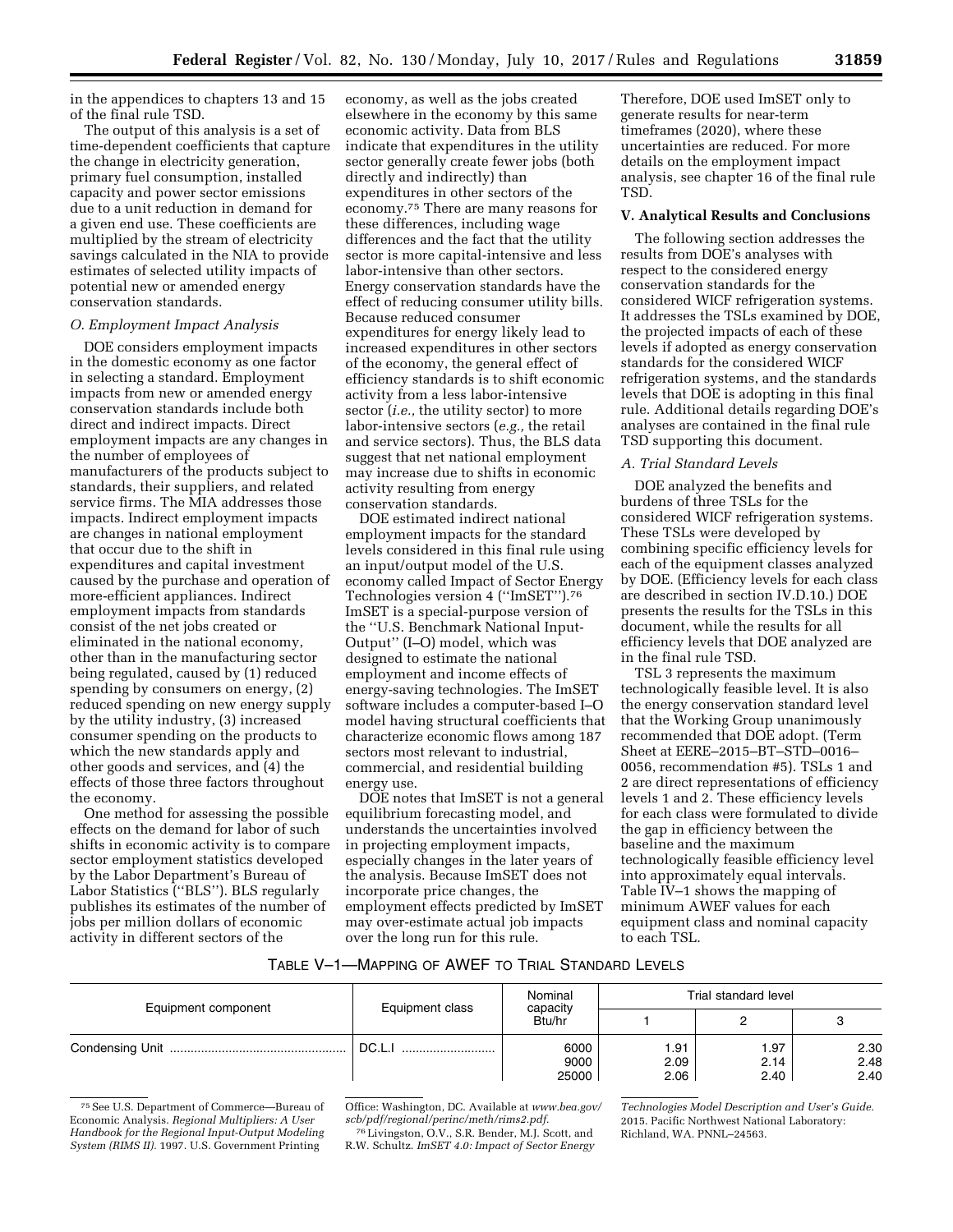| Equipment component |                 | Nominal                         | Trial standard level         |                              |                              |  |
|---------------------|-----------------|---------------------------------|------------------------------|------------------------------|------------------------------|--|
|                     | Equipment class | capacity<br>Btu/hr              |                              | $\overline{2}$               | 3                            |  |
|                     | DC.L.O          | 54000<br>6000<br>9000           | 2.35<br>2.57<br>2.41         | 2.35<br>2.67<br>2.81         | 2.42<br>3.00<br>3.13         |  |
|                     | UC.M<br>        | 25000<br>54000<br>72000<br>4000 | 2.70<br>2.60<br>2.59<br>7.30 | 2.77<br>2.92<br>2.90<br>8.15 | 3.16<br>3.16<br>3.16<br>9.00 |  |
|                     | UC.L            | 9000<br>24000<br>4000           | 7.30<br>7.30<br>3.61         | 8.15<br>8.15<br>3.78         | 9.00<br>9.00<br>3.95<br>4.01 |  |
|                     |                 | 9000<br>18000<br>40000          | 3.69<br>3.88<br>3.88         | 3.85<br>4.02<br>4.02         | 4.15<br>4.15                 |  |

| TABLE V-1—MAPPING OF AWEF TO TRIAL STANDARD LEVELS—Continued |  |
|--------------------------------------------------------------|--|
|--------------------------------------------------------------|--|

*B. Economic Justification and Energy Savings* 

1. Economic Impacts on Individual Consumers

DOE analyzed the economic impacts on consumers of the considered WICF refrigeration systems by looking at what the effects of the standards at each TSL would be on the LCC and PBP. DOE also examined the impacts of potential standards on consumer subgroups. These analyses are discussed below.

a. Life-Cycle Cost and Payback Period

In general, higher-efficiency equipment affects consumers in two ways: (1) Purchase prices for the equipment increase and (2) equipment

annual operating costs decrease. Inputs used for calculating the LCC and PBP include total installed costs (*i.e.,*  equipment price plus installation costs), and operating costs (*i.e.,* annual energy use, energy prices, energy price trends, repair costs, and maintenance costs). The LCC calculation also uses product lifetime and a discount rate. Chapter 8 of the final rule TSD provides detailed information on the LCC and PBP analyses.

The LCC results are the shipmentweighted average of results for each equipment class over system capacity using the weights for each shown in Table IV–6. The results for each TSL were approximated by analyzing the

equipment class and nominal capacity combinations with the closest AWEF rating shown in Table V–1 that was analyzed in the engineering analysis. See chapter 8 of the TSD for more detailed LCC results.

Table V–2 through Table V–20 show the LCC and PBP results for the TSLs considered for each equipment class. In the first of each pair of tables, the simple payback is measured relative to baseline equipment. In the second table, the impacts are measured relative to the efficiency distribution in the no-newstandards case in the compliance year (see section IV.G.1 of this document). Consumers for whom the LCC increases at a given TSL experience a net cost.

TABLE V–2—AVERAGE LCC AND PBP RESULTS BY TRIAL STANDARD LEVEL FOR INDOOR DEDICATED CONDENSING UNITS, LOW-TEMPERATURE

[DC.L.I, condensing unit only]

| <b>TSL</b> | EL | Average costs<br>$(2015\$ |                                   |                               |            | Simple             | Average             |
|------------|----|---------------------------|-----------------------------------|-------------------------------|------------|--------------------|---------------------|
|            |    | Installed<br>cost         | First year's<br>operating<br>cost | Lifetime<br>operating<br>cost | <b>LCC</b> | payback<br>(years) | lifetime<br>(years) |
|            |    | \$3,727                   | \$2,149                           | \$18,320                      | \$20,900   | 0.0                | 10.6                |
|            |    | 3,729                     | 2,146                             | 18,320                        | 20,873     | 0.0                | 10.6                |
| 2          |    | 3,788                     | 2,093                             | 18,019                        | 20,513     | 1.0                | 10.6                |
| 3          |    | 4,006                     | .955                              | 16,689                        | 19,628     | 1.5                | 10.6                |

**Note:** The results for each TSL are calculated assuming that all consumers use equipment at that efficiency level. The PBP is measured relative to the baseline (EL 0) equipment.

| TABLE V—3—AVERAGE LCC SAVINGS RELATIVE TO THE NO-NEW-STANDARDS CASE FOR INDOOR DEDICATED |                                   |  |
|------------------------------------------------------------------------------------------|-----------------------------------|--|
|                                                                                          | CONDENSING UNITS, LOW-TEMPERATURE |  |

[DC.L.I, condensing unit only]

|               |    | Life-cycle cost savings |                                                        |  |
|---------------|----|-------------------------|--------------------------------------------------------|--|
| тс            | EL | Average LCC<br>savings* | Percent of<br>consumers<br>that experience<br>net cost |  |
| ◠<br><u>.</u> |    | \$26<br>387             |                                                        |  |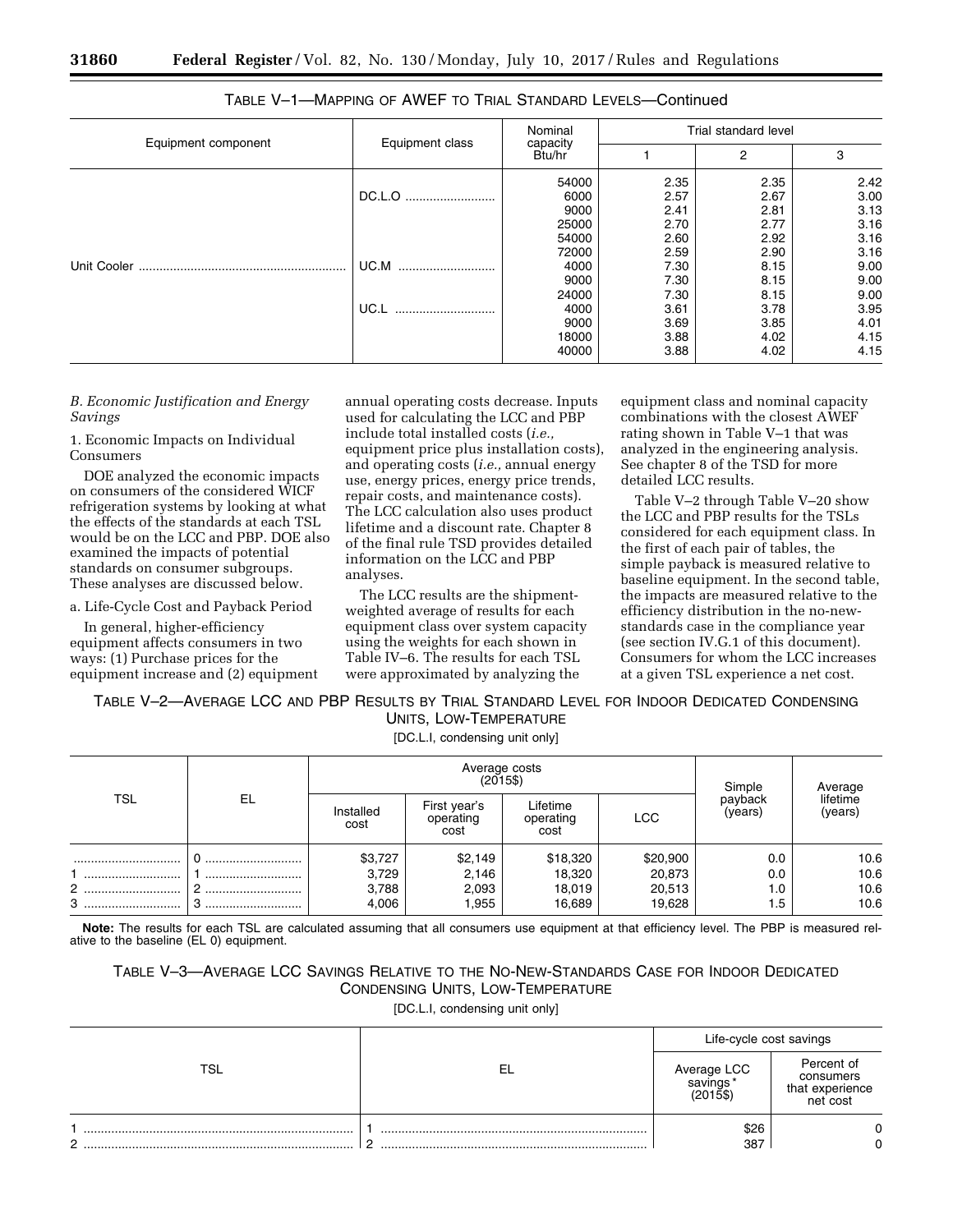# TABLE V–3—AVERAGE LCC SAVINGS RELATIVE TO THE NO-NEW-STANDARDS CASE FOR INDOOR DEDICATED CONDENSING UNITS, LOW-TEMPERATURE—Continued

[DC.L.I, condensing unit only]

|     |    | Life-cycle cost savings                |                                                        |
|-----|----|----------------------------------------|--------------------------------------------------------|
| TSL | EL | Average LCC<br>savings*<br>$(2015$ \$) | Percent of<br>consumers<br>that experience<br>net cost |
| 3   |    | .272                                   | ∩                                                      |

\* The savings represent the average LCC for affected consumers.

# TABLE V–4—AVERAGE LCC AND PBP RESULTS BY TRIAL STANDARD LEVEL FOR OUTDOOR DEDICATED CONDENSING UNITS, LOW-TEMPERATURE

[DC.L.O, condensing unit only]

| TSL        | EL        |                                    | Average costs<br>$(2015\$          | Simple                                 | Average                                |                          |                              |
|------------|-----------|------------------------------------|------------------------------------|----------------------------------------|----------------------------------------|--------------------------|------------------------------|
|            |           | Installed<br>cost                  | First year's<br>operating<br>cost  | Lifetime<br>operating<br>cost          | <b>LCC</b>                             | payback<br>(years)       | lifetime<br>(years)          |
| <br>2<br>3 | <br>£<br> | \$4,508<br>4,533<br>4,585<br>4,914 | \$2,630<br>2,534<br>2,359<br>2,226 | \$22,368<br>21,655<br>20,105<br>19,003 | \$25,587<br>24,834<br>23,490<br>22,748 | 0.0<br>0.1<br>0.4<br>1.2 | 10.5<br>10.5<br>10.5<br>10.5 |

**Note:** The results for each TSL are calculated assuming that all consumers use equipment at that efficiency level. The PBP is measured relative to the baseline (EL 0) equipment.

# TABLE V–5—AVERAGE LCC SAVINGS RELATIVE TO THE NO-NEW-STANDARDS CASE FOR OUTDOOR DEDICATED CONDENSING UNITS, LOW-TEMPERATURE

[DC.L.O, Condensing Unit Only]

|     |            | Life-cycle cost savings    |                                                        |  |
|-----|------------|----------------------------|--------------------------------------------------------|--|
| TSL | -EL        | LCC.<br>Average<br>savings | Percent of<br>consumers<br>that experience<br>net cost |  |
|     |            | \$753                      |                                                        |  |
| C   | <u>_</u>   | 2,097                      |                                                        |  |
| 3   | $\sqrt{2}$ | 2.839                      |                                                        |  |

\* The savings represent the average LCC for affected consumers.

# TABLE V–6—AVERAGE LCC AND PBP RESULTS BY TRIAL STANDARD LEVEL FOR INDOOR PAIRED DEDICATED CONDENSING SYSTEMS, LOW-TEMPERATURE

[DC.L.I, field-paired]

| <b>TSL</b> | EL | Average costs<br>$(2015\$ |                                   |                               |            | Simple             | Average             |
|------------|----|---------------------------|-----------------------------------|-------------------------------|------------|--------------------|---------------------|
|            |    | Installed<br>cost         | First year's<br>operating<br>cost | Lifetime<br>operating<br>cost | <b>LCC</b> | payback<br>(years) | lifetime<br>(years) |
|            |    | \$6,012                   | \$2,147                           | \$15,938                      | \$23,294   | 0.0                | 10.6                |
|            |    | 6,015                     | 2,142                             | 15,929                        | 23,257     | 0.1                | 10.6                |
| 2          |    | 6,078                     | 2,087                             | 15,665                        | 22,877     | 1.0                | 10.6                |
| 3          |    | 6,318                     | .938                              | 16,316                        | 21,922     | 1.5                | 10.6                |

**Note:** The results for each TSL are calculated assuming that all consumers use equipment at that efficiency level. The PBP is measured relative to the baseline (EL 0) equipment.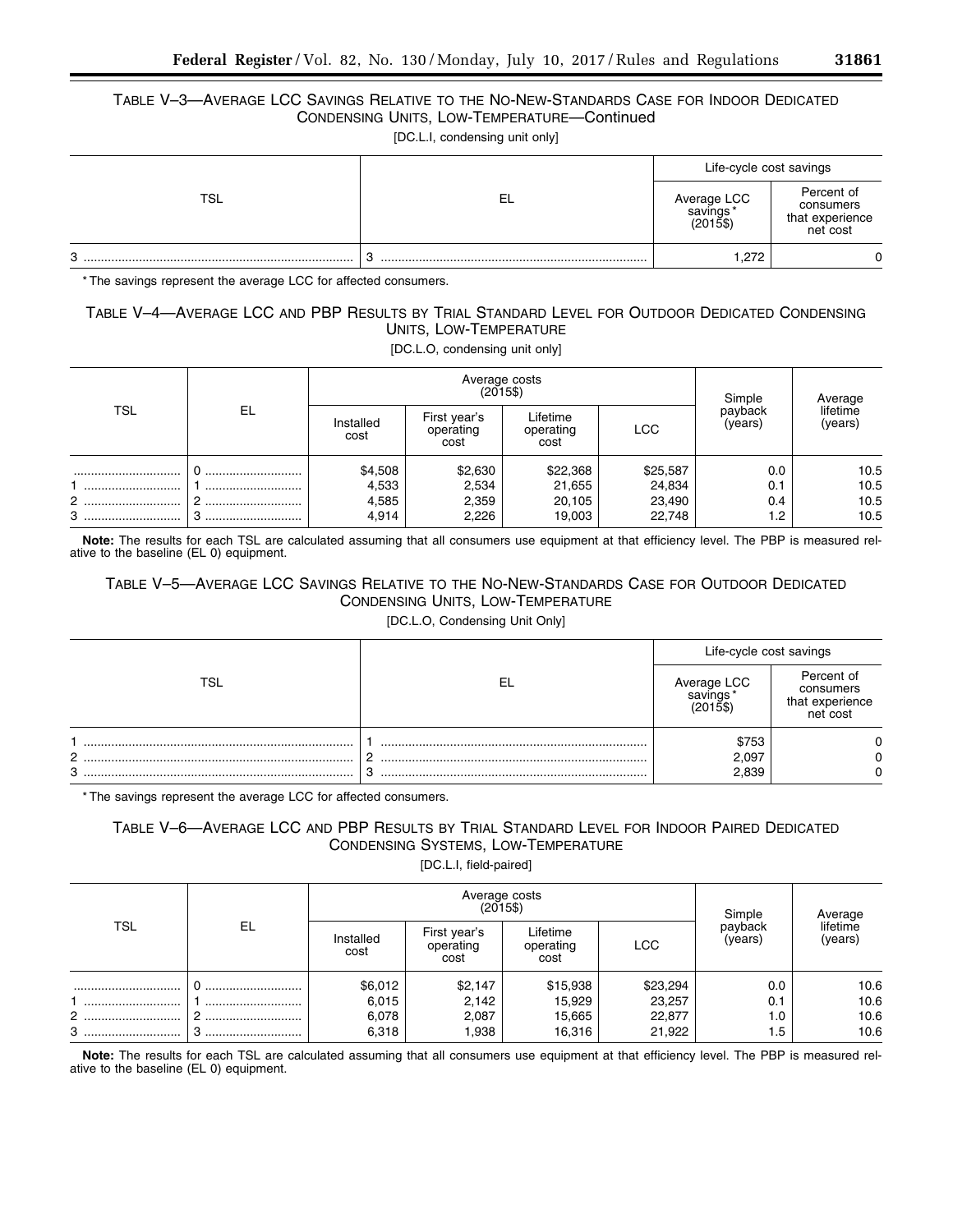# TABLE V–7—AVERAGE LCC SAVINGS RELATIVE TO THE NO-NEW-STANDARDS CASE FOR INDOOR PAIRED DEDICATED CONDENSING SYSTEMS, INDOOR CONDENSING UNITS

[DC.L.I, field-paired]

|         |    | Life-cycle cost savings |                                                        |  |
|---------|----|-------------------------|--------------------------------------------------------|--|
| rsı.    | EL | Average LCC<br>savings* | Percent of<br>consumers<br>that experience<br>net cost |  |
| C.<br>3 |    | \$63<br>442<br>,397     |                                                        |  |

\* The savings represent the average LCC for affected consumers.

# TABLE V–8—AVERAGE LCC AND PBP RESULTS BY TRIAL STANDARD LEVEL FOR OUTDOOR PAIRED DEDICATED CONDENSING SYSTEMS, LOW-TEMPERATURE

[DC.L.O, field-paired]

|            |    |                   | Average costs<br>(2015\$)         | Simple                        | Average    |                    |                     |
|------------|----|-------------------|-----------------------------------|-------------------------------|------------|--------------------|---------------------|
| <b>TSL</b> | EL | Installed<br>cost | First year's<br>operating<br>cost | Lifetime<br>operating<br>cost | <b>LCC</b> | payback<br>(years) | lifetime<br>(years) |
|            |    | \$7,304           | \$2,631                           | \$19,136                      | \$28,435   | 0.0                | 10.5                |
|            |    | 7,331             | 2,530                             | 18,811                        | 27,652     | 0.2                | 10.5                |
|            |    | 7,412             | 2,330                             | 15,688                        | 26,128     | 0.5                | 10.5                |
| 3          |    | 7,830             | 2,155                             | 22,020                        | 25,140     | 1.4                | 10.5                |

**Note:** The results for each TSL are calculated assuming that all consumers use equipment at that efficiency level. The PBP is measured relative to the baseline (EL 0) equipment.

# TABLE V–9—AVERAGE LCC SAVINGS RELATIVE TO THE NO-NEW-STANDARDS CASE FOR OUTDOOR PAIRED DEDICATED CONDENSING SYSTEMS, OUTDOOR CONDENSING UNITS

[DC.L.O, field-paired]

|        |        | Life-cycle cost savings             |                                                        |  |
|--------|--------|-------------------------------------|--------------------------------------------------------|--|
| TSL    | EL     | Average LCC<br>savings'<br>(2015\$` | Percent of<br>consumers<br>that experience<br>net cost |  |
|        |        | \$783                               |                                                        |  |
| C      |        | 2,307                               |                                                        |  |
| C<br>ت | C<br>ັ | 3.294                               |                                                        |  |

\* The savings represent the average LCC for affected consumers.

# TABLE V–10—AVERAGE LCC AND PBP RESULTS BY TRIAL STANDARD LEVEL FOR LOW-TEMPERATURE UNIT COOLERS, ATTACHED TO DEDICATED CONDENSING INDOOR CONDENSING UNITS

[DC.L.I, unit cooler only]

| TSL   | EL |                   | Average costs<br>(2015\$)         | Simple                        | Average  |                    |                     |
|-------|----|-------------------|-----------------------------------|-------------------------------|----------|--------------------|---------------------|
|       |    | Installed<br>cost | First year's<br>operating<br>cost | Lifetime<br>operating<br>cost | LCC      | payback<br>(years) | lifetime<br>(years) |
|       |    | \$2,283           | \$2,147                           | \$18,347                      | \$19,468 | 0.0                | 10.5                |
|       |    | 2,317             | 2,134                             | 18,269                        | 19,396   | $\mathsf{L}$       | 10.5                |
| 2<br> |    | 2,379             | 2,122                             | 18,162                        | 19,361   | 3.6                | 10.5                |
| 3     |    | 2,433             | 2,113                             | 18,062                        | 19,347   | 4.8                | 10.5                |

**Note:** The results for each TSL are calculated assuming that all consumers use equipment at that efficiency level. The PBP is measured relative to the baseline (EL 0) equipment.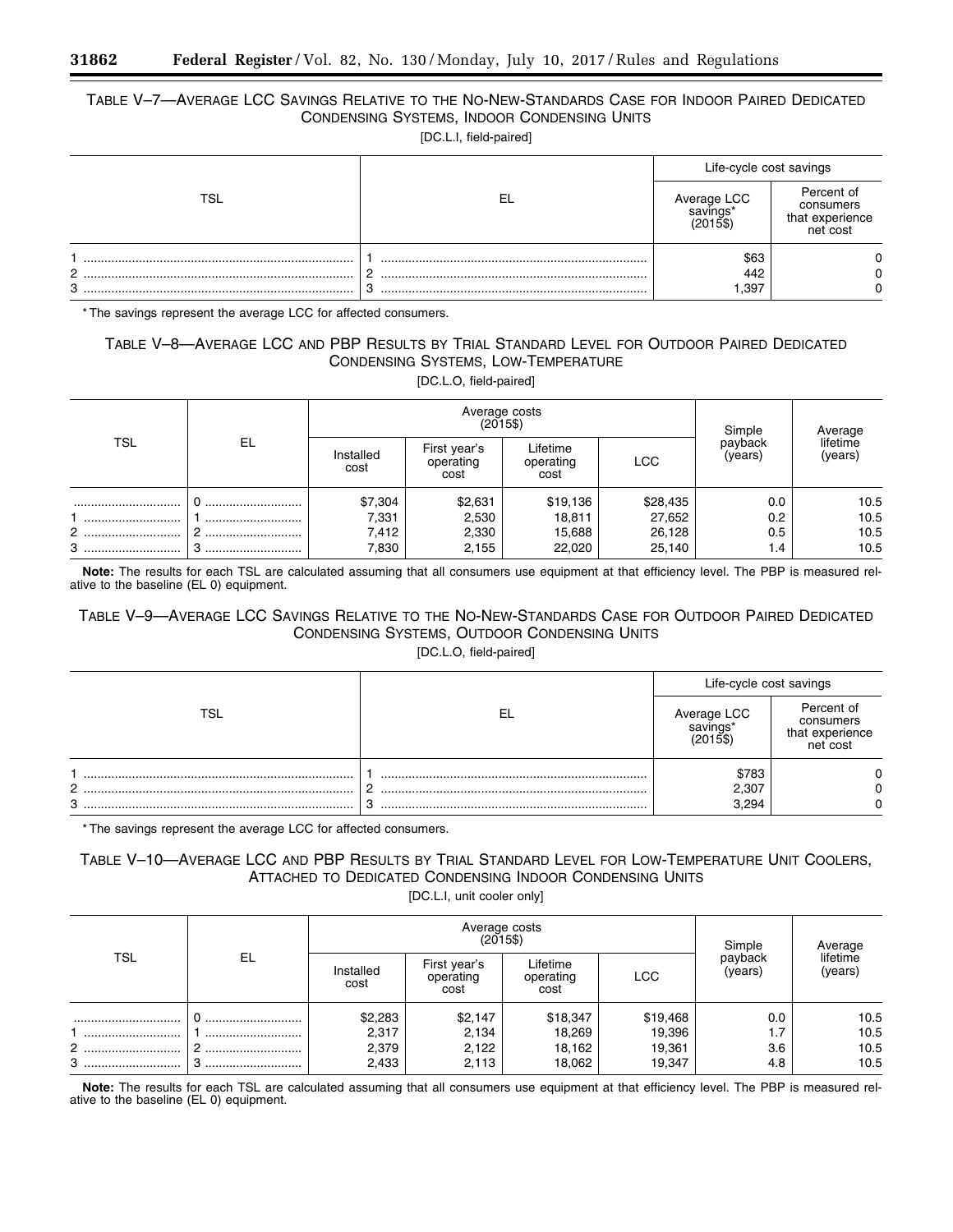# TABLE V–11—AVERAGE LCC SAVINGS RELATIVE TO THE NO-NEW-STANDARDS CASE FOR LOW-TEMPERATURE UNIT COOLERS, ATTACHED TO DEDICATED CONDENSING INDOOR CONDENSING UNITS

[DC.L.I, unit cooler only]

|        |     | Life-cycle cost savings |                                                        |  |
|--------|-----|-------------------------|--------------------------------------------------------|--|
|        | -EL | Average LCC             | Percent of<br>consumers<br>that experience<br>net cost |  |
| C<br>3 |     | \$86<br>121<br>135      | 15                                                     |  |

\* The savings represent the average LCC for affected consumers.

## TABLE V–12—AVERAGE LCC AND PBP RESULTS BY TRIAL STANDARD LEVEL FOR LOW-TEMPERATURE UNIT COOLERS, ATTACHED TO DEDICATED CONDENSING OUTDOOR CONDENSING UNITS [DC.L.O, unit cooler only]

|            |    |                   |                                   | Average costs<br>$(2015\$     |            | Simple             | Average             |
|------------|----|-------------------|-----------------------------------|-------------------------------|------------|--------------------|---------------------|
| <b>TSL</b> | EL | Installed<br>cost | First year's<br>operating<br>cost | Lifetime<br>operating<br>cost | <b>LCC</b> | payback<br>(years) | lifetime<br>(years) |
|            |    | \$2,795           | \$2,630                           | \$22,308                      | \$23,816   | 0.0                | 10.4                |
|            |    | 2,809             | 2,624                             | 22,268                        | 23,782     | 0.6                | 10.4                |
| 2          |    | 2,856             | 2,604                             | 22,151                        | 23,673     | 2.4                | 10.4                |
| 3          |    | 2,969             | 2,572                             | 21,876                        | 23,529     | 4.5                | 10.4                |

**Note:** The results for each TSL are calculated assuming that all consumers use equipment at that efficiency level. The PBP is measured relative to the baseline (EL 0) equipment.

# TABLE V–13—AVERAGE LCC SAVINGS RELATIVE TO THE NO-NEW-STANDARDS CASE FOR LOW-TEMPERATURE UNIT COOLERS, ATTACHED TO DEDICATED CONDENSING OUTDOOR CONDENSING UNITS

[DC.L.O, unit cooler only]

|        |        | Life-cycle cost savings |                                                        |  |
|--------|--------|-------------------------|--------------------------------------------------------|--|
|        | -EL    | Average LCC<br>savings* | Percent of<br>consumers<br>that experience<br>net cost |  |
| C<br>3 | ⌒<br>C | \$35<br>144<br>288      | 3<br>15                                                |  |

\* The savings represent the average LCC for affected consumers.

# TABLE V–14—AVERAGE LCC AND PBP RESULTS BY TRIAL STANDARD LEVEL FOR MEDIUM-TEMPERATURE UNIT COOLERS, ATTACHED TO DEDICATED CONDENSING INDOOR CONDENSING UNITS

[DC.M.I, unit cooler only]

|            |          |                                    |                                    | Average costs<br>$(2015\$            |                                        | Simple                   | Average                      |
|------------|----------|------------------------------------|------------------------------------|--------------------------------------|----------------------------------------|--------------------------|------------------------------|
| <b>TSL</b> | EL.      | Installed<br>cost                  | First year's<br>operating<br>cost  | Lifetime<br>operating<br>cost        | <b>LCC</b>                             | payback<br>(years)       | lifetime<br>(years)          |
| <br>2<br>3 | <br><br> | \$2,187<br>2,187<br>2,218<br>2,227 | \$1,183<br>1,183<br>170. ا<br>.167 | \$10,010<br>10,010<br>9,901<br>9,875 | \$11,583<br>11,583<br>11,511<br>11,497 | 0.0<br>0.0<br>1.8<br>1.9 | 10.5<br>10.5<br>10.5<br>10.5 |

**Note:** The results for each TSL are calculated assuming that all consumers use equipment at that efficiency level. The PBP is measured relative to the baseline (EL 0) equipment.

**Note:** DOE is examining the impacts of unit coolers (UC.M and UC.L) combined with medium-temperature dedicated condensing equipment (DC.M.I and DC.M.O), but DOE is not considering establishing standards for the latter equipment, as they are covered by the June 2014 final rule standards that were not vacated by the Fifth Circuit order.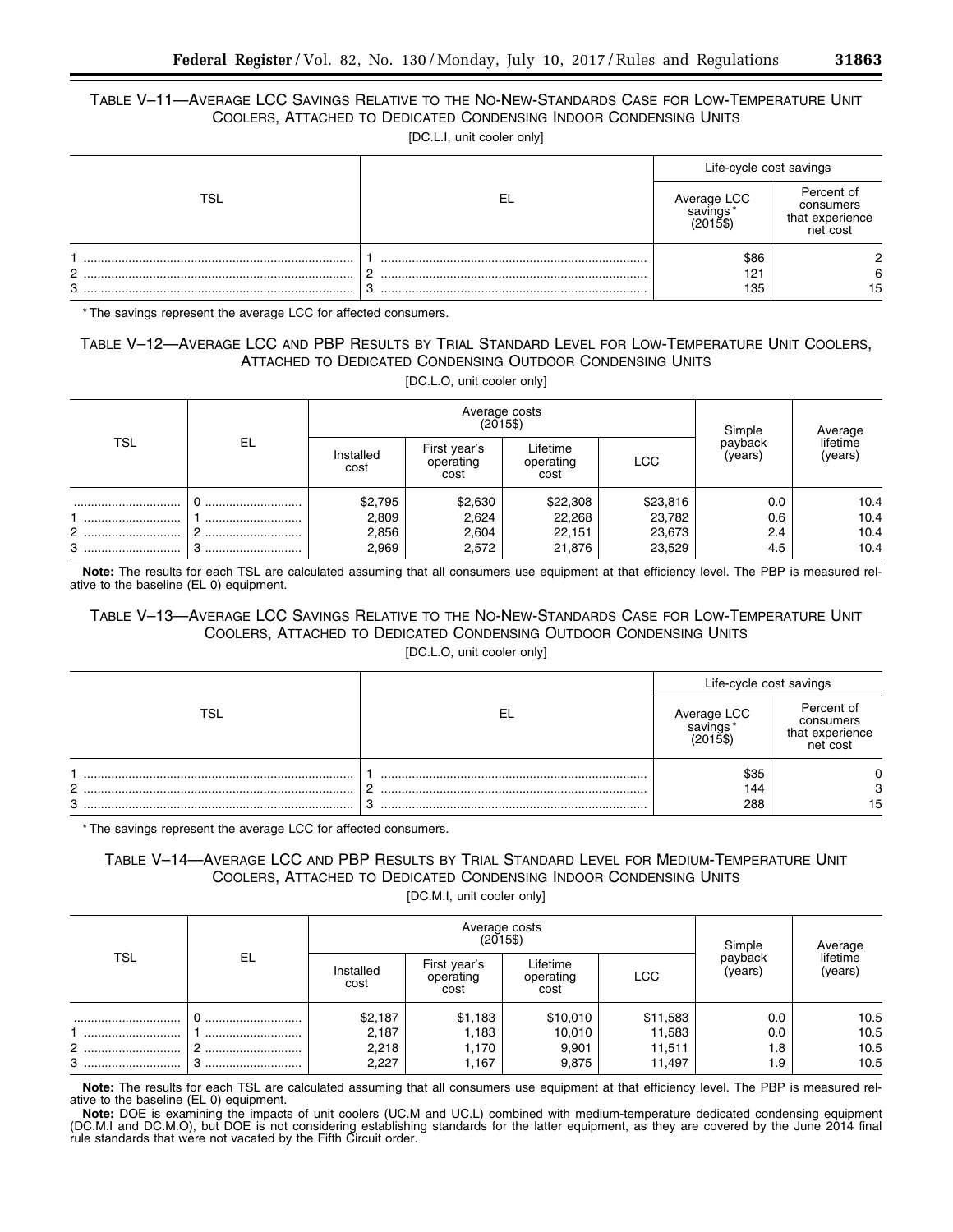# TABLE V–15—AVERAGE LCC SAVINGS RELATIVE TO THE NO-NEW-STANDARDS CASE FOR MEDIUM-TEMPERATURE UNIT COOLERS, ATTACHED TO DEDICATED CONDENSING INDOOR CONDENSING UNITS

[DC.M.I, unit cooler only]

|        |             | Life-cycle cost savings |                                                        |
|--------|-------------|-------------------------|--------------------------------------------------------|
|        | -EL         | Average LCC<br>savings* | Percent of<br>consumers<br>that experience<br>net cost |
| C<br>3 | C<br>-<br>c | \$0<br>72<br>87         |                                                        |

\* The savings represent the average LCC for affected consumers.

**Note:** DOE is examining the impacts of unit coolers (UC.M and UC.L) combined with medium-temperature dedicated condensing equipment (DC.M.I and DC.M.O), but DOE is not considering establishing standards for the latter equipment, as they are covered by the June 2014 final rule standards that were not vacated by the Fifth Circuit order.

# TABLE V–16—AVERAGE LCC AND PBP RESULTS BY TRIAL STANDARD LEVEL FOR MEDIUM-TEMPERATURE UNIT COOLERS, ATTACHED TO DEDICATED CONDENSING OUTDOOR CONDENSING UNITS

[DC.M.O, unit cooler only]

|                    |               |                                    |                                   | Average costs<br>$(2015\$          |                                    | Simple                   | Average                      |
|--------------------|---------------|------------------------------------|-----------------------------------|------------------------------------|------------------------------------|--------------------------|------------------------------|
| TSL                | EL            | Installed<br>cost                  | First year's<br>operating<br>cost | ∟ifetime<br>operating<br>cost      | LCC                                | payback<br>(years)       | lifetime<br>(years)          |
| <br>2<br><br>3<br> | <br><br>_<br> | \$2,294<br>2,294<br>2,320<br>2,329 | \$956<br>956<br>942<br>940        | \$8,070<br>8,070<br>7,956<br>7,937 | \$9,912<br>9,912<br>9,833<br>9,823 | 0.0<br>0.0<br>1.4<br>1.5 | 10.6<br>10.6<br>10.6<br>10.6 |

**Note:** The results for each TSL are calculated assuming that all consumers use equipment at that efficiency level. The PBP is measured relative to the baseline (EL 0) equipment.

**Note:** DOE is examining the impacts of unit coolers (UC.M and UC.L) combined with medium-temperature dedicated condensing equipment (DC.M.I and DC.M.O), but DOE is not considering establishing standards for the latter equipment, as they are covered by the June 2014 final rule standards that were not vacated by the Fifth Circuit order.

# TABLE V–17—AVERAGE LCC SAVINGS RELATIVE TO THE NO-NEW-STANDARDS CASE FOR MEDIUM-TEMPERATURE UNIT COOLERS, ATTACHED TO DEDICATED CONDENSING OUTDOOR CONDENSING UNITS

[DC.M.O, unit cooler only]

|        |    | Life-cycle cost savings |                                                        |  |
|--------|----|-------------------------|--------------------------------------------------------|--|
| ™SL    | EL | Average LCC<br>savings* | Percent of<br>consumers<br>that experience<br>net cost |  |
|        |    | \$0                     |                                                        |  |
| C      |    | 79                      |                                                        |  |
| C<br>u | C  | 89                      |                                                        |  |

\* The savings represent the average LCC for affected consumers.

**Note:** DOE is examining the impacts of unit coolers (UC.M and UC.L) combined with medium-temperature dedicated condensing equipment (DC.M.I and DC.M.O), but DOE is not considering establishing standards for the latter equipment, as they are covered by the June 2014 final rule standards that were not vacated by the Fifth Circuit order.

# TABLE V–18—AVERAGE LCC AND PBP RESULTS BY TRIAL STANDARD LEVEL FOR UNIT COOLERS, LOW-TEMPERATURE, ATTACHED TO LOW-TEMPERATURE MULTIPLEX CONDENSING UNITS

[MC.L, unit cooler only]

|            |    |                   | Average costs<br>2015\$           | Simple                        | Average  |                    |                     |
|------------|----|-------------------|-----------------------------------|-------------------------------|----------|--------------------|---------------------|
| <b>TSL</b> | EL | Installed<br>cost | First year's<br>operating<br>cost | Lifetime<br>operating<br>cost | LCC      | payback<br>(vears) | lifetime<br>(years) |
|            |    | \$2,850           | \$2,131                           | \$18,831                      | \$20,492 | 0.0                | 10.6                |
|            |    | 2,856             | 2,130                             | 18,820                        | 20,488   | 0.6                | 10.6<br>10.6        |
|            |    | 2,898             | 2,113                             | 18,670                        | 20,390   | 2.8                |                     |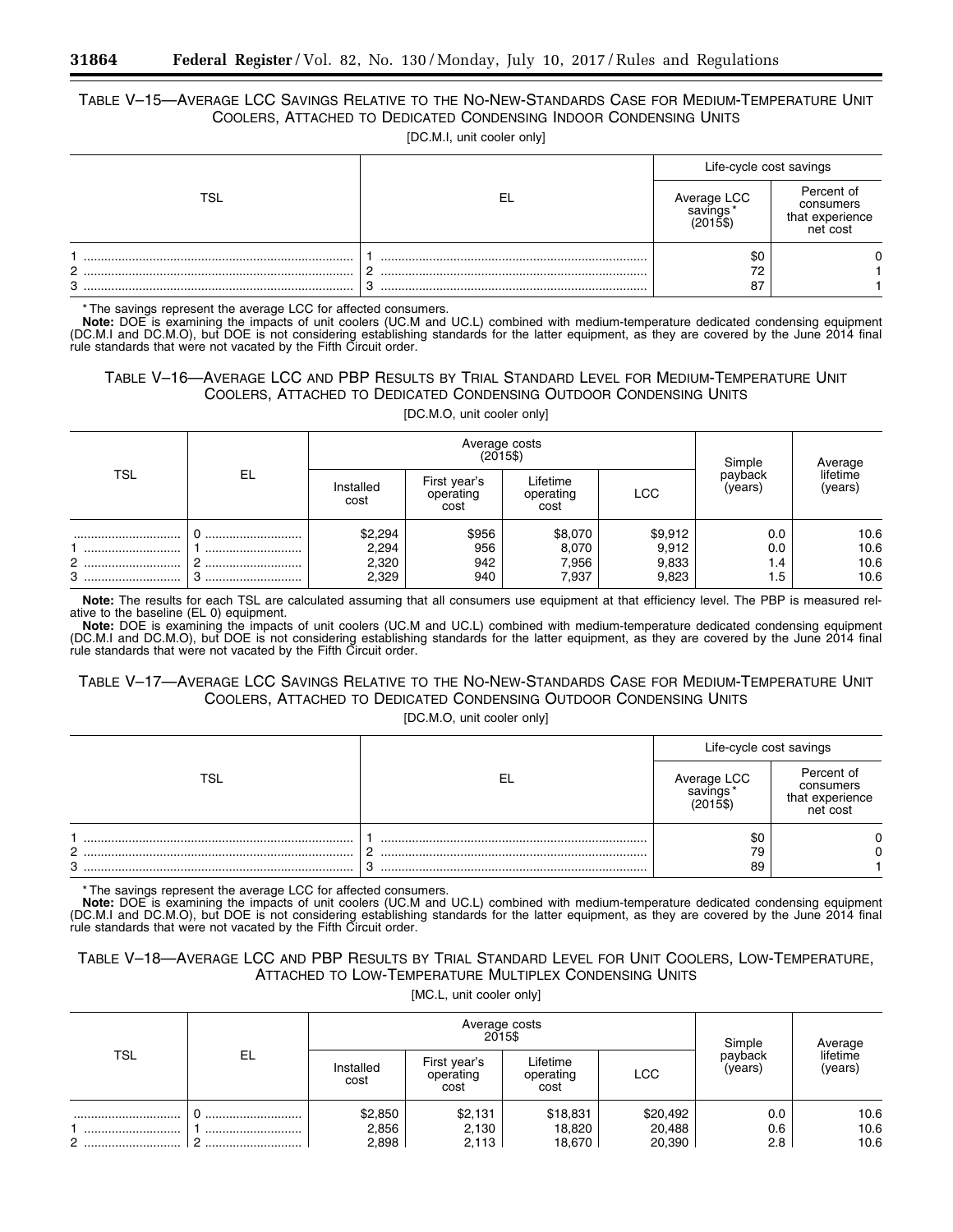## TABLE V–18—AVERAGE LCC AND PBP RESULTS BY TRIAL STANDARD LEVEL FOR UNIT COOLERS, LOW-TEMPERATURE, ATTACHED TO LOW-TEMPERATURE MULTIPLEX CONDENSING UNITS—Continued [MC.L, unit cooler only]

|            |     |                   | 2015\$                            | Average costs                 |            | Simple             | Average             |
|------------|-----|-------------------|-----------------------------------|-------------------------------|------------|--------------------|---------------------|
| <b>TSL</b> | EL. | Installed<br>cost | First year's<br>operating<br>cost | Lifetime<br>operating<br>cost | <b>LCC</b> | payback<br>(years) | lifetime<br>(years) |
| 3<br>      |     | 3,115             | 2,090                             | 18,468                        | 20,418     | 7.6                | 10.6                |

**Note:** The results for each TSL are calculated assuming that all consumers use equipment at that efficiency level. The PBP is measured relative to the baseline (EL 0) equipment.

# TABLE V–19—AVERAGE LCC SAVINGS RELATIVE TO THE NO-NEW-STANDARDS CASE FOR UNIT COOLERS, LOW-TEMPERATURE ATTACHED TO LOW-TEMPERATURE MULTIPLEX CONDENSING UNITS

[MC.L, unit cooler only]

|        |     | Life-cycle cost savings |                                                        |  |
|--------|-----|-------------------------|--------------------------------------------------------|--|
| TSL    | -EL | Average LCC<br>savings  | Percent of<br>consumers<br>that experience<br>net cost |  |
| റ<br>3 | ັບ  | \$4<br>101<br>74        | 49                                                     |  |

\* The savings represent the average LCC for affected consumers.

## TABLE V–20—AVERAGE LCC AND PBP RESULTS BY TRIAL STANDARD LEVEL FOR UNIT COOLERS, MEDIUM-TEMPERATURE, ATTACHED TO MEDIUM-TEMPERATURE MULTIPLEX CONDENSING UNITS [MC.M, unit cooler only]

|            |    |                   | Average costs                     | (2015\$)                      |            | Simple             | Average             |
|------------|----|-------------------|-----------------------------------|-------------------------------|------------|--------------------|---------------------|
| <b>TSL</b> | EL | Installed<br>cost | First year's<br>operating<br>cost | Lifetime<br>operating<br>cost | <b>LCC</b> | payback<br>(years) | lifetime<br>(years) |
|            |    | \$2,020           | \$675                             | \$5,928                       | \$7,592    | 0.0                | 10.5                |
|            |    | 2,026             | 674                               | 5,918                         | 7,588      | 0.6                | 10.5                |
| 2          |    | 2,056             | 662                               | 5,813                         | 7,520      | 2.4                | 10.5                |
| 3          |    | 2,076             | 659                               | 5,789                         | 7,517      | 3.0                | 10.5                |

**Note:** The results for each TSL are calculated assuming that all consumers use equipment at that efficiency level. The PBP is measured relative to the baseline (EL 0) equipment.

# TABLE V–21—AVERAGE LCC SAVINGS RELATIVE TO THE NO-NEW-STANDARDS CASE FOR UNIT COOLERS, MEDIUM-TEMPERATURE, ATTACHED TO MEDIUM-TEMPERATURE MULTIPLEX CONDENSING UNITS

[MC.M, unit cooler only]

|        | Life-cycle cost savings |                                                        |  |
|--------|-------------------------|--------------------------------------------------------|--|
| ™SL    | Average LCC<br>savings* | Percent of<br>consumers<br>that experience<br>net cost |  |
| റ<br>3 | \$4<br>72<br>75         |                                                        |  |

\* The savings represent the average LCC for affected consumers.

### b. Consumer Subgroup Analysis

In the consumer subgroup analysis, DOE estimated the impact of the considered TSLs on small businesses.

Table V–22 compares the average LCC savings and PBP at each efficiency level for the small business consumer subgroup, along with the average LCC savings for the entire sample. In most

cases, the average LCC savings and PBP for the small business subgroup at the considered efficiency levels are not substantially different from the average for all businesses. The small business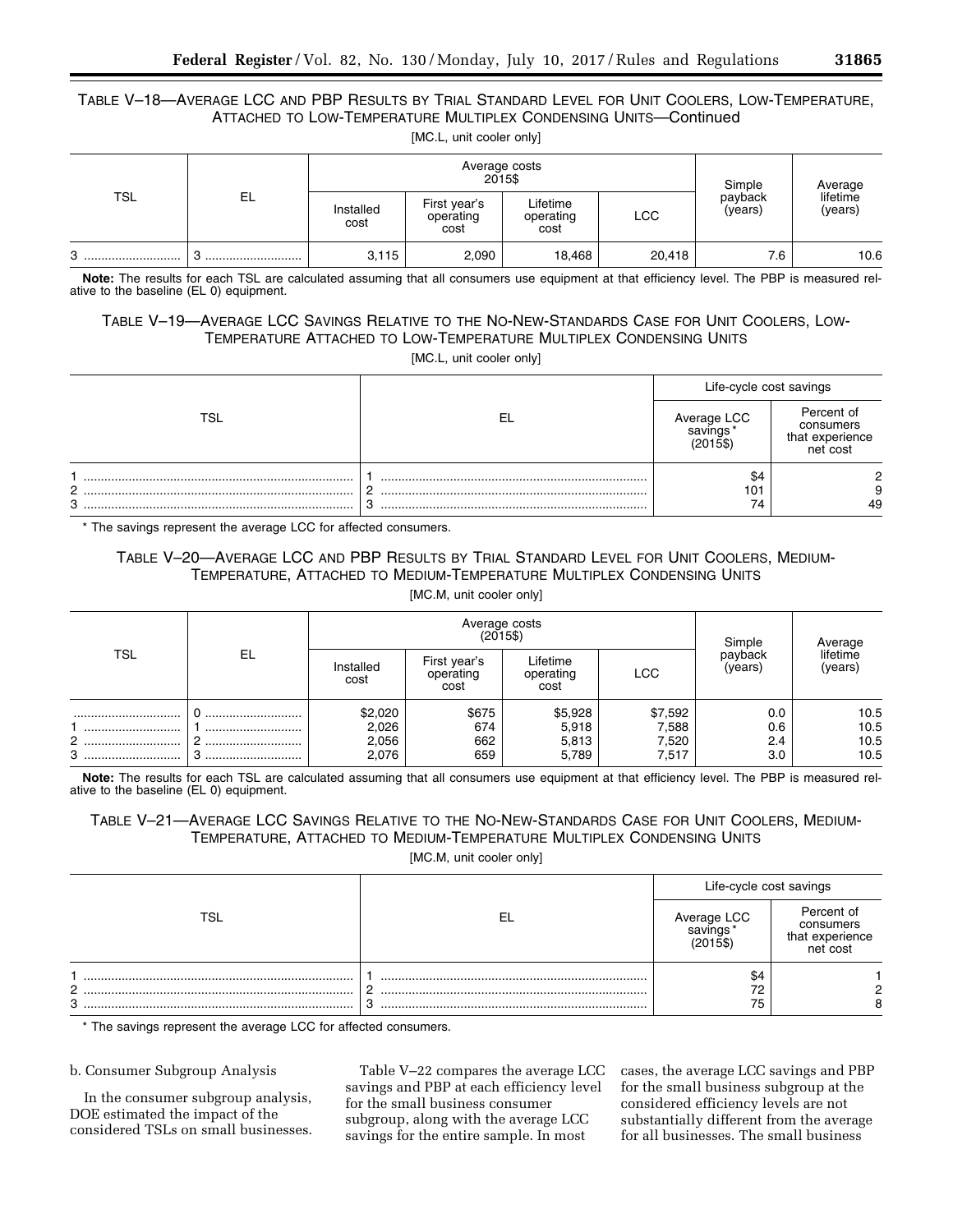subgroup is the subgroup of consumers most likely to be affected by this final rule. Small businesses are likely to

experience higher electricity prices, and experience higher costs of capital than the average for all businesses. Chapter

11 of the final rule TSD presents the complete LCC and PBP results for the small business subgroup.

# TABLE V–22—COMPARISON OF LCC SAVINGS AND PBP FOR SMALL BUSINESSES CONSUMER SUBGROUP AND ALL CONSUMERS

| Equipment class-application | Consumer subgroup                  | LCC savings<br>$(2015\$ |                  |                  |  |
|-----------------------------|------------------------------------|-------------------------|------------------|------------------|--|
| (design path)               |                                    | TSL <sub>1</sub>        | TSL <sub>2</sub> | TSL <sub>3</sub> |  |
|                             |                                    | \$26                    | \$387            | \$1,272          |  |
|                             |                                    | 25                      | 359              | 1,179            |  |
|                             |                                    | 753                     | 2,097            | 2,839            |  |
|                             |                                    | 698                     | 1,960            | 2,628            |  |
|                             |                                    | 63                      | 442              | 1,397            |  |
|                             |                                    | 58                      | 410              | 1,293            |  |
|                             |                                    | 783                     | 2,307            | 3,294            |  |
|                             |                                    | 733                     | 2,164            | 3,060            |  |
|                             |                                    | 86                      | 121              | 135              |  |
|                             |                                    | 78                      | 107              | 116              |  |
|                             |                                    | 35                      | 144              | 288              |  |
|                             |                                    | 32                      | 131              | 259              |  |
|                             |                                    | 0                       | 72               | 87               |  |
|                             |                                    | 0                       | 67               | 81               |  |
|                             |                                    | 0                       | 79               | 89               |  |
|                             |                                    | 0                       | 73               | 82               |  |
|                             |                                    | 4                       | 101              | 74               |  |
|                             |                                    | NA                      | NA               | <b>NA</b>        |  |
|                             |                                    | 4                       | 72               | 75               |  |
|                             |                                    | <b>NA</b>               | NA.              | <b>NA</b>        |  |
|                             | <b>Consumer Simple PBP (years)</b> |                         |                  |                  |  |
|                             |                                    |                         |                  |                  |  |
|                             |                                    | 0.0                     | 1.0              | 1.5              |  |
|                             |                                    | 0.0                     | 1.0              | 1.4              |  |
|                             |                                    | 0.1                     | 0.4              | 1.2              |  |
|                             |                                    | 0.1                     | 0.4              | 1.2              |  |
|                             |                                    | 0.1                     | 1.0              | 1.5              |  |
|                             |                                    | 0.1                     | 1.0              | 1.5              |  |
|                             |                                    | 0.2                     | 0.5              | 1.4              |  |
|                             |                                    | 0.2                     | 0.5              | 1.4              |  |
|                             |                                    | 1.7                     | 3.6              | 4.8              |  |
|                             |                                    | 1.7                     | 3.6              | 4.8              |  |
|                             |                                    | 0.6                     | 2.4              | 4.5              |  |
|                             |                                    | 0.6                     | 2.3              | 4.5              |  |
|                             |                                    | 0.0                     | 1.8              | 1.9              |  |
|                             |                                    | 0.0                     | 0.0              | 1.8              |  |
|                             |                                    | 0.0                     | 1.4              | 1.5              |  |
|                             |                                    | 0.0                     | 0.0              | 1.3              |  |
|                             |                                    | 0.6                     | 2.8              | 7.6              |  |
|                             |                                    | NA                      | NA               | <b>NA</b>        |  |
|                             |                                    | 0.6                     | 2.4              | 3.0              |  |
|                             |                                    | NA                      | NA               | <b>NA</b>        |  |

"NA" indicates that these equipment classes are not commonly purchased by small businesses.

**Note:** DOE is examining the impacts of unit coolers (UC.M and UC.L) combined with medium-temperature dedicated condensing equipment (DC.M.I and DC.M.O), but DOE is not considering establishing standards for the latter equipment, as they are covered by the June 2014 final rule standards that were not vacated by the Fifth Circuit order.

\* Condensing Unit Only (CU-Only): condensing unit-only. This analysis evaluates standard levels applied to a condensing unit for a scenario in which a new condensing unit is installed to replace a failed condensing unit, but the existing unit cooler is not replaced. See section IV.G.1.b for more details.

\*\* Field-Paired (FP): field-paired unit cooler and condensing unit. This analysis evaluates a scenario in which both a new condensing unit and a new unit cooler are installed. See section IV.G.1.a for more details.

Unit Cooler Only (UC-Only): unit cooler only. This analysis evaluates standard levels applied to a unit cooler for a scenario in which a new unit cooler is installed to replace a failed unit cooler, but the existing condensing unit (or multiplex system) is not replaced. See section IV.G.1.c for more details.

## c. Rebuttable Presumption Payback

As discussed in section III.E.2, EPCA establishes a rebuttable presumption that an energy conservation standard is economically justified if the increased purchase cost for the equipment at issue

meets the standard is less than three times the value of the first-year energy savings resulting from the standard. In calculating a rebuttable presumption payback period for each of the considered TSLs, DOE used discrete

values, and, as required by EPCA, based the energy use calculation on the DOE test procedures for the considered WICF refrigeration systems. In contrast, the PBPs presented in section V.B.1.a were calculated using distributions that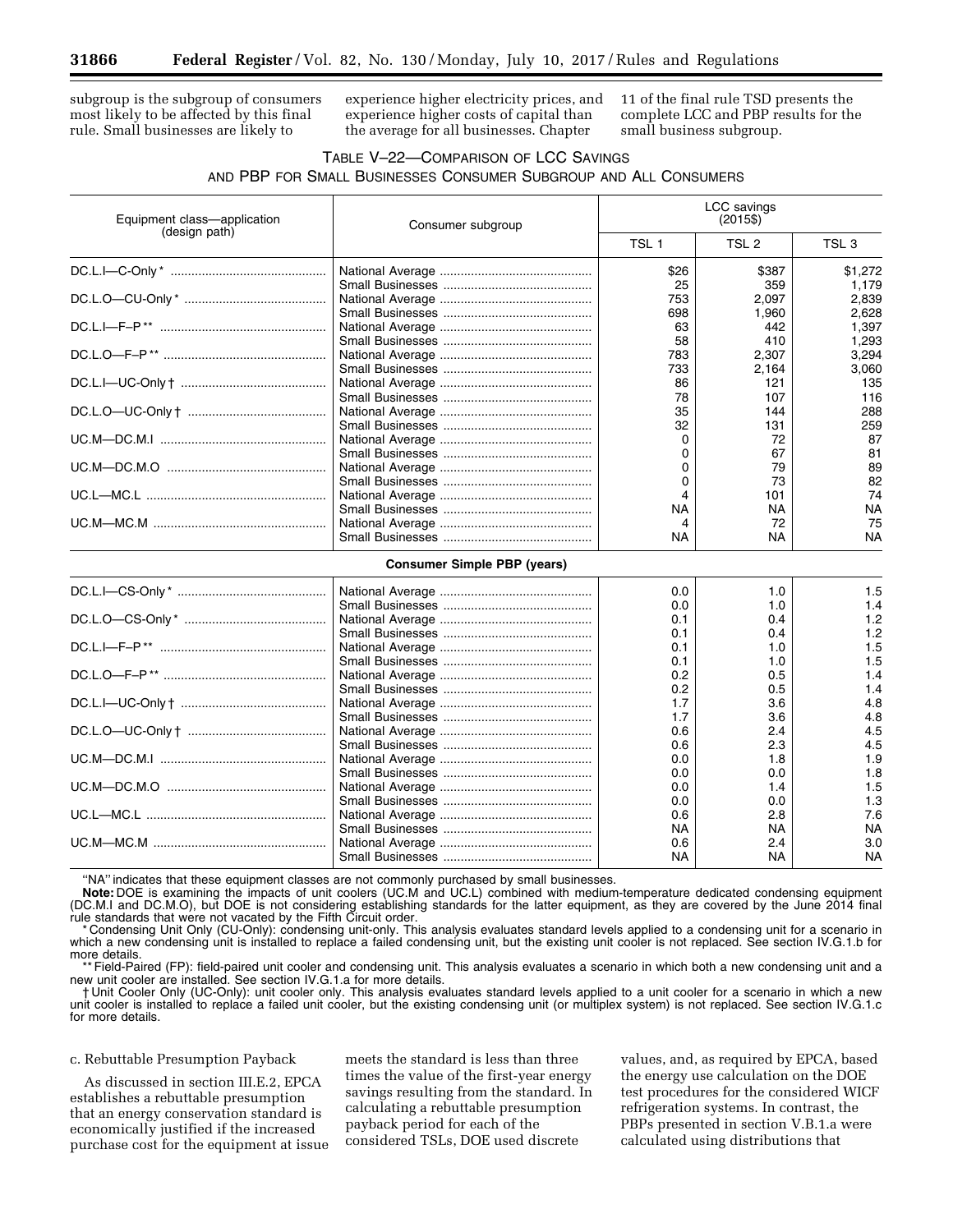reflect the range of energy use in the field that is likely seen by consumers of the WICF refrigeration systems.

Table V–23 presents the rebuttablepresumption payback periods for the considered TSLs for WICF refrigeration systems. These results show that, in most cases, the projected payback period will be three years or less for each of the different equipment classes

with respect to each TSL examined. While DOE examined the rebuttablepresumption criterion, it also considered whether the standard levels considered for this rule are economically justified through a more detailed analysis of the economic impacts of those levels, pursuant to 42 U.S.C. 6295(o)(2)(B)(i) and 6316(a), that considers the full range of impacts to the consumer, manufacturer, Nation, and environment. The results of that analysis serve as the basis for DOE to definitively evaluate the economic justification for a potential standard level, thereby supporting or rebutting the results of any preliminary determination of economic justification.

| Equipment class (Design Path) | Trial standard level |     |     |  |
|-------------------------------|----------------------|-----|-----|--|
|                               |                      |     |     |  |
| DC.L.I (CU-Only) *            | 0.0                  |     | .5  |  |
|                               |                      |     |     |  |
| $DC.L.I (FP) **$              |                      |     |     |  |
| $DC.L.O$ (FP) **              | 0.2                  |     |     |  |
|                               |                      | 3.6 | 4.8 |  |
|                               | 0.6                  |     | 4.5 |  |
|                               | 0.0                  |     |     |  |
|                               | 0.O                  |     |     |  |
|                               | 0.6                  | 2.8 | 7.6 |  |
| LIC M-MC M                    | 0.6                  | 2.4 | 3.0 |  |

**Note:** DOE is examining the impacts of unit coolers (UC.M and UC.L) combined with medium-temperature dedicated condensing equipment (DC.M.I and DC.M.O), but DOE is not considering establishing standards for the latter equipment, as they are covered by the June 2014 final rule standards that were not vacated by the Fifth Circuit order.

\* CU-Only: Condensing unit-only. This analysis evaluates standard levels applied to a condensing unit distributed in commerce without a designated companion unit cooler for a scenario in which a new condensing unit is installed to replace a failed condensing unit, but the existing unit cooler is not replaced. See section IV.G.1.b for more details.

\*\* FP: Field-paired unit cooler and condensing unit. This analysis evaluates standard levels applied to a condensing unit distributed in commerce without a designated companion unit cooler for a scenario in which both a new condensing unit and a new unit cooler are installed. See section IV.G.1.a for more details.

† UC-Only: Unit cooler only. This analysis evaluates standard levels applied to a unit cooler distributed in commerce without a designated companion condensing unit, either dedicated or multiplex, for a scenario in which a new unit cooler is installed to replace a failed unit cooler, but the existing condensing unit is not replaced. See section IV.G.1.c for more details.

#### 2. Economic Impacts on Manufacturers

DOE performed an MIA to estimate the impact of the energy conservation standards on manufacturers of the seven WICF refrigeration system equipment classes being analyzed. The section below describes the expected impacts on manufacturers at each considered TSL. Chapter 12 of the final rule TSD explains the analysis in further detail.

Industry Cash Flow Analysis Results Table V–24 and Table V–25 depict the financial impacts on manufacturers of the seven WICF refrigeration equipment classes being analyzed. The financial impacts on these manufacturers are represented by changes in INPV.

The impact of energy efficiency standards were analyzed under two manufacturer markup scenarios: (1) The preservation of gross margin percentage and (2) the preservation of operating profit. As discussed in section IV.J.3.d, DOE considered the preservation of gross margin percentage scenario by applying a uniform ''gross margin percentage'' markup across all efficiency levels. As production cost increases with efficiency, this scenario implies that the absolute dollar markup will

increase. DOE assumed a manufacturer markup of 1.35 for WICF refrigeration systems. This manufacturer markup is consistent with the one DOE assumed in the engineering analysis and the nonew-standards case of the GRIM. WICF refrigeration manufacturers indicated that it is optimistic to assume that as their production costs increase in response to an efficiency standard, they would be able to maintain the same gross margin percentage markup. Therefore, DOE assumes that this scenario represents a high bound to industry profitability under an energyconservation standard. It also represents a lower bound to expected consumer payback periods and end-user life cycle cost savings calculated in the NIA, since an upper bound to industry profitability is also the scenario in which the highest possible costs are being passed on to the end user.

The preservation of operating profit scenario reflects WICF refrigeration manufacturer concerns about their inability to maintain their margins as manufacturing production costs increase to reach more-stringent efficiency levels. In this scenario, while

WICF refrigeration manufacturers make the necessary investments required to convert their facilities to produce new standards-compliant equipment, operating profit does not change in absolute dollars and decreases as a percentage of revenue.

Each of the modeled scenarios results in a unique set of cash-flows and corresponding industry values at each TSL. In the following discussion, the INPV results refer to the difference in industry value between the no-newstandards case and each standards case resulting from the sum of discounted cash-flows from 2016 (the base year) through 2049 (the end of the analysis period). To provide perspective on the short-run cash-flow impact, DOE includes in the discussion of the results a comparison of free cash-flow between the no-new-standards case and the standards case at each TSL in the year before new standards take effect.

Table V–24 and Table V–25 show the MIA results for each TSL using the markup scenarios described above for the seven WICF refrigeration system equipment classes being analyzed.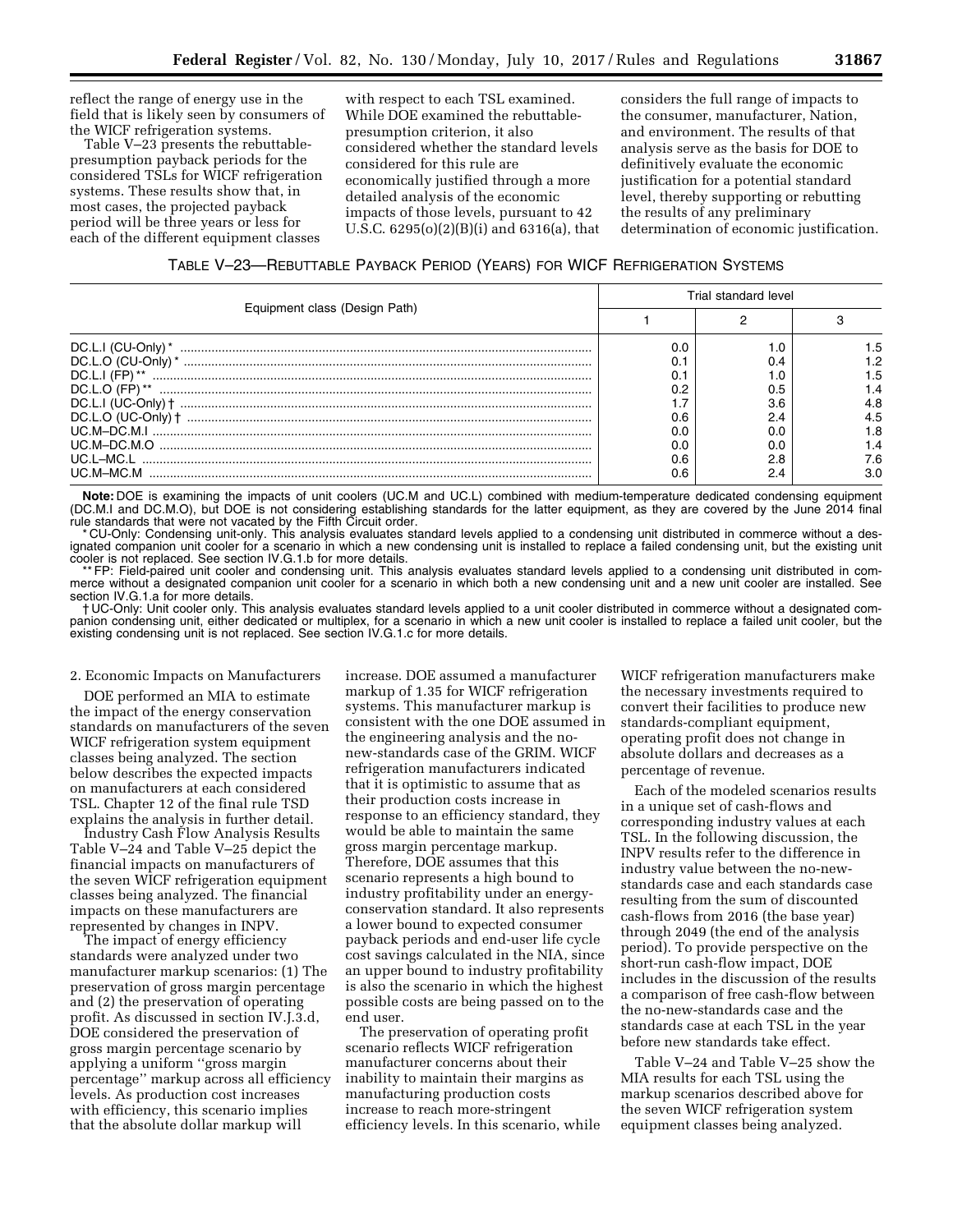## TABLE V–24—MANUFACTURER IMPACT ANALYSIS FOR WICF REFRIGERATION MANUFACTURERS UNDER THE PRESERVATION OF GROSS MARGIN MARKUP SCENARIO

|                   | No-new-<br>standards<br>case |       | Trial standard level |       |
|-------------------|------------------------------|-------|----------------------|-------|
| Units             |                              |       |                      |       |
| 2015 <i>\$ MM</i> | 97.9                         | 97.1  | 96.4                 | 91.7  |
| 2015\$ MM         |                              | (0.7) | (1.5)                | (6.1) |
| $\%$              |                              | (0.8) | (1.5)                | (6.3) |
| 2015 <i>\$ MM</i> |                              | 3.0   | 6.C                  | 14.0  |
| 2015\$ MM         |                              | 0.3   |                      | 4.7   |
| 2015 <i>\$ MM</i> |                              | 3.3   |                      | 18.7  |

TABLE V–25—MANUFACTURER IMPACT ANALYSIS FOR WICF REFRIGERATION MANUFACTURERS UNDER THE PRESERVATION OF OPERATING PROFIT MARKUP SCENARIO

|                   | No-new-<br>standards<br>case |       | Trial standard level |        |
|-------------------|------------------------------|-------|----------------------|--------|
| Units             |                              |       |                      |        |
| 2015 <i>\$ MM</i> | 97.9                         | 96.6  | 93.4                 | 83.6   |
| 2015 <i>\$ MM</i> |                              | (1.2) | (4.4)                | (14.3) |
| %                 |                              | 1.2)  | (4.5)                | (14.6) |
| 2015 <i>\$ MM</i> |                              | 3.0   | 6.0                  | 14.0   |
| 2015 <i>\$ MM</i> |                              | 0.3   |                      | 4.7    |
| 2015 <i>\$ MM</i> |                              | 3.3   |                      | 18.7   |

As explained in section IV.J.3.d, DOE modeled the upfront testing and labeling costs in both the no-newstandards case and the standards cases. These costs total \$1.7 million for the industry.

At TSL 1, DOE estimates impacts on INPV range from  $- $1.2$  million to ¥\$0.7 million, resulting in a change in INPV of  $-1.2$  percent to  $-0.8$  percent, respectively. At TSL 1, industry free cash-flow is expected to decrease by approximately 7.4 percent to \$7.0 million, compared to the no-new standards case value of \$7.5 million in 2019, the year leading up to the expected standards compliance date.

DOE expects WICF refrigeration manufacturers to incur approximately \$3.0 million in product conversion costs for redesign, testing and labeling. DOE estimates that WICF refrigeration manufacturers will incur \$0.3 million in capital conversion costs associated with TSL 1.

At TSL 1, the shipment-weighted average MPC increases by approximately 0.6 percent across all WICF refrigeration systems relative to the no-new standards case MPC in 2020, the expected year of compliance. In the preservation of gross margin markup scenario, WICF refrigeration manufacturers are able to fully pass on this slight cost increase to consumers. The increase in MSP is outweighed by the \$3.3 million in conversion costs that WICF refrigeration manufacturers would incur, which causes a slight negative change in INPV at TSL 1 under the

preservation of gross margin markup scenario.

Under the preservation of operating profit markup scenario, WICF refrigeration manufacturers earn the same operating profit as would be earned in the no-new standards case, but manufacturers do not earn additional profit from their investments. In this scenario, the 0.6 percent shipment-weighted average MPC increase results in a reduction in manufacturer markup after the compliance year. This reduction in manufacturer markup and the \$3.3 million in conversion costs incurred by WICF refrigeration manufacturers cause a negative change in INPV at TSL 1 under the preservation of operating profit markup scenario.

At TSL 2, DOE estimates impacts on INPV range from  $-$  \$4.4 million to  $-$ \$1.5 million, resulting in a change in INPV of  $-4.5$  percent to  $-1.5$  percent. At TSL 2, industry free cash-flow is expected to decrease by approximately 24.7 percent to \$5.7 million, compared to the no-new standards case value of \$7.5 million in 2019, the year leading up to the expected standards compliance date.

DOE expects WICF refrigeration systems to incur approximately \$6.0 million in product conversion costs for redesign, testing and labeling. DOE estimates WICF refrigeration manufacturers will incur \$1.1 million in capital conversion costs associated with TSL 2 to invest in tooling necessary to update condensing system production

equipment for models that do not meet the required efficiency levels.

At TSL 2, the shipment-weighted average MPC increases by approximately 3.5 percent for all WICF refrigeration systems relative to the nonew standards case MPC in 2020, the expected year of compliance. In the preservation of gross margin markup scenario, manufacturers are able to fully pass on this cost increase to consumers. The increase in MSP is outweighed by \$7.1 million in conversion costs that WICF refrigeration manufacturers would incur, which causes a 1.5 percent drop in INPV at TSL 2.

Under the preservation of operating profit markup scenario, WICF refrigeration manufacturers earn the same per-unit operating profit as would be earned in the no-new standards case. This scenario results in a reduction in manufacturer markup after the compliance year. This reduction in manufacturer markup and the \$7.1 million in conversion costs incurred by WICF refrigeration manufacturers cause a negative change in INPV at TSL 2 under the preservation of operating profit markup scenario.

At the max-tech level (TSL 3), DOE estimates impacts on INPV range from  $-$ \$14.3 million to  $-$ \$6.1 million, or a change in INPV of  $-14.6$  percent to  $-6.3$  percent. At TSL 3, industry free cash-flow is expected to decrease by approximately 79.5 percent to \$1.5 million, compared to the no-new standards case value of \$7.5 million in 2019, the year immediately prior to the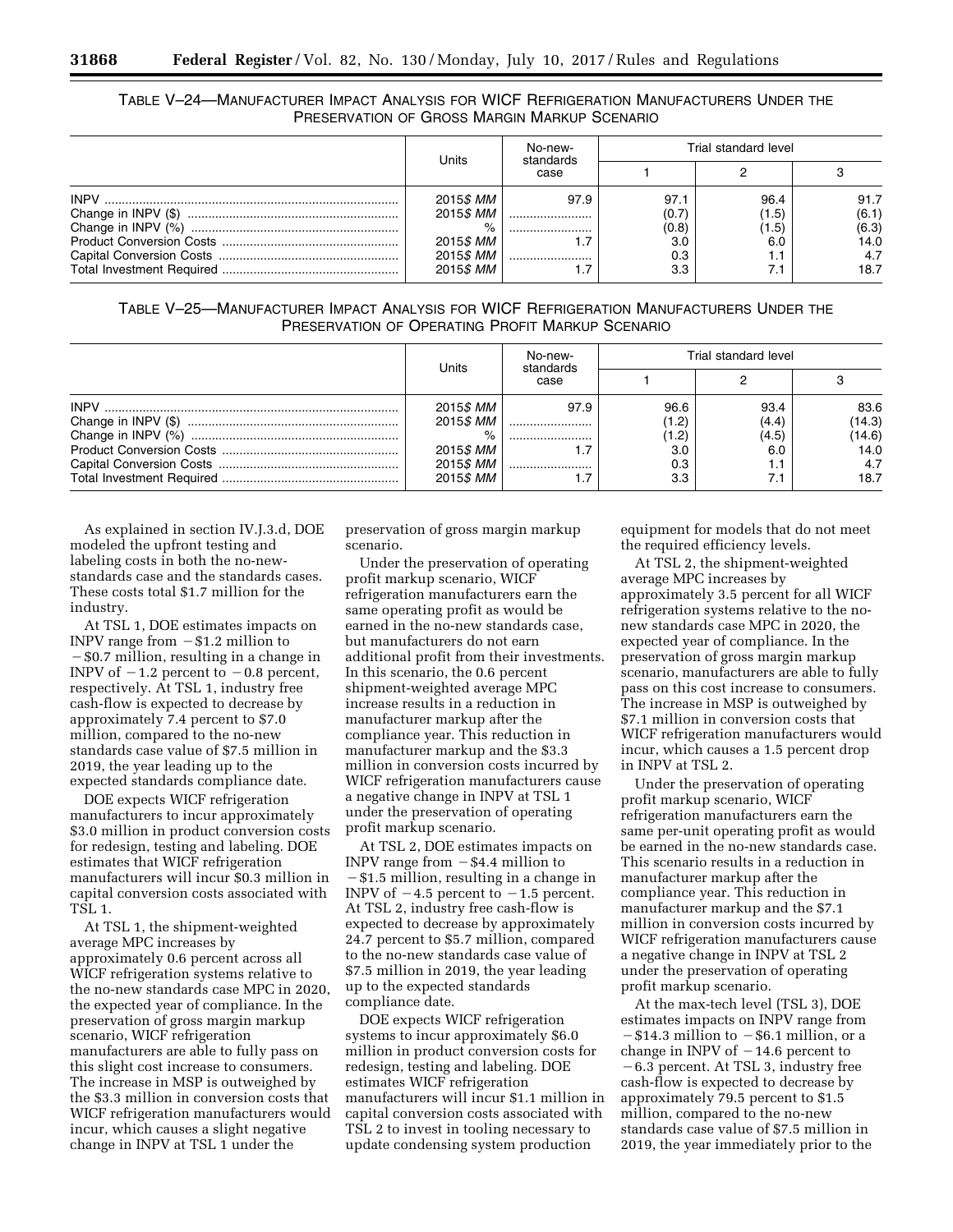year of compliance for the new standards.

DOE expects manufacturers of WICF refrigeration systems to incur approximately \$14.0 million in product conversion costs for redesign, testing and labeling. DOE estimates manufacturers will incur \$4.7 million in capital conversion costs associated with TSL 3 to invest in tooling and machinery necessary to update condensing system production equipment for models that do not meet the required efficiency levels.

At TSL 3, the shipment-weighted average MPC increases by approximately 9.8 percent for all WICF refrigeration systems relative to the nonew standards case MPC in 2020, the expected year of compliance. In the preservation of gross margin markup scenario, manufacturers are able to fully pass on this cost increase to consumers. The increase in MSP is outweighed by \$18.7 million in conversion costs that WICF refrigeration manufacturers would incur, which causes a negative change in INPV at TSL 3 under the preservation of gross margin markup scenario.

Under the preservation of operating profit markup scenario, WICF refrigeration manufacturers earn the same operating profit as would be earned in the no-new standards case, but they do not earn additional profit from their investments. In this scenario, the 9.8 percent shipment-weighted average MPC increase results in a reduction in manufacturer markup after the compliance year. This reduction in manufacturer markup and \$18.7 million in conversion costs incurred cause a negative change in INPV at TSL 3 under the preservation of operating profit markup scenario.

### a. Impacts on Direct Employment

To quantitatively assess the impacts of energy conservation standards on WICF refrigeration manufacturer employment, DOE used the GRIM to estimate the domestic labor expenditures and number of employees in the no-new-standards case and at each TSL. DOE used statistical data from the U.S. Census Bureau's 2014 Annual Survey of Manufacturers (''ASM'') and the results of the engineering analysis to calculate industry-wide labor expenditures and domestic employment levels. Labor expenditures related to equipment manufacturing depend on the labor intensity of the equipment, the sales volume, and an assumption that wages remain fixed in real terms over time. The total labor expenditures in each year are calculated by multiplying the MPCs by the labor percentage of MPCs.

The total labor expenditures in the GRIM were then converted to domestic production employment levels by dividing production labor expenditures by the annual payment per production worker (production worker hours multiplied by the labor rate found in the U.S. Census Bureau's 2014 ASM). The estimates of production workers in this section cover workers, including line supervisors, who are directly involved in fabricating and assembling equipment within the OEM facility. Workers performing services that are closely associated with production operations, such as materials handling tasks using forklifts, are also included as production labor. DOE's production worker estimates only account for workers who manufacture the seven equipment classes covered by this rulemaking. For example, a production

line worker producing a dedicated condensing medium-temperature WICF refrigeration unit would not be included in the estimate of the production workers since dedicated condensing medium-temperature units are not covered in this rule.

DOE calculated the direct employment associated with the seven analyzed equipment classes by multiplying the number of production workers by the ratio of total employment to production workers reported in the 2014 ASM.

Using the GRIM, DOE estimates in the absence of new energy conservation standards, there would be 154 employees associated with the seven analyzed walk-in refrigeration system equipment classes in 2020. Of these workers, 112 are production workers and 42 are non-production workers. The employment impacts shown in Table V– 26 represent the potential direct employment changes that could result following the compliance date for the seven WICF refrigeration equipment classes addressed in this rule. The upper end of the results in the table contains estimates regarding the maximum increase in direct employment after the implementation of new energy conservation standards. The table's results are based on the assumption that WICF refrigeration manufacturers would continue to produce the same scope of covered equipment within the United States. The lower end of the range represents the maximum decrease in the total number of U.S. production workers if production moved to lower labor-cost countries. Additional detail on the analysis of direct employment can be found in chapter 12 of the TSD.

TABLE V–26—DIRECT EMPLOYMENT FOR THE SEVEN REFRIGERATION EQUIPMENT CLASSES IN 2020

|                                                                      | No-standards<br>case |                      | Trial standard level      |                            |
|----------------------------------------------------------------------|----------------------|----------------------|---------------------------|----------------------------|
|                                                                      |                      |                      |                           |                            |
| Production Workers in 2020 (without changes in production locations) | ' 12<br>154          | 113<br>155<br>ו—(112 | 116<br>159<br>$(112) - 5$ | 123<br>169<br>$(112) - 15$ |

The direct employment impacts shown are independent of the employment impacts from the broader U.S. economy, which are documented in the Employment Impact Analysis found in chapter 13 of the TSD.

b. Impacts on Manufacturing Capacity

DOE did not identify any significant capacity constraints for the design options being evaluated for this rulemaking. For most WICF refrigeration

manufacturers, the walk-in market makes up a relatively small percentage of their overall revenues. Additionally, most of the design options being evaluated are available as equipment options today. As a result, DOE does not anticipate that the industry will likely experience any capacity constraints directly resulting from any of the energy conservation standards considered by DOE in this rulemaking.

c. Impacts on Subgroups of Manufacturers

As discussed in section IV.J.2, using average cost assumptions to develop an industry cash-flow estimate may not be adequate for assessing differential impacts among manufacturer subgroups. Small manufacturers, niche equipment manufacturers, and manufacturers exhibiting a cost structure substantially different from the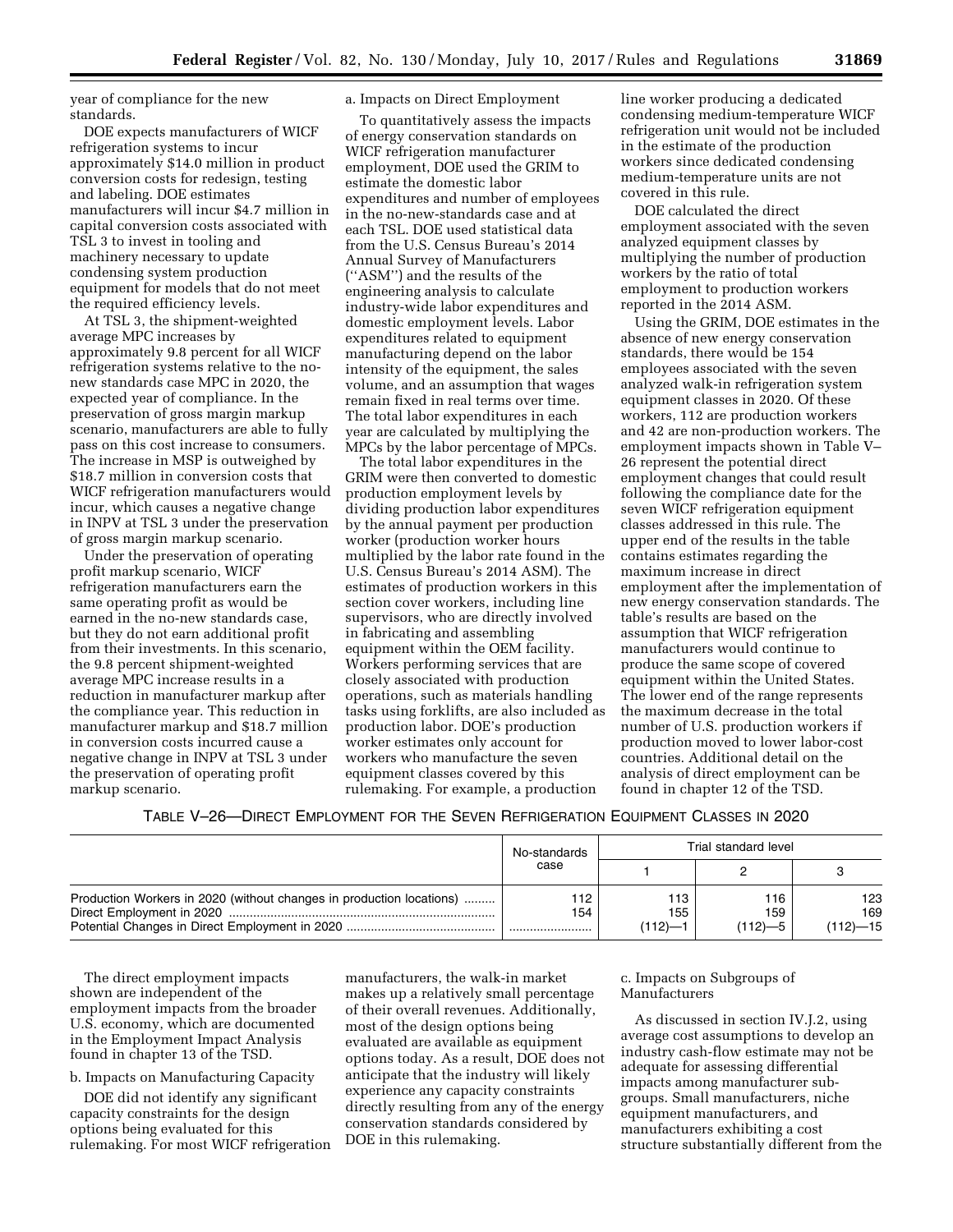industry average could be affected disproportionately. DOE used the results of the industry characterization performed in the market and technology assessment to group manufacturers exhibiting similar characteristics. Consequently, DOE analyzed small manufacturers as a sub-group for the final rule's analysis. Further details about the industry characterization can be found in section 0 and in chapter 3 of the final rule TSD.

DOE evaluated the impact of new energy conservation standards on small manufacturers, particularly those defined as ''small businesses'' by the SBA. The SBA defines a ''small business'' as having 1,250 employees or less for NAICS 333415, ''Air-Conditioning and Warm Air Heating Equipment and Commercial and Industrial Refrigeration Equipment Manufacturing.'' Using this definition, DOE identified three refrigeration system manufacturers. DOE describes the differential impacts on these small

businesses in section VI.B of this document.

d. Cumulative Regulatory Burden

One aspect of assessing manufacturer burden involves looking at the cumulative impact of multiple DOE standards and the regulatory actions of other Federal agencies and States that affect the manufacturers of a covered product. DOE believes that a standard level is not economically justified if it contributes to an unacceptable cumulative regulatory burden. While any one regulation may not impose a significant burden on manufacturers, the combined effects of several existing or impending regulations may have serious consequences for some manufacturers, groups of manufacturers, or an entire industry. Multiple regulations affecting the same manufacturer can strain profits and lead companies to abandon product lines or markets with lower expected future returns than competing products. For these reasons, DOE conducts an analysis of cumulative regulatory burden as part of its rulemakings pertaining to appliance efficiency.

In addition to these energy conservation standards for WICF refrigeration systems, DOE identified other regulations that affect one or more WICF refrigeration system manufacturers and will take effect three years before or after the estimated 2020 compliance year, which is the time frame 2017 to 2023. While all of these regulations may not apply to each individual WICF refrigeration system manufacturer, a given manufacturer may be subject to one or more of these listed regulations depending on its particular product/equipment portfolio. DOE summarizes these regulations in Table V–27. Also, included in the table are Federal regulations that have compliance dates beyond the three years before or after the compliance date. Chapter 12 of the final rule TSD includes the full details of the cumulative regulatory burden.

|  | TABLE V-27-OTHER DOE REGULATIONS POTENTIALLY AFFECTING WICF REFRIGERATION SYSTEM MANUFACTURERS |
|--|------------------------------------------------------------------------------------------------|
|--|------------------------------------------------------------------------------------------------|

| Federal energy conservation standard                                                                                             | Number of<br>manufacturers* | Number of<br>manufacturers<br>affected by<br>this WICF<br>refrigeration<br>rule <sup>**</sup> | Approx.<br>standards<br>year | Industry<br>conversion<br>costs millions \$           | Industry<br>conversion<br>costs/product<br>revenue ***<br>$(\% )$ |
|----------------------------------------------------------------------------------------------------------------------------------|-----------------------------|-----------------------------------------------------------------------------------------------|------------------------------|-------------------------------------------------------|-------------------------------------------------------------------|
| Commercial Refrigeration Equipment 79 FR 17725 (March 28,<br>$2014$ ).                                                           | 54                          | 5                                                                                             | 2017                         | \$184.0 Million (2012\$)                              | 1.5.                                                              |
| Non-vacated Walk-in Cooler and Walk-in Freezer Components<br>79 FR 32050 (June 3, 2014).                                         | 63                          | 10                                                                                            | 2017                         | 33.6 Million (2012\$)                                 | 2.6.                                                              |
| Automatic Commercial Icemakers 80 FR 4646 (January 28,<br>$2015$ ).                                                              | 16                          |                                                                                               | 2018                         | \$25.1 Million (2013\$)                               | 2.3.                                                              |
| Small, Large, and Very Large Commercial Package Air Condi-<br>tioning and Heating Equipment 81 FR 2420 (January 15,<br>$2016$ ). | 12                          | $\overline{2}$                                                                                | 2018                         | \$520.8 Million (2014\$)                              | 4.9.                                                              |
| Commercial Packaged Boilers 81 FR 15836 (June 9, 2016)                                                                           | 45                          |                                                                                               | 2019                         | \$27.5 Million (2014\$)                               | 2.3.                                                              |
| Commercial Warm Air Furnaces 81 FR 2420 (January 15,<br>2016).                                                                   | 14                          | 2                                                                                             | 2019                         | \$7.5 Million (2014\$) to \$22.2<br>Million (2014\$). | $1.7 - 5.1$ .                                                     |
| Commercial Water Heaters 81 FR 34440 (March 31, 2016)                                                                            | 25                          |                                                                                               | 2019                         | \$29.8 Million (2014)                                 | 3.0.                                                              |
|                                                                                                                                  | 25                          |                                                                                               | 2019                         | \$52.5 Million (2014)                                 | 4.5.                                                              |
|                                                                                                                                  | 38                          |                                                                                               | 2019                         | \$40.6 Million (2013\$)                               | 1.6.                                                              |
| Residential Boiler 81 FR 2320 (January 15, 2016)                                                                                 | 36                          |                                                                                               | 2021                         | \$2.5 Million (2014\$)                                | Less than 1.                                                      |
| Direct Heating Equipment and Residential Water Heaters 75<br>FR 20112 (April 16, 2010) +.                                        | 39                          |                                                                                               | 2015                         | 17.5 (2009\$)                                         | 4.9.                                                              |
| Residential Central Air Conditioners and Heat Pumps 76 FR<br>37408 (June 27, 2011) +.                                            | 45                          | 4                                                                                             | 2015                         |                                                       | Less than 1.                                                      |
| External Power Supplies 79 FR 7846 (February 10, 2014) +                                                                         | 243                         |                                                                                               | 2016                         |                                                       | 2.3.                                                              |
| Microwave Ovens 78 FR 36316 (June 17, 2013) +                                                                                    | 12                          |                                                                                               | 2016                         |                                                       | Less than 1.                                                      |
| Battery Chargers 81 FR 38266 (June 13, 2016) +                                                                                   | 30                          |                                                                                               | 2018                         |                                                       | Less than 1.                                                      |

\*This column presents the total number of manufacturers identified in the energy conservation standard rule contributing to cumulative regulatory burden.<br>\*\*This column presents the number of manufacturers producing WICF re

ard contributing to cumulative regulatory burden.<br>\*\*\* This column presents conversion costs as a percentage of cumulative revenue for the industry during the conversion period. The conversion period is the time-<br>frame over rule. This period typically ranges from 3 to 5 years, depending on the energy conservation standard. The revenues figure includes revenue from just the covered<br>product related to the individual row.<br>→ Consistent with Chap

pacts from other EPCA rules with compliance dates within three years of this rule's compliance date. However, DOE recognizes that a manufacturer incurs costs dur-<br>ing some period before a compliance date as it prepares to tial regulatory overlap to include other EPCA rules with compliance dates that fall within six years of compliance date of this rule. Note that this list of rules does not<br>indicate that DOE considers any one particular rul ditional information about its rulemaking activities.

This final rule establishes energy conservation standards for seven WICF refrigeration system equipment classes. The thirteen other standards established in the June 2014 final rule (that is, the four standards applicable to dedicated

condensing refrigeration systems operating at medium temperatures; three standards applicable to panels;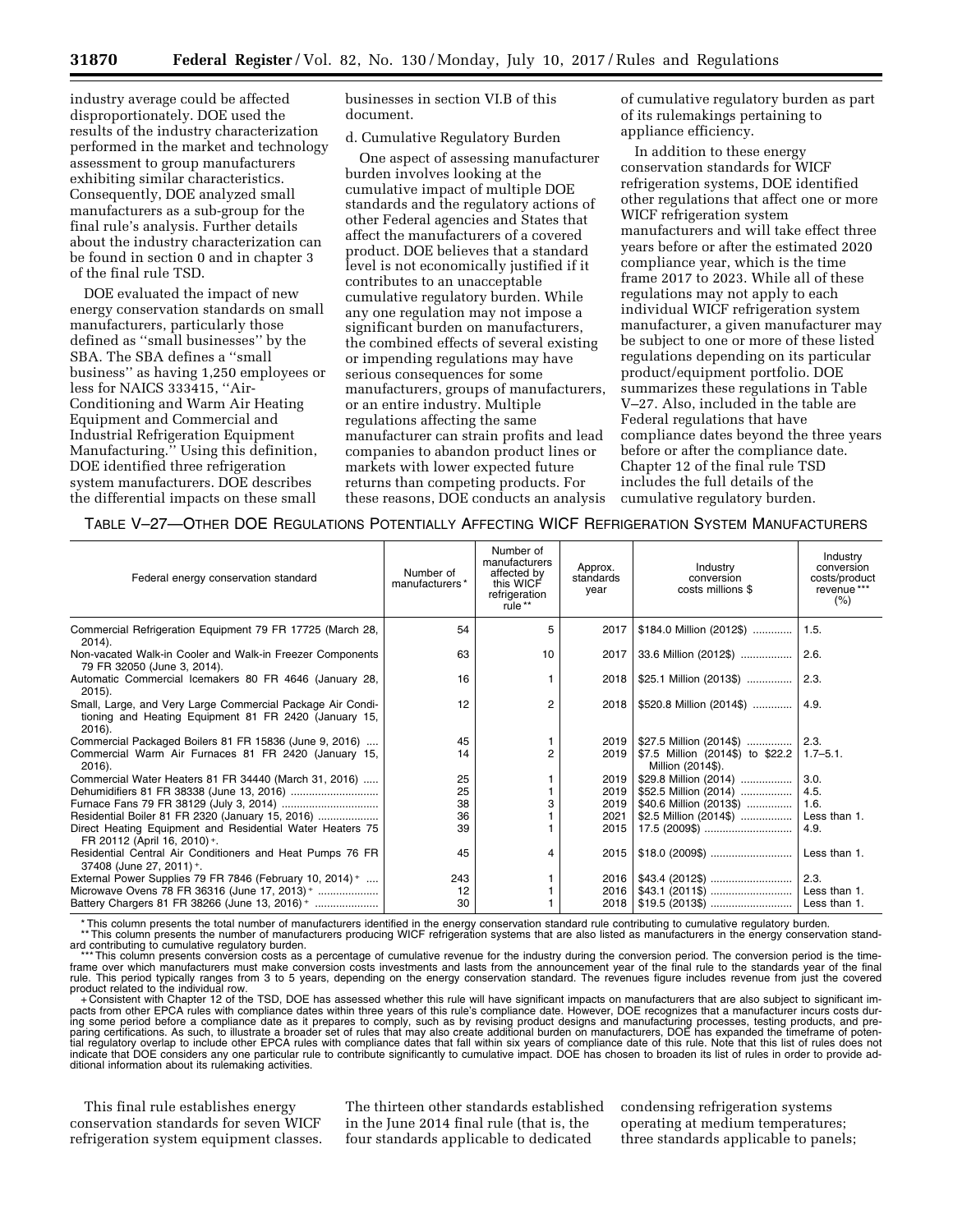and six standards applicable to doors) were not vacated and remain subject to the June 5, 2017 compliance date prescribed by the June 2014 final rule.<sup>77</sup>

DOE anticipates that ten manufacturers who would be subject to this final rule would also be subject to certain of the non-vacated standards, namely the refrigeration system standards applicable to dedicated condensing refrigeration systems operating at medium temperatures. Three of these manufacturers also produce panels and non-display doors, and would be subject to those nonvacated standards as well.

DOE discusses these and other requirements and includes the full details of the cumulative regulatory burden analysis in chapter 12 of the final rule TSD. DOE will continue to evaluate its approach to assessing cumulative regulatory burden for use in future rulemakings to ensure that it is effectively capturing the overlapping impacts of its regulations. DOE plans to seek public comment on the approaches it has used here (*i.e.,* both the 3 and 6 year timeframes from the compliance date) in order to better understand at what point in the compliance cycle manufacturers most experience the effects of cumulative and overlapping burden from the regulation of multiple product classes.

e. Impact on Manufacturers of Complete Walk-Ins

A manufacturer of a complete walk-in is the entity that assembles the complete walk-in cooler or walk-in freezer. In some cases, this may be an ''installer.'' Walk-in manufacturers have been subject to regulation since 2009, when EPCA's statutorily-prescriptive standards for walk-in coolers and freezers went into effect. 42 U.S.C. 6313(f)(1) EPCA required that all completed walk-ins must: have automatic door closers; have strip doors, spring hinged doors, or other method of minimizing infiltration when doors are open; and for all interior lights, use light sources with an efficacy of 40 lumens per watt or more. Furthermore, for walkins that use an evaporator fan motor with a rating of under 1 hp and less than 460 volts, that fan motor must be either a three-phase motor or an electronically commutated motor. Also, walk-in freezers with transparent reach-in doors

must have triple-pane glass with either heat-reflective treated glass or gas fill for doors and windows. 42 U.S.C. 6313(f)(1)

Due to existing regulations, manufacturers of complete walk-ins have a responsibility to use components that comply with the applicable standards and to ensure the final assembled equipment satisfies the already statutorily-prescribed design requirements enacted by Congress. To aid manufacturers in meeting these responsibilities, DOE has established labeling requirements as part of a separate final rule amending the walkin test procedure. 81 FR at 95782–95789 (December 28, 2016). As part of that rule, permanent nameplates must include information about the manufacturer or brand, and indicate that the component is suitable for walk-in use. In DOE's view, such a requirement will help reduce the burden on manufacturers of complete walk-ins, relative to the existing compliance regime, by allowing them to more easily identify and select compliant WICF components for assembly.

DOE notes that this final rule does not establish requirements that specify performance requirements for the complete walk-in. Manufacturers of complete walk-ins, including installers (*i.e.,* the parties that assemble the complete walk-in) have no paperwork or certification requirements as a result of this rule when using certified walk-in components. DOE was unable to identify installer conversion costs that would be likely to occur as a direct result of the standard since these costs are borne by component manufacturers. Installers will not have stranded assets, as they will be able to install certified components purchased before the compliance date. DOE finds the burdens on manufacturers of complete walk-ins to be *de minimis.* Manufacturers of complete walk-in have an existing obligation to ensure components comply with prescriptive requirements in EPCA. 42  $\overline{U}$ .S.C. 6313(f)(1) Based on today's standard, that process would be simplified, as *installers would be able to identify compliant components based on a required label.* 

Companies that are both manufacturers of walk-in components and manufacturers of complete walk-ins must comply with standards for WICF components established in the June 2014 final rule for panels, doors, and medium-temperature dedicated condensing refrigeration systems. They would also need to comply with the standards for low-temperature dedicated condensing refrigeration systems and unit coolers established in this rule. Additionally, DOE notes that these

entities are already responsible for complying with the statutorilyprescribed design standards for complete walk-ins.

As part of the court settlement reached in *Lennox Int'l* v. *Dep't of Energy,* DOE agreed to consider any comments regarding any potential impacts of the standards on installers and to consider and substantively address any potential impacts of the standards on installers in its MIA. See *Lennox Int'l* v. *Dep't of Energy,* Case No. 14–60535, Joint Settlement Motion (filed July 29, 2015) (5th Cir.). During the Working Group meetings, walk-in installers were represented by ACCA. As part of DOE's attempt to consider and address any potential installer impacts, the NOPR specifically sought comment on any conversion costs and stranded assets that walk-in installers might incur. See 81 FR at 63033 and 63048–63049 (detailing specific issues on which DOE sought input regarding potential installer-related impacts to the proposed rule).

Stakeholders raised one issue related to installers and the possibility of stranded assets. AHRI and Rheem noted that installers of complete walk-ins may have stranded assets if they are required to use components that are compliant at the time of the complete walk-in assembly. AHRI added that compliant components may not be available to installers until the compliance date of the new standards, leading to equipment availability constraints. (AHRI No. 90 at p. 3; Rheem No. 91 at p. 3)

DOE addresses this comment and clarifies the compliance date for manufacturers of complete walk-ins in section III.F.

### 3. National Impact Analysis

This section presents DOE's estimates of the national energy savings and the NPV of consumer benefits that would result from each of the TSLs considered as potential amended standards.

### a. Significance of Energy Savings

To estimate the energy savings attributable to potential standards for the considered WICF refrigeration systems, DOE compared their energy consumption under the no-newstandards case to their anticipated energy consumption under each TSL. The savings are measured over the entire lifetime of equipment purchased in the 30-year period that begins in the year of anticipated compliance with the amended standards (2020–2049). Table V–28 presents DOE's projections of the national energy savings for each TSL considered for the considered WICF

<sup>77</sup>See *[www.energy.gov/sites/prod/files/2016/02/](http://www.energy.gov/sites/prod/files/2016/02/f29/Enforcement%20Policy%20Statement%20-%20WICF%2002-01-16.pdf) [f29/Enforcement%20Policy%20Statement%20-](http://www.energy.gov/sites/prod/files/2016/02/f29/Enforcement%20Policy%20Statement%20-%20WICF%2002-01-16.pdf)  [%20WICF%2002-01-16.pdf](http://www.energy.gov/sites/prod/files/2016/02/f29/Enforcement%20Policy%20Statement%20-%20WICF%2002-01-16.pdf)* (outlining DOE's enforcement discretion policy to not seek civil penalties or injunctive relief concerning certain violations of the WICF refrigeration systems standards established in the June 2014 rule that were not vacated).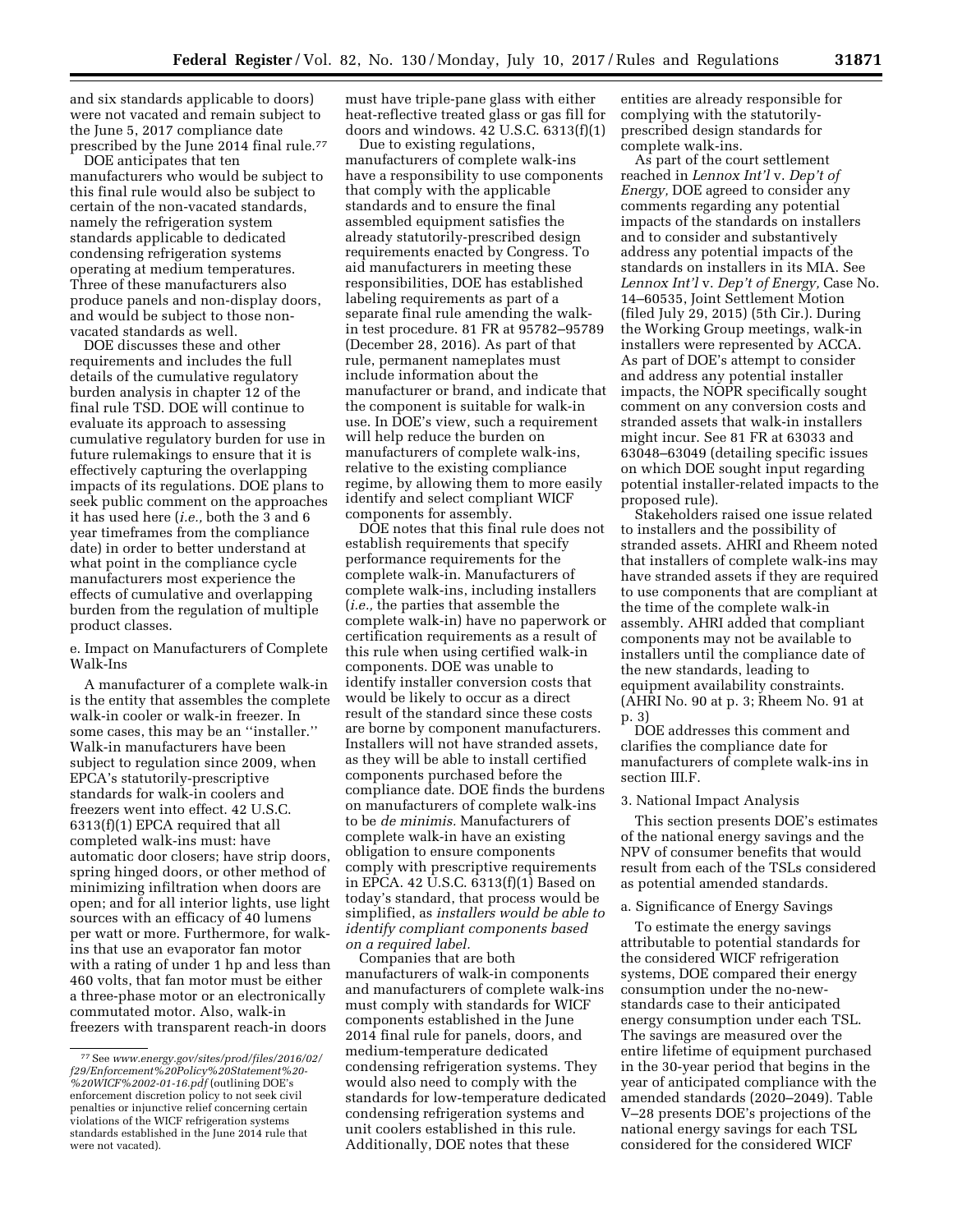refrigeration systems. The savings were calculated using the approach described

in section IV.H of this document.

## TABLE V–28—CUMULATIVE NATIONAL ENERGY SAVINGS FOR WICF REFRIGERATION SYSTEMS; 30 YEARS OF SHIPMENTS [2020–2049]

|                                                                                                                                                                                                                                                                                                                                                                                                                                                                                                                                                         | Trial standard level |  |                |
|---------------------------------------------------------------------------------------------------------------------------------------------------------------------------------------------------------------------------------------------------------------------------------------------------------------------------------------------------------------------------------------------------------------------------------------------------------------------------------------------------------------------------------------------------------|----------------------|--|----------------|
|                                                                                                                                                                                                                                                                                                                                                                                                                                                                                                                                                         |                      |  |                |
|                                                                                                                                                                                                                                                                                                                                                                                                                                                                                                                                                         | Quads                |  |                |
| $\begin{minipage}{0.9\linewidth} \textbf{Primary energy} \end{minipage} \begin{minipage}{0.9\linewidth} \textbf{FFC energy} \end{minipage} \begin{minipage}{0.9\linewidth} \textbf{FFC energy} \end{minipage} \begin{minipage}{0.9\linewidth} \textbf{FFC energy} \end{minipage} \begin{minipage}{0.9\linewidth} \textbf{FFC energy} \end{minipage} \begin{minipage}{0.9\linewidth} \textbf{FFC energy} \end{minipage} \begin{minipage}{0.9\linewidth} \textbf{FFC energy} \end{minipage} \begin{minipage}{0.9\linewidth} \textbf{FFC energy} \end{min$ |                      |  | $0.8$<br>$0.9$ |

OMB Circular A–4 78 requires agencies to present analytical results, including separate schedules of the monetized benefits and costs that show the type and timing of benefits and costs. Circular A–4 also directs agencies to consider the variability of key elements underlying the estimates of benefits and costs. For this rulemaking, DOE undertook a sensitivity analysis using 9 years, rather than 30 years, of

equipment shipments. The choice of a 9-year period is a proxy for the timeline in EPCA for the review of certain energy conservation standards and potential revision of and compliance with such revised standards.79 The review timeframe established in EPCA is generally not synchronized with the product lifetime, product manufacturing cycles, or other factors specific to WICF refrigeration systems. Thus, such results

are presented for informational purposes only and are not indicative of any change in DOE's analytical methodology. The NES sensitivity analysis results based on a 9-year analytical period are presented in Table V–29. The impacts are counted over the lifetime of the considered WICF refrigeration systems purchased in 2020–2028.

TABLE V–29—CUMULATIVE NATIONAL ENERGY SAVINGS FOR WICF REFRIGERATION SYSTEMS; 9 YEARS OF SHIPMENTS [2020–2028]

| Trial standard level |  |            |
|----------------------|--|------------|
|                      |  |            |
| วินads               |  |            |
| 0.03<br>0.03         |  | 0.2<br>0.2 |

b. Net Present Value of Consumer Costs and Benefits

DOE estimated the cumulative NPV of the total costs and savings for consumers that would result from the

TSLs examined for the WICF refrigeration systems addressed in this final rule. In accordance with OMB's guidelines on regulatory analysis,80 DOE calculated NPV using both a 7percent and a 3-percent real discount rate. Table V–30 shows the consumer NPV results with impacts counted over the lifetime of products purchased in 2020–2049.

## TABLE V–30—CUMULATIVE NET PRESENT VALUE OF CONSUMER BENEFITS FOR WICF REFRIGERATION SYSTEMS **SHIPPED IN 2020-2049**

| Discount rate | Trial standard level  |  |            |  |
|---------------|-----------------------|--|------------|--|
|               |                       |  |            |  |
|               | <b>Billion 2015\$</b> |  |            |  |
| 7 percent     | 0.5<br>0.2            |  | 3.2<br>1.4 |  |

The NPV results based on the aforementioned 9-year analytical period are presented in Table V–31. The

impacts are counted over the lifetime of products purchased in 2020–2028. As mentioned previously, such results are

compliance is required, except that in no case may any new standards be required within 6 years of the compliance date of the previous standards. While adding a 6-year review to the 3-year compliance period adds up to 9 years, DOE notes that it may undertake reviews at any time within the 6 year period and that the 3-year compliance date may yield to the 6-year backstop. A 9-year analysis

presented for informational purposes only and are not indicative of any

<sup>78</sup>U.S. Office of Management and Budget. *Circular A–4: Regulatory Analysis.* September 17, 2003. *[www.whitehouse.gov/omb/circulars](http://www.whitehouse.gov/omb/circulars_a004_a-4/)*\_*a004*\_*a-[4/](http://www.whitehouse.gov/omb/circulars_a004_a-4/)*.

<sup>79</sup>Section 325(m) of EPCA requires DOE to review its standards at least once every 6 years, and requires, for certain products, a 3-year period after any new standard is promulgated before

period may not be appropriate given the variability that occurs in the timing of standards reviews and the fact that for some products, the compliance period is 5 years rather than 3 years.

<sup>80</sup>U.S. Office of Management and Budget. *Circular A–4: Regulatory Analysis.* September 17, 2003. *[www.whitehouse.gov/omb/circulars](http://www.whitehouse.gov/omb/circulars_a004_a-4/)*\_*a004*\_*a-[4/](http://www.whitehouse.gov/omb/circulars_a004_a-4/)*.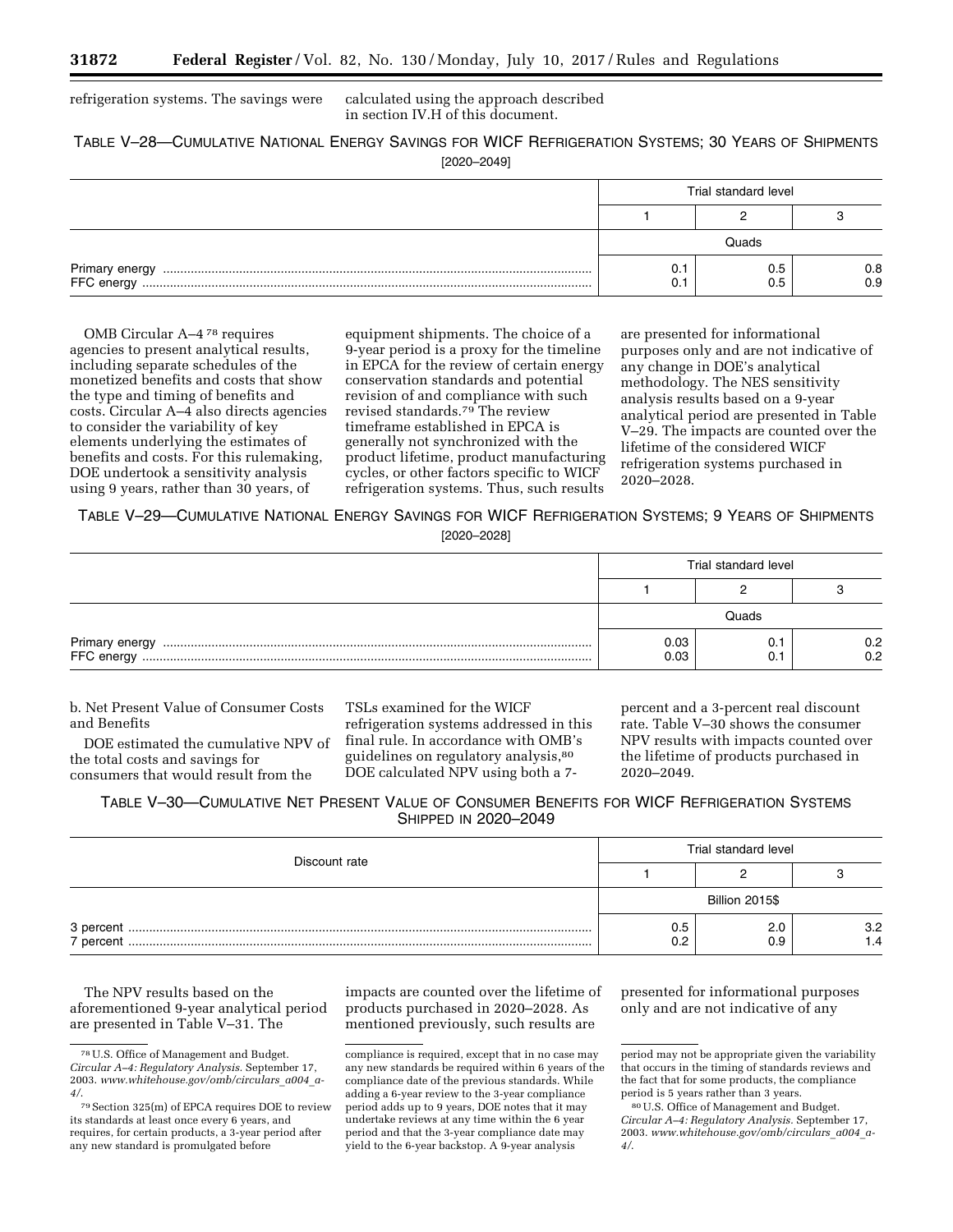change in DOE's analytical methodology or decision criteria.

TABLE V–31 CUMULATIVE NET PRESENT VALUE OF CONSUMER BENEFITS FOR WICF REFRIGERATION SYSTEMS; NINE YEARS OF SHIPMENTS

[2020–2028]

| Discount rate        | Trial standard level  |  |            |
|----------------------|-----------------------|--|------------|
|                      |                       |  |            |
|                      | <b>Billion 2015\$</b> |  |            |
| 3 percent<br>bercent | 0.2                   |  | 1.5<br>0.9 |

The above results reflect the use of a constant trend to estimate the change in price for the considered WICF refrigeration systems over the analysis period (see section IV.H.1). DOE also conducted a sensitivity analysis that considered one scenario with an increasing price trend and one scenario with a decreasing price trend. The results of these alternative cases are presented in appendix 10B of the final rule TSD.

### c. Indirect Impacts on Employment

DOE expects that amended energy conservation standards for WICF refrigeration systems will reduce energy expenditures for consumers of those products, with the resulting net savings being redirected to other forms of economic activity. These expected shifts in spending and economic activity could affect the demand for labor. As described in section IV.N of this document, DOE used an input/output model of the U.S. economy to estimate indirect employment impacts of the TSLs that DOE considered. DOE understands that there are uncertainties involved in projecting employment impacts, especially changes in the later years of the analysis. Therefore, DOE generated results for near-term timeframes (2020–2025), where these uncertainties are reduced.

The results suggest that the adopted standards are likely to have a negligible impact on the net demand for labor in the economy. The net change in jobs is so small that it would be imperceptible in national labor statistics and might be offset by other, unanticipated effects on employment. Chapter 16 of the final rule TSD presents detailed results

regarding anticipated indirect employment impacts.

4. Impact on Utility or Performance of Products

DOE tentatively concluded in the NOPR that the standards adopted in this final rule will not lessen the utility or performance of the WICF refrigeration systems under consideration in this rulemaking, based on testing conducted in support of the engineering analysis, and requested comment on this issue. 81 FR at 63035. DOE did not receive any comments suggesting that the selected standard levels would impact utility or performance and DOE notes that manufacturers of these equipment categories currently offer equipment that employ the various design options that would be needed to meet the adopted standards.

### 5. Impact of Any Lessening of Competition

DOE considered any lessening of competition that would be likely to result from new or amended standards. As discussed in section III.E.1.e, the Attorney General of the United States must assess a proposed rule to determine the impact, if any, of any lessening of competition likely to result from the proposed standard and to transmit such determination in writing to the Secretary within 60 days of the publication of a proposed rule, together with an analysis of the nature and extent of the impact. To assist the Attorney General in making this determination, DOE provided the Department of Justice (''DOJ'') with copies of the final rule and the TSD for review. In its assessment letter responding to DOE, DOJ concluded that, based on the information currently available, it does not believe that the proposed energy conservation standards for WICF refrigeration systems are likely to have a significant adverse impact on competition. DOE is publishing the Attorney General's assessment at the end of this final rule.

6. Need of the Nation To Conserve Energy

Enhanced energy efficiency, where economically justified, improves the Nation's energy security, strengthens the economy, and reduces the environmental impacts (costs) of energy production. Reduced electricity demand due to energy conservation standards is also likely to reduce the cost of maintaining the reliability of the electricity system, particularly during peak-load periods. As a measure of this reduced demand, chapter 15 in the final rule TSD presents the estimated reduction in generating capacity, relative to the no-new-standards case, for the TSLs that DOE considered in this rulemaking.

Energy conservation resulting from potential energy conservation standards for the considered WICF refrigeration systems is expected to yield environmental benefits in the form of reduced emissions of certain air pollutants and greenhouse gases. Table V–32 provides DOE's estimate of cumulative emissions reductions expected to result from the TSLs considered in this rulemaking. The emissions were calculated using the multipliers discussed in section IV.H.2. DOE reports annual emissions reductions for each TSL in chapter 13 of the final rule TSD.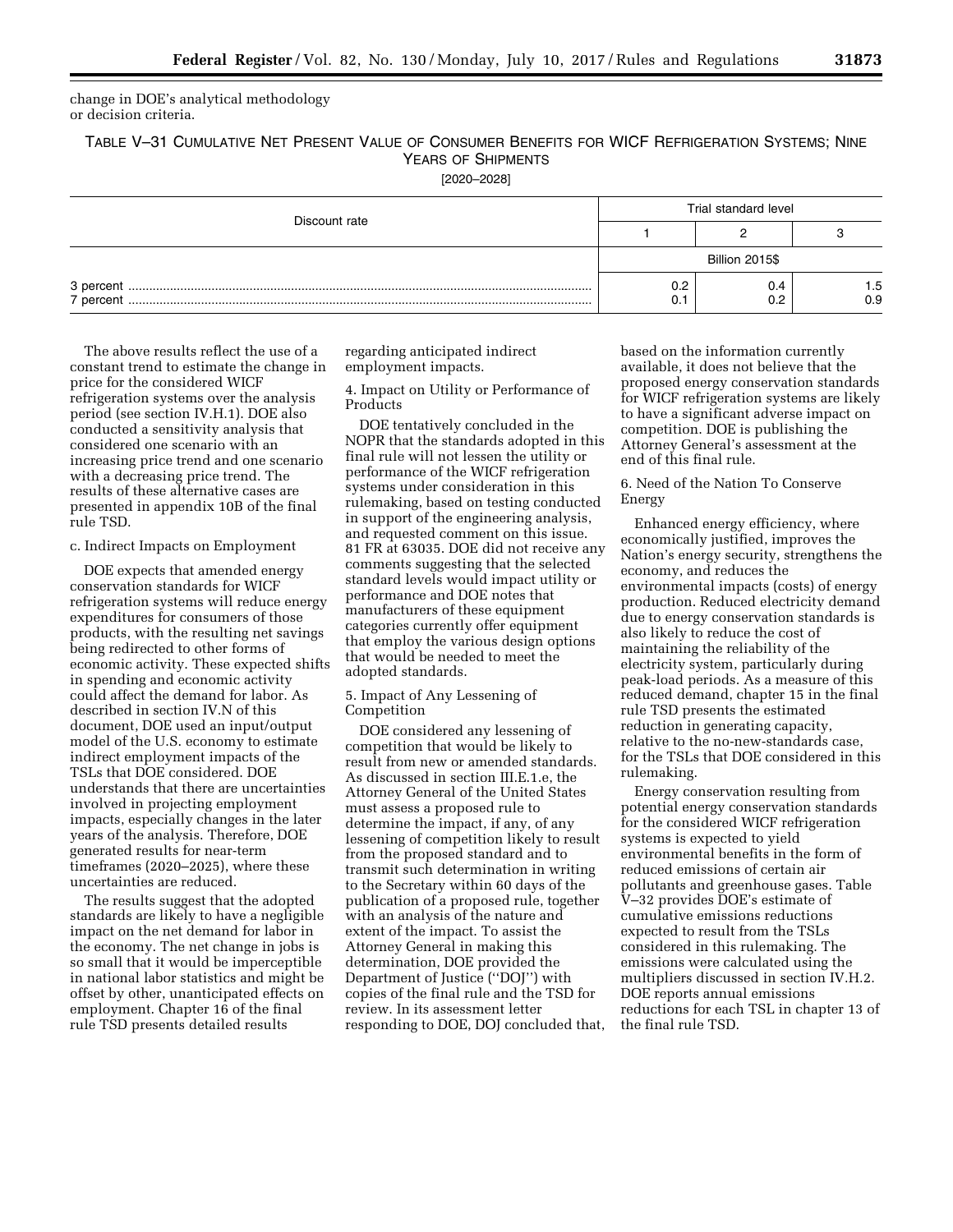# TABLE V–32—CUMULATIVE EMISSIONS REDUCTION FOR WICF REFRIGERATION SYSTEMS **SHIPPED IN 2020-2049**

|                               | Trial standard level |        |        |
|-------------------------------|----------------------|--------|--------|
|                               |                      | 2      | 3      |
| <b>Power Sector Emissions</b> |                      |        |        |
|                               | 6.0                  | 25.4   | 43.5   |
|                               | 4.9                  | 21.0   | 35.9   |
|                               | 3.2                  | 13.8   | 23.6   |
|                               | 0.0                  | 0.1    | 0.1    |
|                               | 0.6                  | 2.7    | 4.6    |
|                               | 0.1                  | 0.4    | 0.7    |
| <b>Upstream Emissions</b>     |                      |        |        |
|                               | 0.3                  | 1.4    | 2.4    |
|                               | 0.0                  | 0.2    | 0.3    |
|                               | 4.8                  | 20.2   | 34.7   |
|                               | 0.0001               | 0.0003 | 0.0006 |
|                               | 29.4                 | 125    | 214    |
|                               | 0.00                 | 0.01   | 0.02   |
| <b>Total FFC Emissions</b>    |                      |        |        |
|                               | 6.3                  | 26.8   | 45.8   |
|                               | 5.0                  | 21.1   | 36.2   |
|                               | 8.0                  | 34.0   | 58.2   |
|                               | 0.0                  | 0.1    | 0.1    |
|                               | 30.0                 | 127    | 218    |
|                               | 0.1                  | 0.4    | 0.7    |

Negative values refer to an increase in emissions.

As part of the analysis for this rule, DOE estimated monetary benefits likely to result from the projected reductions of CO<sub>2</sub> emissions for each of the considered TSLs analyzed in this rulemaking. As discussed in section IV.L of this document, DOE used the most recent values for the SC–CO<sub>2</sub> developed by the interagency working

group. The four sets of  $SC$ – $CO<sub>2</sub>$  values correspond to the average values from distributions that use a 5-percent discount rate, a 3-percent discount rate, a 2.5-percent discount rate, and the 95th-percentile values from a distribution that uses a 3-percent discount rate. The actual  $SC$ – $CO<sub>2</sub>$  values used for emissions in each year are

presented in appendix 14A of the final rule TSD.

Table V–33 presents the global value of the CO<sub>2</sub> emissions reduction at each TSL. DOE calculated domestic values as a range from 7 percent to 23 percent of the global values; these results are presented in chapter 14 of the final rule TSD.

# TABLE V-33-PRESENT VALUE OF CO<sub>2</sub> EMISSIONS REDUCTION FOR WICF REFRIGERATION SYSTEMS SHIPPED IN 2020–2049

|            | SC-CO <sub>2</sub> case      |                              |                                |                                         |
|------------|------------------------------|------------------------------|--------------------------------|-----------------------------------------|
| <b>TSL</b> | 5% discount<br>rate, average | 3% discount<br>rate, average | 2.5% discount<br>rate, average | 3% discount<br>rate, 95th<br>percentile |
|            | Million 2015\$               |                              |                                |                                         |
| 2<br>3     | 44.7<br>190<br>325           | 204<br>867<br>1484           | 324<br>1376<br>2355            | 623<br>2643<br>4525                     |

As discussed in section IV.L.2, DOE estimated monetary benefits likely to result from the reduced emissions of methane and N2O that DOE estimated for each of the considered TSLs for

WICF refrigeration systems. DOE used the recent values for the SC–CH<sub>4</sub> and SC–N2O developed by the interagency working group. Table V–34 presents the value of the  $CH_4$  emissions reduction at

each TSL, and Table V–35 presents the value of the  $N_2O$  emissions reduction at each TSL.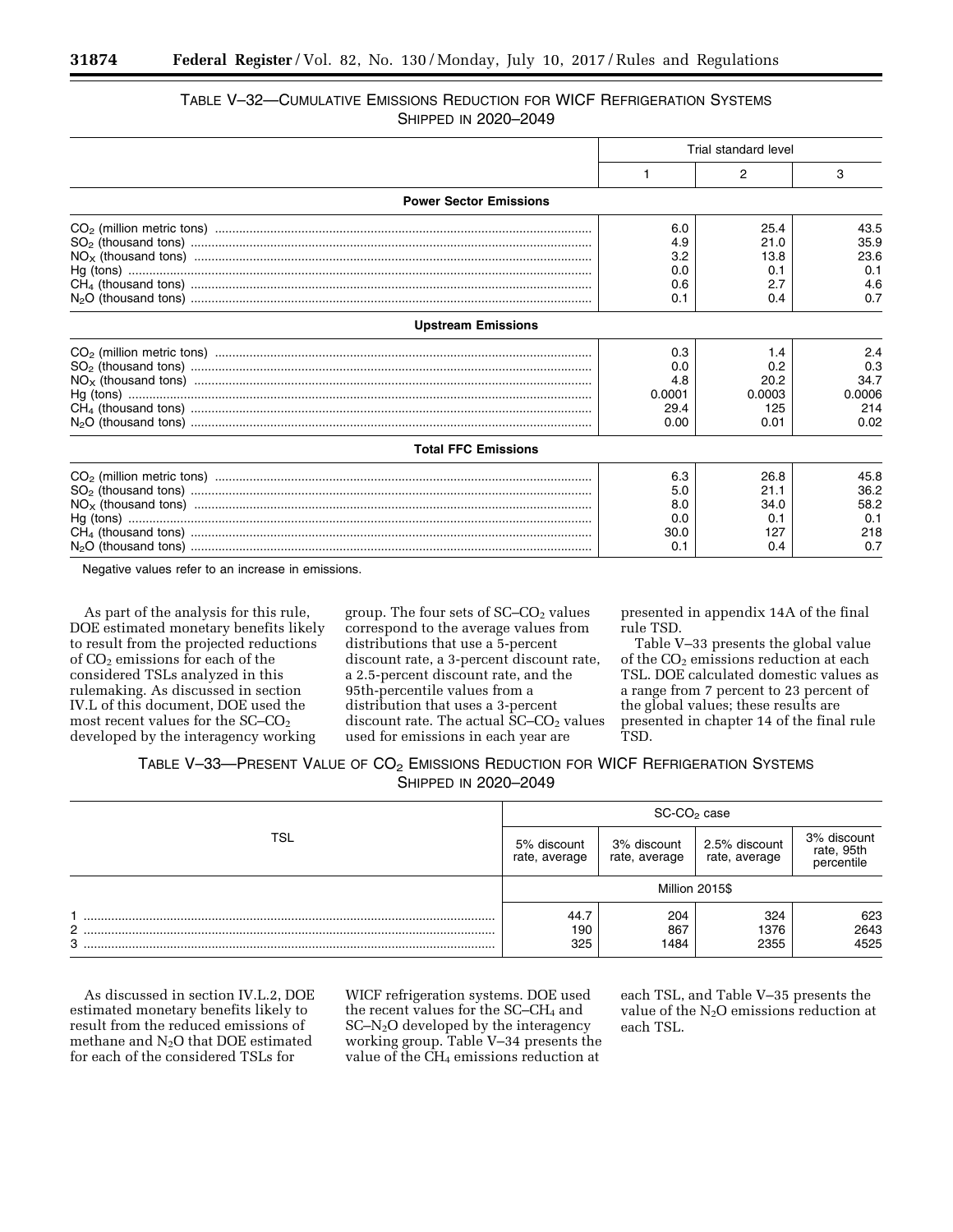| TABLE V-34—PRESENT VALUE OF METHANE EMISSIONS REDUCTION FOR WICF REFRIGERATION SYSTEMS SHIPPED IN |           |  |
|---------------------------------------------------------------------------------------------------|-----------|--|
|                                                                                                   | 2020-2049 |  |

|            | $SC-CH4 case$                |                              |                                |                                         |  |
|------------|------------------------------|------------------------------|--------------------------------|-----------------------------------------|--|
| <b>TSL</b> | 5% discount<br>rate, average | 3% discount<br>rate, average | 2.5% discount<br>rate, average | 3% discount<br>rate, 95th<br>percentile |  |
|            | Million 2015\$               |                              |                                |                                         |  |
| 2<br>3     | 9.5<br>40.3<br>69.0          | 30.1<br>128<br>218           | 42.6<br>181<br>309             | 80.2<br>340<br>582                      |  |

| TABLE V-35—PRESENT VALUE OF NITROUS OXIDE EMISSIONS REDUCTION FOR WICF REFRIGERATION SYSTEMS |  |                      |  |  |
|----------------------------------------------------------------------------------------------|--|----------------------|--|--|
|                                                                                              |  | SHIPPED IN 2020-2049 |  |  |

|            | SC-N <sub>2</sub> O case     |                              |                                |                                         |
|------------|------------------------------|------------------------------|--------------------------------|-----------------------------------------|
| <b>TSL</b> | 5% discount<br>rate, average | 3% discount<br>rate, average | 2.5% discount<br>rate, average | 3% discount<br>rate, 95th<br>percentile |
|            | Million 2015\$               |                              |                                |                                         |
| C<br>3     | 0.2<br>0.،<br>. 8            | 0.1<br>4.4<br>7.5            | 1.6<br>6.9<br>11.9             | 2.8<br>11.7<br>20.0                     |

DOE is well aware that scientific and economic knowledge about the contribution of  $CO<sub>2</sub>$  and other GHG emissions to changes in the future global climate and the potential resulting damages to the world economy continues to evolve rapidly. Thus, any value placed on reduced GHG emissions in this rulemaking is subject to change. DOE, together with other Federal agencies, will continue to review various methodologies for estimating the monetary value of reductions in  $CO<sub>2</sub>$ and other GHG emissions. This ongoing review will consider the comments on this subject that are part of the public

record for this and other rulemakings, as well as other methodological assumptions and issues. Consistent with DOE's legal obligations, and taking into account the uncertainty involved with this particular issue, DOE has included in this rule the most recent values resulting from the interagency review process. DOE notes, however, that the adopted standards would be economically justified even without inclusion of the monetized benefits accruing from reduced GHG emissions.

DOE also estimated the monetary value of the economic benefits associated with  $NO<sub>x</sub>$  emissions

reductions anticipated to result from the considered TSLs for WICF refrigeration systems. The dollar-per-ton values that DOE used are discussed in section IV.L of this document.

Table V–36 presents the present value for  $NO<sub>x</sub>$  emissions reduction for each TSL calculated using 7-percent and 3 percent discount rates. This table presents results that use the low benefitper-ton values, which reflect DOE's primary estimate. Results that reflect the range of  $NO<sub>X</sub>$  benefit-per-ton values are presented in Table V–36.

## TABLE V-36—PRESENT VALUE OF NO<sub>X</sub> EMISSIONS REDUCTION FOR WICF REFRIGERATION SYSTEMS SHIPPED IN 2020–2049 \*

| TSL                | 3% discount<br>rate | 7% discount<br>rate |
|--------------------|---------------------|---------------------|
|                    | Million 2015\$      |                     |
| ົ<br><u>_</u><br>3 | 14.3<br>60.4<br>103 | 5.8<br>24.8<br>42 A |

\* Results are based on the low benefit-per-ton values.

### 7. Other Factors

The Secretary of Energy, in determining whether a standard is economically justified, may consider any other factors that the Secretary deems to be relevant. (42 U.S.C. 6295(o)(2)(B)(i)(VII) and 6316(a)) No

other factors were considered in this analysis.

## *C. Summary of National Economic Impacts*

Table V–37 presents the NPV values that result from adding the estimates of

the potential economic benefits resulting from reduced GHG and  $NO<sub>x</sub>$ emissions to the NPV of consumer savings calculated for each TSL considered in this rulemaking.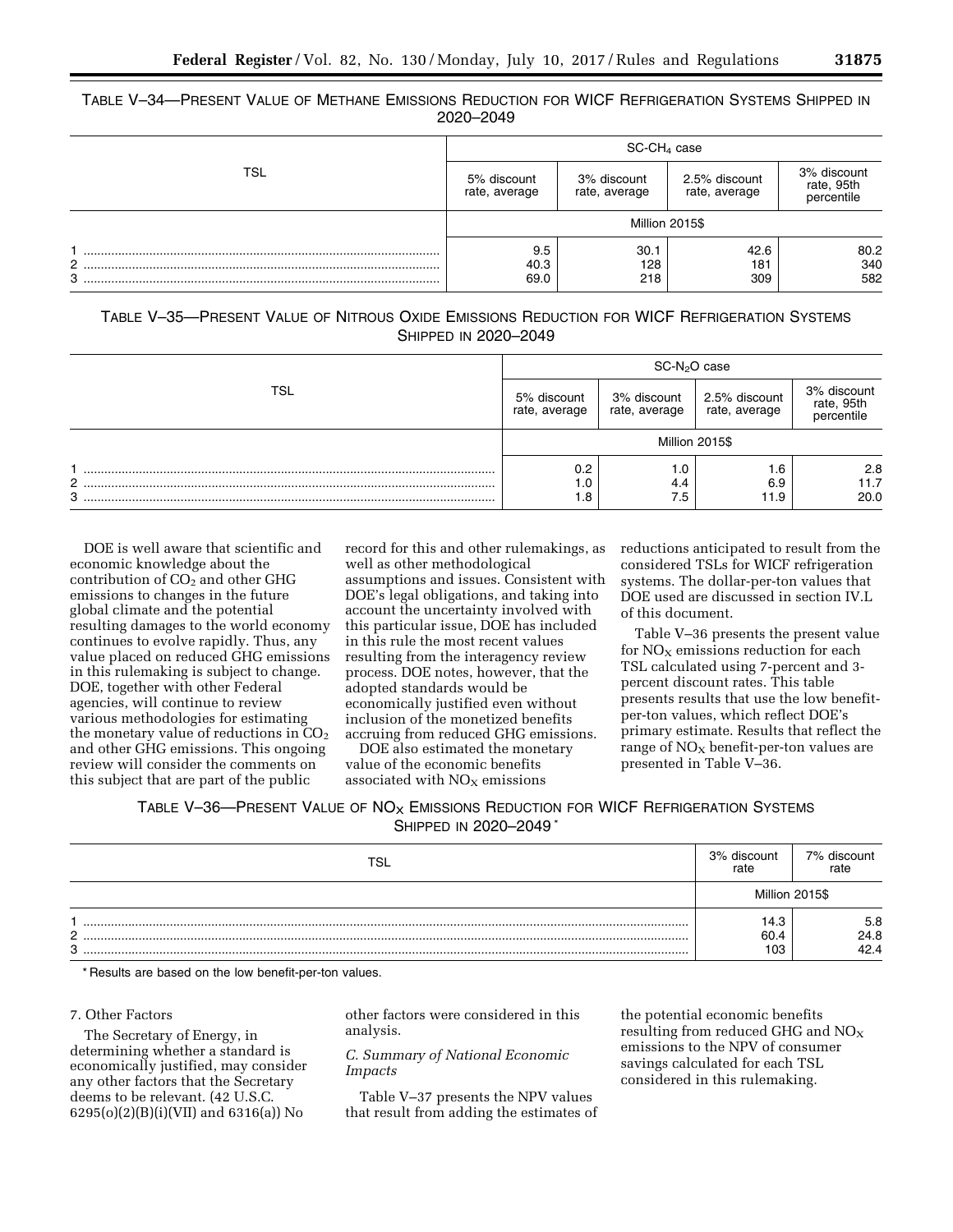| TABLE V-37—CONSUMER NPV COMBINED WITH PRESENT VALUE OF BENEFITS FROM EMISSIONS REDUCTIONS |
|-------------------------------------------------------------------------------------------|
|-------------------------------------------------------------------------------------------|

|            | Consumer NPV and low $NOx$ values at 3% discount rate added with: |                                          |                                                                   |                                                             |  |
|------------|-------------------------------------------------------------------|------------------------------------------|-------------------------------------------------------------------|-------------------------------------------------------------|--|
| <b>TSL</b> | GHG 5%<br>discount rate,<br>average case                          | GHG 3%<br>discount rate,<br>average case | GHG 2.5%<br>discount rate,<br>average case                        | GHG <sub>3%</sub><br>Discount Rate,<br>95th percentile case |  |
|            | <b>Billion 2015\$</b>                                             |                                          |                                                                   |                                                             |  |
| 2<br>3     | 0.6<br>2.3<br>3.7                                                 | 0.7<br>3.1<br>5.0                        | 0.9<br>3.6<br>6.0                                                 | 1.2<br>5.1<br>8.4                                           |  |
|            |                                                                   |                                          | Consumer NPV and Low $NOx$ Values at 7% Discount Rate Added with: |                                                             |  |
| TSL        | GHG 5% discount rate,<br>average case                             | GHG 3% discount rate,<br>average case    | GHG 3% discount rate,<br>average case                             | GHG 3% discount rate,<br>95th percentile case               |  |
|            | <b>Billion 2015\$</b>                                             |                                          |                                                                   |                                                             |  |
| 2          | 0.3<br>1.1<br>1.8                                                 | 0.5<br>1.9<br>3.1                        | 0.6<br>2.5<br>4.1                                                 | 0.9<br>3.9<br>6.5                                           |  |

Note: The GHG benefits include the estimated benefits for reductions in CO<sub>2</sub>, CH<sub>4</sub>, and N<sub>2</sub>O emissions using the four sets of SC–CO<sub>2</sub>, SC–  $CH<sub>4</sub>$ , and SC–N<sub>2</sub>O values developed by the interagency working group.

The national operating cost savings are domestic U.S. monetary savings that occur as a result of purchasing the considered WICF refrigeration equipment, and are measured for the lifetime of products shipped in 2020– 2049. The benefits associated with reduced GHG emissions achieved as a result of the adopted standards are also calculated based on the lifetime of WICF refrigeration systems shipped in 2020– 2049. However, the GHG reduction is a benefit that accrues globally. Because CO2 emissions have a very long residence time in the atmosphere, the SC–CO2 values for future emissions reflect climate-related impacts that continue through 2300.

## *D. Conclusion*

When considering new or amended energy conservation standards, the standards that DOE adopts for walk-ins must be designed to achieve the maximum improvement in energy efficiency that the Secretary determines is technologically feasible and economically justified. (42 U.S.C. 6295(o)(2)(A) and 6316(a)) In

determining whether a standard is economically justified, the Secretary must determine whether the benefits of the standard exceed its burdens by, to the greatest extent practicable, considering the seven statutory factors discussed previously. (42 U.S.C. 6295(o)(2)(B)(i) and 6316(a)) The new or amended standard must also result in significant conservation of energy. (42 U.S.C. 6295(o)(3)(B) and 6316(a)).

For this final rule, DOE considered the impacts of standards for the considered WICF refrigeration systems at each TSL, beginning with the maximum technologically feasible level, to determine whether that level was economically justified. Where the maxtech level was not justified, DOE then considered the next most efficient level and undertook the same evaluation until it reached the highest efficiency level that is both technologically feasible and economically justified and saves a significant amount of energy.

To aid the reader as DOE discusses the benefits and/or burdens of each TSL, tables in this section present a summary of the results of DOE's quantitative

analysis for each TSL. In addition to the quantitative results presented in the tables, DOE also considers other burdens and benefits that affect economic justification. These include the impacts on identifiable subgroups of consumers who may be disproportionately affected by a national standard and impacts on employment.

1. Benefits and Burdens of TSLs Considered for WICF Refrigeration System Standards

Table V–38 and Table V–39 summarize the quantitative impacts estimated for each TSL for the considered WICF refrigeration systems. The national impacts are measured over the lifetime of WICF refrigeration systems purchased in the 30-year period that begins in the anticipated year of compliance with amended standards (2020–2049). The energy savings, emissions reductions, and value of emissions reductions refer to full-fuelcycle results. The efficiency levels contained in each TSL are described in section V.A of this document.

### TABLE V–38—SUMMARY OF ANALYTICAL RESULTS FOR WICF REFRIGERATION SYSTEMS TSLS: NATIONAL IMPACTS

| Categorv                                              | TSL 1 | TSL 2 | TSL 3                      |  |  |
|-------------------------------------------------------|-------|-------|----------------------------|--|--|
| <b>Cumulative FFC National Energy Savings (quads)</b> |       |       |                            |  |  |
| Quads                                                 |       |       | $\pm 0.9$                  |  |  |
| NPV of Consumer Costs and Benefits (billion 2015\$)   |       |       |                            |  |  |
|                                                       |       | 2.0   | $\vert$ 3.2<br>$\vert$ 1.4 |  |  |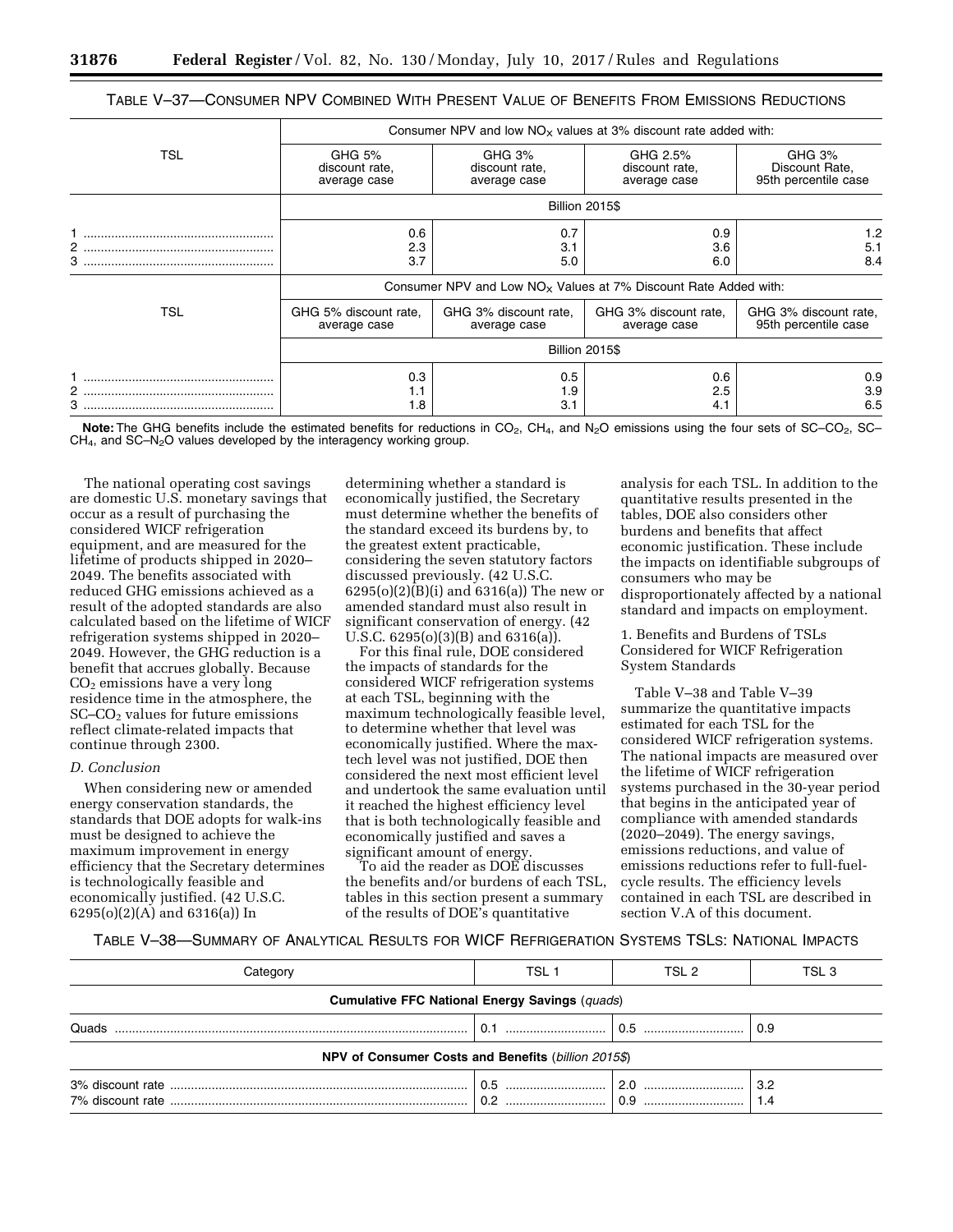TABLE V-38-SUMMARY OF ANALYTICAL RESULTS FOR WICF REFRIGERATION SYSTEMS TSLS: NATIONAL IMPACTS-Continued

| Categor∖                            | TSL 1                                     | TSL 2 | TSL 3 |  |  |
|-------------------------------------|-------------------------------------------|-------|-------|--|--|
|                                     | <b>Cumulative FFC Emissions Reduction</b> |       |       |  |  |
|                                     |                                           |       |       |  |  |
| <b>Value of Emissions Reduction</b> |                                           |       |       |  |  |

|  | $\mid$ 0.0 to 0.6 …………………   0.2 to 2.6 …………………   0.3 to 4.5 |  |
|--|-------------------------------------------------------------|--|
|  |                                                             |  |
|  |                                                             |  |
|  | -60                                                         |  |
|  |                                                             |  |

Parentheses indicate negative  $(-)$  values.<br>\* Range of the economic value of CO<sub>2</sub> reductions is based on estimates of the global benefit of reduced CO<sub>2</sub> emissions.

# TABLE V-39-SUMMARY OF ANALYTICAL RESULTS FOR WICF REFRIGERATION EQUIPMENT TSLS: MANUFACTURER AND CONSUMER IMPACTS ‡

| Category                                                                                                       | TSL 1*                                                                    | TSL 2*                                                                     | TSL 3*                                                                               |
|----------------------------------------------------------------------------------------------------------------|---------------------------------------------------------------------------|----------------------------------------------------------------------------|--------------------------------------------------------------------------------------|
| <b>Manufacturer Impacts</b>                                                                                    |                                                                           |                                                                            |                                                                                      |
| Industry NPV (2015\$ million) (No-new-standards case INPV = 97.9)                                              | $96.6 - 97.1$<br>(1.2)–(0.8)                                              | 93.4-96.4<br>(4.5)–(1.5)                                                   | $83.6 - 91.7$<br>(14.6)–(6.3)                                                        |
| <b>Consumer Average LCC Savings (2015\$)</b>                                                                   |                                                                           |                                                                            |                                                                                      |
| DC.L.O (UC-Only) …………………………………………………………………………………………<br>UC.L—MC.L (UC-Only) …………………………………………………………………………………………… | 26<br>753<br>63<br>783<br>86<br>35<br>0<br>0<br>4<br>4<br>107             | 387<br>2,097<br>442<br>2,307<br>121<br>144<br>72<br>79<br>101<br>72<br>393 | 1,272<br>2,839<br>1,397<br>3,294<br>135<br>288<br>87<br>89<br>74<br>75<br>615        |
| <b>Consumer Simple PBP (years)</b>                                                                             |                                                                           |                                                                            |                                                                                      |
| DC.L.I (UC-Only)† ……………………………………………………………………………………                                                             | 0.0<br>0.1<br>0.1<br>0.2<br>1.7<br>0.6<br>0.0<br>0.0<br>0.6<br>0.6<br>0.2 | 1.0<br>0.4<br>1.0<br>0.5<br>3.6<br>2.4<br>0.0<br>1.4<br>2.8<br>2.4<br>1.2  | 1.5<br>1.2<br>1.5<br>1.4<br>4.8<br>4.5<br>1.8<br>1.5<br>7.6<br>3 <sub>c</sub><br>2.2 |
| % of Consumers that Experience Net Cost                                                                        |                                                                           |                                                                            |                                                                                      |
| UC.M—DC.M.O …………………………………………………………………………………………                                                                 | 0<br>0<br>0<br>0<br>2<br>0<br>0<br>0                                      | 0<br>0<br>0<br>$\Omega$<br>6<br>3<br>0                                     | 15<br>15                                                                             |
|                                                                                                                | 2<br>$\mathbf{1}$                                                         | 9<br>$\overline{2}$                                                        | 49                                                                                   |

٠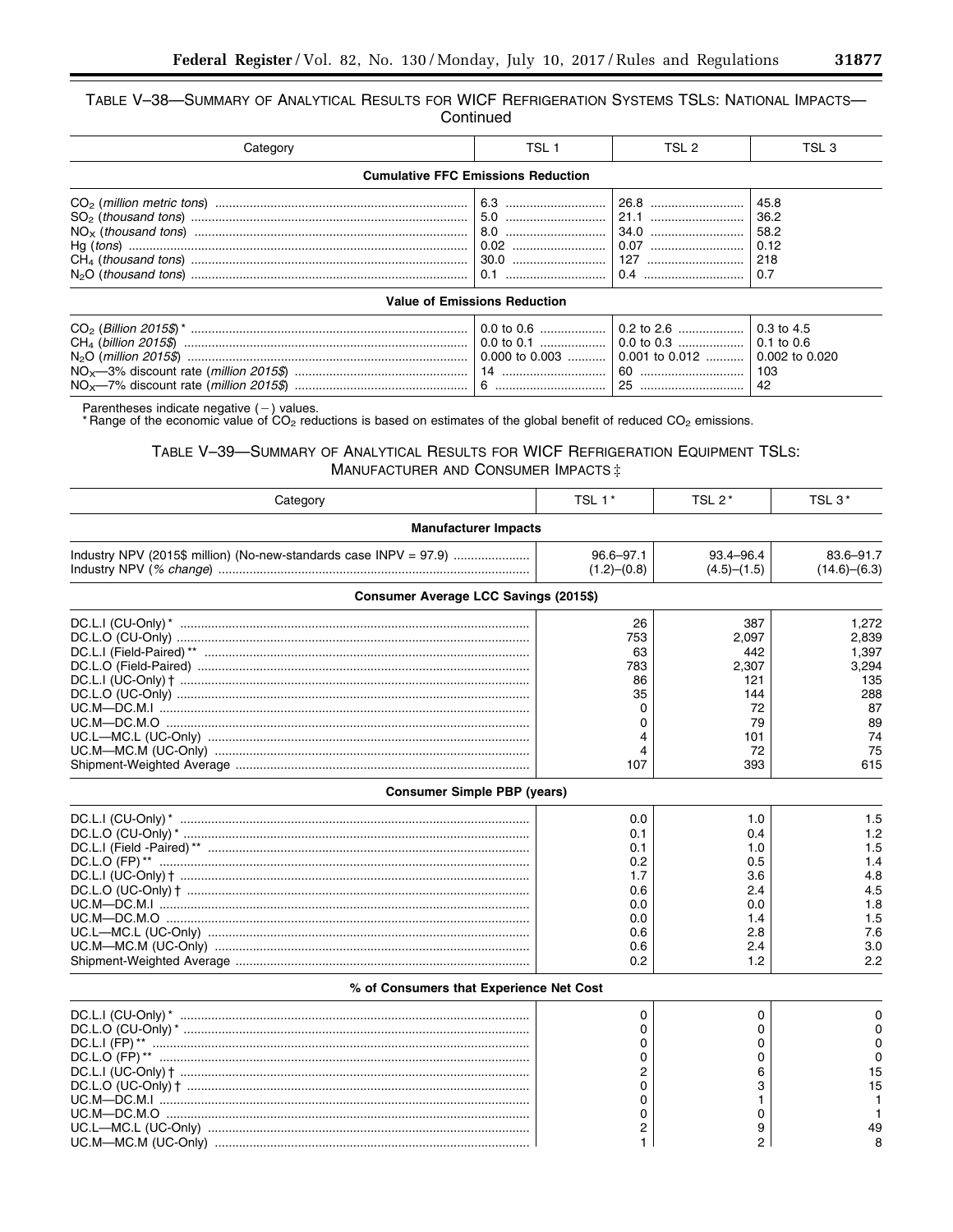## TABLE V–39—SUMMARY OF ANALYTICAL RESULTS FOR WICF REFRIGERATION EQUIPMENT TSLS:—Continued MANUFACTURER AND CONSUMER IMPACTS ‡

| ategor∨ب | ורי<br>◡∟ | TSL 2* | י חיד<br>ت ∟ت |
|----------|-----------|--------|---------------|
|          |           |        |               |

Parentheses indicate negative (-) values. Weighted results are by shares of each product class in total projected shipments in 2020. \* CU-Only: Condensing unit-only. This analysis evaluates standard levels applied to a condensing unit distributed in commerce without a designated companion unit cooler for a scenario in which a new condensing unit is installed to replace a failed condensing unit, but the existing unit cooler is not replaced. See section IV.G.1.b for more details.

\*\* FP: Field-paired unit cooler and condensing unit. This analysis evaluates standard levels applied to a condensing unit distributed in commerce without a designated companion unit cooler for a scenario in which both a new condensing unit and a new unit cooler are installed. See section IV.G.1.a for more details.

† UC-Only: Unit cooler only. This analysis evaluates standard levels applied to a unit cooler distributed in commerce without a designated companion condensing unit, either dedicated or multiplex, for a scenario in which a new unit cooler is installed to replace a failed unit cooler, but the existing condensing unit is not replaced. See section IV.G.1.c for more details.

For this NOPR, DOE is examining the impacts of unit coolers (UC.M and UC.L) combined with medium—temperature dedicated condensing:<br>equipment (DC.M.I and DC.M.O), but DOE is not considering establishing standards for the la 2014 final rule standards that were not vacated by the Fifth Circuit order.

DOE first considered TSL 3, which represents the max-tech efficiency levels. TSL 3 would save an estimated 0.85 quads of energy, an amount DOE considers significant. Under TSL 3, the NPV of consumer benefit would be \$1.4 billion using a discount rate of 7 percent, and \$3.2 billion using a discount rate of 3 percent.

The cumulative emissions reductions at TSL 3 are  $48.5$  Mt of  $CO<sub>2</sub>$ , 36.2 thousand tons of  $SO_2$ , 58.2 thousand tons of  $NO<sub>X</sub>$ , 0.12 ton of Hg, 218 thousand tons of CH4, and 0.7 thousand tons of  $N_2O$ . The estimated monetary value of the GHG emissions reduction at TSL 3 ranges from \$325 million to  $$4,525$  million for  $CO<sub>2</sub>$  from \$69 million to \$582 million for CH4, and from \$1.8 million to \$20 million for  $N_2O$ . The estimated monetary value of the  $NO<sub>x</sub>$ emissions reduction at TSL 3 is \$42 million using a 7-percent discount rate and \$103 million using a 3-percent discount rate.

At TSL 3, the average LCC impact for low-temperature dedicated condensing units is a savings of \$1,272 for DC.L.I, \$2,839 for DC.L.O for the condensing unit-only; \$1,397 for DC.L.I , \$3,294 for DC.L.O for field-paired equipment. The average LCC impact for low-temperature unit coolers (UC.L) is a savings of \$135 and \$288 when connected to indoor and outdoor low-temperature dedicated condensing units, respectively, and \$74 when connected to low-temperature multiplex condensing equipment. The average LCC impact for mediumtemperature unit coolers (UC.M) is a savings of \$87 and \$89 when connected to indoor and outdoor mediumtemperature dedicated condensing units, respectively, and \$75 when connected to medium-temperature multiplex condensing equipment. The simple payback period impact for lowtemperature dedicated condensing units is 1.5 years for DC.L.I and, 1.2 years for

DC.L.O for the condensing unit-only; 1.5 years for DC.L.I and, 1.4 years for DC.L.O for field-paired equipment. The simple payback period for lowtemperature unit coolers (UC.L) is 4.8 years and 4.5 years when connected to indoor and outdoor low-temperature dedicated condensing units, respectively, and 7.6 years when connected to low-temperature multiplex condensing equipment. The simple payback period for medium-temperature unit coolers (UC.M) is 1.9 years and 1.5 years when connected to indoor and outdoor medium-temperature dedicated condensing units, respectively, and 3.0 years when connected to mediumtemperature multiplex condensing equipment. The fraction of consumers experiencing a net LCC cost is zero percent for DC.L.I and DC.L.O for condensing unit-only; and zero percent for DC.L.I, and DC.L.O for field-paired equipment. The fraction of consumers experiencing a net LCC cost for lowtemperature unit coolers (UC.L) is 15 percent when connected to indoor and outdoor low-temperature dedicated condensing units, respectively, and 49 percent when connected to lowtemperature multiplex condensing equipment. The fraction of consumers experiencing a net LCC cost for medium-temperature unit coolers (UC.M) is 1 percent when connected to indoor and outdoor mediumtemperature dedicated condensing units, and 8 percent when connected to medium-temperature multiplex condensing equipment. At TSL 3, the projected change in INPV ranges from a decrease of \$14.3 million to a decrease of \$6.1 million, which corresponds to decreases of 14.6 percent and 6.3 percent, respectively.

In addition, the adopted TSL 3 standards are consistent with the unanimous recommendations submitted by the Working Group and approved by the ASRAC. (See: Term Sheet at EERE– 2015–BT–STD–0016–0056, recommendation #5) DOE has encouraged the negotiation of standard levels, in accordance with the FACA and the NRA, as a means for interested parties, representing diverse points of view, to analyze and recommend energy conservation standards to DOE. Such negotiations may often expedite the rulemaking process. In addition, standard levels recommended through a negotiation may increase the likelihood for regulatory compliance, while decreasing the risk of litigation.

After considering the analysis and weighing the benefits and burdens, the Secretary has concluded that at TSL 3 for the considered WICF refrigeration systems, the benefits of energy savings, positive NPV of consumer benefits, emission reductions, the estimated monetary value of the emissions reductions, and positive average LCC savings would collectively outweigh the negative impacts on some consumers and on manufacturers. As noted earlier, DOE's analysis of this level is independent of any benefits that may accrue from the reduction of GHG and  $NO<sub>x</sub>$  projected to occur with this level. Accordingly, the Secretary has concluded that TSL 3 would offer the maximum improvement in efficiency that is both technologically feasible and economically justified. The Secretary has also concluded that TSL3 would result in the significant conservation of energy.

Therefore, based on the above considerations, DOE is adopting the energy conservation standards for WICF refrigeration systems at TSL 3. These adopted energy conservation standards for the considered WICF refrigeration systems, which are expressed as AWEF, are shown in Table V–40.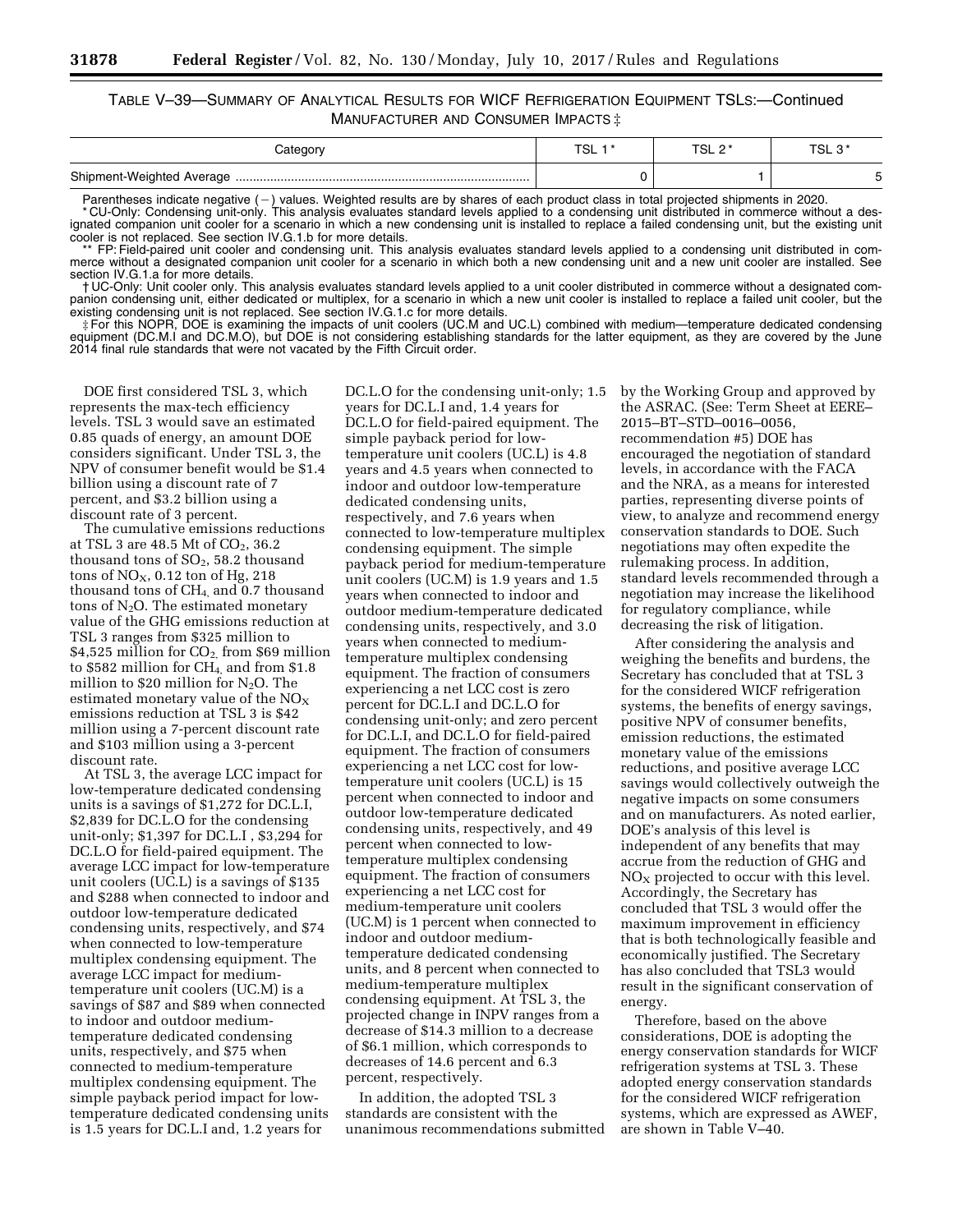| Table V—40—Adopted Energy Conservation Standards for WICF Refrigeration Systems |
|---------------------------------------------------------------------------------|
|---------------------------------------------------------------------------------|

| Equipment class | Capacity<br>(C <sub>net*</sub> )<br>( <i>Btu/h</i> ) | Minimum AWEF<br>$(Btu/W-h)$ |
|-----------------|------------------------------------------------------|-----------------------------|
|                 |                                                      |                             |
|                 | All                                                  | 9.00                        |
|                 | ≥6,500                                               | $\vert$ 3.15                |
|                 | $\geq 6.500$                                         | 2.40                        |

\* Where  $q_{net}$  is net capacity as determined and certified pursuant 10 CFR 431.304.

## 2. Annualized Benefits and Costs of the Adopted Standards

The benefits and costs of the adopted standards can also be expressed in terms of annualized values. The annualized net benefit is (1) the annualized national economic value (expressed in 2015\$) of the benefits from operating walk-in refrigeration systems that meet the adopted standards (consisting primarily of operating cost savings from using less energy), minus increases in equipment purchase costs, and (2) the annualized monetary value of the benefits of GHG and  $NO<sub>x</sub>$  emission reductions.

Table V–41 shows the annualized values for the considered WICF refrigeration systems under TSL 3, expressed in 2015\$. The results under the primary estimate are as follows.

Using a 7-percent discount rate for benefits and costs other than GHG reductions (for which DOE used average social costs with a 3-percent discount rate),81 the estimated cost of the adopted standards for the considered WICF refrigeration systems is \$34 million per year in increased equipment costs, while the estimated annual benefits are \$169 million in reduced equipment operating costs, \$95 million in GHG

reductions, and \$4.2 million in reduced  $NO<sub>x</sub>$  emissions. In this case, the net benefit amounts to \$234 million per year.

Using a 3-percent discount rate for all benefits and costs, the estimated cost of the adopted standards for the considered WICF refrigeration systems is \$36 million per year in increased equipment costs, while the estimated annual benefits are \$213 million in reduced operating costs, \$95 million in  $CO<sub>2</sub>$  GHG reductions, and \$5.8 million in reduced  $NO<sub>x</sub>$  emissions. In this case, the net benefit amounts to \$279 million per year.

TABLE V–41—SELECTED CATEGORIES OF ANNUALIZED BENEFITS AND COSTS OF ADOPTED STANDARDS (TSL 3) FOR WICF REFRIGERATION SYSTEMS

|                                                                                                                                                                                      | Discount rate<br>(percent)                   | Primary estimate                                                             | Low-net-<br>benefits<br>estimate                                                                     | High-net-<br>benefits<br>estimate                                                                                       |
|--------------------------------------------------------------------------------------------------------------------------------------------------------------------------------------|----------------------------------------------|------------------------------------------------------------------------------|------------------------------------------------------------------------------------------------------|-------------------------------------------------------------------------------------------------------------------------|
|                                                                                                                                                                                      |                                              | Million 2015\$/year                                                          |                                                                                                      |                                                                                                                         |
|                                                                                                                                                                                      | <b>Benefits</b>                              |                                                                              |                                                                                                      |                                                                                                                         |
| GHG Reduction (using avg. social costs at 5% discount  <br>rate) **.<br>rate) $**$ .<br>GHG Reduction (using avg. social costs at 2.5% discount  <br>rate) **.<br>discount rate) **. | 7 plus GHG range<br>3 plus GHG range         | 169.3<br>213.4<br>$137.7$<br>285.8<br>5.8<br>203 to 459<br>269<br>249 to 505 | 158.4<br>196.9<br>27.2<br>86.7<br>125.1<br>259.8<br>5.3<br>190 to 422   <br>249<br>229 to 462<br>289 | 183.0.<br>233.9.<br>32.4.<br>104.0.<br>150.4.<br>311.9.<br>10.1.<br>14.3.<br>225 to 505.<br>297.<br>281 to 560.<br>352. |
|                                                                                                                                                                                      | Costs                                        |                                                                              |                                                                                                      |                                                                                                                         |
|                                                                                                                                                                                      |                                              | 34                                                                           |                                                                                                      | 33.<br>34.                                                                                                              |
|                                                                                                                                                                                      | <b>Net Benefits</b>                          |                                                                              |                                                                                                      |                                                                                                                         |
|                                                                                                                                                                                      | 7 plus GHG range    169 to 425    154 to 386 |                                                                              |                                                                                                      | 192 to 472.                                                                                                             |

<sup>81</sup> DOE used average social costs with a 3-percent

discount rate these values are considered as the

<sup>&#</sup>x27;'central'' estimates by the interagency group.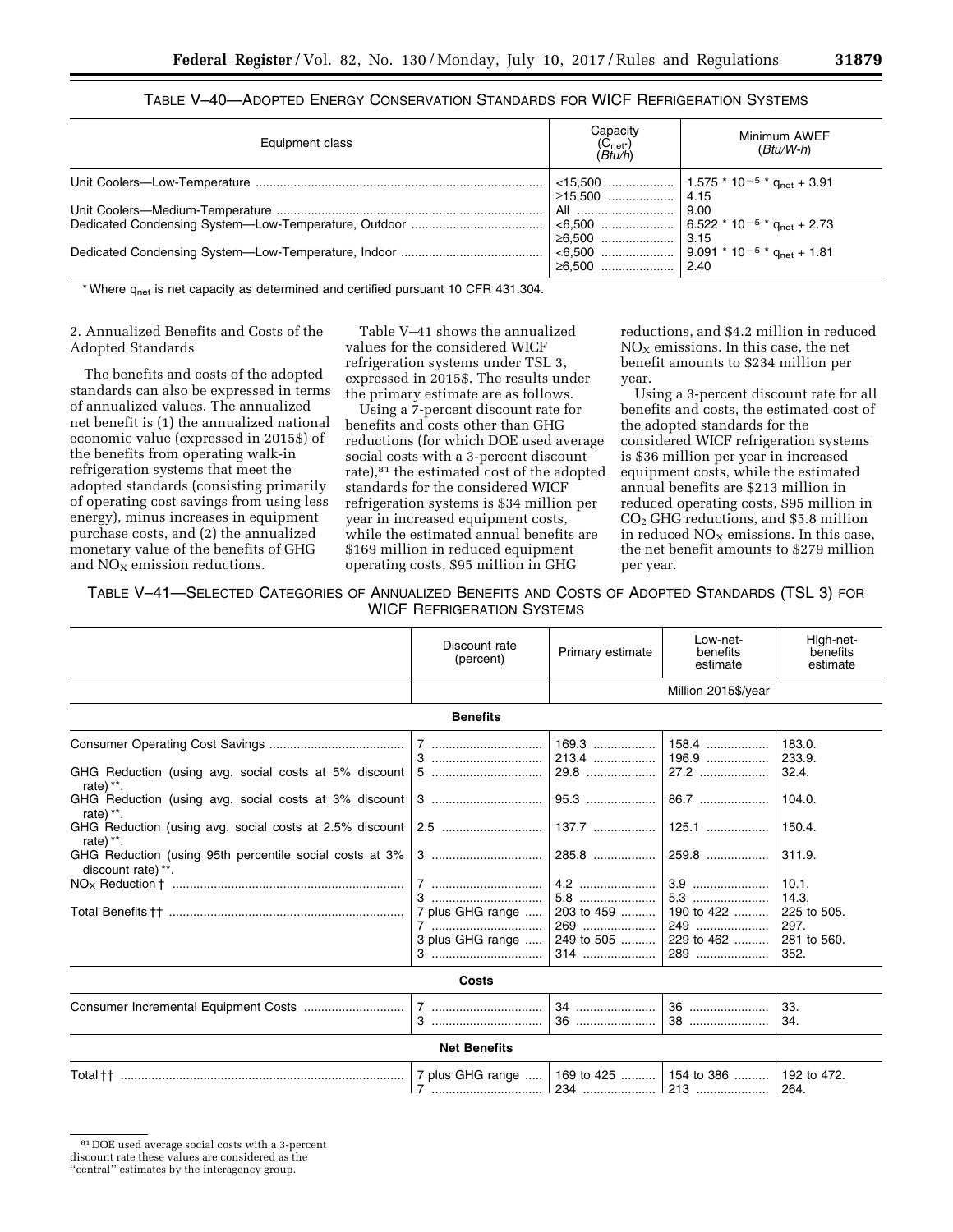# TABLE V–41—SELECTED CATEGORIES OF ANNUALIZED BENEFITS AND COSTS OF ADOPTED STANDARDS (TSL 3) FOR WICF REFRIGERATION SYSTEMS—Continued

| Discount rate<br>(percent)                                  | Primary estimate    | Low-net-<br>benefits<br>estimate | High-net-<br>benefits<br>estimate |  |
|-------------------------------------------------------------|---------------------|----------------------------------|-----------------------------------|--|
|                                                             | Million 2015\$/year |                                  |                                   |  |
| 3 plus GHG range    213 to 469    192 to 424    247 to 526. | 279                 | 251                              | 1318.                             |  |

\* This table presents the annualized costs and benefits associated with the considered WICF refrigeration systems shipped in 2020–2049. These results include benefits to consumers which accrue after 2049 from the WICF refrigeration systems purchased from 2020–2049. The incremental installed costs include incremental equipment cost as well as installation costs. The results account for the incremental variable and fixed costs incurred by manufacturers due to the adopted standards, some of which may be incurred in preparation for the rule. The GHG reduction benefits are global benefits due to actions that occur nationally. The Primary, Low Net Benefits, and High Net Benefits Estimates utilize projections of energy prices and real GDP from the *AEO2016* No-CPP case, a Low Economic Growth case, and a High Economic Growth case, respectively. In addition, incremental product costs reflect constant prices in the Primary Estimate, a low decline rate in the Low Benefits Estimate, and a high decline rate in the High Benefits Estimate. The methods used to derive projected price trends are explained in section IV.G. Note that the Benefits and Costs may not sum to the Net Benefits due to rounding. The equipment price projection is described in section IV.G.2 of this document and chapter 8 of the final rule technical support document (TSD). In addition, DOE used estimates for equipment efficiency distribution in its analysis based on national data supplied by industry. Purchases of higher efficiency equipment are a result of many different factors unique to each consumer including boiler heating loads, installation costs, site environmental consideration, and others. For each consumer, all other factors being the same, it would be anticipated that higher efficiency purchases in the baseline would correlate positively with higher energy prices. To the extent that this occurs, it would be expected to result in some lowering of the consumer operating cost savings from those calculated in this rule.

The interagency group selected four sets of SC-CO<sub>2</sub> SC-CH<sub>4</sub>, and SC-N<sub>2</sub>O values for use in regulatory analyses. Three sets of values are based on the average social costs from the integrated assessment models, at discount rates of 5 percent, 3 percent, and 2.5 percent. The fourth set, which represents the 95th percentile of the social cost distributions calculated using a 3-percent discount rate, is included to represent higher-than-expected impacts from climate change further out in the tails of the social cost distributions. The social cost values are emission year specific. See section IV.L for more details.

 $\dagger$  DOE estimated the monetized value of NO<sub>X</sub> emissions reductions associated with electricity savings using benefit per ton estimates from the *Regulatory Impact Analysis for the Clean Power Plan Final Rule,* published in August 2015 by EPA's Office of Air Quality Planning and Standards. (Available at *[www.epa.gov/cleanpowerplan/clean-power-plan-final-rule-regulatory-impact-analysis](http://www.epa.gov/cleanpowerplan/clean-power-plan-final-rule-regulatory-impact-analysis)*.) See section IV.M.3 for further discussion. For the Primary Estimate and Low Net Benefits Estimate, DOE used national benefit-per-ton estimates for NO<sub>X</sub> emitted from the Electric<br>Generating Unit sector based on an estimate of premature mortality derived from Estimate, the benefit-per-ton estimates were based on the Six Cities study (Lepuele *et al.* 2011); these are nearly two-and-a-half times larger than those from the ACS study.

†† Total Benefits for both the 3-percent and 7-percent cases are presented using the average social costs with 3-percent discount rate. In the rows labeled "7% plus GHG range" and "3% plus GHG range," the operating cost and NO<sub>X</sub> benefits are calculated using the labeled discount rate, and those values are added to the full range of social cost values.

#### **VI. Procedural Issues and Regulatory Review**

#### *A. Review Under Executive Orders 12866 and 13563*

Section 1(b)(1) of Executive Order 12866, ''Regulatory Planning and Review,'' 58 FR 51735 (October 4, 1993), requires each agency to identify the problem that it intends to address, including, where applicable, the failures of private markets or public institutions that warrant new agency action, as well as to assess the significance of that problem. The problems that the adopted standards for WICF refrigeration systems are intended to address are as follows:

(1) Insufficient information and the high costs of gathering and analyzing relevant information leads some consumers to miss opportunities to make cost-effective investments in energy efficiency.

(2) In some cases the benefits of more efficient equipment are not realized due to misaligned incentives between purchasers and users. An example of such a case is when the equipment purchase decision is made by a building contractor or building owner who does not pay the energy costs.

(3) There are external benefits resulting from improved energy efficiency of products or equipment that are not captured by the users of such equipment. These benefits include externalities related to public health, environmental protection and national energy security that are not reflected in energy prices, such as reduced emissions of air pollutants and greenhouse gases that impact human health and global warming. DOE attempts to qualify some of the external benefits through use of social cost of carbon values.

The Administrator of the Office of Information and Regulatory Affairs (''OIRA'') in the OMB has determined that the regulatory action in this document is a significant regulatory action under section (3)(f) of Executive Order 12866. Accordingly, pursuant to section 6(a)(3)(B) of the Order, DOE has provided to OIRA: (i) The text of the draft regulatory action, together with a reasonably detailed description of the need for the regulatory action and an explanation of how the regulatory action will meet that need; and (ii) an assessment of the potential costs and benefits of the regulatory action,

including an explanation of the manner in which the regulatory action is consistent with a statutory mandate. DOE has included these documents in the rulemaking record.

In addition, the Administrator of OIRA has determined that the regulatory action is an ''economically'' significant regulatory action under section (3)(f)(1) of Executive Order 12866. Accordingly, pursuant to section 6(a)(3)(C) of the Order, DOE has provided to OIRA an assessment, including the underlying analysis, of benefits and costs anticipated from the regulatory action, together with, to the extent feasible, a quantification of those costs; and an assessment, including the underlying analysis, of costs and benefits of potentially effective and reasonably feasible alternatives to the planned regulation, and an explanation why the planned regulatory action is preferable to the identified potential alternatives. These assessments can be found in the technical support document for this rulemaking.

DOE has also reviewed this regulation pursuant to Executive Order 13563, issued on January 18, 2011. 76 FR 3281, January 21, 2011. E.O. 13563 is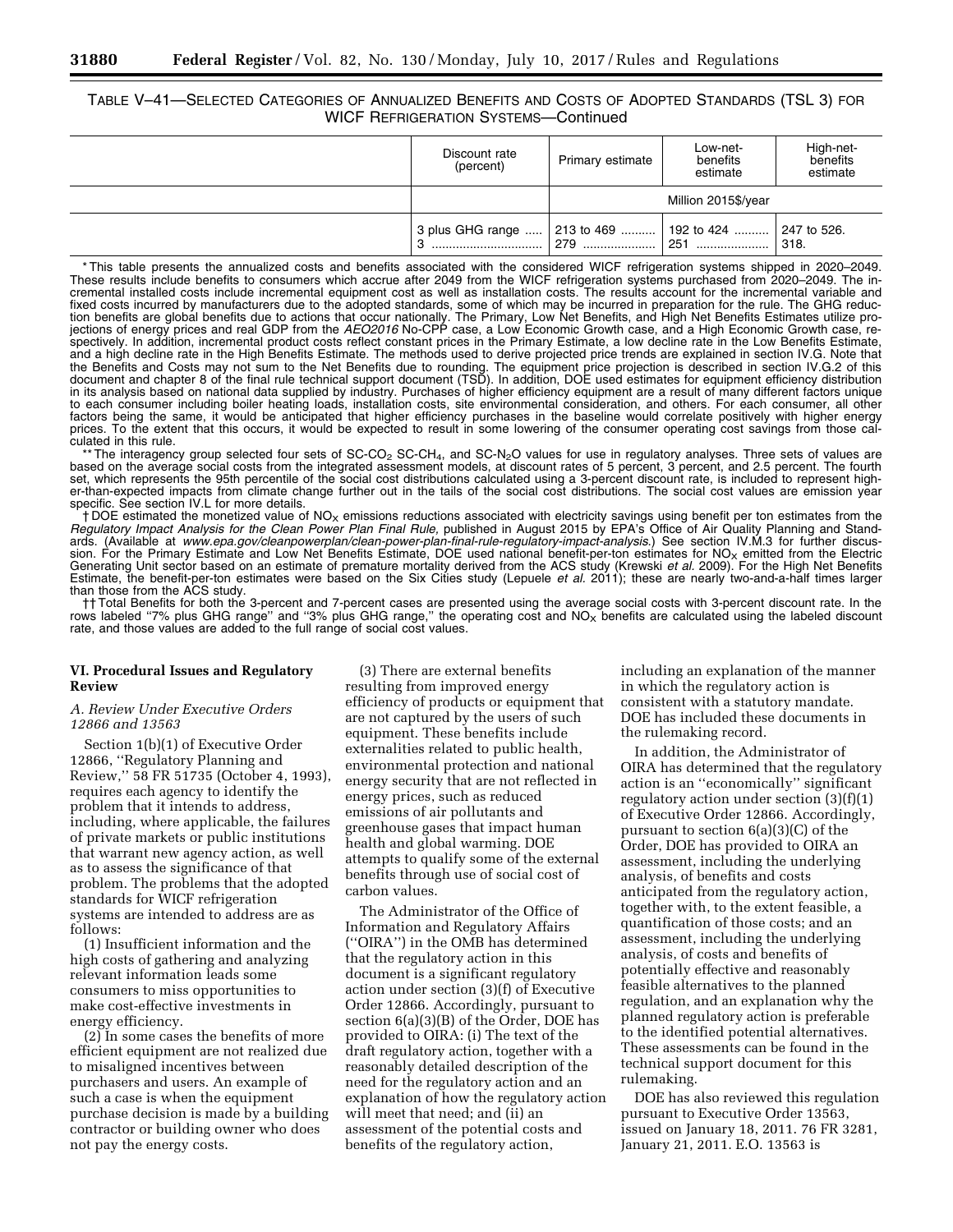supplemental to and explicitly reaffirms the principles, structures, and definitions governing regulatory review established in Executive Order 12866. To the extent permitted by law, agencies are required by Executive Order 13563 to (1) propose or adopt a regulation only upon a reasoned determination that its benefits justify its costs (recognizing that some benefits and costs are difficult to quantify); (2) tailor regulations to impose the least burden on society, consistent with obtaining regulatory objectives, taking into account, among other things, and to the extent practicable, the costs of cumulative regulations; (3) select, in choosing among alternative regulatory approaches, those approaches that maximize net benefits (including potential economic, environmental, public health and safety, and other advantages; distributive impacts; and equity); (4) to the extent feasible, specify performance objectives, rather than specifying the behavior or manner of compliance that regulated entities must adopt; and (5) identify and assess available alternatives to direct regulation, including providing economic incentives to encourage the desired behavior, such as user fees or marketable permits, or providing information upon which choices can be made by the public.

DOE emphasizes as well that Executive Order 13563 requires agencies to use the best available techniques to quantify anticipated present and future benefits and costs as accurately as possible. In its guidance, OIRA has emphasized that such techniques may include identifying changing future compliance costs that might result from technological innovation or anticipated behavioral changes. For the reasons stated in the preamble, DOE believes that this final rule is consistent with these principles, including the requirement that, to the extent permitted by law, benefits justify costs.

# *B. Review Under the Regulatory Flexibility Act*

The Regulatory Flexibility Act (5 U.S.C. 601 *et seq.*) requires preparation of an initial regulatory flexibility analysis (''IRFA'') and a final regulatory flexibility analysis (''FRFA'') for any rule that by law must be proposed for public comment, unless the agency certifies that the rule, if promulgated, will not have a significant economic impact on a substantial number of small entities. As required by Executive Order 13272, ''Proper Consideration of Small Entities in Agency Rulemaking,'' 67 FR 53461 (August 16, 2002), DOE published procedures and policies on

February 19, 2003, to ensure that the potential impacts of its rules on small entities are properly considered during the rulemaking process. 68 FR 7990. DOE has made its procedures and policies available on the Office of the General Counsel's Web site (*[http://](http://energy.gov/gc/office-general-counsel) [energy.gov/gc/office-general-counsel](http://energy.gov/gc/office-general-counsel)*). DOE has prepared the following FRFA for the products that are the subject of this rulemaking.

A manufacturer of a walk-in cooler or walk-in freezer is any person who: (1) Manufactures a component of a walk-in cooler or walk-in freezer (collectively, ''walk-ins'' or ''WICFs'') that affects energy consumption, including, but not limited to, refrigeration, doors, lights, windows, or walls; or (2) manufactures or assembles the complete walk-in cooler or walk-in freezer. 10 CFR 431.302. DOE considers manufacturers of refrigeration components (WICF refrigeration manufacturers) and assemblers of the complete walk-in (installers) separately for this Regulatory Flexibility Review.

This document sets energy conservation standard for seven equipment classes of WICF refrigeration systems. Manufacturers of WICF refrigeration systems are responsible for ensuring the compliance of the components to the new standard. WICF refrigeration manufacturers are required to certify to DOE that the components they manufacture or import comply with the applicable standards. DOE used the SBA's small business size standards to determine whether any small WICF refrigeration system manufacturers would be subject to the requirements of the rule. *See* 13 CFR part 121. WICF refrigeration manufacturing is classified under NAICS 333415, ''Air-Conditioning and Warm Air Heating Equipment and Commercial and Industrial Refrigeration Equipment Manufacturing.'' The SBA sets a threshold of 1,250 employees or less for an entity to be considered as a small business for this category.

This document does not include new or amended energy conservation standards that are measured in terms of the performance of the complete walkin cooler or freezer. Manufacturers (which may be on-site installers) assemble certified components that have been previously tested and rated, such as panels, doors, and refrigeration systems, to complete the walk-in onsite. However, they are not required to certify compliance of their installations to DOE for energy conservation standards. Installers of complete walkins are categorized under NAICS 238220, which covers ''refrigeration contractors.'' SBA has set a revenue

threshold of \$15 million or less for an entity to be considered small for this category. However, given the lack of publicly available revenue information for walk-in assemblers and installers, DOE chose to use a threshold of 1,250 employees or less to be small in order to be consistent with the threshold for WICF component manufacturers. Based on these thresholds, DOE presents the following FRFA analysis:

### 1. Need for, and Objectives of, the Rule

Title III, Part C of the Energy Policy and Conservation Act of 1975, as amended (''EPCA'') (codified at 42 U.S.C. 6291–6309) established the Energy Conservation Program for Certain Industrial Equipment, which covers certain industrial equipment, including the walk-in refrigeration systems addressed in this rulemaking low-temperature dedicated condensing systems and low- and mediumtemperature unit coolers. (42 U.S.C. 6311(1)(G)) EPCA established prescriptive standards for these equipment, see 42 U.S.C. 6313(f), and required DOE to establish performancebased standards for walk-ins that achieve the maximum improvement in energy that the Secretary determines is technologically feasible and economically justified. See 42 U.S.C. 6313(f)(4)

As noted elsewhere in this document, DOE published and codified a final rule that requires walk-in manufacturers to meet certain performance-based energy conservation standards starting on June 5, 2017. See 10 CFR 431.306(e). Those standards applied to the main components of a walk-in: Refrigeration systems, panels, and doors.<sup>82</sup> Also as discussed earlier in this document, a legal challenge was filed in this matter, which resulted in a settlement agreement and court order in which the United States Court of Appeals for the Fifth Circuit vacated six refrigeration system standards—(1) the two energy conservation standards applicable to multiplex condensing refrigeration systems (re-named unit coolers for purposes of this rule) operating at medium and low temperatures and (2) the four energy conservation standards applicable to dedicated condensing refrigeration systems operating at low temperatures. This final rule, which was the result of a months-long negotiated

<sup>82</sup>Although DOE had considered alternative performance-based standards for panels in a NOPR published September 11, 2013 (78 FR 55782, 55784), the June 2014 final rule did not deviate from the panel standards prescribed by EPCA. (see 42 U.S.C. 6313(f) and 79 FR at 32051 (June 3, 2016)) Hence, the compliance date for the panel standards was January 1, 2009.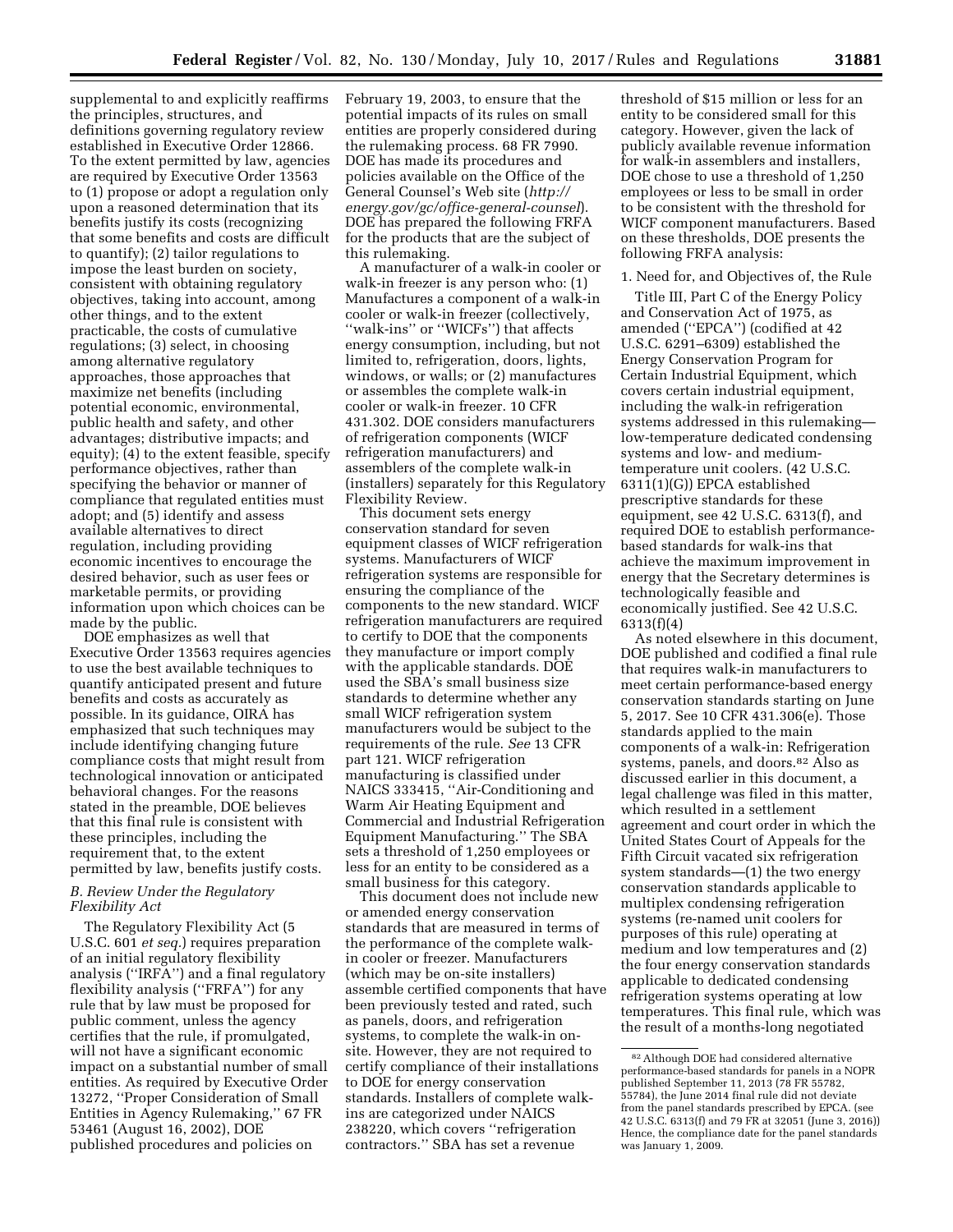rulemaking arising from the settlement agreement, is consistent with the Term Sheet developed as part of that negotiated rulemaking and adopts the agreed-upon standards contained in that Term Sheet for the seven classes of refrigeration systems. This rule also examines any potential impacts on walk-in installers.

2. Significant Issues Raised in Response to the IRFA

DOE did not receive written comments that specifically addressed impacts on small businesses or were provided in response to the IRFA.

3. Description on Estimated Number of Small Entities Regulated

During its market survey, DOE used available public information to identify small WICF refrigeration manufacturers. DOE's research involved industry trade association membership directories (including those maintained by AHRI  $1A<sup>83</sup>$  and NAFEM  $1A<sup>84</sup>$ ), public databases (*e.g.* the SBA Database 85), individual company websites, market research tools (*e.g.,* Dun and Bradstreet reports  $1A^{86}$  and Hoovers reports  $1A^{87}$ to create a list of companies that manufacture or sell equipment covered by this rulemaking. DOE also asked stakeholders and industry representatives if they were aware of any other small WICF refrigeration manufacturers during manufacturer interviews conducted for the June 2014 final rule and at DOE public meetings. DOE reviewed publicly-available data and contacted companies on its list, as necessary, to determine whether they met the SBA's definition of a small business manufacturer of WICF refrigeration systems. DOE screened out companies that do not offer equipment covered by this rulemaking, do not meet the definition of a ''small business,'' or are foreign-owned.

DOE identified ten WICF refrigeration manufacturers that produce equipment for one or more of the equipment classes analyzed in this final rule. All ten are domestic companies. Three of the ten WICF refrigeration manufacturers are small businesses based on the 1,250 person threshold for NAICS 333415.

DOE was unable to identify any company that operated exclusively as a manufacturer of complete walk-ins. All businesses that were manufacturers of

complete walk-ins offered their services as part of a broader range of products and service capabilities. All small business manufacturers of complete walk-ins that DOE identified were onsite installers that also offered HVAC installation or commercial refrigeration equipment installation services. DOE relied on U.S. Census data for NAICS code 238300. The NAICS code aggregates information for ''plumbing, heating, and air-conditioning contractors,'' which includes ''refrigeration contractors''.

According to the 2012 U.S. Census ''Industry Snapshot'' for NAICS 238220, there were approximately 87,000 plumbing, heating, and air-conditioning contractor establishments in the United States.88 Based on detailed breakdowns provided in the 2007 U.S. Census, DOE was able to disaggregate the 87,000 business by contractor type.89 In examining these businesses, 35% were exclusively plumbing, sprinkler installation, or steam and piping fitting contractors and were unlikely to provide walk-in installation services. Of the remaining 65% of establishments, DOE estimated that 3,400 to 14,100 provide offer walk-in installation services.

U.S. Census data from 2012 showed that less than 1% of plumbing, heating, and air-conditioning contracting companies have more than 500 or more employees. While the U.S. Census data show that average revenue per establishment is approximately \$1.7 million, the data provide no indication of what the revenue distribution or the median revenue in the industry might be. Assuming that the plumbing, heating, and air-conditioning employment data are representative of those found with walk-in installer employment numbers, the vast majority of installers are small businesses based on a 1,250-person threshold.

4. Description and Estimate of Compliance Requirements, Including Differences in Cost, if Any, for Different Groups of Small Entities

DOE identified three small WICF refrigeration businesses that manufacture WICF refrigeration equipment addressed by this rule. One small business focuses on large warehouse refrigeration systems, which are outside the scope of this rulemaking. However, this company offers small capacity units that can be sold to the walk-in market as well. The second small business specializes in building evaporators and unit coolers for a range of refrigeration applications, including the walk-in market. Further, based on manufacturer interviews conducted for the June 2014 final rule, DOE determined that the WICF refrigeration system revenue for this company is small compared to its total revenue. The third small business offers a wide range of equipment, including cooling towers, industrial refrigeration equipment, and water treatment systems. This company has a limited portfolio of unit coolers, which is a small portion of its offerings.

Conversion costs are the primary driver of negative impacts on WICF refrigeration manufacturers. While there will be record keeping expenses associated with certification and compliance requirements, DOE expects the cost to be small relative to the investments necessary to determine which equipment are compliant, redesign non-compliant equipment, purchase and install new manufacturing line equipment, and update marketing materials. These conversion costs are described in section IV.J.C of this document.

Since no market share information for small WICF refrigeration manufacturers is publicly-available, DOE relied on company revenue data for the small and large businesses as proxies for market share. For companies that are diversified conglomerates, DOE used revenue figures from the corporate business unit that produced walk-in refrigeration systems.

At the adopted standard level, DOE estimates total conversion costs for an average small manufacturer to be \$0.69 million per year over the three-year conversion period. Using revenue figures from Hoovers.com, DOE estimates that conversion costs are 1.0 percent of total small business revenue over the three-year conversion period.

DOE estimates that there are approximately 3,400 to 14,100 walk-in installers and 99% of them are small businesses. Installers of complete walkins have been subject to regulation since 2009, when EPCA's prescriptive standards for walk-ins went into effect. EPCA required that all completed walkins must: Have automatic door closers; have strip doors, spring hinged doors, or other method of minimizing infiltration when doors are open; for all interior lights, use light sources with an efficacy of 40 lumens per watt or more; contain wall, ceiling, and door insulation of at least R–25 for coolers and R–32 for

<sup>83</sup>See *[www.ahridirectory.org/ahriDirectory/](http://www.ahridirectory.org/ahriDirectory/pages/home.aspx) [pages/home.aspx.](http://www.ahridirectory.org/ahriDirectory/pages/home.aspx)* 

<sup>84</sup>See *[www.nafem.org/find-members/](http://www.nafem.org/find-members/MemberDirectory.aspx) [MemberDirectory.aspx.](http://www.nafem.org/find-members/MemberDirectory.aspx)* 

<sup>85</sup>See *[http://dsbs.sba.gov/dsbs/search/dsp](http://dsbs.sba.gov/dsbs/search/dsp_dsbs.cfm)*\_ *[dsbs.cfm.](http://dsbs.sba.gov/dsbs/search/dsp_dsbs.cfm)* 

<sup>86</sup>See *[www.dnb.com/.](http://www.dnb.com/)* 

<sup>87</sup>See *[www.hoovers.com/.](http://www.hoovers.com/)* 

<sup>88</sup>U.S. Census Bureau. Industry Snapshot *[thedataweb.rm.census.gov/TheDataWeb](http://thedataweb.rm.census.gov/TheDataWeb_HotReport2/econsnapshot/2012/snapshot.hrml?NAICS=238220)*\_ *[HotReport2/econsnapshot/2012/](http://thedataweb.rm.census.gov/TheDataWeb_HotReport2/econsnapshot/2012/snapshot.hrml?NAICS=238220)*

*[snapshot.hrml?NAICS=238220](http://thedataweb.rm.census.gov/TheDataWeb_HotReport2/econsnapshot/2012/snapshot.hrml?NAICS=238220)* (Last accessed July

<sup>2016).</sup>  89U.S. Census Bureau. Industry Statistics Portal *[www.census.gov/econ/isp/](http://www.census.gov/econ/isp/sampler.php?naicscode=238220&naicslevel=6#)*

*[sampler.php?naicscode=238220&naicslevel=6#](http://www.census.gov/econ/isp/sampler.php?naicscode=238220&naicslevel=6#)*  (Last accessed August 2016).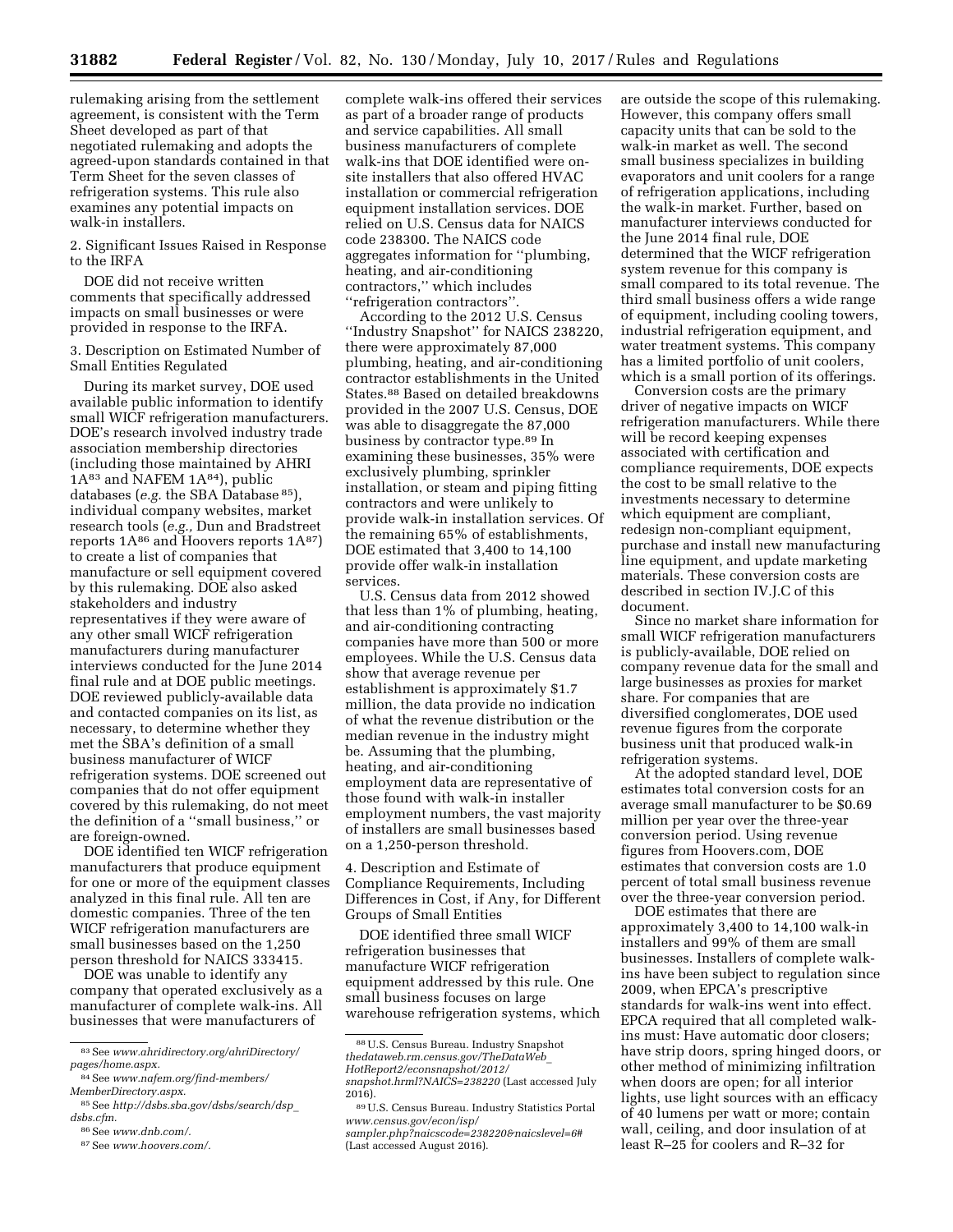freezers; contain floor insulation of at least R–28 for freezers; and use doors that have certain features; and use certain types of motors in components of the refrigeration system.

This rule does not add energy conservation standards that would measure the performance of the complete walk-in. Manufacturers who strictly assemble or install complete walk-ins do not certify compliance to DOE. DOE was unable to identify installer conversion costs that would be likely to occur as a direct result of the adopted standard since these costs are borne by component manufacturers. DOE was unable to identify any potential stranded assets since installers will be able to continue installing completed walk-ins using certified components meeting prior applicable requirements that are purchased before the compliance date of this rule. Installers may continue using components that complied with prior applicable requirements after the compliance date for this final rule is reached. The burden of this rule on installers is *de minimis.* 

### 5. Significant Alternatives to the Rule

The discussion in the previous section analyzes impacts on small businesses that would result from the adopted standards, represented by TSL 3. In reviewing alternatives to the adopted standards, DOE examined energy conservation standards set at lower efficiency levels. While TSL 1 and TSL 2 would reduce the impacts on small business manufacturers, it would come at the expense of a reduction in energy savings and NPV benefits to the consumer. TSL 1 achieves 89 percent lower energy savings and 86 percent lower NPV benefits to the consumer compared to the energy savings at TSL 3. TSL 2 achieves 44 percent lower energy savings and 36 percent lower NPV benefit to the consumer compared to the energy savings at TSL 3.

DOE believes that establishing standards at TSL 3 balances the benefits of the energy savings at TSL 3 with the potential burdens placed on WICF refrigeration systems manufacturers, including small business manufacturers. Accordingly, DOE is not adopting one of the other TSLs considered in the analysis, or the other policy alternatives examined as part of the regulatory impact analysis and included in chapter 12 of the final rule TSD.

Additional compliance flexibilities may be available through other means. EPCA provides that a manufacturer whose annual gross revenue from all of its operations does not exceed \$8 million may apply for an exemption

from all or part of an energy conservation standard for a period not longer than 24 months after the effective date of a final rule establishing the standard. Additionally, section 504 of the Department of Energy Organization Act, 42 U.S.C. 7194, provides authority for the Secretary to adjust a rule issued under EPCA in order to prevent ''special hardship, inequity, or unfair distribution of burdens'' that may be imposed on that manufacturer as a result of such rule. Manufacturers should refer to 10 CFR part 430, subpart E, and part 1003 for additional details.

#### *C. Review Under the Paperwork Reduction Act*

Manufacturers of WICF refrigeration systems must certify to DOE that their products comply with any applicable energy conservation standards. In certifying compliance, manufacturers must test their products according to the DOE test procedures for WICF refrigeration systems, including any amendments adopted for those test procedures. DOE has established regulations for the certification and recordkeeping requirements for all covered consumer products and commercial equipment, including WICF refrigeration systems. 76 FR 12422 (March 7, 2011); 80 FR 5099 (January 30, 2015). The collection-of-information requirement for the certification and recordkeeping is subject to review and approval by OMB under the Paperwork Reduction Act (''PRA''). This requirement has been approved by OMB under OMB control number 1910–1400. Public reporting burden for the certification is estimated to average 30 hours per response, including the time for reviewing instructions, searching existing data sources, gathering and maintaining the data needed, and completing and reviewing the collection of information.

Notwithstanding any other provision of the law, no person is required to respond to, nor shall any person be subject to a penalty for failure to comply with, a collection of information subject to the requirements of the PRA, unless that collection of information displays a currently valid OMB Control Number.

### *D. Review Under the National Environmental Policy Act of 1969*

Pursuant to the National Environmental Policy Act (''NEPA'') of 1969, DOE has determined that the rule fits within the category of actions included in Categorical Exclusion (''CX'') B5.1 and otherwise meets the requirements for application of a CX. (See 10 CFR part 1021, App. B, B5.1(b); 1021.410(b) and App. B, B(1)–(5).) The

rule fits within this category of actions because it is a rulemaking that establishes energy conservation standards for consumer products or industrial equipment, and for which none of the exceptions identified in CX B5.1(b) apply. Therefore, DOE has made a CX determination for this rulemaking, and DOE does not need to prepare an Environmental Assessment or Environmental Impact Statement for this rule. DOE's CX determination for this rule is available at *[http://](http://energy.gov/nepa/categorical-exclusion-cx-determinations-cx) [energy.gov/nepa/categorical-exclusion-c](http://energy.gov/nepa/categorical-exclusion-cx-determinations-cx) [x-determinations-cx.](http://energy.gov/nepa/categorical-exclusion-cx-determinations-cx)* 

#### *E. Review Under Executive Order 13132*

Executive Order 13132, ''Federalism,'' 64 FR 43255 (August 10, 1999), imposes certain requirements on Federal agencies formulating and implementing policies or regulations that preempt State law or that have Federalism implications. The Executive Order requires agencies to examine the constitutional and statutory authority supporting any action that would limit the policymaking discretion of the States and to carefully assess the necessity for such actions. The Executive Order also requires agencies to have an accountable process to ensure meaningful and timely input by State and local officials in the development of regulatory policies that have Federalism implications. On March 14, 2000, DOE published a statement of policy describing the intergovernmental consultation process it will follow in the development of such regulations. 65 FR 13735. DOE has examined this rule and has determined that it would not have a substantial direct effect on the States, on the relationship between the national government and the States, or on the distribution of power and responsibilities among the various levels of government. EPCA governs and prescribes Federal preemption of State regulations as to energy conservation for the products that are the subject of this final rule. States can petition DOE for exemption from such preemption to the extent, and based on criteria, set forth in EPCA. (42 U.S.C. 6297) Therefore, no further action is required by Executive Order 13132.

# *F. Review Under Executive Order 12988*

With respect to the review of existing regulations and the promulgation of new regulations, section 3(a) of Executive Order 12988, ''Civil Justice Reform,'' imposes on Federal agencies the general duty to adhere to the following requirements: (1) Eliminate drafting errors and ambiguity, (2) write regulations to minimize litigation, (3)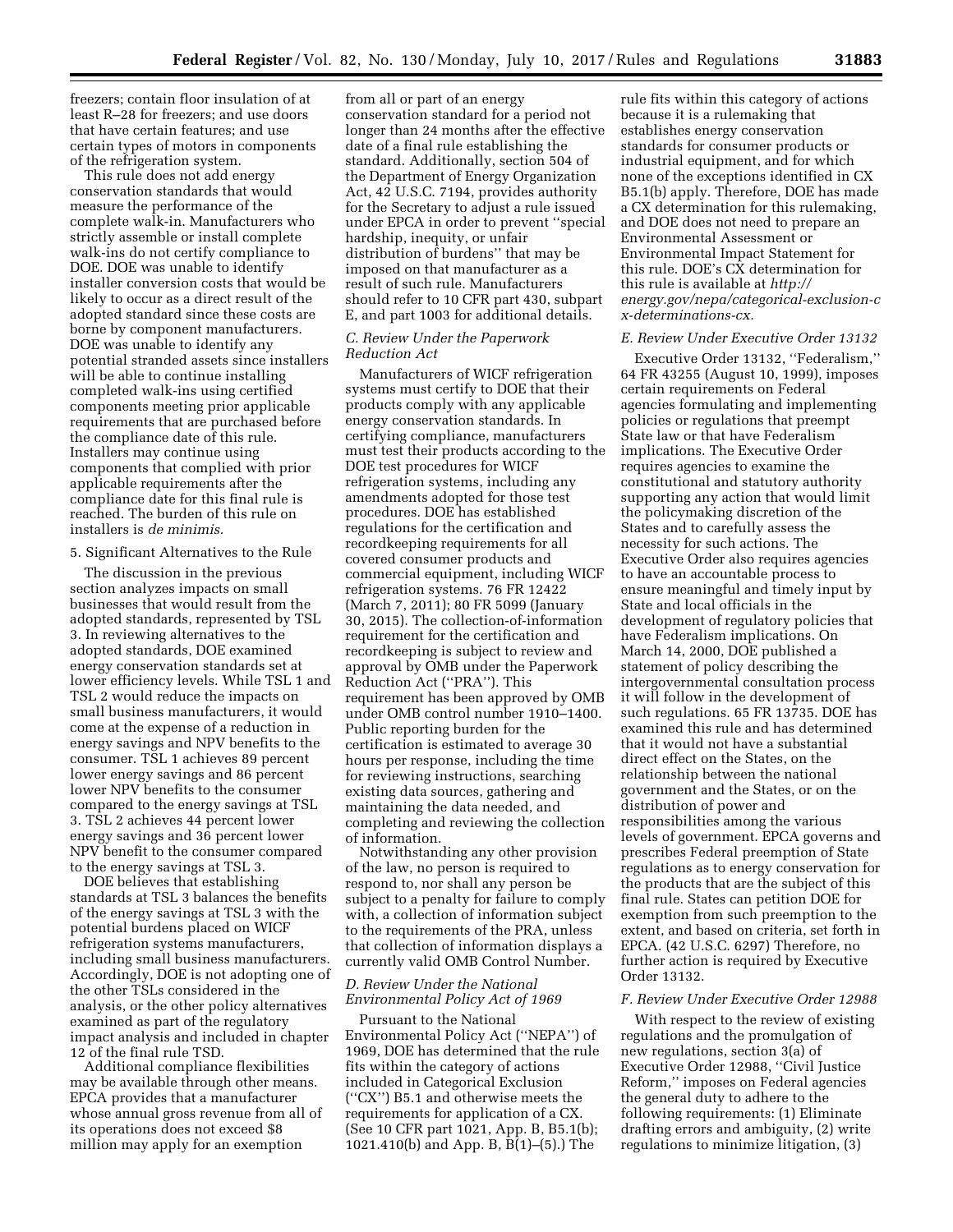provide a clear legal standard for affected conduct rather than a general standard, and (4) promote simplification and burden reduction. 61 FR 4729 (February 7, 1996). Regarding the review required by section 3(a), section 3(b) of Executive Order 12988 specifically requires that Executive agencies make every reasonable effort to ensure that the regulation (1) clearly specifies the preemptive effect, if any, (2) clearly specifies any effect on existing Federal law or regulation, (3) provides a clear legal standard for affected conduct while promoting simplification and burden reduction, (4) specifies the retroactive effect, if any, (5) adequately defines key terms, and (6) addresses other important issues affecting clarity and general draftsmanship under any guidelines issued by the Attorney General. Section 3(c) of Executive Order 12988 requires Executive agencies to review regulations in light of applicable standards in section 3(a) and section 3(b) to determine whether they are met or it is unreasonable to meet one or more of them. DOE has completed the required review and determined that, to the extent permitted by law, this final rule meets the relevant standards of Executive Order 12988.

# *G. Review Under the Unfunded Mandates Reform Act of 1995*

Title II of the Unfunded Mandates Reform Act of 1995 (''UMRA'') requires each Federal agency to assess the effects of Federal regulatory actions on State, local, and Tribal governments and the private sector. Pub. L. 104–4, sec. 201 (codified at 2 U.S.C. 1531). For a regulatory action likely to result in a rule that may cause the expenditure by State, local, and Tribal governments, in the aggregate, or by the private sector of \$100 million or more in any one year (adjusted annually for inflation), section 202 of UMRA requires a Federal agency to publish a written statement that estimates the resulting costs, benefits, and other effects on the national economy. (2 U.S.C. 1532(a), (b)) The UMRA also requires a Federal agency to develop an effective process to permit timely input by elected officers of State, local, and Tribal governments on a ''significant intergovernmental mandate,'' and requires an agency plan for giving notice and opportunity for timely input to potentially affected small governments before establishing any requirements that might significantly or uniquely affect them. On March 18, 1997, DOE published a statement of policy on its process for intergovernmental consultation under UMRA. 62 FR 12820. DOE's policy statement is also available at *[http://](http://energy.gov/sites/prod/files/gcprod/documents/umra_97.pdf)*

### *[energy.gov/sites/prod/files/gcprod/](http://energy.gov/sites/prod/files/gcprod/documents/umra_97.pdf) [documents/umra](http://energy.gov/sites/prod/files/gcprod/documents/umra_97.pdf)*\_*97.pdf.*

DOE has concluded that this final rule may require expenditures of \$100 million or more in any one year by the private sector. Such expenditures may include (1) investment in research and development and in capital expenditures by WICF refrigeration systems manufacturers in the years between the final rule and the compliance date for the new standards and (2) incremental additional expenditures by consumers to purchase higher-efficiency WICF refrigeration systems, starting on the compliance date for the applicable standard.

Section 202 of UMRA authorizes a Federal agency to respond to the content requirements of UMRA in any other statement or analysis that accompanies the final rule. (2 U.S.C. 1532(c)) The content requirements of section 202(b) of UMRA relevant to a private sector mandate substantially overlap the economic analysis requirements that apply under section 325(o) of EPCA and Executive Order 12866. The **SUPPLEMENTARY INFORMATION** section of this document and the TSD for this final rule respond to those requirements.

Under section 205 of UMRA, the Department is obligated to identify and consider a reasonable number of regulatory alternatives before promulgating a rule for which a written statement under section 202 is required. (2 U.S.C. 1535(a)) DOE is required to select from those alternatives the most cost-effective and least burdensome alternative that achieves the objectives of the rule unless DOE publishes an explanation for doing otherwise, or the selection of such an alternative is inconsistent with law. As required by 42 U.S.C. 6313(f)(4), this final rule establishes energy conservation standards for WICF refrigeration systems that are designed to achieve the maximum improvement in energy efficiency that DOE has determined to be both technologically feasible and economically justified, as required by 6295(o)(2)(A), 6295(o)(3)(B), and 6316(a). A full discussion of the alternatives considered by DOE is presented in chapter 17 of the TSD for this final rule.

# *H. Review Under the Treasury and General Government Appropriations Act, 1999*

Section 654 of the Treasury and General Government Appropriations Act, 1999 (Pub. L. 105–277) requires Federal agencies to issue a Family Policymaking Assessment for any rule that may affect family well-being. This rule would not have any impact on the

autonomy or integrity of the family as an institution. Accordingly, DOE has concluded that it is not necessary to prepare a Family Policymaking Assessment.

# *I. Review Under Executive Order 12630*

Pursuant to Executive Order 12630, ''Governmental Actions and Interference with Constitutionally Protected Property Rights,'' 53 FR 8859 (March 18, 1988), DOE has determined that this rule would not result in any takings that might require compensation under the Fifth Amendment to the U.S. Constitution.

# *J. Review Under the Treasury and General Government Appropriations Act, 2001*

Section 515 of the Treasury and General Government Appropriations Act, 2001 (44 U.S.C. 3516, note) provides for Federal agencies to review most disseminations of information to the public under information quality guidelines established by each agency pursuant to general guidelines issued by OMB. OMB's guidelines were published at 67 FR 8452 (February 22, 2002), and DOE's guidelines were published at 67 FR 62446 (October 7, 2002). DOE has reviewed this final rule under the OMB and DOE guidelines and has concluded that it is consistent with applicable policies in those guidelines.

#### *K. Review Under Executive Order 13211*

Executive Order 13211, ''Actions Concerning Regulations That Significantly Affect Energy Supply, Distribution, or Use,'' 66 FR 28355 (May 22, 2001), requires Federal agencies to prepare and submit to OIRA at OMB, a Statement of Energy Effects for any significant energy action. A ''significant energy action'' is defined as any action by an agency that promulgates or is expected to lead to promulgation of a final rule, and that (1) is a significant regulatory action under Executive Order 12866, or any successor order; and (2) is likely to have a significant adverse effect on the supply, distribution, or use of energy, or (3) is designated by the Administrator of OIRA as a significant energy action. For any significant energy action, the agency must give a detailed statement of any adverse effects on energy supply, distribution, or use should the proposal be implemented, and of reasonable alternatives to the action and their expected benefits on energy supply, distribution, and use.

DOE has concluded that this regulatory action, which sets forth energy conservation standards for certain classes of WICF refrigeration systems, is not a significant energy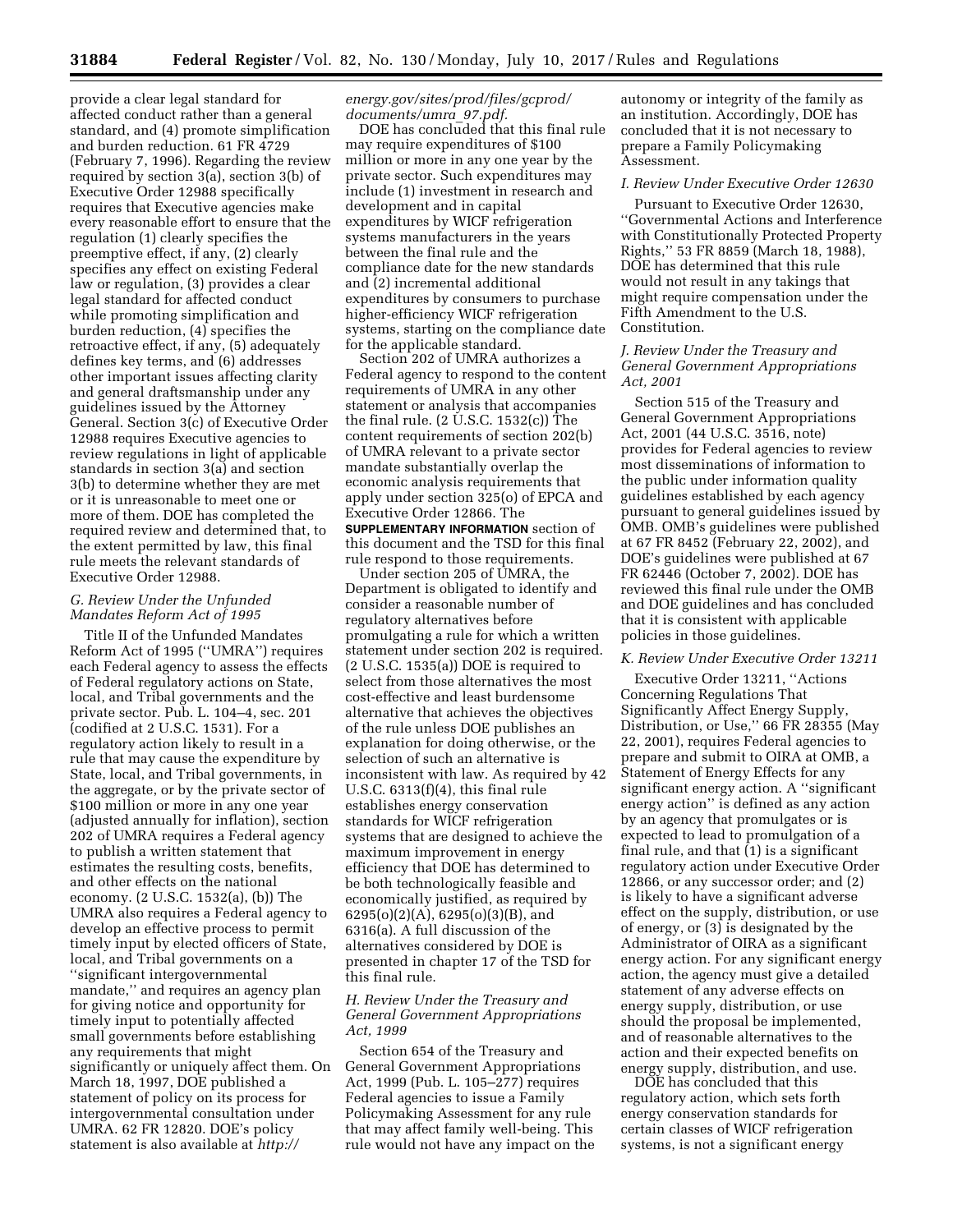action because the standards are not likely to have a significant adverse effect on the supply, distribution, or use of energy, nor has it been designated as such by the Administrator at OIRA. Accordingly, DOE has not prepared a Statement of Energy Effects on this final rule.

#### *L. Information Quality*

On December 16, 2004, OMB, in consultation with the Office of Science and Technology Policy, issued its Final Information Quality Bulletin for Peer Review (the Bulletin). 70 FR 2664 (January 14, 2005). The Bulletin establishes that certain scientific information shall be peer reviewed by qualified specialists before it is disseminated by the Federal Government, including influential scientific information related to agency regulatory actions. The purpose of the Bulletin is to enhance the quality and credibility of the Government's scientific information. Under the Bulletin, the energy conservation standards rulemaking analyses are ''influential scientific information,'' which the Bulletin defines as ''scientific information the agency reasonably can determine will have, or does have, a clear and substantial impact on important public policies or private sector decisions.'' *Id.* at FR 2667.

In response to OMB's Bulletin, DOE conducted formal peer reviews of the

energy conservation standards development process and the analyses that are typically used and prepared a report describing that peer review.90 Generation of this report involved a rigorous, formal, and documented evaluation using objective criteria and qualified and independent reviewers to make a judgment as to the technical/ scientific/business merit, the actual or anticipated results, and the productivity and management effectiveness of programs and/or projects. DOE has determined that the peer-reviewed analytical process continues to reflect current practice, and the Department followed that process for developing energy conservation standards in the case of the present rulemaking.

#### *M. Congressional Notification*

As required by 5 U.S.C. 801, DOE will report to Congress on the promulgation of this rule prior to its effective date. The report will state that it has been determined that the rule is a ''major rule'' as defined by 5 U.S.C. 804(2).

# **VII. Approval of the Office of the Secretary**

The Secretary of Energy has approved publication of this final rule.

#### **List of Subjects in 10 CFR Part 431**

Administrative practice and procedure, Confidential business information, Energy conservation, Incorporation by reference, Intergovernmental relations, Small businesses.

Issued in Washington, DC, on June 27, 2017.

#### **Steven Chalk,**

*Acting Assistant Secretary, Energy Efficiency and Renewable Energy.* 

For the reasons set forth in the preamble, DOE amends part 431 of chapter II, of title 10 of the Code of Federal Regulations, as set forth below:

# **PART 431—ENERGY EFFICIENCY PROGRAM FOR CERTAIN COMMERCIAL AND INDUSTRIAL EQUIPMENT**

■ 1. The authority citation for part 431 continues to read as follows:

**Authority:** 42 U.S.C. 6291–6317; 28 U.S.C. 2461 note.

■ 2. In §431.306, revise paragraph (e) to read as follows:

### **§ 431.306 Energy conservation standards and their effective dates.**

\* \* \* \* \* (e) *Walk-in cooler refrigeration systems.* All walk-in cooler and walk-in freezer refrigeration systems manufactured starting on the dates listed in the table, except for walk-in process cooling refrigeration systems (as defined in § 431.302), must satisfy the following standards:

| Equipment class                                                                      | Minimum AWEF<br>$(Btu/W-h)^*$                          | Compliance date:<br>equipment manufac-<br>tured starting on |
|--------------------------------------------------------------------------------------|--------------------------------------------------------|-------------------------------------------------------------|
|                                                                                      |                                                        | June 5, 2017.                                               |
|                                                                                      | 7.60.                                                  |                                                             |
| Dedicated Condensing System—Low, Indoor with a Net Capacity (q <sub>net</sub> ) of:  |                                                        |                                                             |
|                                                                                      | $9.091 \times 10^{-5} \times q_{\text{net}} + 1.81$    | July 10, 2020.                                              |
|                                                                                      | 2.40                                                   |                                                             |
| Dedicated Condensing System—Low, Outdoor with a Net Capacity (q <sub>net</sub> ) of: |                                                        |                                                             |
|                                                                                      | $6.522 \times 10^{-5} \times$ G <sub>net</sub> + 2.73. |                                                             |
|                                                                                      | 3.15.                                                  |                                                             |
|                                                                                      | 9.00.                                                  |                                                             |
| Unit Cooler—Low with a Net Capacity $(q_{net})$ of:                                  |                                                        |                                                             |
|                                                                                      | $1.575 \times 10^{-5} \times$ G <sub>net</sub> + 3.91. |                                                             |
|                                                                                      | 4.15.                                                  |                                                             |

\* Where q<sub>net</sub> is net capacity as determined in accordance with § 431.304 and certified in accordance with 10 CFR part 429.

# **Appendix**

[The following letter from the Department of Justice will not appear in the Code of Federal Regulations.] U.S. Department of Justice Antitrust Division Renata B. Hesse Acting Assistant Attorney General Main Justice Building 950 Pennsylvania Avenue NW.,

Washington, DC 20530-0001 (202) 514–2401 I (202) 616–2645 (Fax). November 10, 2016 Daniel Cohen, Esq. Assistant General Counsel for Legislation Regulation and Energy Efficiency U.S. Department of Energy Washington, DC 20585 Re: Docket No. EERE–2015–BT–STD–0016 Dear Assistant General Counsel Cohen:

following website: *[http://energy.gov/eere/buildings/ downloads/energy-conservation-standards-](http://energy.gov/eere/buildings/downloads/energy-conservation-standards-rulemaking-peer-review-report-0)*

I am responding to your September 14, 2016 letter seeking the views of the Attorney General about the potential impact on competition of proposed energy conservation standards for walk-in coolers and walk-in freezers.

Your request was submitted under Section  $325(o)(2)(B)(i)(V)$  of the Energy Policy and Conservation Act, as amended (EPCA), 42 U.S.C.  $\S$  6295(o)(2)(B)(i)(V), which requires the Attorney General to make a

*[rulemaking-peer-review-report-0.](http://energy.gov/eere/buildings/downloads/energy-conservation-standards-rulemaking-peer-review-report-0)* 

<sup>90</sup>The 2007 ''Energy Conservation Standards Rulemaking Peer Review Report'' is available at the